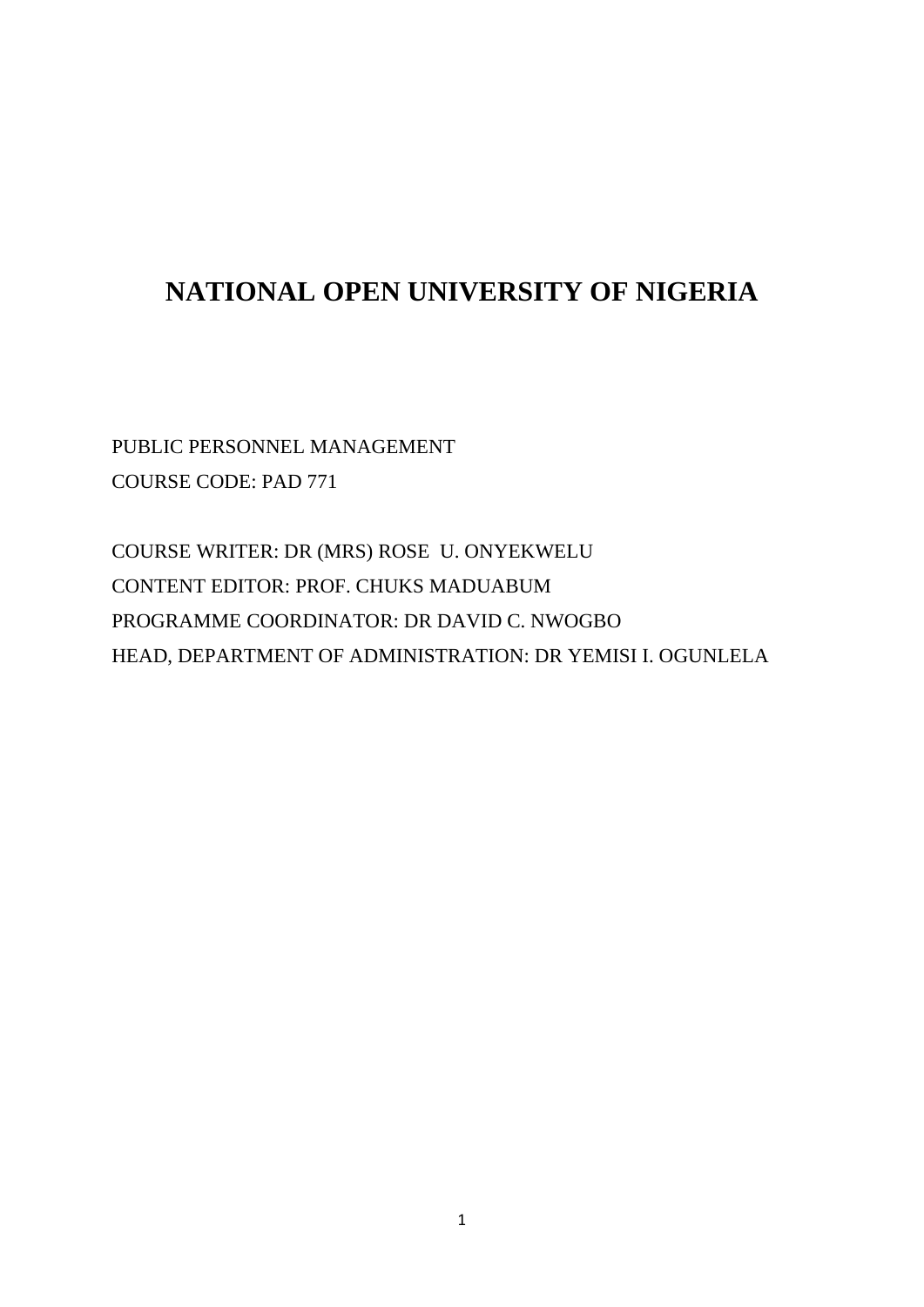# **Course Guide**

#### **Introduction**

The course, Personnel Administration is a core course available to all students enrolled into Postgraduate Diploma programme and practitioners in the field of administration. It provide students and practicing administrators with a comprehensive explanation of vital or central issues in personnel administration and underscores the basic principles, concepts and practices required for effective management and utilization of organizations most valuable resource- human resources. It presents the issues, theories and practice of the subject matter in a precise, detailed and logical manner that facilitates easy understanding. The essence is to provide students and practitioners with relevant facts and understanding that will aid the study and practice of personnel administration.

 The basic requirement for the course is a first degree in any discipline or its equivalent from any tertiary institution.

 The course guide provides clearly but briefly what the course is all about. That is, the content of the course, the materials needed to successfully complete the programme, how to allot time to each unit of the study, and how to make the most out of the course. More importantly, it guides students on the tutor marked assignments and creates understanding on how students should work their way through the materials provided. The course guide is thus, designed in such a way that will help accomplish the overriding objective of the programme.

#### **What you will learn in this course**

Generally, the intention of this course is to introduce you to the philosophies, principles and concepts underlying the management of organizations human resources. The course is essentially meant to help prepare students and practitioners on how to make effective decisions on human resources and other critical issues related to the management and utilization of organizations workforce especially in public sector organizations.

 In this course you will learn about the meaning and the nature of personnel administration and the basic concepts relevant to an understanding of personnel administration. Also covered are details of the functions of personnel administration as well as industrial relations in public organizations.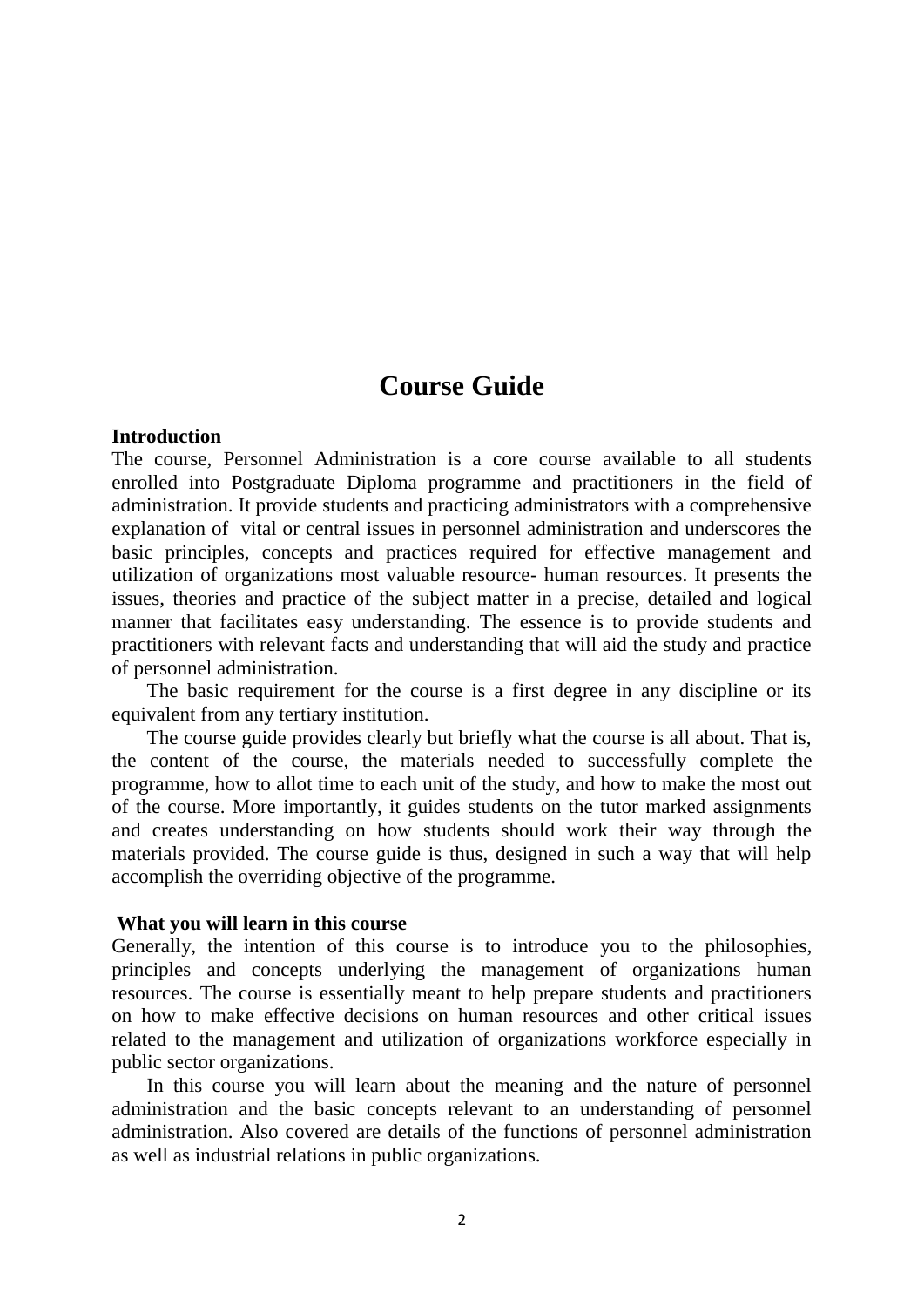# **Course Aim**

In synopsis, the course intends to provide a general understanding on the foundations for the philosophy and practice of personnel administration and the principles underlying effective management and utilization of an organizations human resources and more importantly, the application of these principles and theories to the management of human resources in both public and private sector organizations.

#### **Course Objectives**

To achieve this aim, the course sets overall objectives. Units of the course also have specific objectives (respectively) which are stated at the beginning of the unit. You are advised to read them before going through the unit. Reference should also be made to these objectives during the study of the unit and finally on the completion of the unit. The reviews of these objectives after completing each unit will enable you assess the extent of coverage of what is expected of you from the unit.

Below are stated the broad objectives of the entire course. You would have achieved the aims of the course, if you meet these objectives.

After completing this course, you should be able to:

- 1. Explain the basic concepts germane to the understanding of personnel administration.
- 2. Discuss the nature of personnel administration.
- 3. Trace the historical development of personnel administration.
- 4. Describe the personnel department.
- 5. Explain the procurement function of personnel administration.
- 6. Discuss the personnel function of staff development.
- 7. Explain the nature of employee compensation
- 8. Discuss the nature of performance appraisal.
- 9. Discuss the concept of Employee motivation.
- 10. Explain the meaning of promotion, demotion and transfer.
- 11. Discuss staff discipline and control in organizations.
- 12. Explain the nature of industrial relations in public sector organizations.
- 13. Describe the actors in industrial relations.
- 14. Explain the nature of trade disputes and grievances.
- 15. Describe the grievance settlement procedure.
- 16. Explain the meaning of industrial democracy.

# **Working through this course**

Successful completion of this course requires that you read the study units, the references provided and other materials that may be provided by the National Open University of Nigeria. You will also take same tutorials. Each unit contains self assessment exercise and at some points in the course, you are required to submit assignments for assessment purposes. The course should take you about 16-17 weeks to complete. The final examination comes up at the end of the course.

The components of the course (what you have to do and how you should allocate time to each unit in order to successfully complete the course on time) are listed below.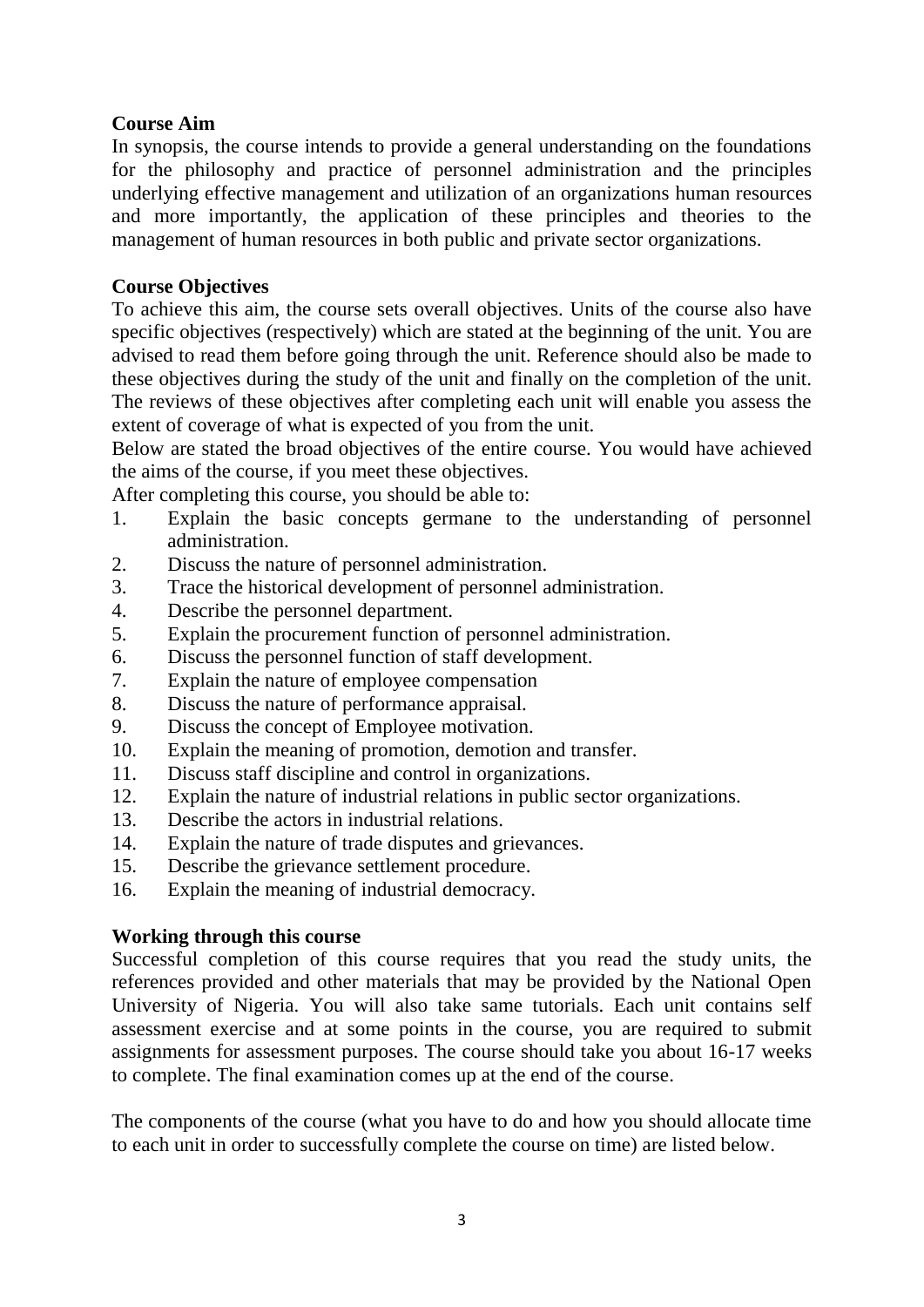Course materials

- 1. Course guide
- 2. Study units
- 3. Textbooks
- 4. Assignment files (to be made available by the NOU).
- 5. Presentation schedule

The textbooks recommended will be provided by the students and not the NOU. Students can contact their tutor or the course developer if they have problems in obtaining the texts.

#### **Study Units**

This course comprises of sixteen study units:

MODULE 1 Public Personnel Administration: An Overview

- Unit 1 Introduction to Basic Concepts
- Unit 2 The Nature of Personnel Administration
- Unit 3 The historical Development of Personnel Administration.
- Unit 4 The Personnel Department.

MODULE 2 The Operative Functions of Personnel Administration

- Unit 5 Procurement
- Unit 6 Staff Development
- Unit 7 Employee Compensation
- Unit 8 Performance Appraisal
- Unit 9 Employee Motivation
- Unit 10 Promotion Demoting and Transfer
- Unit 11 Staff Discipline and Control
- MODULE 3 Industrial Relations in Public Organizations
- Unit 12 The Nature of Industrial Relations
- Unit 13 Actors in Industrial Relations
- Unit 14 Trade Disputes and Grievances
- Unit 15 Grievance Settlement Procedure
- Unit 16 Industrial Democracy

 The first module presents an overview of public personnel administration xraying the various concepts relevant to an understanding of personnel administration, the nature of personnel administration, listing and development of personnel administration and the personnel department.

 The second module looked at the operative functions of personnel administration, comprising, the procurement function, staff development, compensation, performance appraisal, motivation and staff discipline and control.

The third module examined industrial relations in public organizations.

These issues are logically presented to aid understanding.

#### **Text Books**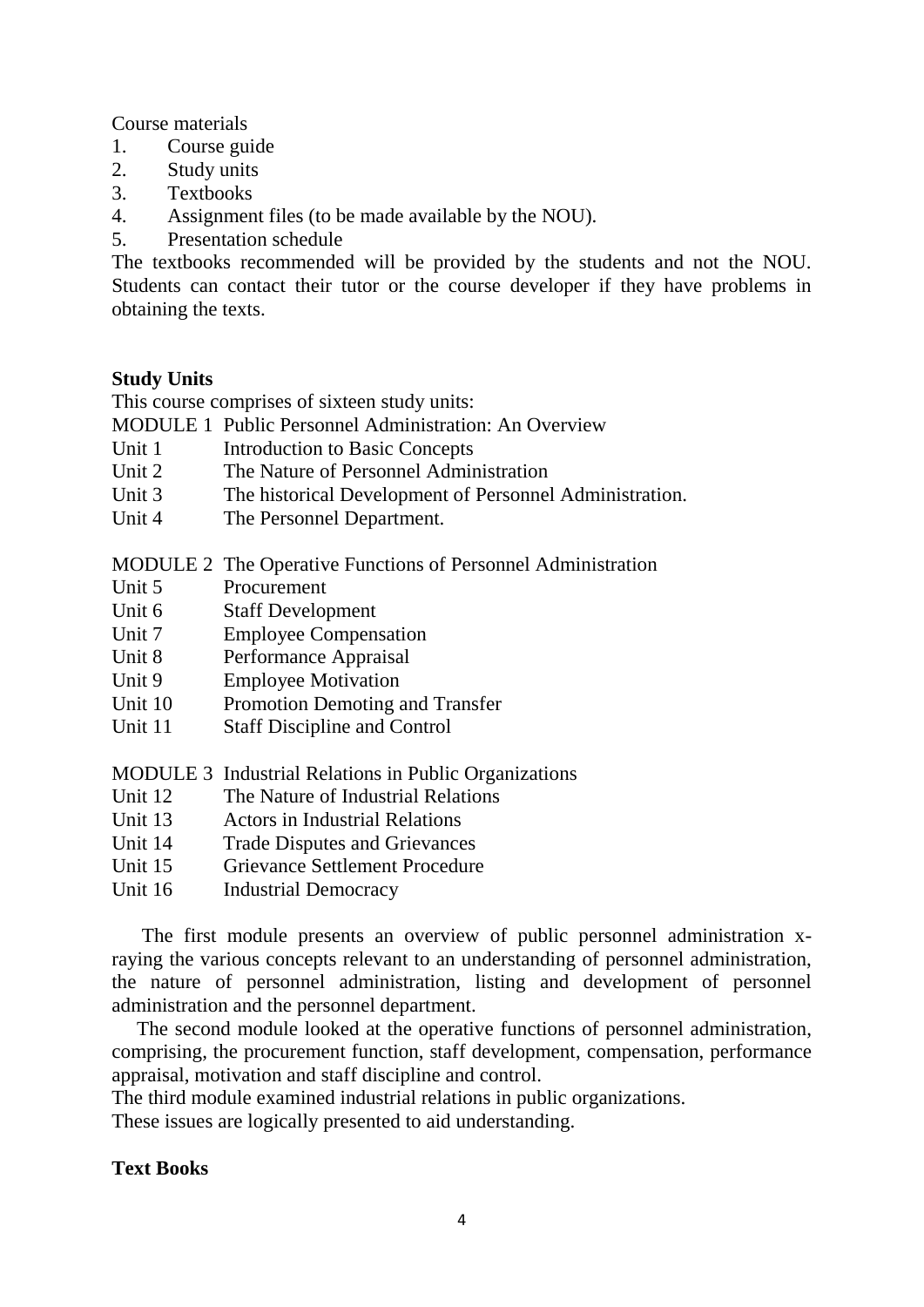Dessler, G. (2011). Human Resource Management 12<sup>th</sup> edition. Boston: Pearson Onah, F.C. (2008).Human Resource Management. 2<sup>nd</sup> edition. Enugu: John Jacoobs Mullins, L.(2002). Management and organizational behaviour. Sixth Edition. New York: Prentice Hall

#### **Assignment File**

The Assignment file will be available at the NOU secretariat. In the file, you will find the details of the work you must submit to your tutor for grading. The mark for these assignments is part of the final mark you obtain for this course.

Altogether there are sixteen tutor marked assignments which cover all the units studied.

#### **Presentation Schedule**

The presentation schedule in your course material provides information on all the important dates for the completion of the tutor marked assignments and participation in tutorials. All assignments should be submitted on the scheduled date.

#### **Assignment**

To complete the course and to be qualified for final grading, you must undergo two forms of assessment: the tutor marked assignments and the written examination. You are therefore advised to get yourself acquainted with the units of the course. All assignments are to be submitted to your tutor for formal assessment on the scheduled dates as stated in the presentation schedule and the assignment file. These assignments carry a substantive percentage of your total course marks.

#### **Tutor Marked Assignments (TMAS)**

There are sixteen tutor marked assignments for this course. These are found in the assessment file. You need to submit only eight assignments. It is however advised that you submit all the sixteen, but the highest eight of the sixteen marks will be counted and recorded for you. To answer the questions in the assignment file, study very well the units of the course, as well as the recommended texts and any other information as may be provided by NOU. As a graduate student, it is advised that you read and research widely to beef up your knowledge of the course. The references at the end of each unit will help you to successfully do the assignments. The assignments must be submitted to your tutor on or before the deadline for submission. Except for special circumstances which will be discussed with your tutor, submission of assignment after the deadline will not be tolerated. Each assignment has a value of 5%

#### **Final Examination and Grading**

For the final examination, you are advised to make out time to review all the assessment exercises and tutor marked assignments before the final examination in order to be fully equipped for the examination. The questions will cover all the units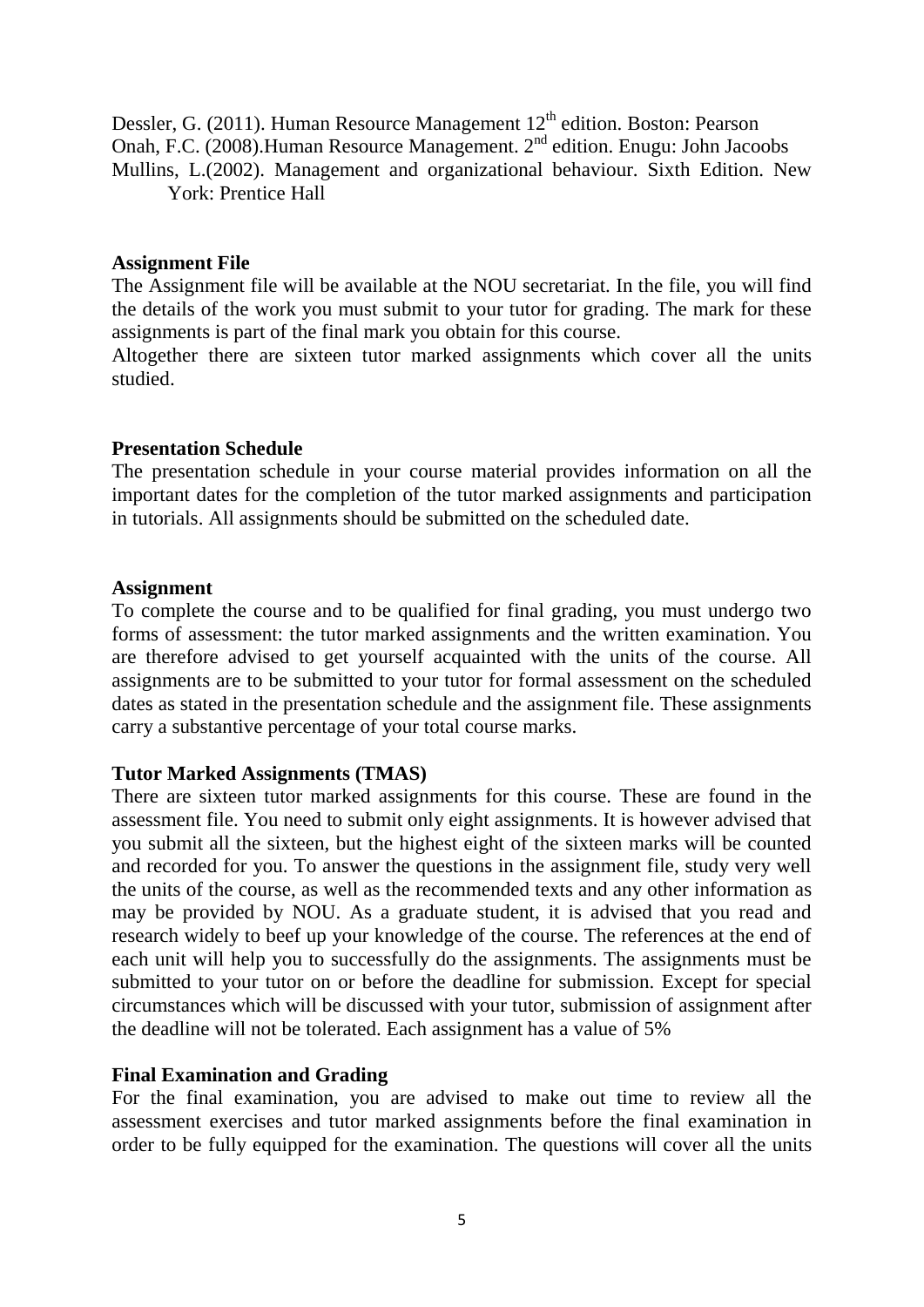of the course and will be related to the assessment exercises and tutor marked assignments.

The final examination will be of three hours duration with a value of 60% of the total course grade.

# **Course Marking Scheme**

The grading system is presented in the table below Table 1: Course Marking Scheme

| <b>Assessment</b>    | <b>Marks</b>                            |  |  |
|----------------------|-----------------------------------------|--|--|
| Assignments $1 - 16$ | Sixteen assignments, best eight of the  |  |  |
| Final examination    | assignments count 40% (5%) each.<br>60% |  |  |
| Total                | 100% of course marks                    |  |  |

#### **Course Overview**

Table 2 brings together the units, the number of weeks it will take to complete them and the assignments that follow them. **Table 2 Course Organizer**

| Unit | radit 2 Courst Organizer<br><b>Title of work</b> | <b>Weeks activity</b> | <b>Assessment</b> |
|------|--------------------------------------------------|-----------------------|-------------------|
|      | <b>Course Guide</b>                              |                       |                   |
|      | Module 1                                         |                       |                   |
| 1.   | Introduction to basic concepts                   |                       | Assignment        |
| 2.   | The nature of personnel administration           |                       | Assignment        |
| 3.   | The Historical Development of Personnel          |                       | Assignment        |
|      | Administration                                   |                       |                   |
| 4.   | The Personnel Department                         | 1                     | Assignment        |
|      | <b>MODULE 2</b>                                  |                       |                   |
| 5.   | Procurement                                      |                       | Assignment        |
| 6.   | <b>Staff Development</b>                         |                       | Assignment        |
| 7.   | <b>Employee Compensation</b>                     |                       | Assignment        |
| 8.   | Performance Appraisal                            |                       | Assignment        |
| 9.   | <b>Employee motivation</b>                       |                       | Assignment        |
| 10.  | Promotion, Demotion and Transfer                 |                       | Assignment        |
| 11.  | <b>Staff Discipline and Control</b>              |                       | Assignment        |
|      | <b>MODULE 3</b>                                  |                       |                   |
| 12.  | The Nature of industrial relations               |                       | Assignment        |
| 13.  | <b>Actors in Industrial Relations</b>            |                       | Assignment        |
| 14.  | <b>Trade Disputes and Grievances</b>             |                       | Assignment        |
| 15.  | <b>Grievance Settlement Procedure</b>            |                       | Assignment        |
| 16.  | <b>Industrial Democracy</b>                      |                       | Assignment        |
|      | Revision                                         |                       |                   |
|      | Total                                            | 17Weeks               |                   |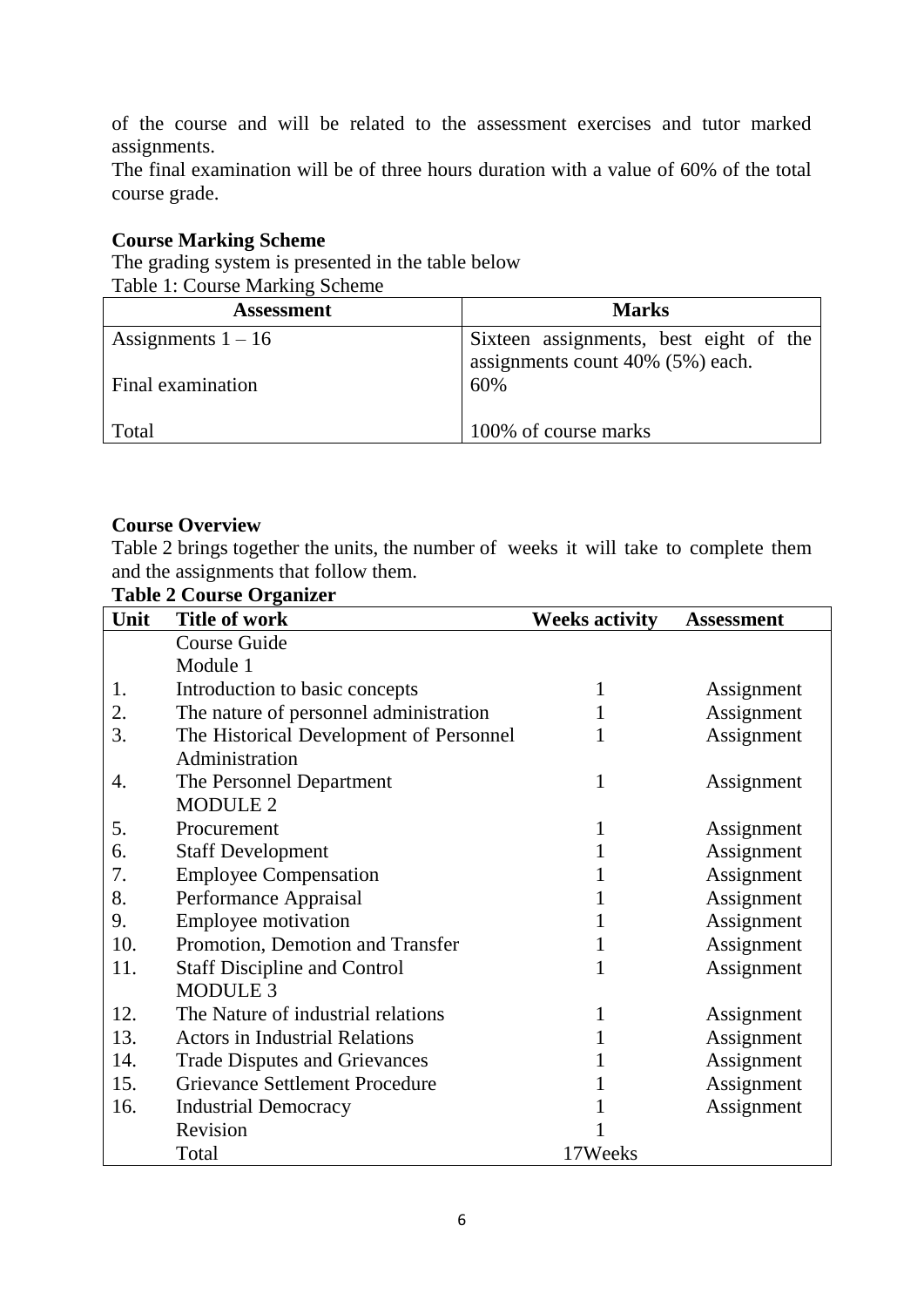#### **How to get the most from this course**

In distance learning the study units stand in for the University lecturer. You are required to read and work through specifically designed study materials at your own convenience, at a chosen place and time. It entails reading the lecture rather than listening to a lecturer as obtains in a formal University system. The study units in distance learning tells you what to read, books to consult, when to read your other materials; and provide you with exercises to do at appropriate time.

Each of the study units follow a common format, It starts with the introduction to the subject matter of each unit and learning objectives that let you know what you should be able to do by the time you have completed the unit (these objectives are guide to the study) to the main body of the unit which directs you through the required reading from other sources and then the self texts spanning throughout the reading units. Attempting these tests will help you achieve the objectives of the unit and prepare you for the assignments and the examination. Contact your tutor if you have difficulty with the course guide or the self test or exercises for further clarifications.

To get the most from this course, the following tips should be followed:

- 1. Read the Course Guide carefully and thoroughly.
- 2. Organize a study schedule and follow strictly the time you are to spend on each unit.
- 3. Endeavour to stick to the study schedule and enlist the help of your tutor if you have problem at any point.
- 4. Turn to unit 1, and read the introduction and the objectives for the unit.
- 5. Assemble your materials. Information about what you need for a unit is given in the *content* at the beginning of each unit. Make reference to your set books regularly when you are studying the units.
- 6. Work through the units. The content of the units has been arranged respectively to provide a sequence for you to follow.
- 7. Keep in touch regularly with your set books.
- 8. Regularly read through the Assignment file and know that you will gain a lot by doing the assignment carefully. The assignment have been designed to help you meet the objectives of the course and to help you pass the exam. Ensure that assignments are submitted as at when due.
- 9. Examine the objectives of each unit respectively to confirm that you have achieved them. Consult your tutor it you have problem with meeting up with the objectives.
- 10. Proceed unit by unit through the course. Always ensure that you have achieved the unit objectives before you move to the next unit. Keep yourself on schedule.
- 11. After submitting an assignment to your tutor for marking, do not wait for its return before starting on the next unit. Always keep to the schedule. Each time an assignment is returned, carefully attend to the tutor's comments as written on the assignment and on the tutor marked assignment form.
- 12. On completion of the last unit, do a revision on the entire units and prepare yourself for the final examination. Ensure that you achieved the unit objectives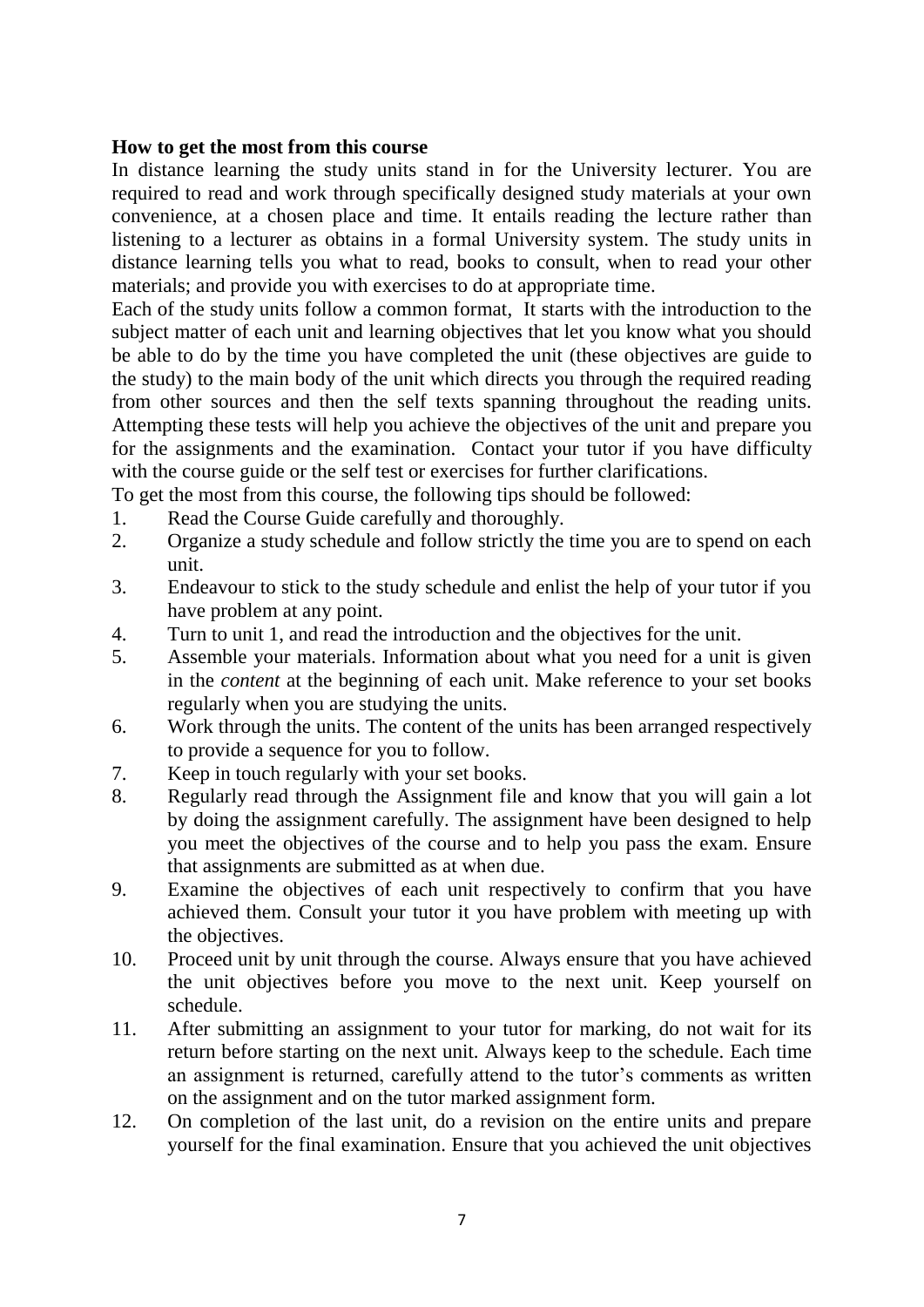(listed at the beginning of each unit) and the course objectives (listed in this Course Guide).

# **Tutor and Tutorials**

Tutorial hours are provided in support of this course. You will be notified of the dates, times and location of these tutorials, together with the name and phone/e-mail of your tutor as soon as you are allocated to a tutorial group.

Your tutor will mark and comment on your assignments, watch your progress and provide assistance on any difficulties you might encounter during the course. You must mail your marked assignment to your tutor in good time – before the due date.

It is good to attend all tutorials as it gives you an opportunity to have face-to-face contact with your tutor and to ask questions which are answered on the spot. It also gives you the opportunity to raise any problem encountered in the course of your study.

Don't fail to contact your tutor if:

- You do not understand any part of the study units or the assigned readings.
- You have difficulty with the self tests or exercises.
- You have a question or problem with an assignment, with your tutor's comments on an assignment or with the grading of an assignment.

You are free to contact your tutor by phone or e-mail if you need help. We hope you will enjoy the course and find it enlightening.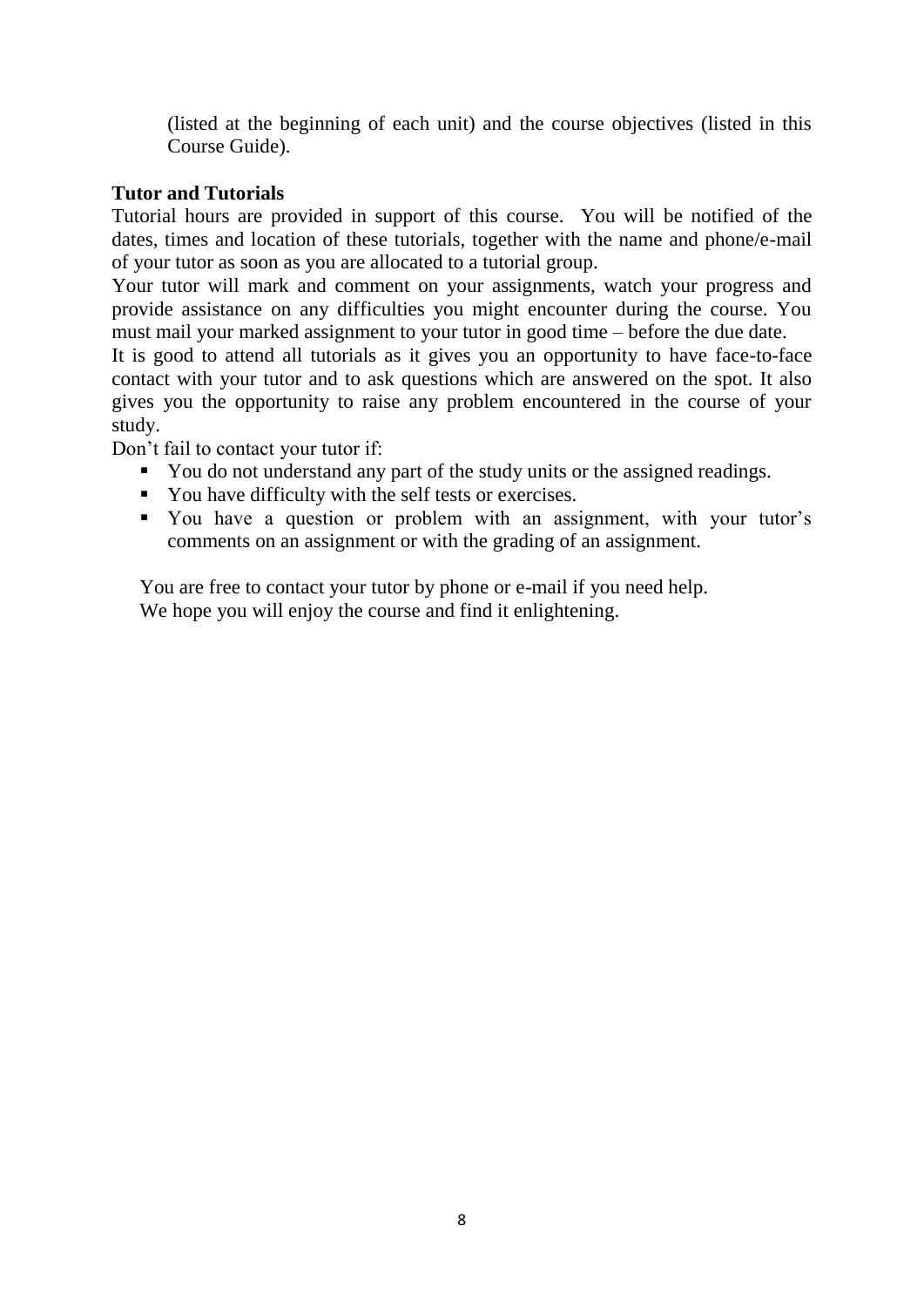# **CONTENTS**

MODULE 1: Public Personnel Administration: An Overview

- Unit 1 Introduction to Basic Concepts
- Unit 2 The Nature of Personnel Administration
- Unit 3 The Historical Development of Personnel Administration
- Unit 4 The Personnel Department

MODULE 2: The Operative Functions of Personnel Administration

- Unit 6 Staff Development
- Unit 7 Employee Compensation
- Unit 8 Performance Appraisal
- Unit 9 Employee Motivation
- Unit 10 Promotion, Demotion and Transfer
- Unit 11 Staff Discipline and Control

MODULE 3 Industrial Relations in Public Organizations

- Unit 12 The Nature of Industrial Relations
- Unit 13 Actors in Industrial Relations
- Unit 14 Trade Disputes and Grievances
- Unit 15 Grievance Settlement Procedure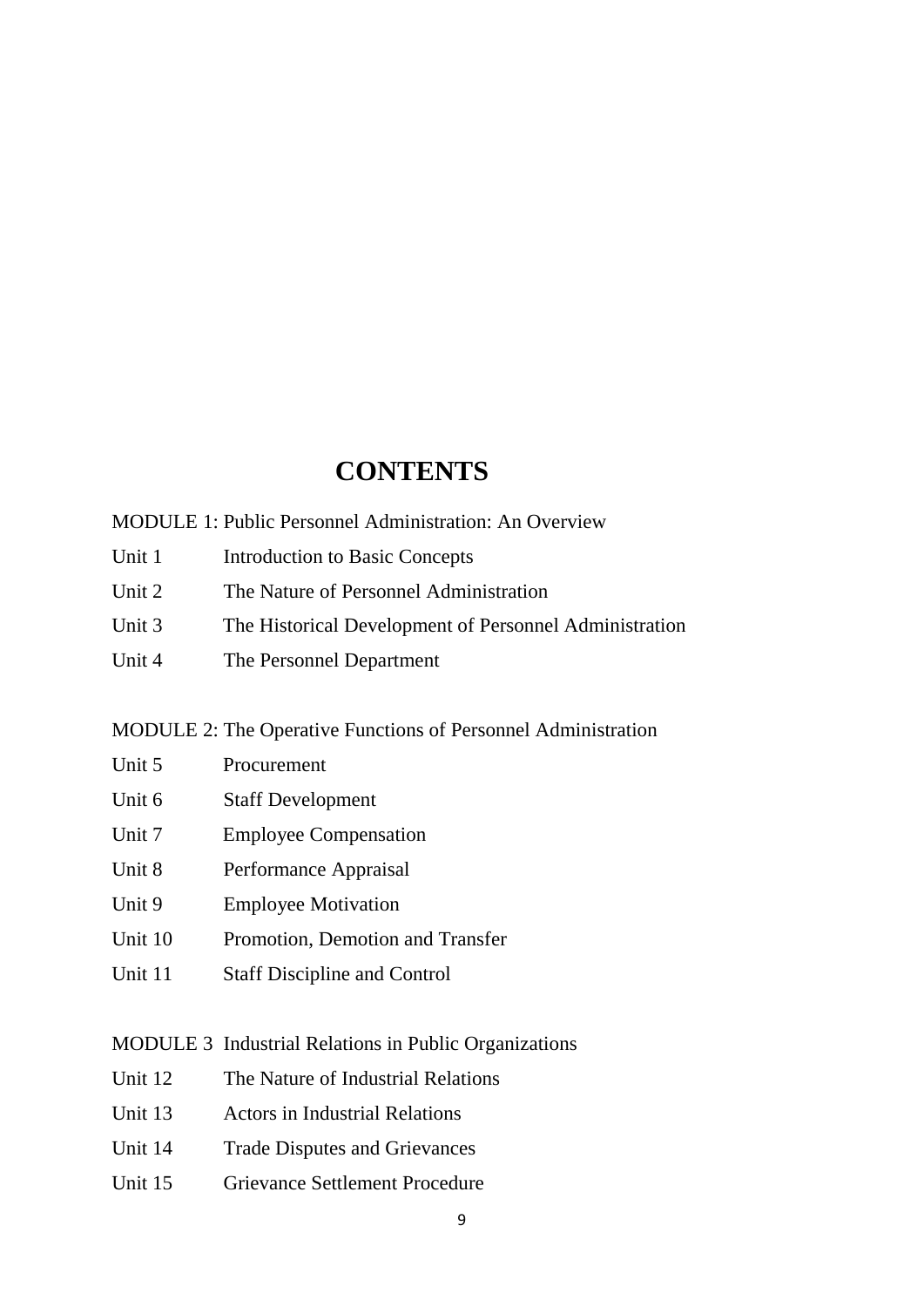# **MODULE ONE**

#### **Unit 1 Introduction to Basic Concepts Contents**

- 1.0. Introduction
- 2.0. Objectives
- 3.0 Main content
	- 3.1. Personnel
	- 3.2. Organization
	- 3.3 Management
	- 3.4. Administration
	- 3.5. Administration and management
- 4.0. Conclusion
- 5.0. Summary
- 6.0. Tutor marked Assignment
- 7.0. References and further reading

# **1.0. Introduction**

This unit begins with the clarification of some basic concepts which are fundamental to an understanding of the meaning and nature of personnel administration.

#### **2.0. Objectives**

After studying this unit, students should be able to:

- 1. Define the term organization.
- 2. Explain the meaning and role of personnel (workforce) in an organization.
- 3. Explain the concept of management and administration.
- 4. Outline and discuss the features of an organization.

#### **3.0. Main content**

For a clear understanding of the subject matter, we shall explain some basic concepts which are germane to our understanding of personnel administration. These concepts are briefly but clearly explained below.

# **3.1 Personnel**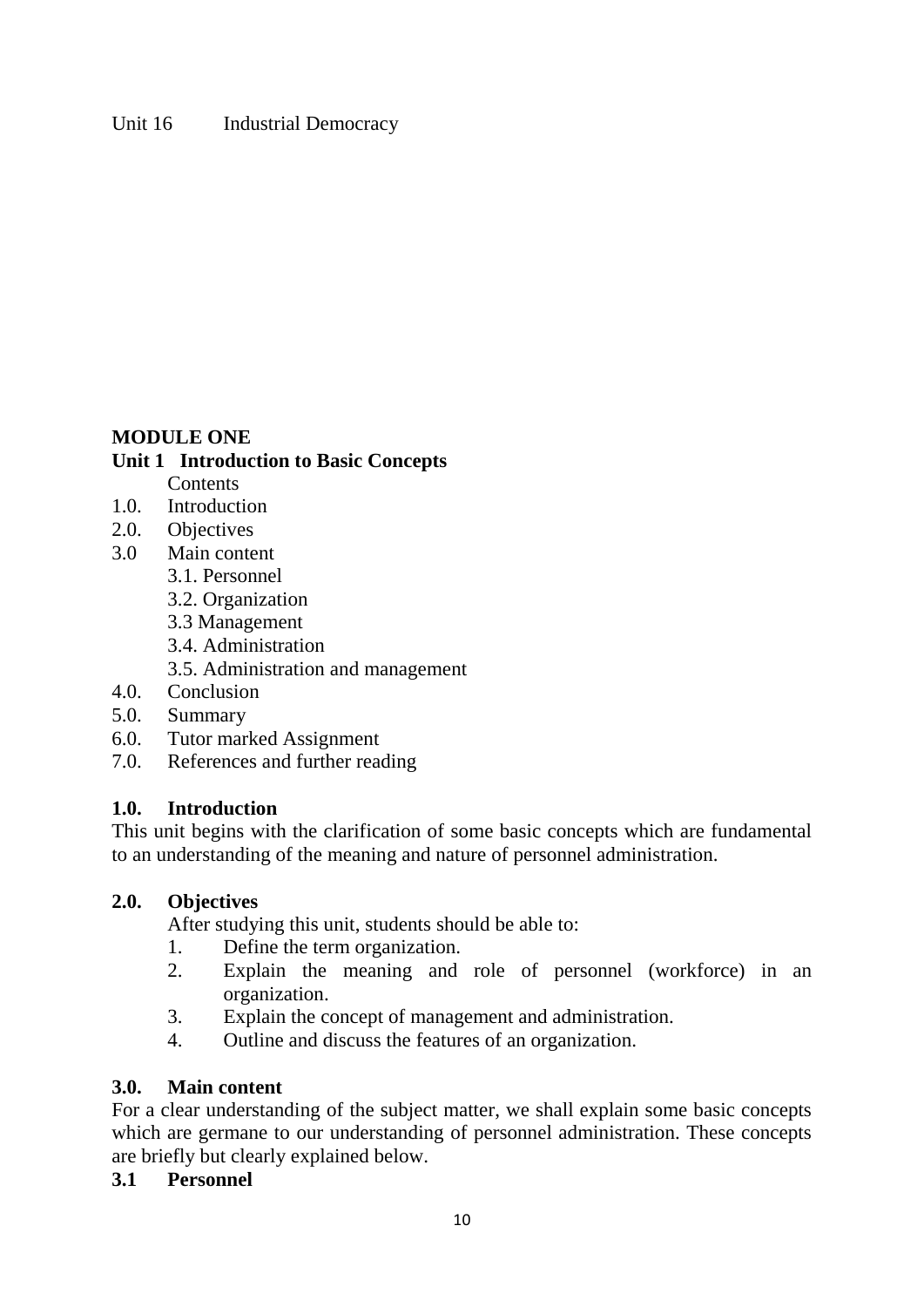The 'Personnel' of an organization are the people that work in that organization. They are the individuals that make up the productive force of an organization regardless of their roles. According to Barney (1995), personnel or human resources include all the experiences, skills, judgment, abilities, knowledge, contacts, risk taking and wisdom of individuals and associates within an organization. It refers to those workers in an organization that help in the realization of organizational goals. The personnel of an organization combine all factors of production to produce goods and or services which are of benefit to mankind.

Easily recognized as the most important of all organizational resources, the personnel or workforce of an organization are the key to efficient service delivery and without an adequate, skilled and well-motivated workforce operating within a sound personnel management system, the realization of organizational objectives is far-fetched, thus, an administrator or a manager that underrates the crucial role and underplays the importance of people in goal achievement (whether public or private sector) can neither be effective nor efficient (Onah, 2003). No matter the size and structure of an organization, there is need for the human elements and without them; no form of endeavour can begin (Obikeze, Obi and Abonyi, 2005).

# **3.2 Organizations**

Organizations generally are associations of people working together towards the attainment of stated objectives. Personnel administration presupposes the existence of organizations. This is because administration or management is more meaningful within the context of organization.

Scott (1968) defines an organization as a system of coordinated activities of a group of people working together under authority and leadership. Ile (1999) sees organization as an association of two or more people who work together in a structured way to achieve a specific goal or set of goals. Organizations are social constructs created by groups in society to achieve specific purposes by means of planned and co-ordinated activities. These activities involve using human resources to act in association with other inanimate resources to achieve the aims of the organization (Farmhan and Horton, 1996). This is because organizations exist to achieve objectives with the efforts of individuals in order to attain synergy.

According to Robbins (1983), organization works as a consciously coordinated social entity with a relatively identifiable boundary that functions on a relatively continuous basis to achieve a common goals or set of goals.

From the definitions above we can identify the following features of an organization.

- i. Consciously coordinated: This implies administration or management. Organizations have well defined structure outlining authority, power, responsibility and accountability relationship.
- ii. Social Entity: Organizations are composed of individuals or groups who interact with each other. The interactions are not haphazard and do not just emerge, rather, they are pre-meditated. Also, the interaction must be balanced and harmonized to minimize friction and redundancy as well as ensure that tasks are completed.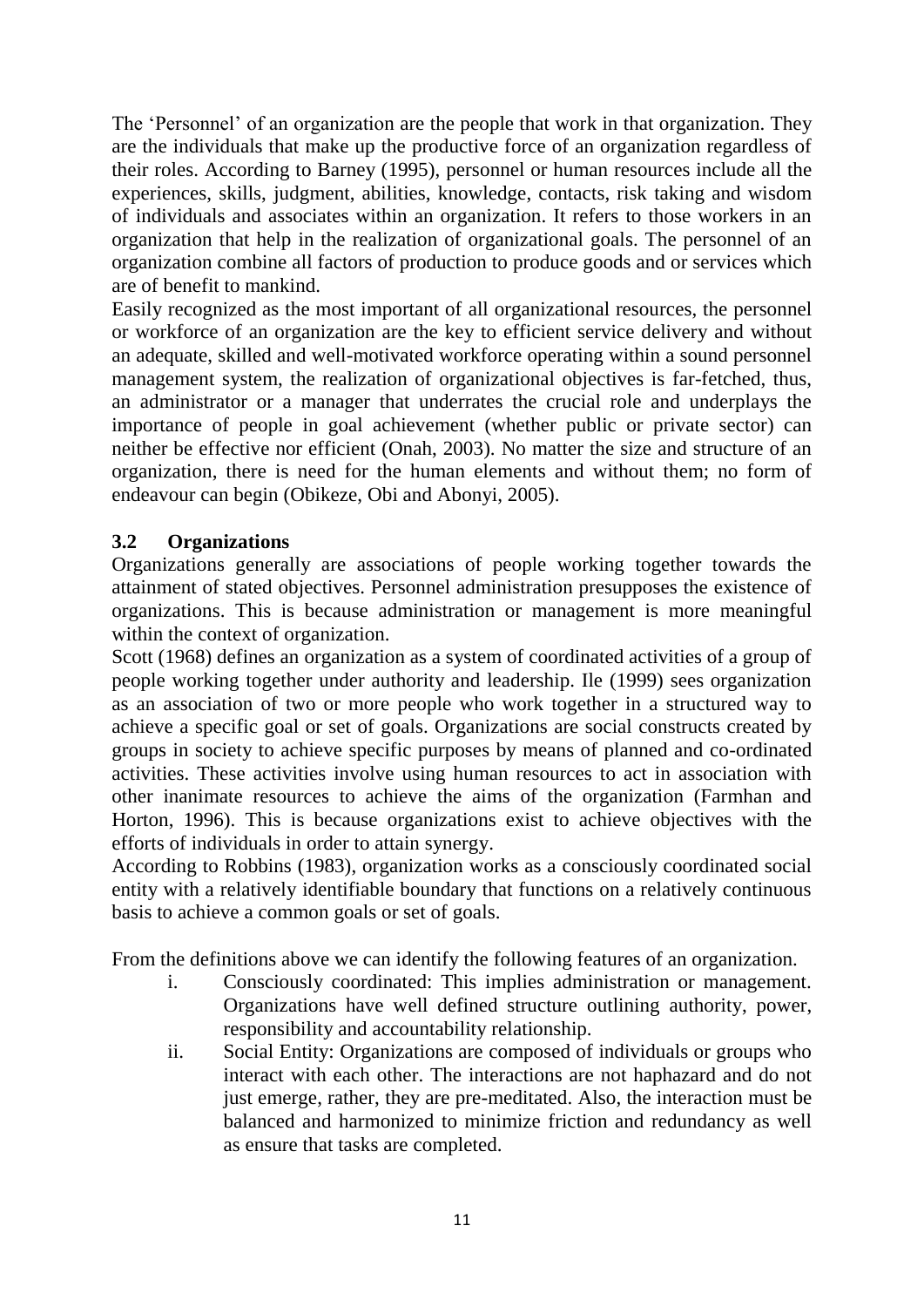- iii. An organization exists to achieve goals. Goals are the purposiveness that gives organization legitimacy. They are the diverse functions which organizations as sub-systems, perform for the society and become the basis for measuring organizational effectiveness or performance.
- iv. People in an organization have some continuing bond which is broken at the point of one's exit from the organization. The people in the organization are the participants and it is their patterned and regularised relationship that forms the social structure of an organization.
- v. An organization has a relatively identifiable boundary that distinguishes members from non-members. The boundary defines who is a member of the organization.
- vi. Technology: This refers to the knowledge of the productive activities of the organization. It is the cause-effect beliefs in the transformation process.
- vii. Organization structure: This defines the relationship between the different components of an organization. It is the framework which defines how activities such as task allocation, coordination and supervision are directed towards the achievement of organizational goals.
- viii. The environment of an organization refers to those entities, customers, institutions, competitors and others which an organization deals and which have varying decree of influence on the activities of the organization.

 There are two dimensions of the environment: the task environment and general environment. The task system environment refers to those entities whose activities have direct influence on the focal organization. The general environment constitutes the outer extended society which has an indirect influence on all organizations.

Also, there are formal and informal organizations. A formal organization is characterized by division of labour and established hierarchy of authority and responsibility as well as a body of rules that guide individual actions toward the attainment of stated objectives. An informal organization, on the other hand, is not deliberately created but arises as a consequence of the interaction existing among people in an organization. These interactions culminate in formation of groups within the organization which are not part of the organization where they exist.

# **Fig. 1 Basic Elements of an Organization**



Participants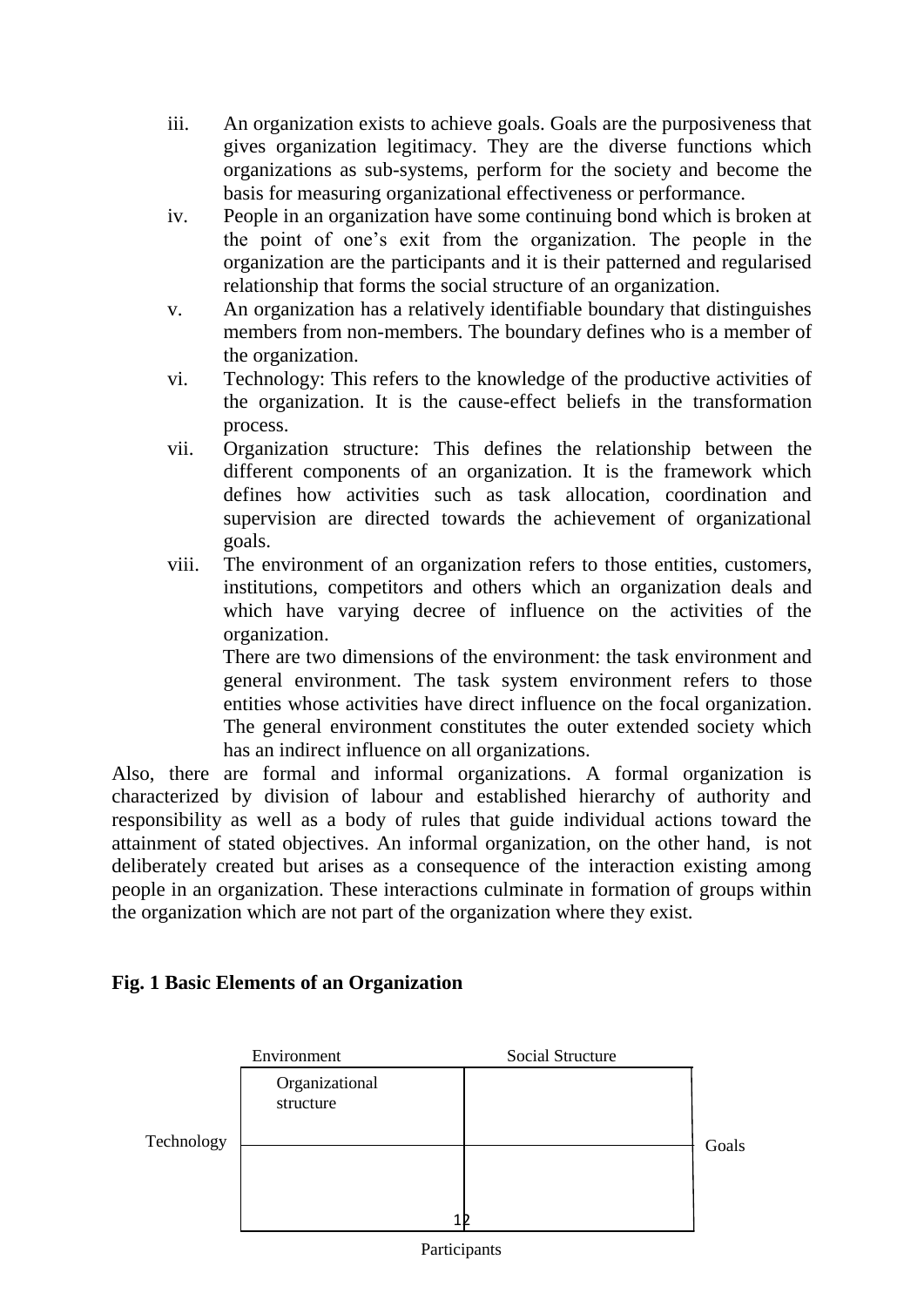*Source: Onwuchekwa (1994). Personnel Management. P. 3*

# **3.3 Management**

Taylor (1903) defines management as knowing exactly what you want people to do and seeing that they do it in the best and cheapest way.

Griffen (1997) further notes that all organizations use four basic kinds of input or resource from the environment, namely: human, financial (money/capital), physical and information resources. It becomes the duty of management to combine and coordinate these various resources to achieve organizational goals. Thus, he views management as a set of activities (including planning and decision-making; organizing, leading and controlling), directed at an organization's resources (human, financial, physical and information) with the aim of achieving organizational goals.

There are two dimensions to the definition of management. First, management can be seen as a function and secondly, as people who discharge the function.

# **3.4 Administration**

Okoye (1997) sees administration as a cooperative human action marked by a high degree of rationality. It is the organization and use of man and materials to accomplish a purpose. This takes place in the context of planned system of cooperative effort in which individuals have assigned functions. Administration is also seen as the organization and direction of persons in order to accomplish specific ends.

It consists of human beings working together in a hierarchical set up, making use of tools, equipment, human and material resources all in the quest to attain the objectives for which the organization is established (Adebeyo, 1977).

According to Robbins (1983), administration covers the universal process of efficiently getting activities completed with and through other people. This process is concerned with planning, organizing, leading and controlling that take place to accomplish the objectives. Whether in the public or private sector of any economy, administration remains an indispensible tool for attaining set objectives.

# **3.5 Administration and Management**

Is a difference between administration and management? Obikeze, Obi and Abonyi (2004) argued that a look at the features and functions of the two concepts will reveal that both are the same. Administration needs men, money and materials to accomplish the desired objectives in the same manner management need them. Both concepts have people, action, interaction and cooperation as their basic components in their bid to achieve desired end. Also, both are involved in planning, organizing, staffing, directing, coordinating, reporting and budgeting.

However, some scholars believe that the difference between the two simply lies in the nature of an organization, that is; whether it is private or public, as well as the environment or cultural dispositions in which it operates.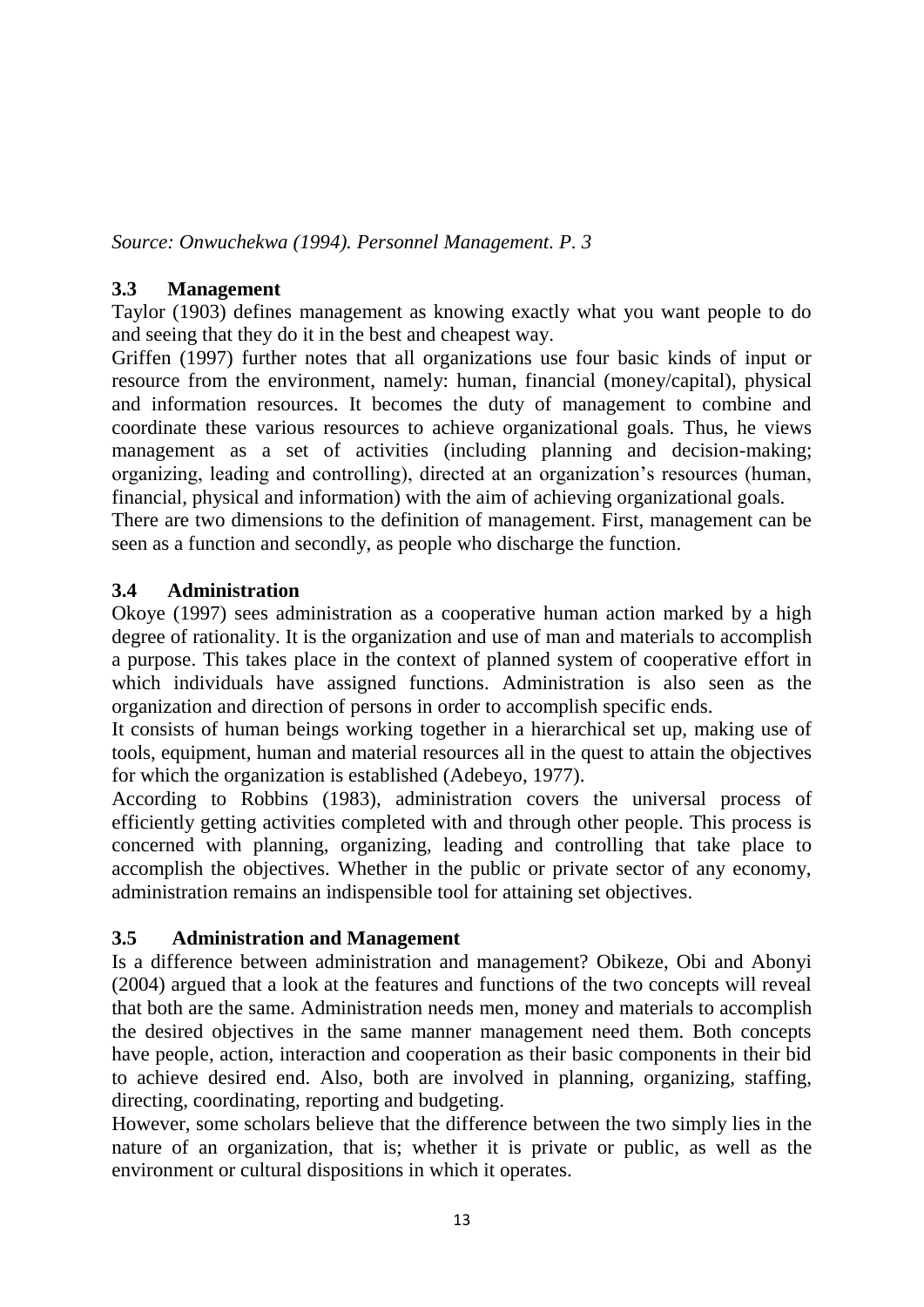#### **Self Assessment Test**

The personnel of an organization are the key to efficient service delivery. Discuss.

# **4.0. Conclusion**

The foregoing has been able to clarify key concepts that will enable us understand the subject matter under discussion. We have attempted to explain the interrelatedness of these concepts-personnel, organization, management and administration as well as their relevance and impact on the effective and efficient functioning of organizations.

# **5.0. Summary**

We have in this unit briefly but clearly examined the meaning and nature of some fundamental concepts to enable us understand the subject of this course - Personnel Administration. What we have learnt will go a long way in giving us the necessary background needed for an in-depth study of personnel administration

# **6.0. Tutor Marked Assignment**

With good examples, explain the features of an organization.

# **7.0. References and Further Reading**

- Barney, J.B (1995) Looking inside for competitive advantage. *Academy of Management* Executive P. 50.
- Onah, F.O. (2003) Human resource management. Enugu: Fulladu Publishing Company.
- Obikeze, O., Obi E. And Abonyi, N. (2005). Personnel management: concepts, principles and applications. Onitsha Book point
- Scott, W.R. (1981). Organizations: rational, natural and open systems. New Jersey: Englewood.
- Ile, N.M. (1999).Management and organizational theory and practice. Enugu: Vougasen Ltd.
- Farnham,D and Horton, s.(1996). Managing public and private organisations. London: Macmillian
- Robbins, S. (1983).Organizational behavior. In Abba, U,Anazodo, R. &Okoye, J. (2004). Management and organizational behavior: Theories and applications in Nigeria. Onitsha: Abbot Books.
- Taylor, F.W (1903). Shop management, New York: Hamper and Row.

Griffen, R.W. (1997). Management. Delhi: A. I. T.B.S Publishers.

- Okoye,J.C.(1997). Modern management techniques and development administration. Onitsha: Abbot Books.
- Adebayo, A.(1977) Principles and practice of public administration. Nigeria: Ibadan: Spectrum Books Ltd.
- Obikeze, O., Obi E. And Abonyi, N. (2005) Personnel management: Concepts, principles and applications Onitsha Book point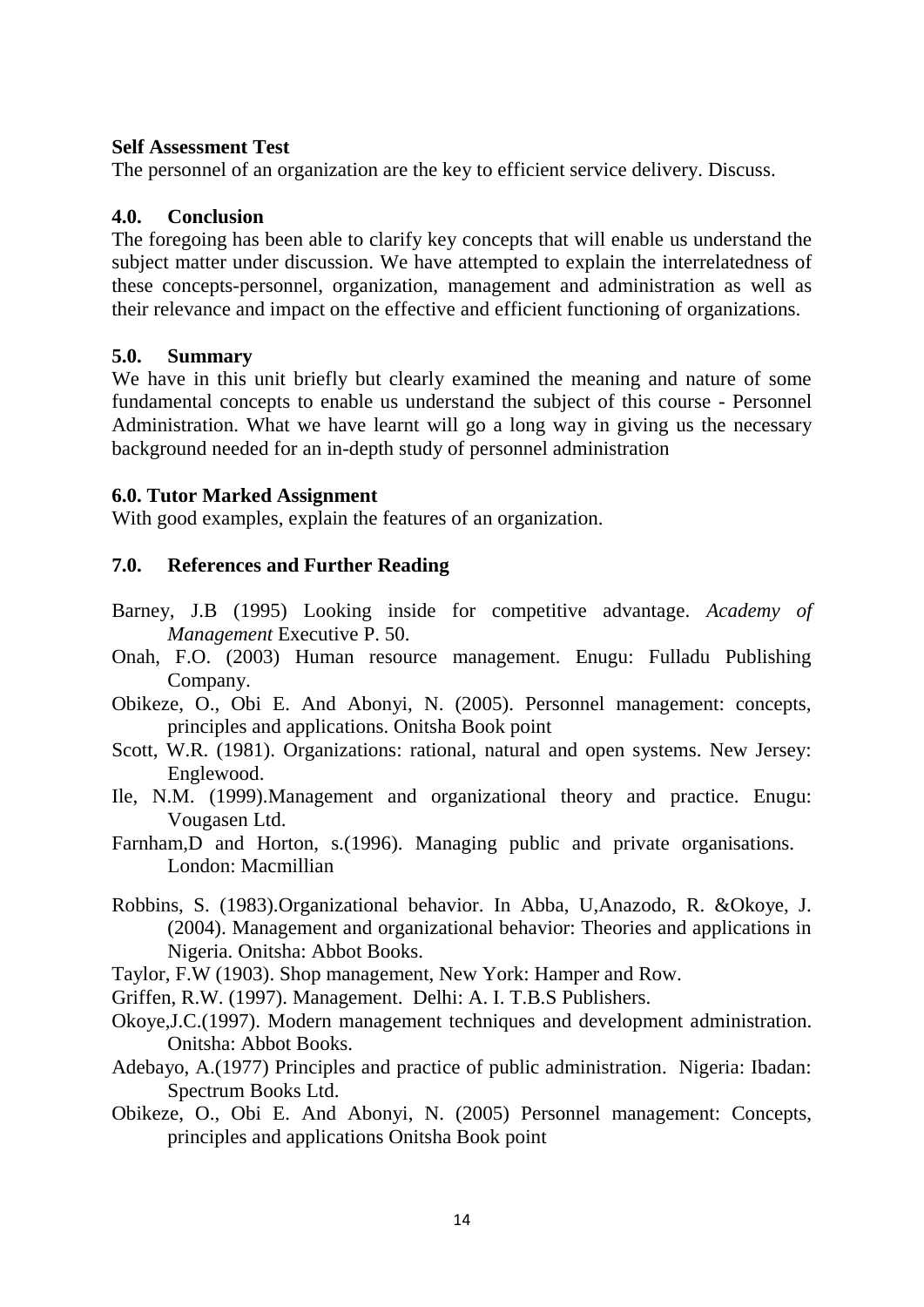# **Unit 2. The Nature of Personnel Administration**

**Contents** 

- 1.0. Introduction
- 2.0. Objectives
- 3.0. Main contents
	- 3.1. What is Personnel Administration?
	- 3.2. The Objectives of Personnel Administration
	- 3.3. The Features of Personnel Administration
	- 3.4. Personnel Administration and Human Resource Management
- 4.0. Conclusion
- 5.0. Summary
- 6.0. Tutor marked Assignment
- 7.0. References and Further Reading

# **1.0. Introduction**

In the first unit, we looked at the basic concepts that are relevant to an understanding of personnel administration. This will serve as a background to further exploring its meaning. In this second unit, we want to look at the definitions and nature of personnel administration. Specifically, we will look at its objectives and the distinctive features as well as the difference(s) between the subject and human resource management.

# **2.0. Objectives**

After studying this unit, students should be able to:

- 1. Define personnel administration.
- 2. Explain the objectives of personnel administration.
- 3. Identify the features of personnel administration.
- 4. Explain the difference between personnel administration and human resource management.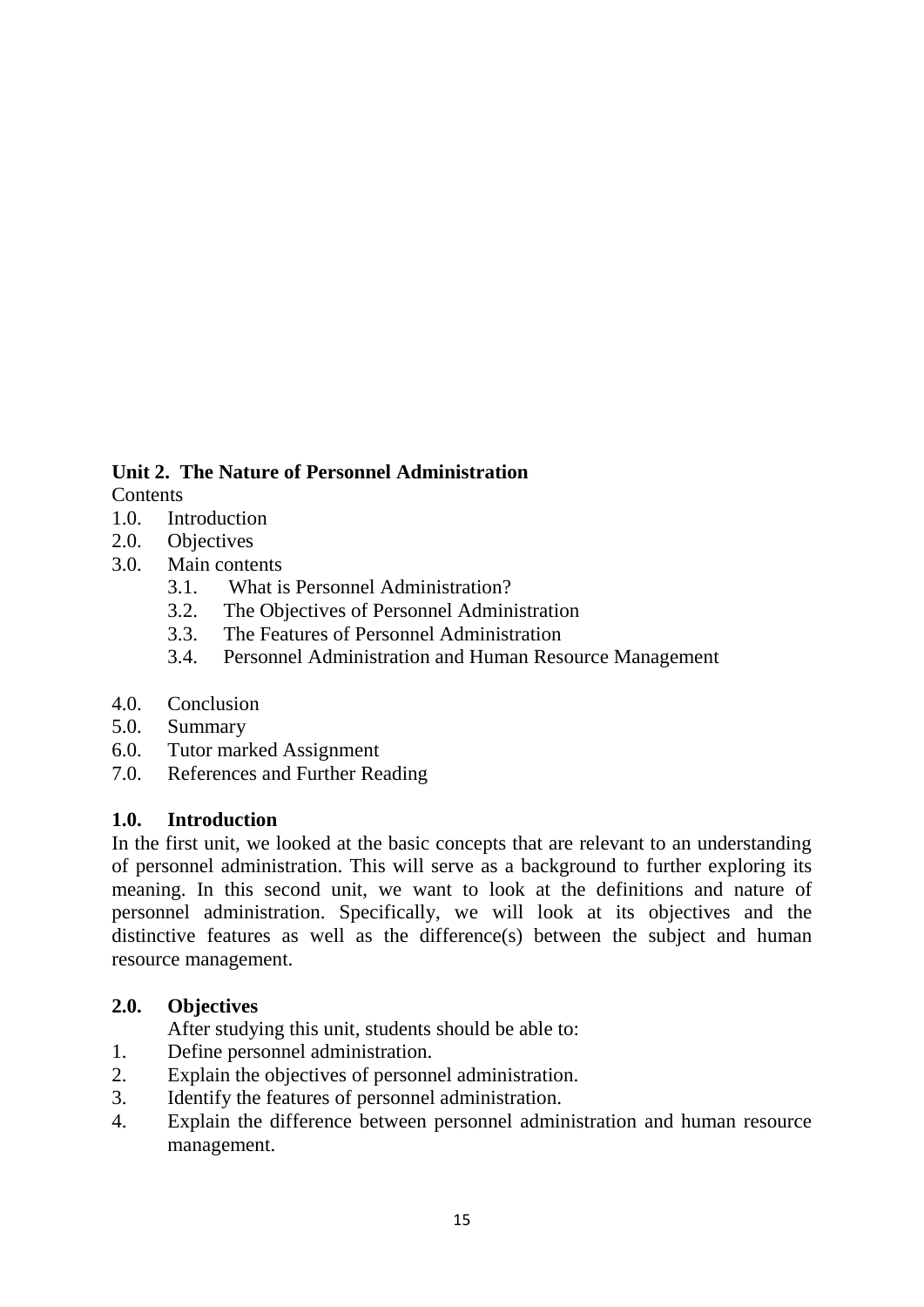#### **3.0. Main contents**

# **3.1. What is Personnel Administration?**

Personnel administration has been variously defined. It simply means the management of people in work situation. The term is used to refer to a set of programmes, functions and activities designed to maximize both personnel and organizational goals. That is, activities are so designed to accomplish individual and organizational goals (Carell, Elbert, and Hatfield (1995). According to Armstrong (1980), personnel administration can be viewed in terms of obtaining, organizing and motivating the human resources required by the enterprise, developing organizational climate and management style which will promote effective effort, cooperation and trust between all the people working in an organization, and helping the enterprise to meet its legal obligations and social responsibilities toward its employees, with regard to the conditions of work and quality of life provided for them.

It covers a series of activities in which the job, individual and the organization all interact as each develops and changes. Personnel administration involves designing and implementing policies and all the practices that can assist in promoting efficient utilization of human resources. Flippo (1986) argues that personnel administration involves planning, organizing, directing and controlling of the procurement, development, compensation, integration, maintenance and separation of human resources to the end that individuals, organizational and societal objectives are accomplished. Flippo's definition reveals that personnel administration has two basic functions. These are the managerial and operative functions. Thus a personnel administrator performs the managerial and operative functions of personnel administration.

The above definitions have almost one central theme - that personnel administration is mostly concerned with the recruitment, development and maintenance of a highly motivated and functioning workforce. It is a crucial organizational function because effective personnel administration and successful implementation of personnel policies and activities are essential ingredients for improved organizational performance. It is very critical to the survival of an organization as it facilities the effective implementation of management processes as well as enables organizations maintain an effective workforce. In the public sector, which is the main concern of this course, personnel administration concerns itself with providing qualified and capable personnel to run the affairs of the tiers of government and parastatals. It extends to cover the following broad activities:

- human resource planning and employment:
- salary and wage administration, including related reward systems;
- organizational design and patterns of work;
- education, training and development;
- employee relations and;
- employee services, welfare, health and safety (Mullins, 2002).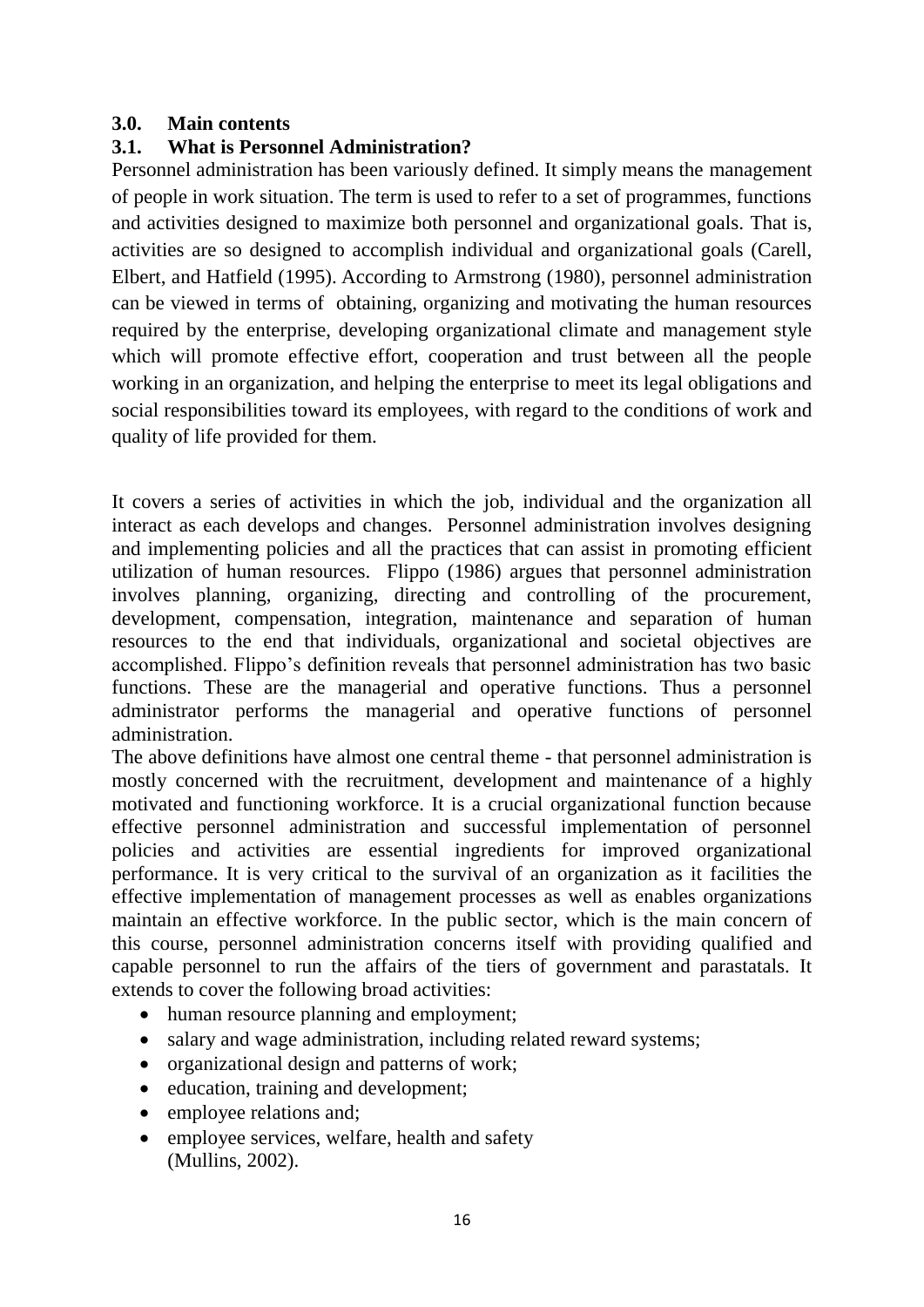Personnel administration provides the framework within which personnel activities are planned and implemented. The personnel function is a component of the management sub-system of an organization as well as an integral and specialized part of management which seeks to help management enhance the individual and collective contributions to the short and long-term success of the enterprise (Frank 1974).

# **3.2. The Objectives of Personnel Administration.**

The overriding objective of personnel administration is to obtain, develop and maintain a level of morale and human relationship which will ensure willing and full cooperation of all persons in the organization in order to attain optimum operational performance (Mullins, 2000). Others include:

- 1. To support programmes for improving organizational effectiveness by developing policies in such areas that will facilitate such effectiveness.
- 2. To enhance motivation, job engagement and commitment by introducing policies and processes that ensure that people are valued and rewarded for what they do and achieve and for the level of skill and competence they reach.
- 3. To create a climate in which productive and harmonious relationship can be maintained through partnership between management and employees, including trade unions.
- 4. To ensure maximum individual development of the personnel of an organization.
- 5. To enable each person to make his maximum contribution to the effective working of the organization.
- 6. To ensure respect for human personality and the well- being of the individual.
- 7. To ensure the satisfaction of various needs of individuals for achieving their maximum contribution towards organizational goals (Armstrong, 2005; Sharma Sadana and Kaur, 2012).

From the perspective of employees, it helps in developing their potentials, skills and knowledge. It also ensures their recognition in management decision-making improves their welfare and enables them to sustain the pressure in the labour market.

# **3.3. Features of Personnel Administration**

- 1. It is a component and an integral part of management.
- 2. Personnel administration is concerned with the human elements in the organization.
- 3. It is the responsibility of the management.
- 4. It is a basic management function performed at all levels and in all levels of management.

Personnel administration is a continuous function which every manager has to perform (Sharma,Sadana and Kaur, 2012).

# **3.4 Personnel Administration and Human Resource Management**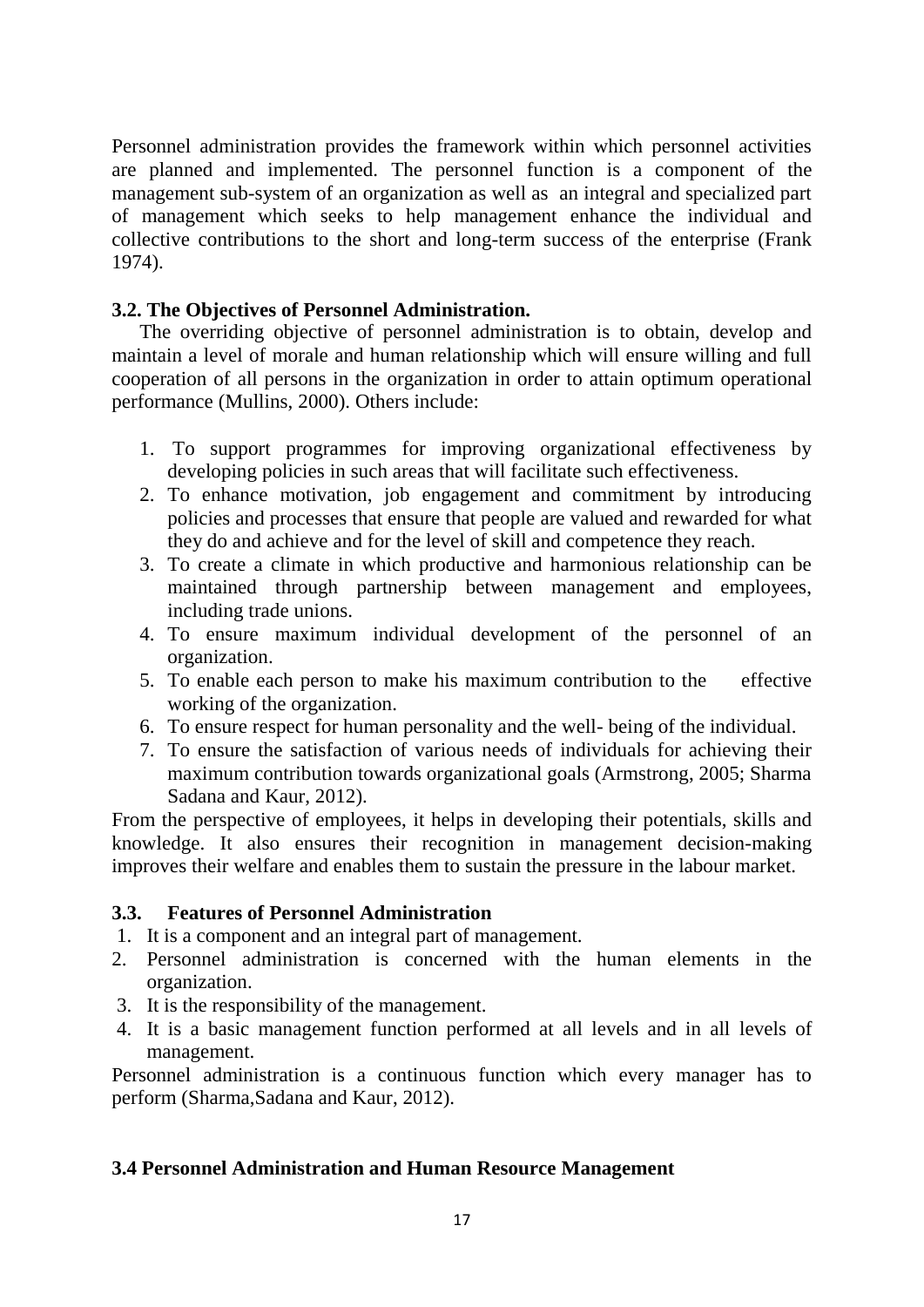There have been arguments and questions on the difference(s), if any, between personnel administration and human resource management. Some scholars like Hailey (1998), Keenoy (1990), Legge (1989) etc, cited in Armstrong (2006), have highlighted the revolutionary nature of human resource management. Others have vehemently denied that there is a significant difference between the two concepts. For instance, Torrington and Hall (1991) see the nature and degree of difference between the two concepts as remaining largely a matter of opinion. To Armstrong (2006),however, the difference between the two appears to be substantial, though they could be seen as a matter of emphasis and approach rather than one of substance. Nevertheless, Hendry and Peltigrew (1990) assert, human resource management can be seen as a perspective on personnel management and not personnel management itself. Personnel administration is associated with a wide range of activities typically associated with day- to - day management of people in organization as provided by laws and regulations. These activities fall within the operative role of human resource management.

Human resource, as a concept, is a shift away from the traditional industrial relationsbased personnel management. It represents a significant investment of organizational effort in human resources within the same context as the financial, technological and other recourses that matter to an organization. This is in recognition of the strategic role of human resources, which include the application of some basic HR ideas, such as flexibility, customer orientation, a focus on quality and strong sense of employee commitment to the organization (Onah, 2003).

# **Fig.2 Comparisons between Personnel Administration and Human Resource Management**

- Reactive, servicing role Proactive, innovative role
- Emphasis on implementation Emphasis on strategy of procedures
- 
- their own right the light of business needs
- 
- Presumption of union-management Conflicts dealt with by team leaders Conflict within their teams
- Preference for collective bargaining Management-led planning of people, pay and conditions resources and employment condition
- Emphasis on settling pay more in Emphasis on competitive pay and terms of the organization's internal conditions to stay ahead of market competitors
- 
- Supporting change Stimulating change
- Challenging business goals in light of Total commitment to business goals

Personnel Administration Full and Human Resource Management

• Specialist department General management activity • Focus on employees' needs in Focus on employee requirement in • Employees seen as cost to be Employees seen as investment to be Controlled nurtured as well as cost to be controlled • Serving other departments/ units Contributing 'added value' to business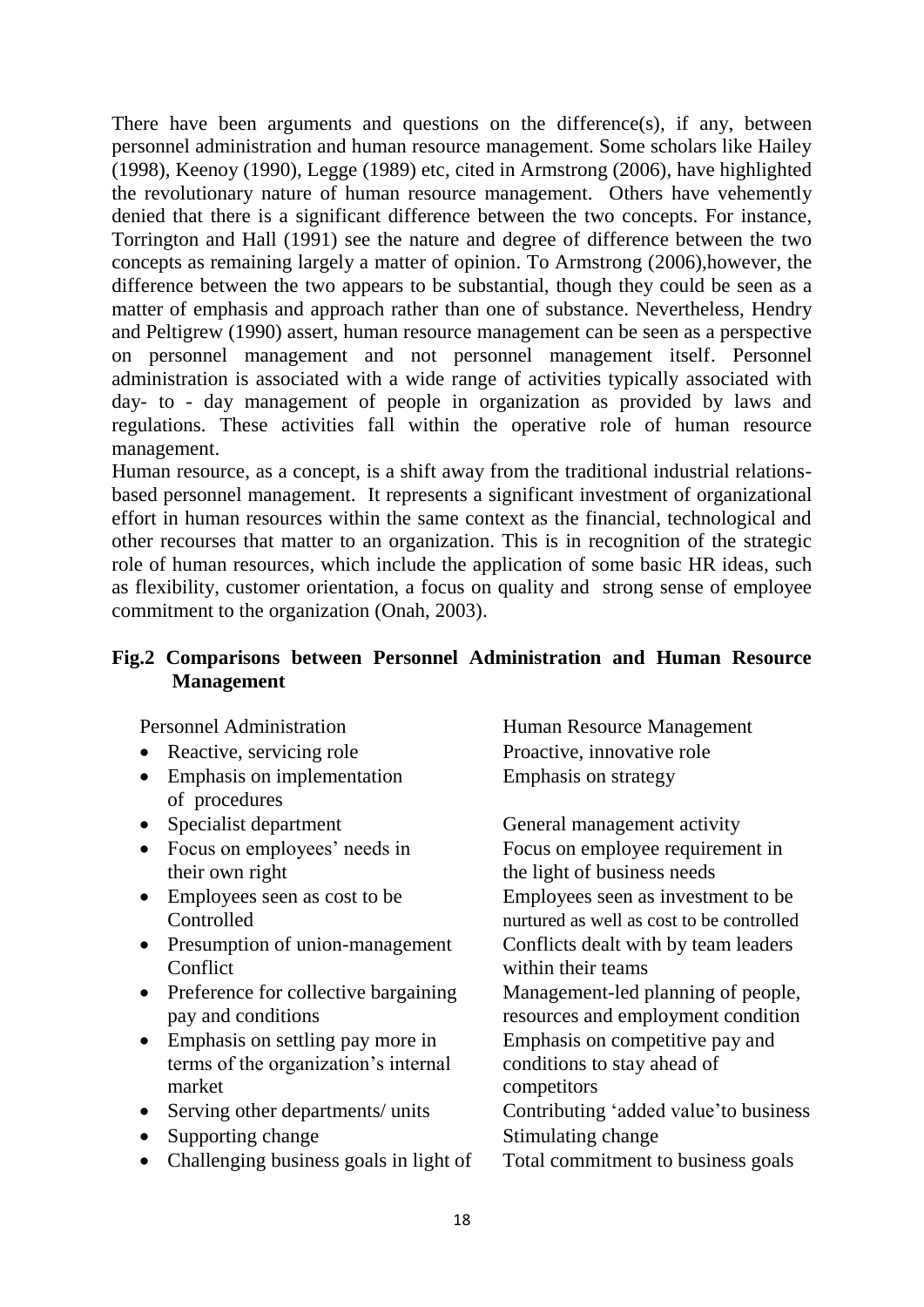effects on employees

Deployments deployment

• Less flexible approach to staff Completely flexible approach to staff

#### *Source: Personnel and Human Resource Management by Cole (2002 p 8).*

These differences, notwithstanding, both concepts recognize that one of their most essential functions is that of matching people to the ever changing organizational requirements - placing and deploying the right people in and for the right job. The concepts (personnel administration, personnel management and human resource management) are used interchangeably in this course to mean the same.

# **4.0. Conclusion**

Personnel administration is a component of the management sub-system of an organization. It is a specialized part of management which seeks to help management acquire the diverse human resource skills that can help organizations operate its core technology in order to attain its goals. It covers a wide range of activities spanning routine to strategic human resource functions.

#### **5.0. Summary**

In this unit, we have dealt with the definition, objectives and features of personnel administration. We have also attempted to differentiate between the concepts of human resource management and personnel administration.

#### **6.0. Tutor marked Assignment**

 What is Personnel Administration? Is there any difference between Personnel Administration and Human Resource Management?

# **7.0. References and Further Reading**

- Armstrong ,M. (1980) Handbook of human resource management practice. In Obikeze, O., Obi E. And Abonyi, N. (2005) Personnel management: Concepts, principles and applications Onitsha Book point
- Carell,M.R., Elbert,M.F., Hatfield R.D.(1995). Human resource management: Global strategies for managing a diverse workforce  $5<sup>th</sup>$  edition. Englewood cliff: Prentice hall

Flippo, E. (1986) Personnel management  $6<sup>th</sup>$  edition. New York McGraw-Hill Inc.

- Frank, H.E.(1994).Human resource development: The European approach. Texas: Gulf publishing Company.
- Mullins L.J. (2002). Management and organizational behaviour  $6<sup>th</sup>$ . Essex: Pearson Education Ltd
- Armstrong, M. (2006) A hand book of human resource management practice  $10^{th}$ edition. London: Kogan page.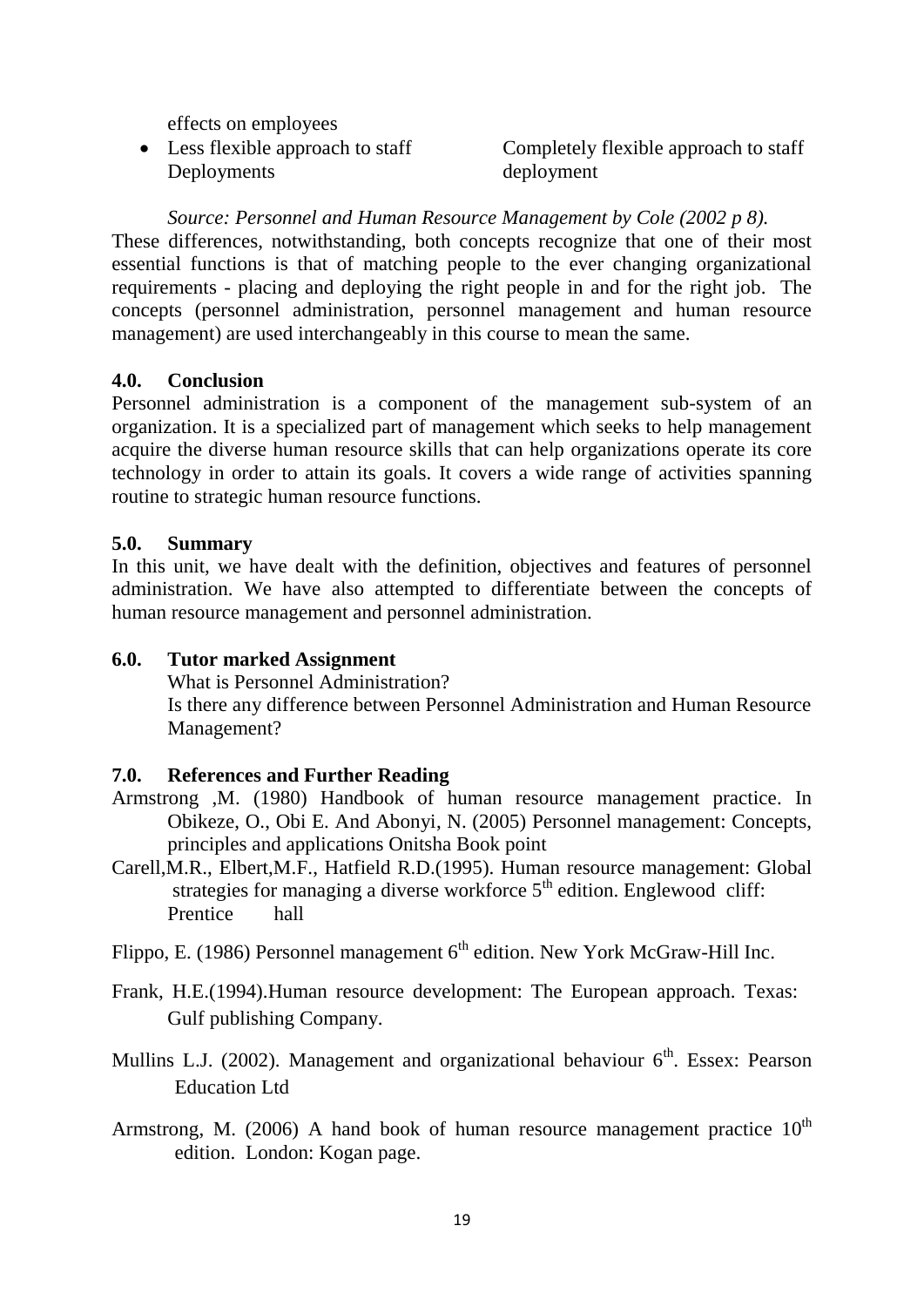- Torrington, D. and Hall, L. (1991). Personnel management; A new approach. New Jersey: Prentice Hall.
- Cole, G. (2002). Personnel and human resource management.5<sup>th</sup> edition. London: Book Power.
- Sharma, M.P,Sadana,B.L and Kaur, H (2012). Publish administration in theory and practice. Allahabad:Kitab Mahal publishers
- Hendry , C. and Peltigrew , A.(1990). Human resource manangement: an agenda for the 1990's International Journal of human resource management .1(30 p 17 -43

Onah, F.O. (2003) Human resource management. Enugu. Fulladu Publishing Company.

# **Unit 3 The Historical Development of Personnel Administration and Industrial Relations**

**Contents** 

- 1.0. Introduction
- 2.0. Objectives
- 3.0. Main contents

3.1. Origin and development of personnel administration and industrial relations.

- 3.2. Origin of personnel administration in Nigeria
- 3.3. Factors that influenced the development of personnel administration
- 4.0. Conclusion
- 5.0. Summary
- 6.0. Tutor marked Assignment
- 7.0. References and further reading

#### **3.0. Introduction**

In this unit, we will briefly look at the origin and development of personnel administration and industrial relations generally and that of Nigerian particular. We shall be reflecting some of the views of Flippo (1986) as presented by Onwuchekwa (1994), Aniemeka (1999) and Anugwom ( $2007$ ). Also to be discussed are the factors that influenced the development of personnel administration.

# **2.0. Objectives**

At the end of this unit, students should be able to:

- 1. Explain the stages in the development of personnel management.
- 2. Discuss the factors that influenced the development of personnel administration.
- 3. Discuss the origin of personnel administration in Nigeria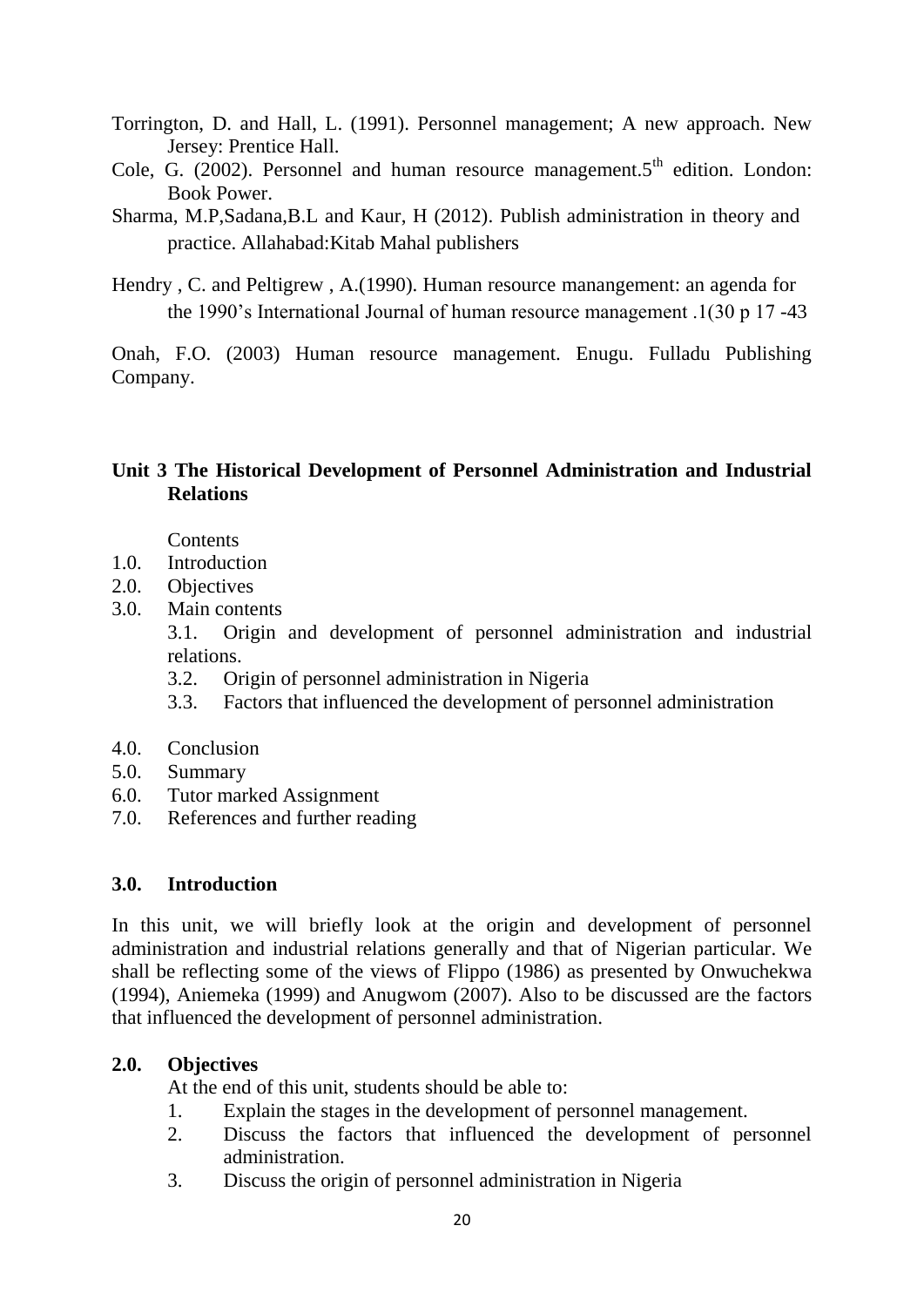# **3.0. Main Contents**

# **3.1. The Origin and Development of Personnel Administration**

 The history of personnel administration and industrial relations dates back to the period of industrial revolution of the  $18<sup>th</sup>$  century. Prior to the industrial revolution, goods were produced by the handcraft method, using hand tools and human or animal power. It was a period of self-sustenance economy in which merchants supplied materials, and sometimes tools and machines, to workers who produced goods at home and turned the finished products over to the merchants. That was the case till the  $18<sup>th</sup>$  century which witnessed the beginning of modern industrialization. This period of this far-reaching change in the method of production (industrial revolution) witnessed massive unemployment and unpleasant work practices, as the newly invented machines took over most of the jobs previously performed by human labour.

There was also the recourse to the use of cheap and unskilled labour in other to save costs. Women and children were hired to operate heavy machines, while they worked from dawn to dusk in cold and poor sanitary conditions. As the factories became larger, an ever widening gap separated the owners and workers. Low wages and productivity were common place, while, workers were poor, uninformed and powerless to hold out economically against their employers. The workers were more of dehumanized robots. These issues gave rise to personnel and industrial relations problems. Subsequently, workers were prompted to start organizing themselves to pursue their rights. With the obvious intolerable working conditions, and the widespread rising agitations, some large business or factory owners like Robert Owen initiated certain welfare principles into profit-oriented businesses. About 1864 in Britain, labour unions were legalised. As a result, owners of businesses were compelled to seek for new and legal ways of addressing their personnel and industrial relations problems.

Irrespective of the fact that personnel management problems started during the industrial revolution, it was only during the 1940s that modern personnel administration practices started. (Onwuchekwa, 1994; Anugwom, 2002)

Personnel administration has passed through three major developmental stages. These stages were: the mechanical approach to personnel administration practice, which saw a worker as one of the tools of production which must be used at a maximum and disposed off when it became obsolete. This mechanical perception about a worker was influenced by the classical schools of management theory, which were mechanistic in their approaches.

The second stage of development was the paternalistic approach, which was prevalent from 1927 to early thirties. This approach encouraged management to play fatherly roles in organizations by providing socio-economic aids for their workers out of their own initiatives. The prevailing management theory during this period was the human relations theory which visualized man as a social organism.

The third stage was the social system view, which demanded that personnel administration should aim at satisfying the needs of the organization, workers and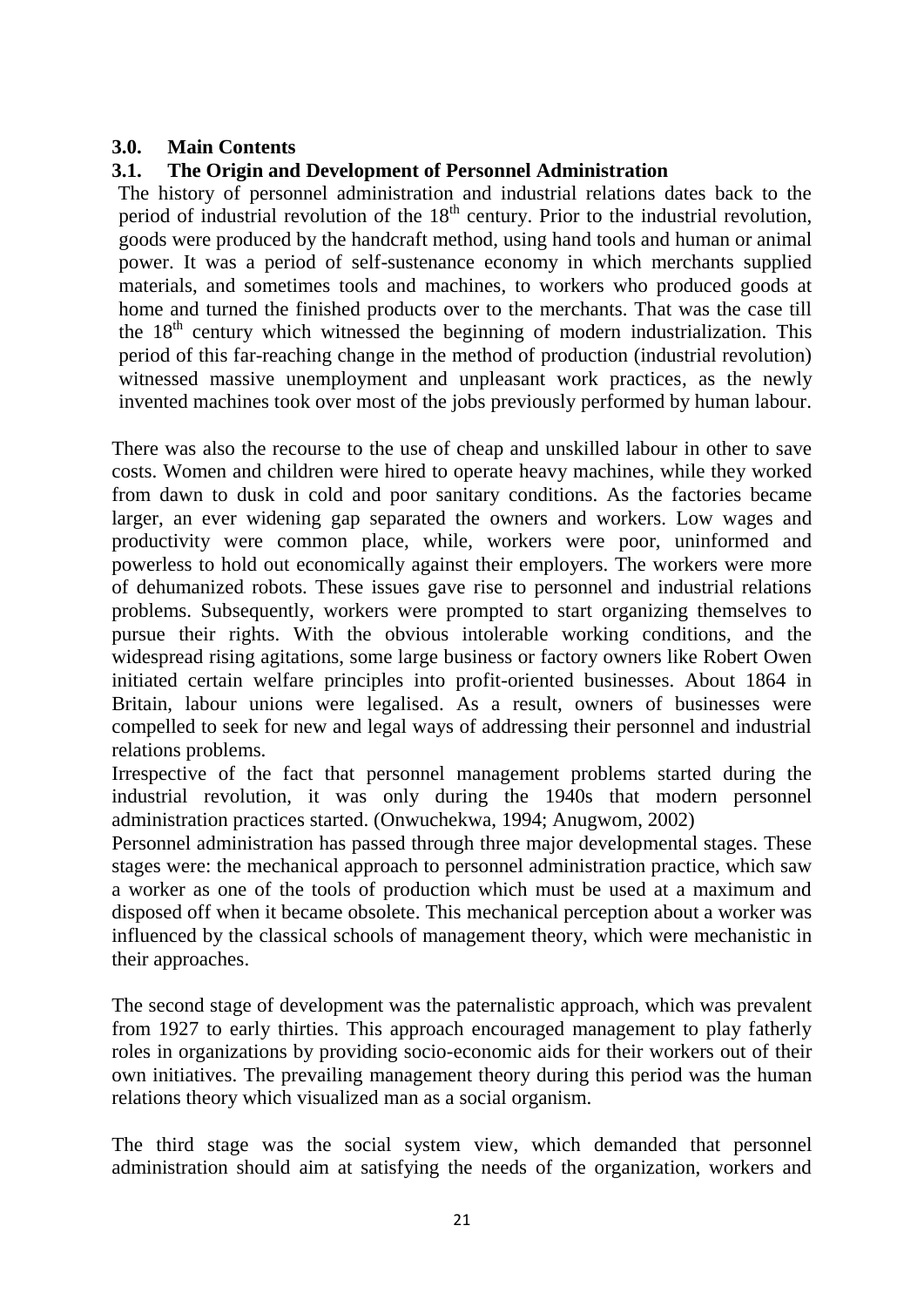society. The management theory prevalent during this period was the system approach. Personnel administration was visualised as a component of the organizational system which had functional relevance for the survival of the organization.

Modern personnel administration is based on the theoretical concept of the social system concept of personnel administration.

# **3.2. Origin of Personnel Management in Nigeria**

Before the twentieth century in Nigeria, the system of production was purely traditional and payments for labour services were in kind. The issue of monetary payment was not popular in the economy since there was no employment of labour, and payment of wages. In the  $20<sup>th</sup>$  century, with the onset of commercial activities introduced by the colonial masters who needed the services of labourers for the exploitation of raw materials; the colonial civil service started employing indigenous workers, wage employment was established in Nigeria. The increase in commercial activities and subsequent workers agitation led to the establishment of the first trade union in Nigeria, the Civil Service Union, which was formed in 1912 to fight for better conditions of service for civil servants in Nigeria. In 1938, the Trade Union Ordinance was enacted in Nigeria, thus providing the framework for the recognition of trade unions in the country. More trade unions were later formed and by the 1940s, they had become strong enough to organize a nationwide general strike in 1945 to press for their demands from the government.

This marked a turning point in industrial relations in the country. Neither the general manager nor his personnel assistant who was merely trained to handle union grievances could perform the personnel function any longer. It needed a full time employee to be in charge of the function. Thus the era of labour and staff managers or personnel assistants were born. Initially, there were no qualified Nigerians. As such expatriates were used for such positions. This situation prevailed until the 1950s. Between 1950 and 1960s, the personnel management function became the first of the managerial functions to be Nigerianized. The trade union leaders were the first set of Nigerians to be recruited as personnel officers.

In recent times, the situation has changed considerably, as large, industrial, public and commercial organizations now have well established personnel departments headed by qualified personnel directors.

# **3.3 Factors that Influenced the Development of Personnel Management and Industrial Relations**

# **1. Industrial Revolution**

The Industrial Revolution led to a radical re-definition of the domestic system of production and exchange. It introduced new work methods that exploited workers to the advantage of employers. According to Ubeku (1983), workers fought against these values in order to re - establish certainty and ensure job security through the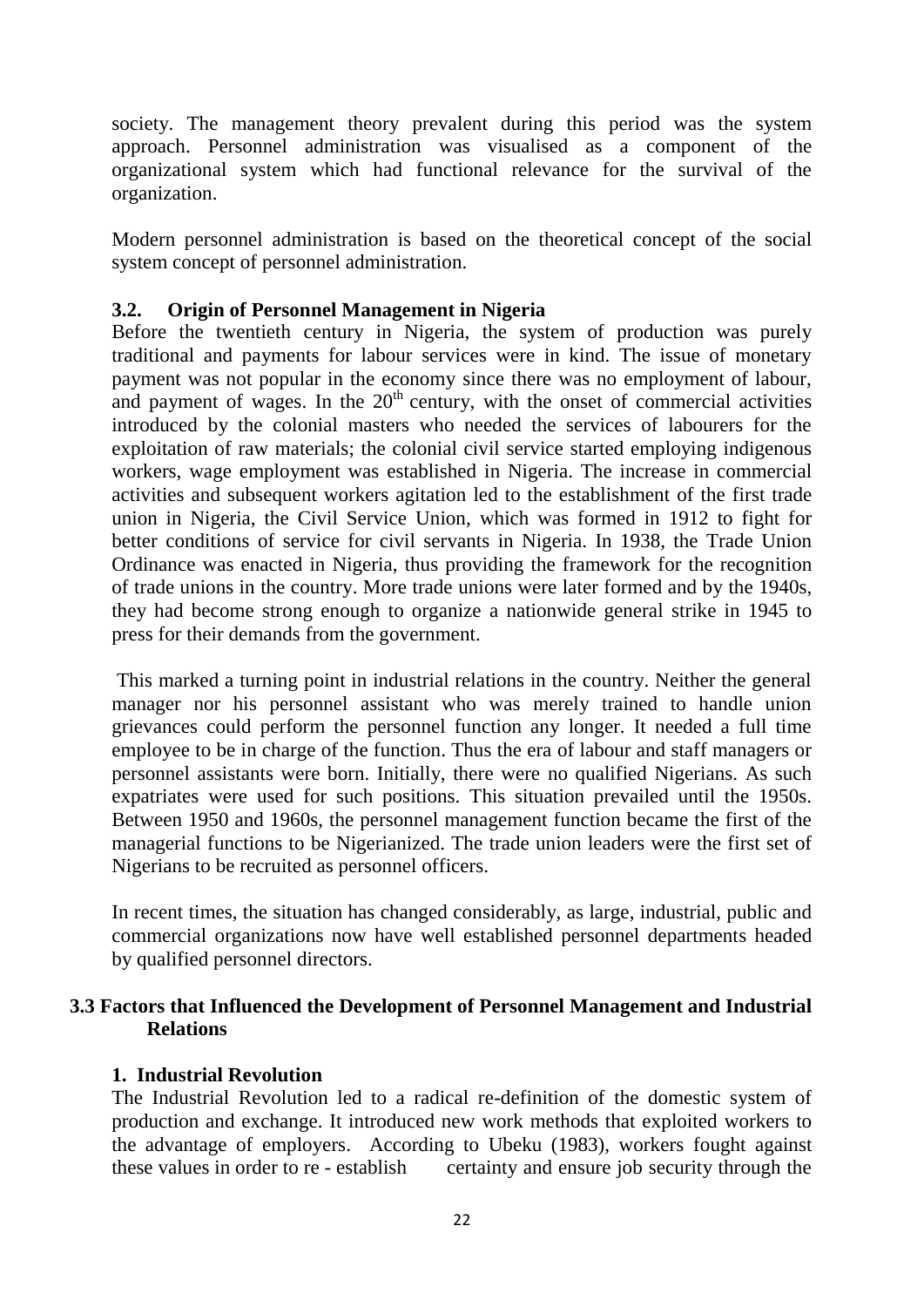formation of trade unions. Union activities had its consequences. It gave room to management problems between employees on the one hand and employers on the other. Thus personnel administration came on stream to ensure that productivity was not negatively affected.

# **2. Response to Unionization**

With the formation and legalization of trade unions, the unions at that time gave management tough time over the conditions of work and welfare of workers. To help ensure rancour - free work environment, the status of the personnel department was elevated to handle labour and management issues.

#### **3. Government Legislations**

The government contributed to the development of personnel management. Legislations from the government on personnel issues like protective labour laws abound. These laws helped to ensure good human resource management practices.

#### **4. Response to New Knowledge**

The contributions of the classical management theories concerning organizational effectiveness and how to optimally use organizational resources to achieve economic efficiency also influenced the development of personnel management. Through these studies, management has come to the knowledge of human problems requiring analysis and proper attention.

#### **Self Assessment Test**

With concrete examples, discuss the developmental stages of personnel administration.

#### **4.0. Conclusion**

Personnel administration is a product of the British industrial revolution. It originated as a result of personnel and industrial relations problem witnessed during the early period of industrial revolution. In Nigeria, it came up as a result of the introduction of the wage employment and the commercial activities of the colonial masters at the Niger Delta areas. Its growth and development was facilitated by government legislations, response unionization, employment and the need for records, response to new knowledge etc

#### **5.0. Summary**

Personnel administration originated as a result of personnel and industrial relations problem witnessed in organizations as a result of industrial revolution that changed the method of production. In Nigeria specifically, it originated as a result of the introduction of wage employment and the increase in commercial activities at the Niger Delta areas. Right from its very beginning, personnel administration has passed through three developmental periods; the mechanical, the paternalistic and the social system periods. Many factors such as government legislations, response to unionization etc contributed to the growth and development of personnel administration and today, it has grown into a specialized department and has became an integral part of management.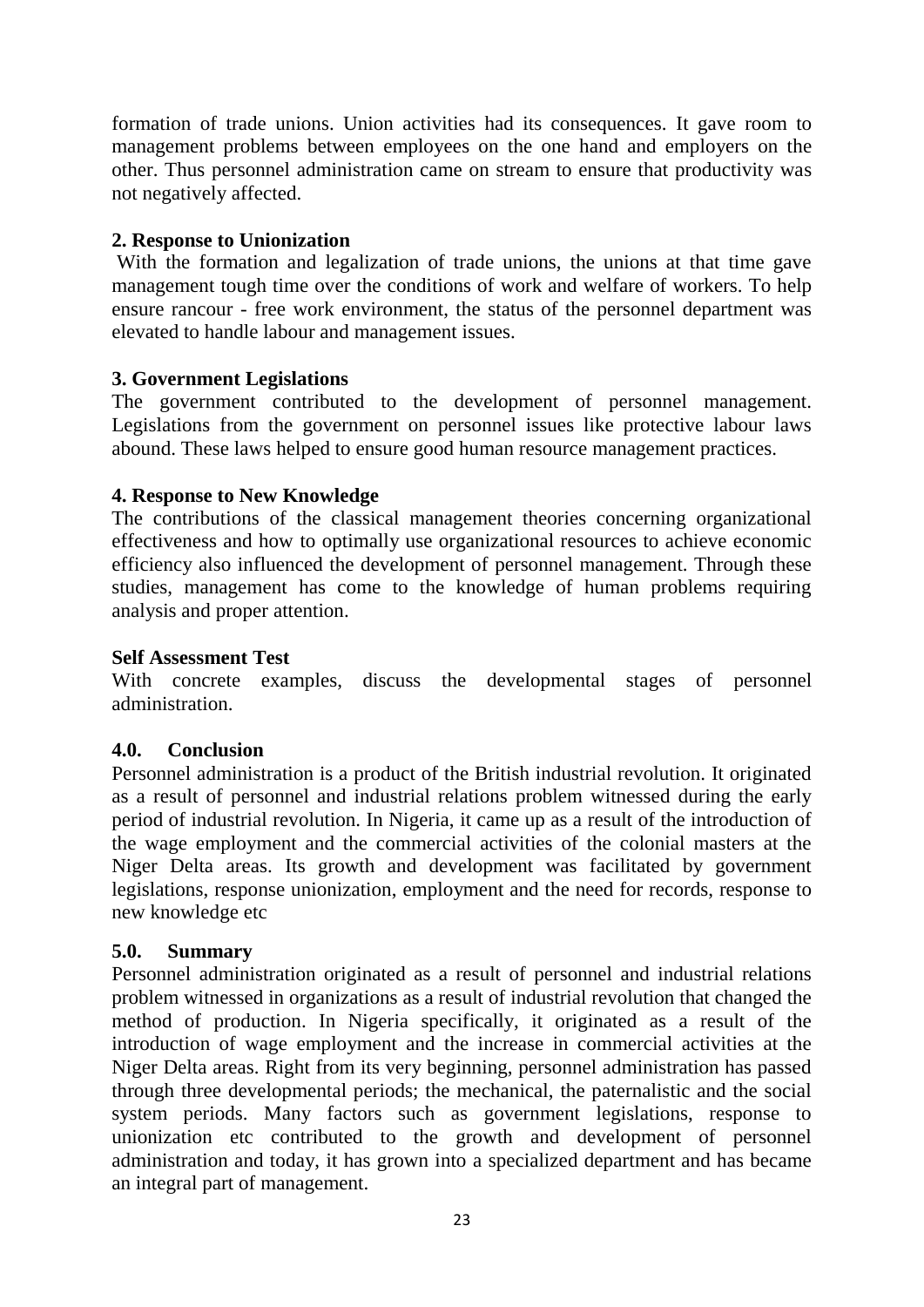#### **6.0. Tutor marked Assignment**

Trace the historical development of personnel administration and industrial relations; and succinctly discuss the factors that facilitated its development.

#### **7.0. References and Further Reading**

Onwuchekwa, C. I. (1994). Personnel management.Awka: Goshen Publishers

Anugwom, G. (2007). Industrial relations system in Nigeria. Enugu: Rhyce Kerax Publishers.

Onah, F.O. (2003) Human resource management. Enugu. Fulladu Publishing Company.

- Ubeku, A. (1983) Industrial relations in developing countries. London: Mac millian Publishing Inc.
- Uchendu, O. (2003). Industrial relations management: The Nigeria experience. Enugu: Fulladu Press.
- Umuma, C. and Ahamafuna, O. (N.D) Industrial Relations and Personnel Management Onitsha: Abbot Books

Aniemeka, I. (1999) Pragmatic dimension to personnel management. Onitsha: Osyora Publishing Company.

Flippo, E. (1986) Personnel management 6<sup>th</sup> edition. New York McGraw-Hill Inc.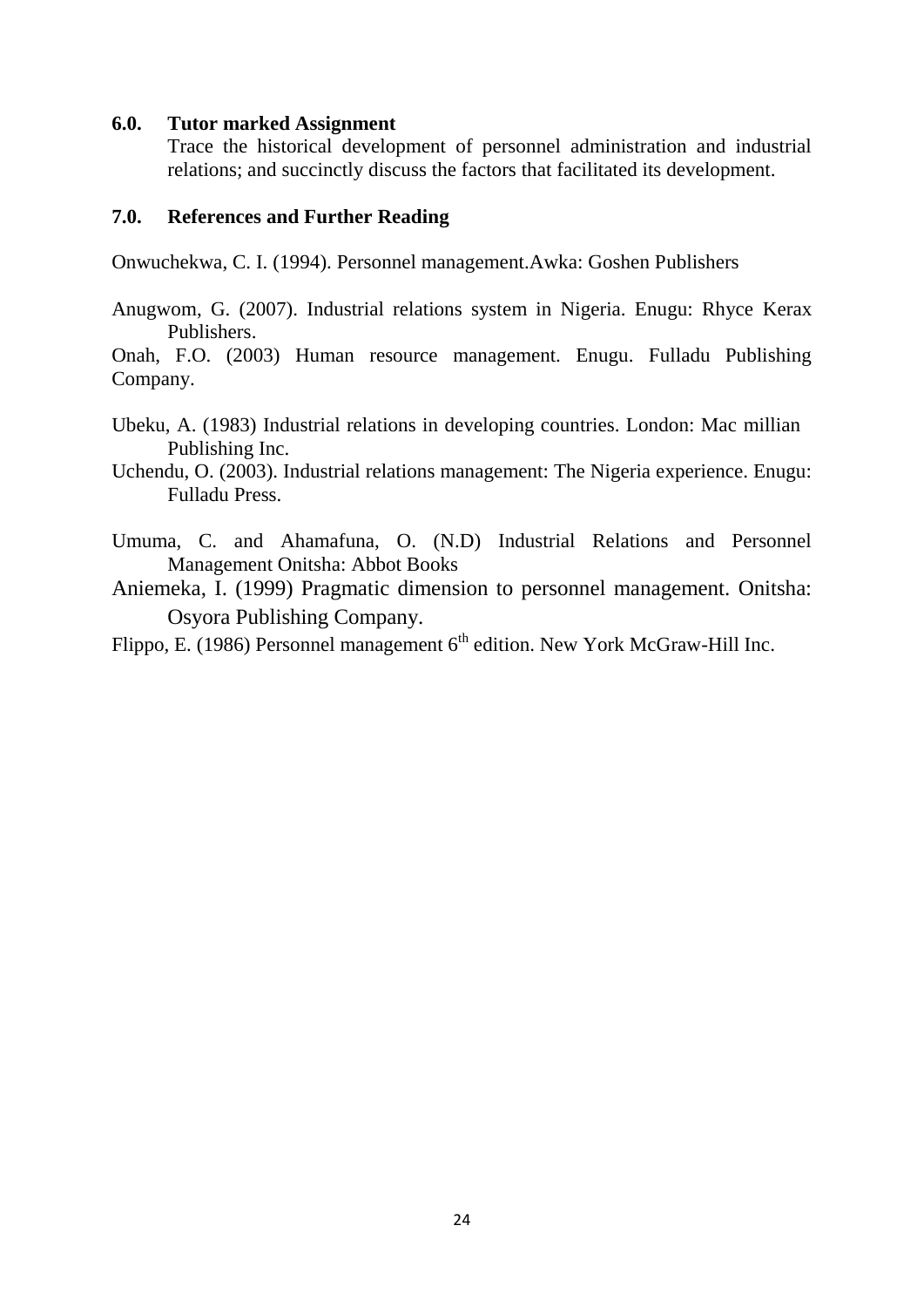# **Unit 4 The Personnel Department**

**Contents** 

- 1.0. Introduction
- 2.0. Objectives
- 3.0. Main contents
	- 3.1. Organization of the Personnel Department
	- 3.2. Principles that govern the relationship between the personnel staff and the line managers.
	- 3.3. Functions of personnel administration
- 4.0. Conclusion
- 5.0. Summary
- 6.0. Tutor-marked Assignment
- 7.0. References and further reading

# **1.0. Introduction**

This unit will discuss briefly the personnel department, its organization, the principles governing the relationship between the personnel staff and line managers as well as the functions of personnel administration

# **2.0. Objectives**

At the end of this unit, students should be able to:

- 1. Explain how the personnel department is arranged and managed.
- 2. Discuss the principles that govern the relationship between the personnel staff and line managers.
- 3. Explain the functions of personnel administration

# **3.0. Main Contents**

# **3.1. Organization of the Personnel Department**

The personnel department is one of the functional areas in an organization. It selects, maintains and develops all the workers in the organization. The personnel department works with people in other departments in the concerted effort of achieving organizational goals. It is designed in such a way that it must have appropriate structures to achieve the personnel objectives. Jobs must be designed and co-ordinated into identifiable divisions in the personnel department.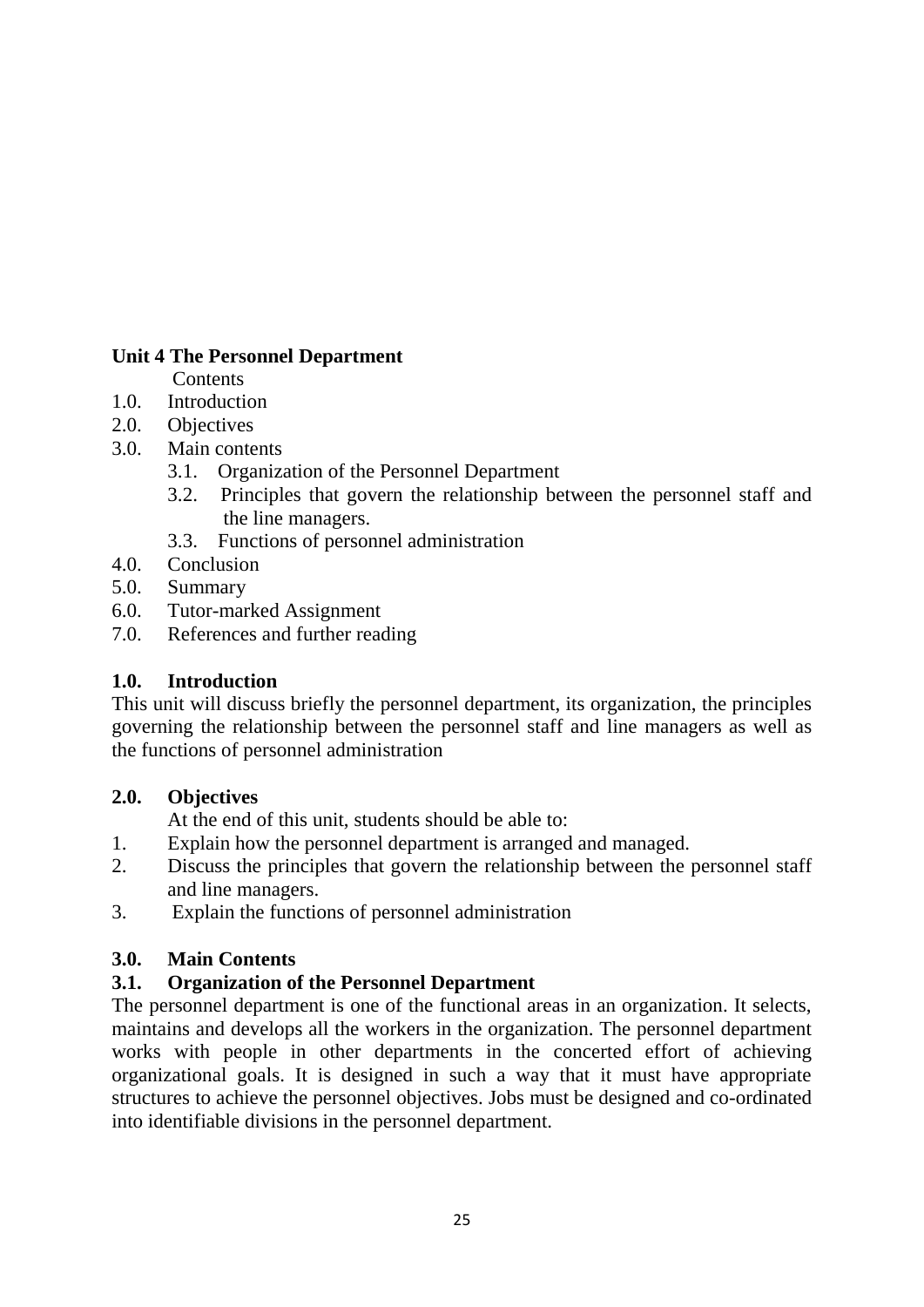In classifying the activities of the personnel department, the functional basis is employed. The number of employees, size of the organization, and the number of services that are offered determine the number of sub-departments. Each subdepartment is headed by a manager or supervisor. In large organizations, there are such important positions as:

- i. Employment Manager: responsible for manpower planning, recruitment and selection, placement, research and records.
- ii. Training/Development Manager: responsible for staff training and development, employee assessment, performance - related issues and appraisal.
- iii. Supervisor of Wages and Salaries: responsible for wage and salary determination, job analysis and classifications.
- iv. Employee Services Manager or Supervisor: responsible for and administers the fringe benefit programmes such as health services, safety at work, etc.
- v. Director of Labour Relations: responsible for collective bargaining, grievance handling, dispute settlement etc. (Onwuchekwa, 1994).

# **Fig. 3 Organization of the Personnel Department**



Some organizations have central personnel department for recruitment and placement, and even training. Branch offices handle other services. The complexity of an organization influences the arrangement, while the arrangement is, in turn, often influenced by what the organization considers the best for the optimal use of resources.

#### **3.2. Principles That Govern the Relationship between the Personnel Staff and the Line Managers.**

The existence of a specialized personnel department affects the relationship between personnel staff and the line managers. Such relationship can be controlled based on four principles. These are:

i. The principle of staff advice

This principle states that personnel staff can only advise line managers on what to do but cannot compel them to accept their advice. Where personnel staff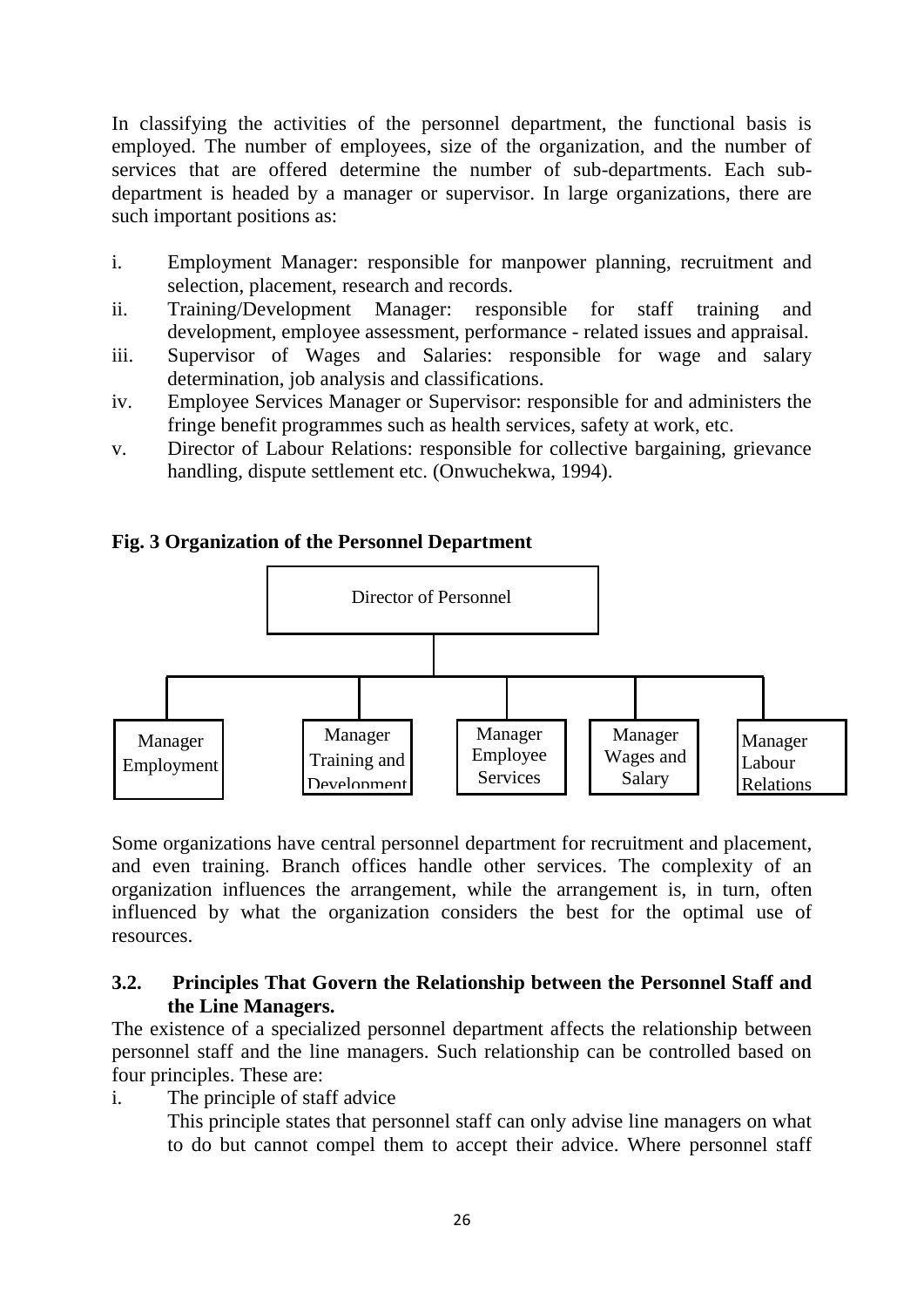believes that his advice is sound, he could appeal to a superior to intervene. Usually, however, personnel directors rely on persuasion to achieve their goal.

- ii. The principle of limitation of staff economy For the line managers to operate at maximum economy and effectiveness, it is often necessary for the personnel staff to operate with reduced economy. He may occasionally have to run his department in a rather undesirable manner in order to serve the line managers properly.
- iii. The principle of compulsory staff advice This principle compels line managers to seek the advice of personnel staff before taking certain decisions or actions, though line managers are not bound to accept the advice.
- iv. The principle of staff independence To avoid the dominance of the personnel staff by the line managers, the personnel staff should have enough security so that he does not lose his job as a result of his expert advice.

# **3.3 Functions of Personnel Administration**

The goal of personnel administration is to develop the workers in the organization to contribute to its goal achievement by means of improved productivity, quality and service. To realize this, there are two basic functions of personnel management. These are the managerial and operational functions.

# **The Managerial Functions**

A manager is one who exercises authority and leadership over other subordinates in his department or organization. Below are the four managerial functions of personnel management.

- 1. Planning: Planning means setting goals and stipulating actions and activities through which the goals could be realized. The personnel manager is expected to formulate his personnel programmes/goals in advance and specify actions through which they can be realized. Through planning, the personnel manager anticipates forces that will influence future supply of, and demand for employees in line with organizational goals.
- 2. Organizing: This simply implies designing an appropriate structure or means of achieving the plan. The personnel manager must establish definite relationships among jobs, staff and physical factors necessary for carrying out the job with respect to the personnel functions. He must systematically structure, integrate and co-ordinate tasks, goals, activities and resources in order to realize personnel objectives.
- 3. Directing: This personnel function seeks to build an effective work climate and create opportunity for motivation, supervision and discipline. This is said to be central to goal achievement as planning, organizing and staffing would be of little importance if the directing function is lacking. The directing function is also known as commanding, motivation or leadership.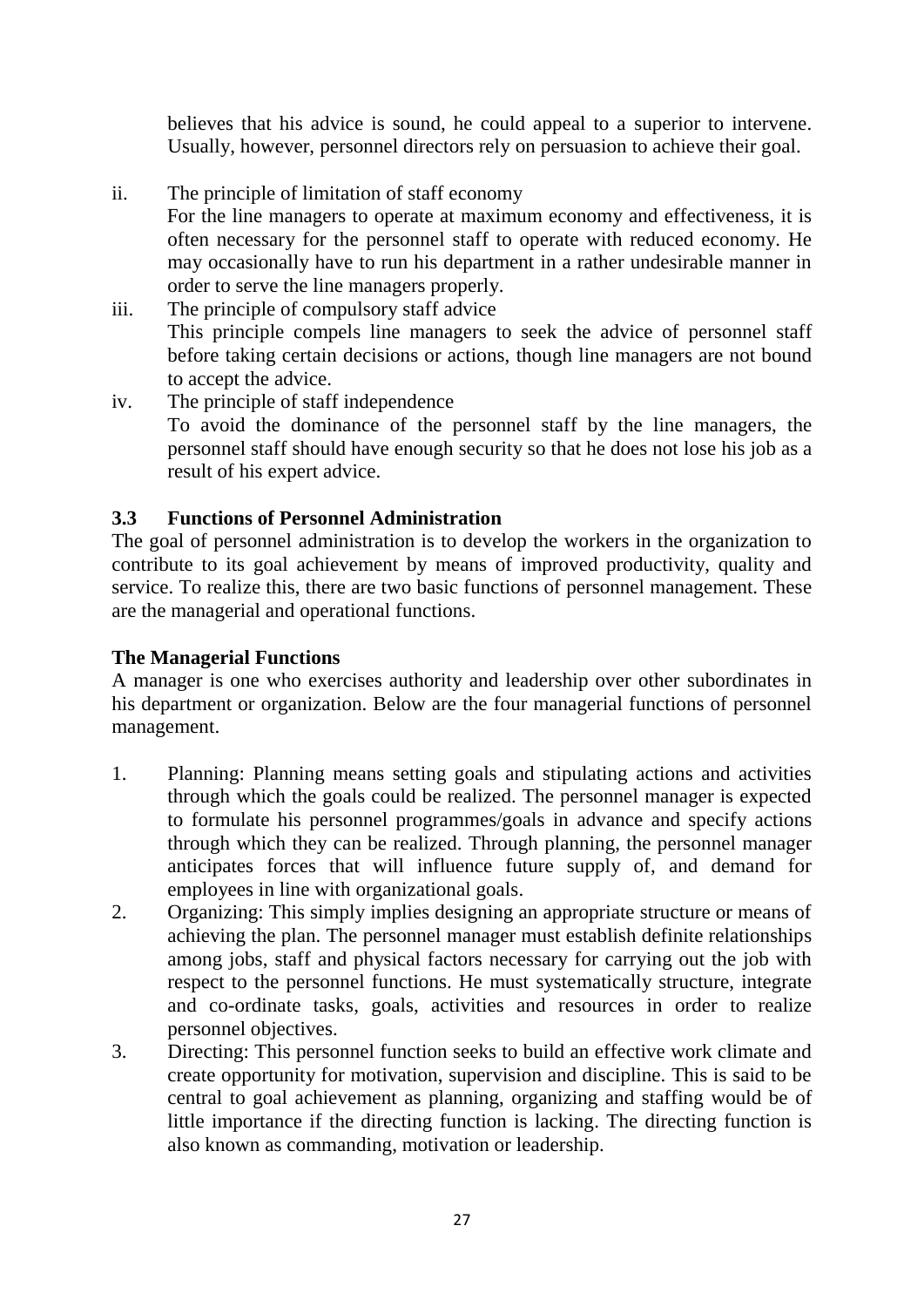For people in the organization to perform effectively, there is need to encourage them. This is often done through motivation. Motivation provides the incentive for workers to put in their best towards a specified end. The personnel manager must understand how best to motivate workers in the organization.

4. Controlling: This function seeks to ensure that all the activities performed by workers are in line with the goals of the entire organization. Where deviations occur,, these are corrected and subsequent efforts directed towards the formulated plans.

# **The Operational Functions**

- 1. Procurement: This is concerned with procuring or obtaining the human resource requirements of an organization. It includes activities, such as the staffing functions of recruitment, selection, placement etc. Through the procurement function, the organization improves the quantity and quality of its personnel needed to discharge its duties.
- 2. Development: This function aims at improving the skills of the workers through training and development programmes. Such programmes are specifically tied to job improvement/ performance.
- 3. Compensation: This is defined as the adequate and equitable remuneration of the workforce for their contribution to organizational objectives. The fundamental factor here is financial/economic-related compensation. Discussion within this function includes job evaluation, wage policies, wage systems etc.
- 4. Integration: This function aims at reconciling the interests of workers with those of the organization and society. It is based on the understanding that both conflicting and mutual interests exist in matters pertaining to these significant stake holders of the organization. Included here are issues related to the handling of grievances, disciplinary actions, labour unions etc.
- 5. Maintenance: The maintenance function deals with the continuous survival of the organization and its component units. It includes coordination through effective communication, maintaining the physical conditions of the work place, health and safety conditions in the organization, etc.
- 6. Separation: This is the last operative function of personnel management. It deals with issues of employee retirement, lay-off discharge etc.

#### **4.0 Conclusion**

 The personnel department is one of the most important units in an organization. This is in consideration of both the operative and the strategic role of personnel administration in the organization. The manner in which the personnel unit is organized depends on the size of the organization and what actually the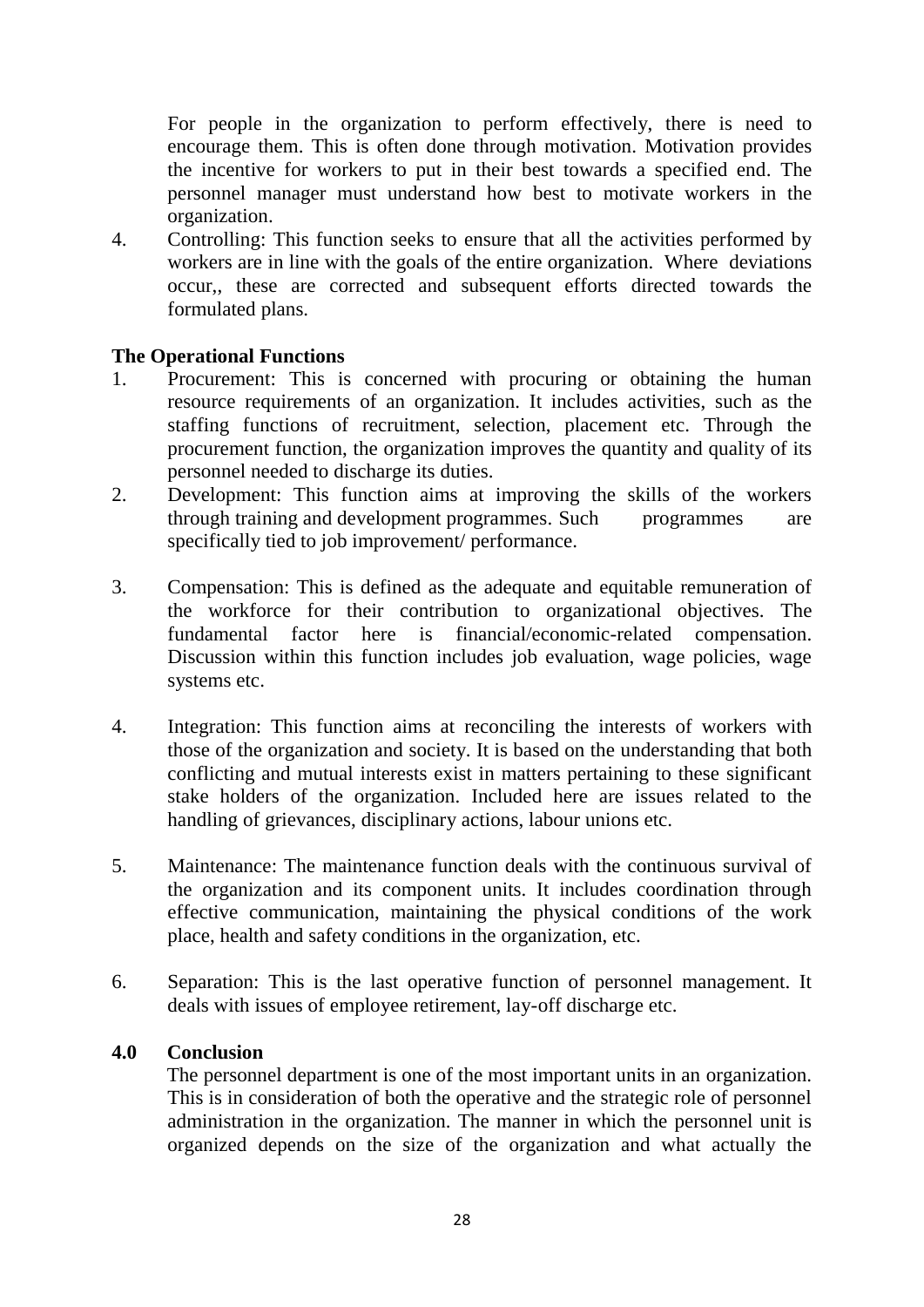organization wants. The function of the personnel department is grouped into the managerial and operative functions.

#### **5.0. Summary**

The personnel department can be organized on the basis of functions. In public sector organization, the personnel department is headed by the director of personnel. Depending on the nature of the organization, some do have a central personnel department for recruitment and placement. The complicity of an organization also influences the organization of its personnel department.

#### **6.0. Tutor Marked Assignment**

Explain the managerial and operational functions of personnel administration

# **7.0. References**.

Onwuchekwa, C. I. (1994). Personnel management.Awka: Goshen Publishers

Mullins L.J. (2002). Management and organizational behaviour  $6<sup>th</sup>$ . Essex: pearson Education Ltd

Onubogu, A. (1996) Personnel management. Monograph, NAU. (Unpublished).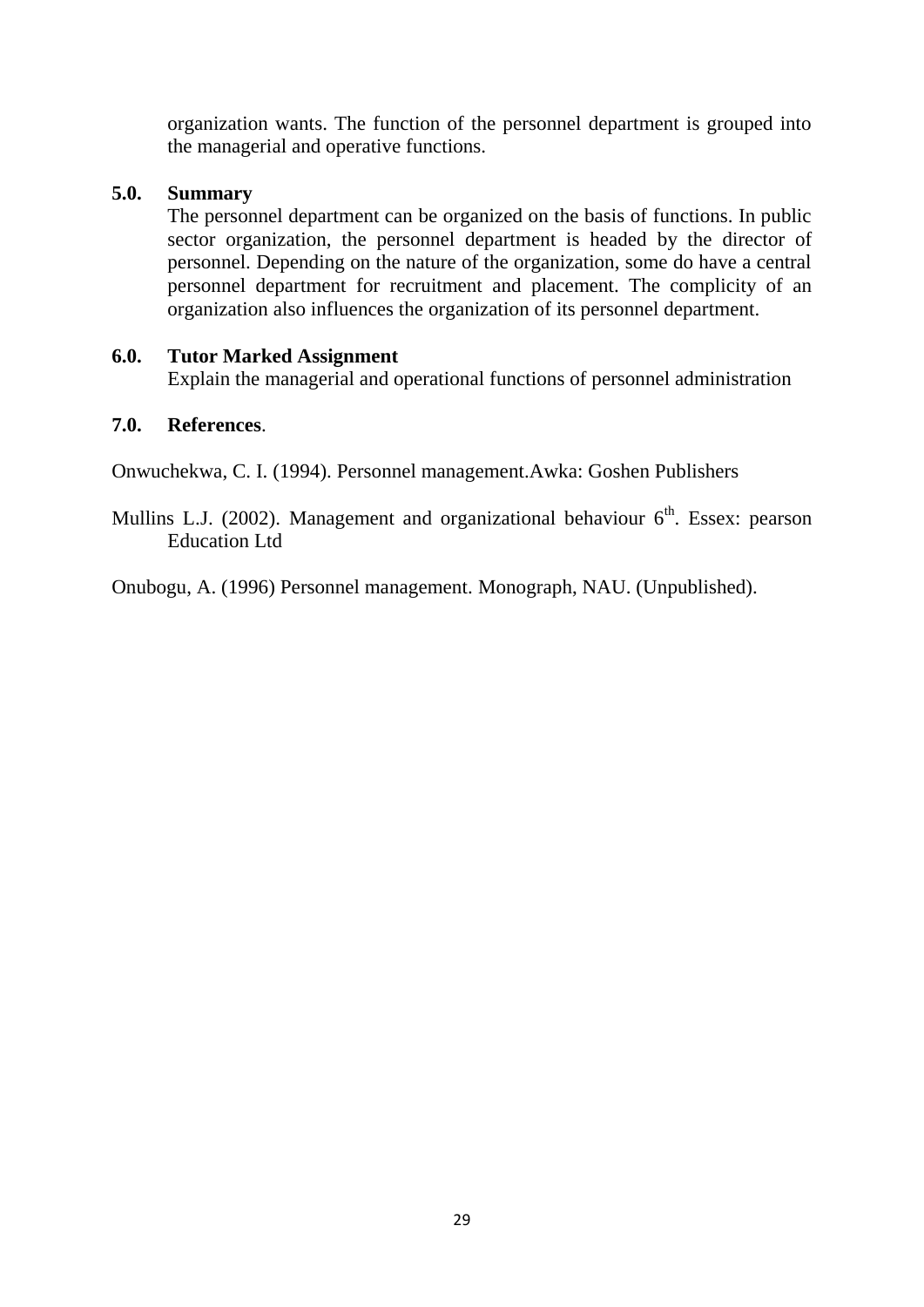# **MODULE TWO**

#### **Unit 5** Procurement

**Contents** 

- 1.0. Introduction
- 2.0. Objectives
- 3.0 Main Contents
	- 3.1 Job Analysis
	- 3.2Manpower planning
	- 3.3Recruitment
	- 3.4Selection
	- 3.5 Placement
- 4.0. Conclusion
- 5.0. Summary
- 6.0. Tutor marked Assignment
- 7.0. References and further reading

# **1.0 Introduction**

The process through which people join an organization as employees is called the procurement, employment or staffing process. It simply refers to the series of steps and activities that are performed, on continuing basis, to keep the organization supplied with the right people in the right positions and at the right time. In this unit we intend to discuss the concepts and the process of staffing the organization with the human resource requirements.

# **2.0 Objectives**

At the end of this unit, students should be able to:

- 1. Conceptualize the terms- manpower planning, job analysis, and recruitment
- 2. Discuss the relevance of manpower planning and job analysis to the staffing process
- 3. Differentiate between recruitment and selection
- 4. Identify the steps in the selection process
- 5.

**3.0. Main Contents**

**3.1 Job Analysis**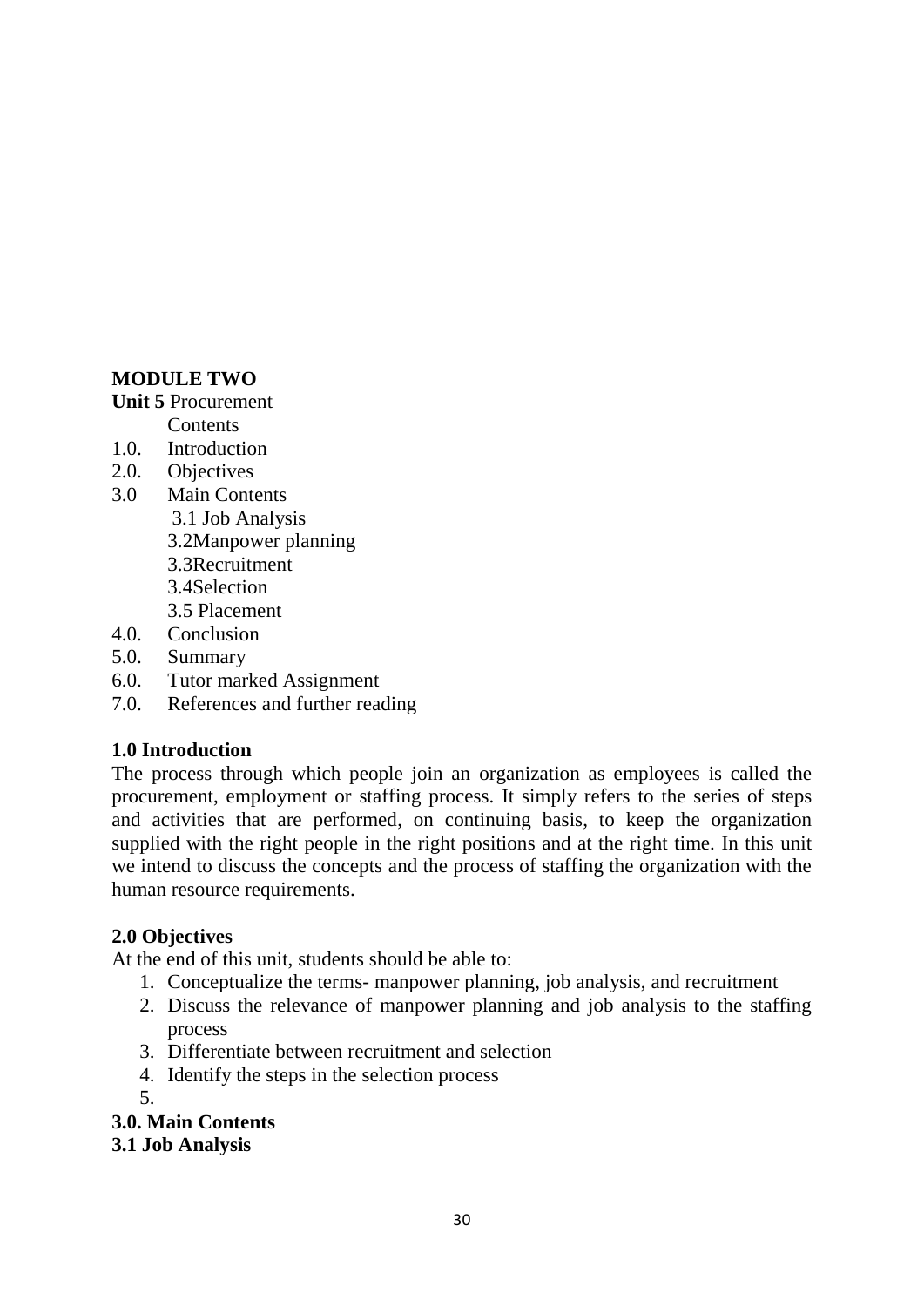According to Dessler (2011), the personnel administrative function begins with deciding what the job entails. This is because it is the responsibility of the personnel administrator to fill the positions within the organizational structure with the right personnel according to the tasks to be performed. To effectively perform this duty, the personnel administrator must describe the positions/jobs designed within the structure of the organization in order to understand the quality of personnel required and the specifications of minimum qualification of a person to perform each job (Onwuchekwa, 1994).

Job analysis is the process of recording all the elements involved in performing a job. It is the method by which management systematically investigates the tasks, duties and responsibilities of a job (Agbo, 2003). Aniagolu (2000) agrees. He sees job analysis as the formal process of collecting information about a job in order to show the components involved in performing the job.

Job analysis is central to a planned and systematic approach to the procurement of personnel or the staffing process as it involves examining a job to identify its component parts and the circumstances in which it is performed. By so doing, it provides information about the content of a particular job for the purpose of understanding the quality and duties of personnel required to perform that particular job (Onubogu, 1995). Organizations consist of jobs that have to be staffed and job analysis is the procedure for determining the duties of these positions and the characteristics of the people to hire for them. It provides information concerning the nature and conditions of work involved in a given job (James, 1994, Onah, 2003).

Fig 4 Uses of Job Analysis



*Source: Dessler, G.(2001)Human Resources Management*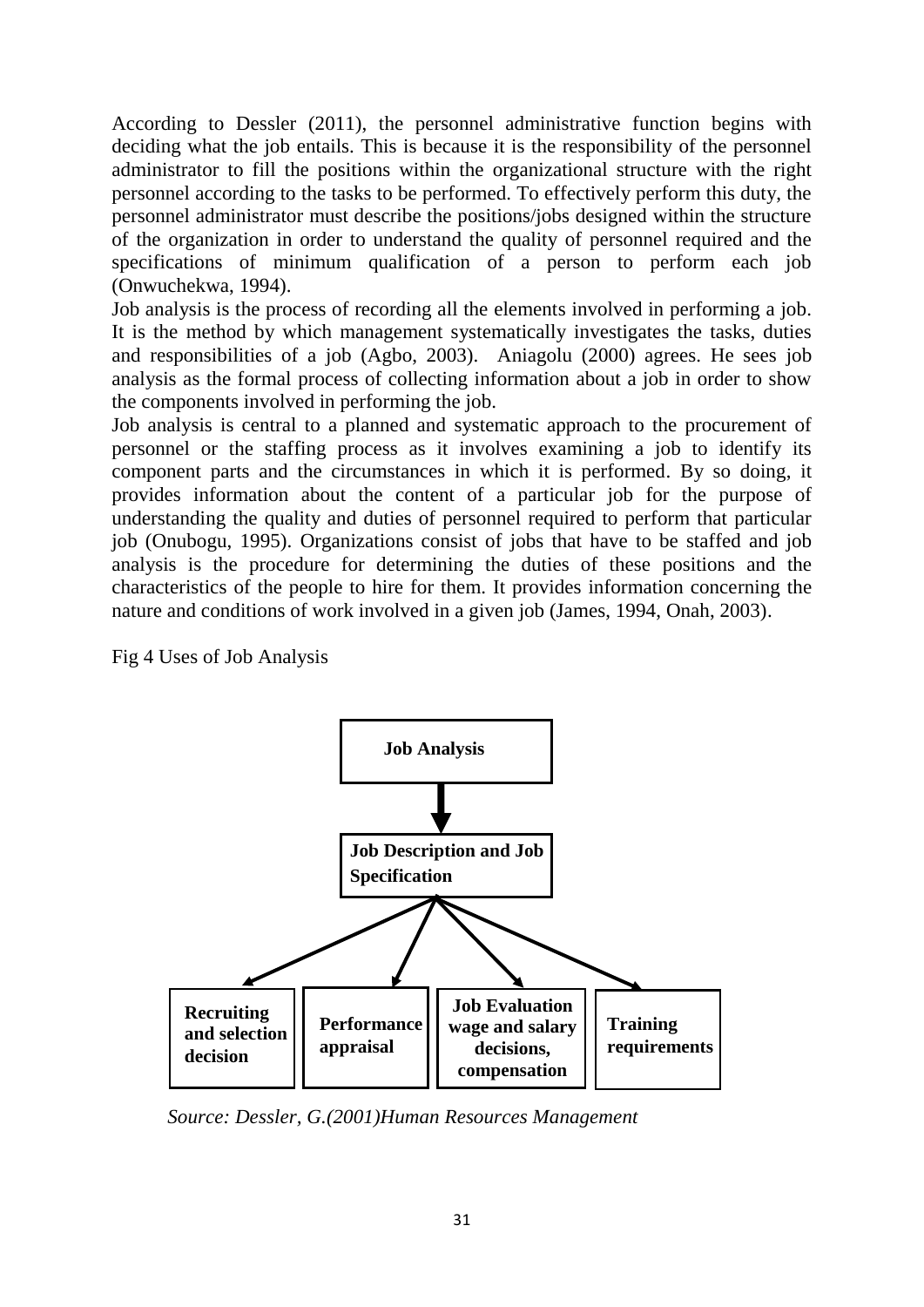There are two immediate results of job analysis. These are job description and job specification. A job description is an organized factual statement of the duties and responsibilities of a job position. It is a broad statement of the purpose, scope, duties and responsibilities of a particular job (Onwuchekwa, 1994). A job description gives information on the total requirements of the job; exactly what it is, what it entails, the responsibilities and activities attached to it and its position within the formal structure of the organization. It may also include a note on any particular features of the work environment (Mullins, 2002).

Job specification, on the other hand, is a statement of the minimum acceptable human qualities necessary to perform a job properly. It is an extension of the job description and it gives information on not just the job but also provides a guide on personnel attributes and qualities required to do the job effectively.

The end product of job analysis is job requisition which is an authorization from the management of an organization enabling the personnel administrator to employ certain number of personnel with certain described qualifications. It is meant to give the recruitment officer sufficient information about a job to enable him fill it. It provides guidelines for the objective assessment of applicants. Drawing therefore from the job requisition, the procurement function of the personnel administration is carried out.

Job analysis provides information on recruitment and selection of candidates for job openings, helps in the systematic and orderly process of determining the worth of a job in relation to other jobs, can be used to determine how an employee has performed on his job. It can also help managers to discover essential unassigned duties thereby closing the gap, It facilitates orientation and training of workers and reveals the training that a job may require. Job analysis is a crucial step in validating all major human resource management decisions (Onah 2003, Dessler, 2011).

Information needed for job analysis could be collected through the questionnaires, interviews, observation and written narratives from a job holder, his superior or management.

# **3.2. Manpower/Human Resource Planning**

Recruitment and selection ideally start with personnel planning. Job analysis identifies the duties and human requirements for each job. The second major problem in providing the human resource requirements of an organization is to determine the number of personnel needed to work in an organization that is, deciding how many of these jobs need to be filled (Dessler,2011; Onwuchekwa,1994). This, according to Onwuchekwa (1994), involves determining the present work force and future needs of the organization.

Human resource planning, to Cole (2002), refers to the activities concerned with identifying an organization's demand for human resource and devising means to ensure that a sufficient supply of labour is available to meet that demand. It is the act of determining the number of employees needed to work in an organization. It is the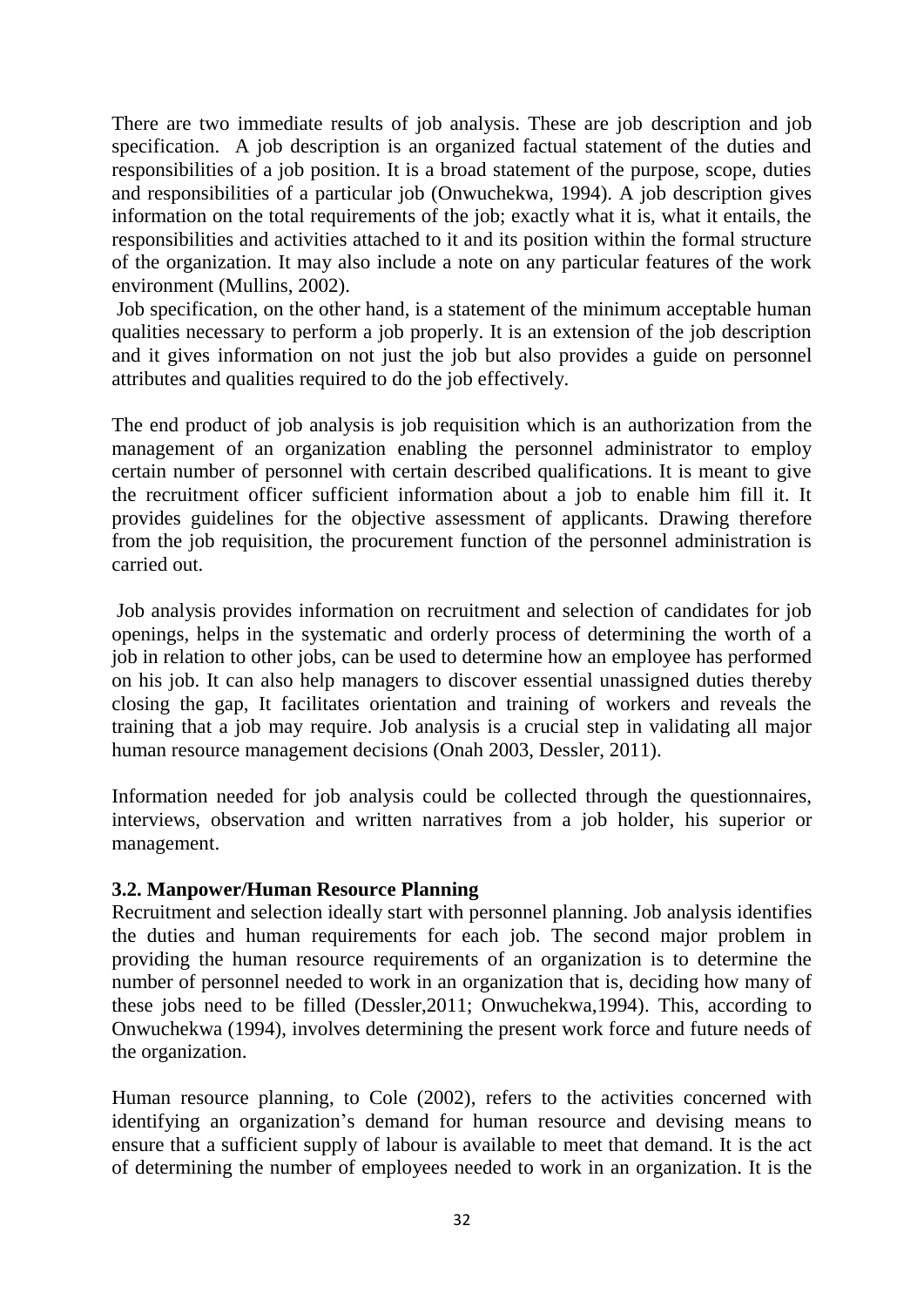process of deciding what positions the organization will have to fill and how to fill them. The essence of manpower planning is to anticipate and provide the manpower needs of the entire organization. That is, ensuring that the organization has the right people, in the right number, with the right knowledge, in the right jobs, in the right places, at the right time and at the right cost. It, therefore, pre-supposes that the planner should have a thorough knowledge of the entire organization it is expected to serve, the degree of planned staff reduction, expansion and adjustments in the existing workforce. The manpower plan will start with an analysis of the organization structure and the people working in it. This will require the preparation of full job descriptions and an evaluation of the relative importance of all jobs listed. An assessment will then be made regarding the existing staff and their suitability in carrying out their jobs. This will be rated to facilitate comparison with the requirements of the various jobs previously described. The assessment must also include a method of spotting those employees who possess potentials for development in order to prepare them for higher responsibilities in the future.

Future staff changes and requirements must be estimated based on:

- 1. Knowledge of the age distribution of the present staff and the number likely to retire during the plan period.
- 2. Figures regarding labour turnover, voluntary resignations, discharges, etc will enable a forecast to be made of the number of present employees likely to leave during the period under review.
- 3. The proposed expansion of organizational activities, likely technological advances and the prospects of competitors(replacement of old production lines with a new line may lead to either retraining of present work force or bringing in new employees from outside to fill certain positions).

This will be followed by a comparison between future requirements and present resources and the difference between what the organization needs and what is available is the manpower requirement. Manpower planning helps management to have the necessary information on the number of employees required, in existence, or anticipated to perform the various tasks of the organization. It helps the personnel office in planning the recruitment, selection and development of employees, thereby cutting down the time required to fill existing vacancies. It also helps to reduce costs by eliminating too much hiring, training, transfer costs and lay-offs.

The following factors affect the manpower needs of an organization

1. Technology

The core technology of an organization can change overtime and this can lead to hiring of new staff or lay-offs. A study of an organization's technology can help the organization to make meaningful prediction on how its technology will change in the future and how it affects the human resource need.

2. The present workforce situation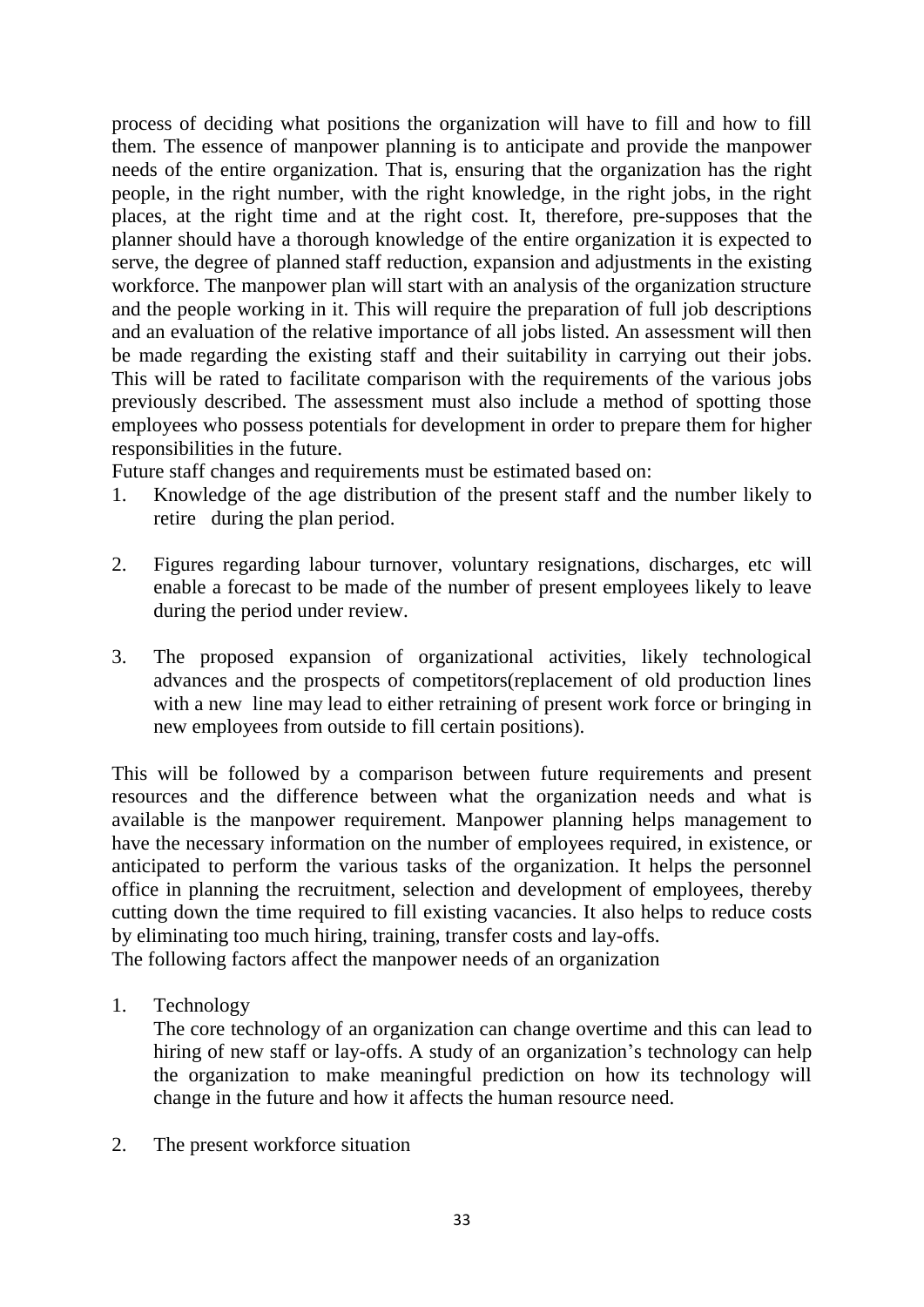Certain situations in an organization can cause a change in the present workforce, e.g. compensation policy etc

- 3. Changes in business environment Increase in price of goods and services can affect customer behaviour, which invariably affects an organization's ability to retain more employees.
- 4. Changes in strategy

This can either result in the need for new employees or laying off ofold ones (adopted from Onwuchekwa, 1994).

# **3.3 Recruitment**

Ivancevich, Skinner and Crossby, (1994) see recruitment as the set of activities an organization uses to attract job candidates with the abilities and attitudes needed to help the organization achieve its objectives. It is the process of searching both inside and outside the organization for people to fill vacant positions (Hellriegel and Slocum, 1996). Recruitment is the process of searching for prospective employees and stimulating them to apply for jobs in the organization. It aims at increasing the number of applicants per job and eliminating the weak ones, thus helping the organization to employ the best applicants (Onwuchekwa, 1994).

There are two major types of recruitment. These are external and internal recruitment. Internal recruitment is the process of filling job openings by selecting from among the pool of present employees, by promotion, demotion or transfer. Internal recruitment increases the general level of workers morale as most workers expect to advance to positions of higher pay and status during their careers. It is relatively simple, less expensive and with less risk, as the employees concerned are already known. It, however, prevents the bringing in of new ideas and knowledge, especially at the upper levels. It also limits the pool of talents available to an organization.

External recruitment, on the other hand, is the process of filling job openings by selecting candidates from outside an organization. An organization may decide to go for external recruitment for positions whose specifications cannot be met by present personnel. The major sources of external recruitment are:

- Use of employment agencies
- Recommendations of present employees
- Schools and colleges
- **Casual applications**
- **Labour unions**
- Newspaper advertisements
- $\blacksquare$  Executive search firms

# **3.4 Selection**

This involves choosing from among the candidates, the one that best meets the position requirement. The goal of recruitment is to create a large pool of persons who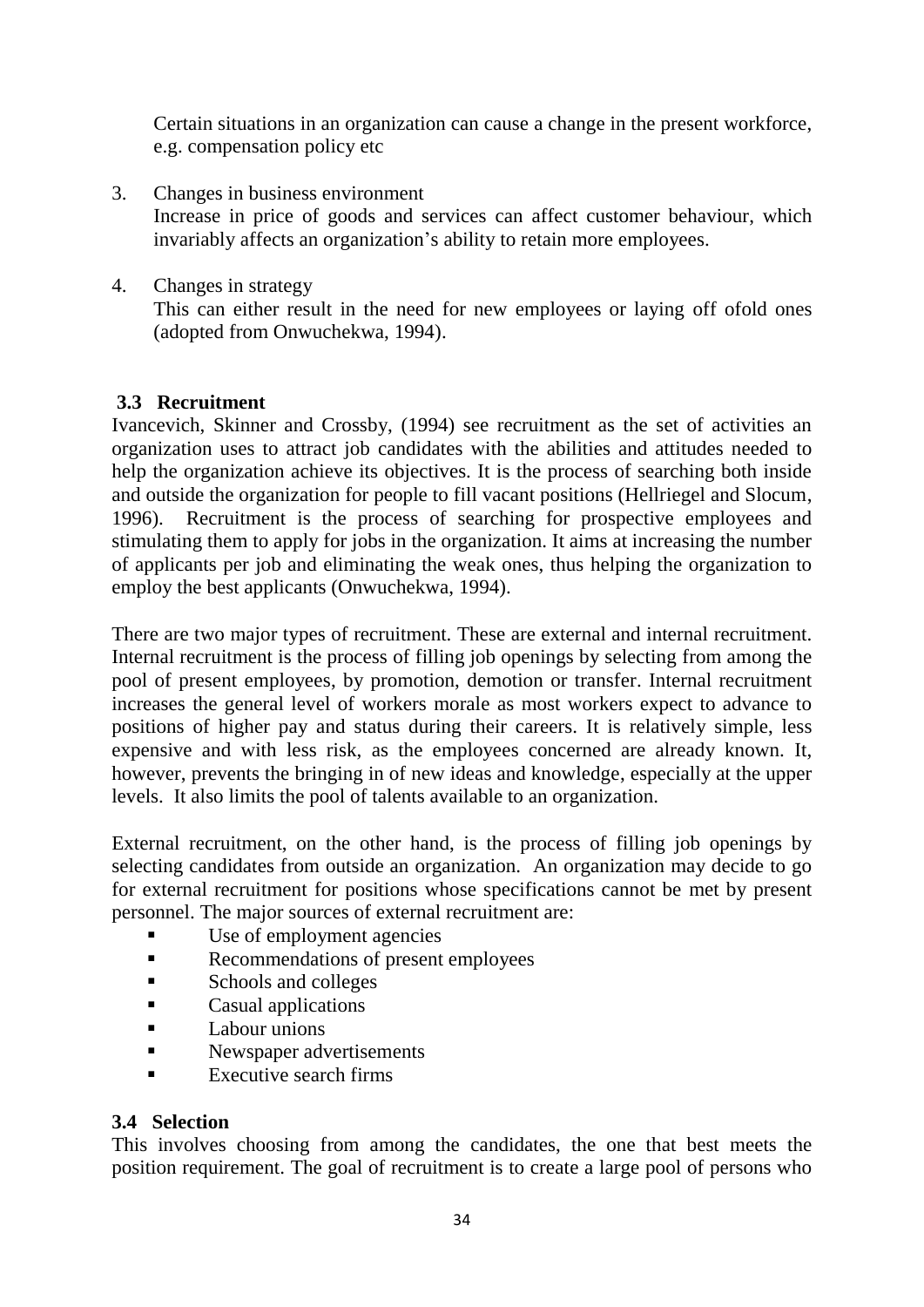are available and willing to work for an organization, while the selection process has as its objective the sorting out or elimination of those considered unqualified to meet the job and organizational requirements. The seven - point plans for selection rating are:

#### **3.4.1 The application form**

This provides the interviewer with basic information which is relevant towards understanding the applicant before detailed employment interview. An application form requires prospective applicants to provide such information as sex, qualifications, nationality, etc. From this information, the personnel unit can make initial screening about those who meet the basic requirements and who could be invited for in depth interview.

#### **3.4.2 Initial Screening**

This is used to confirm that those who applied have met all the basic requirements demanded. It is used to make a quick evaluation of an applicant's suitability for the particular job. This stage determines for both the applicant and the interviewer whether or not to proceed with the selection process.

#### **3.4.3 Testing**

The recruitment officer can predict how well prospective candidates could perform on the job through tests on mechanical aptitudes and skills or personality and psychological tests. Such tests are used as a way of reducing the number of people that will be coming for interview.

#### **3.4.4Background investigation**

Information about a candidate could be obtained from one or more of his referees or previous employers. This is often to confirm or ascertain the reliability and validity of the information contained in his/her application form or curriculum vitae. Background investigation helps to provide more information about an applicant so that even before he appears for interview, the panel has already known much about him.

#### **3.4.5 In-depth selection interview**

This is a crucial part of the selection process in an organization. It is conducted by the manager to whom the candidate would report to (if employed). Typically, this is carried out to obtain more information of interest to the interviewer about the candidate in order to determine the candidate's suitability for the job and to fill in gaps on the candidate's application form.

#### **3.4.6Physical examination**

This is one of the last steps in the selection process except where the job involves heavy physical labour or stress. Physical examinations are designed to ensure that the candidate can effectively perform in the position applied for and verify the health status of the applicant in order to protect other employees against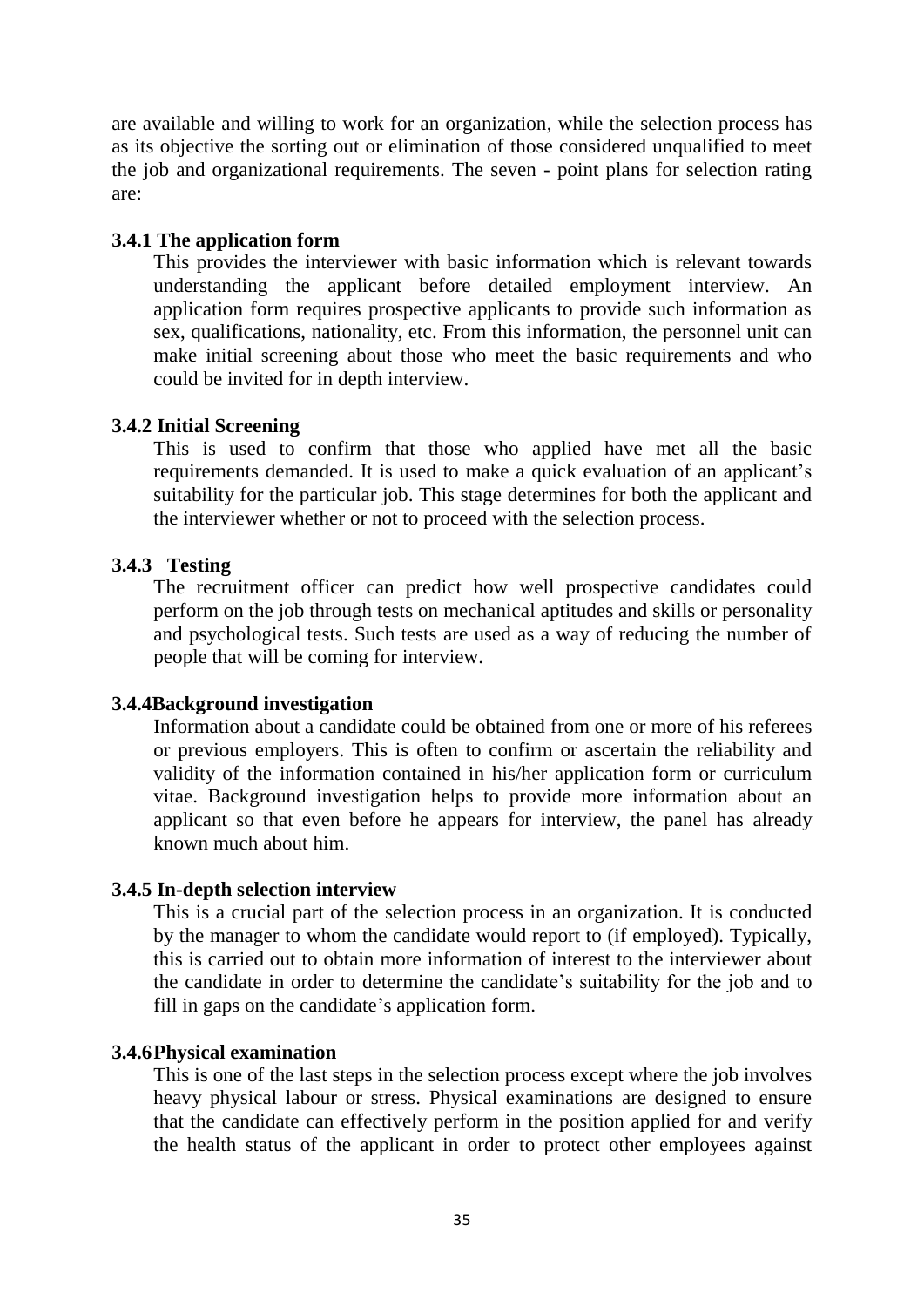contagious diseases as well as the organization against unjust compensation claims.

# **3.4.7 Job offer**

Where an applicant meets the specified requirements, he is offered the job. This is done by communicating the applicant officially through the personnel department. The employment letter contains the position and job of the applicant as well as his basic salary scale. It also contains information on when he is to start, and the period of expiration of the job offer, and other terms and conditions of service, as the case may be.

# **3.5 Placement**

Placement, according to Onah(2003),is the process of appointing or investing an appointee with the authority to perform his assigned role. It is the employment contract. Once a decision to appoint a candidate has been made, an offer of employment must be made either verbally or in letterform. The candidate may then accept or reject the offer made. The contract of employment results from this oral or written offer and acceptance, together with "considerations", which means reciprocal promises or obligations made by both parties. In this case, the employer promises to pay the employee in return for the employee's promise to work. The terms of the contract may be express (written down) or implied (understood informally by both parties). An employer must give the employee a written statement setting out the particulars of his employment before he commences the job not later than two months after the employment offer.

The statement must specify:

- the names of the employer and the employee
- $\bullet$  the effective date of employment
- remuneration methods and intervals of payment
- hours of work
- holiday entitlements
- health entitlements
- pension and pension schemes
- notice entitlements
- job title or brief job description
- Where it is not permanent, the period for which the employment is expected to continue or, if it is for a fixed term, the date when it is to end
- The place of work or, if the employee is required or allowed to work in more than one location, an indication of this and of the employer's address
- Details of the existence of any relevant collective agreements which directly affect the terms and conditions of the employee's employment, including where the employer is not a party, the persons by whom they were made. (see Onah, 2003)

The statement may also include details of the employer's disciplinary and grievance procedures or a reference to where they could be found. All employees are also entitled to itemized pay statements (slips), which must include details of gross pay,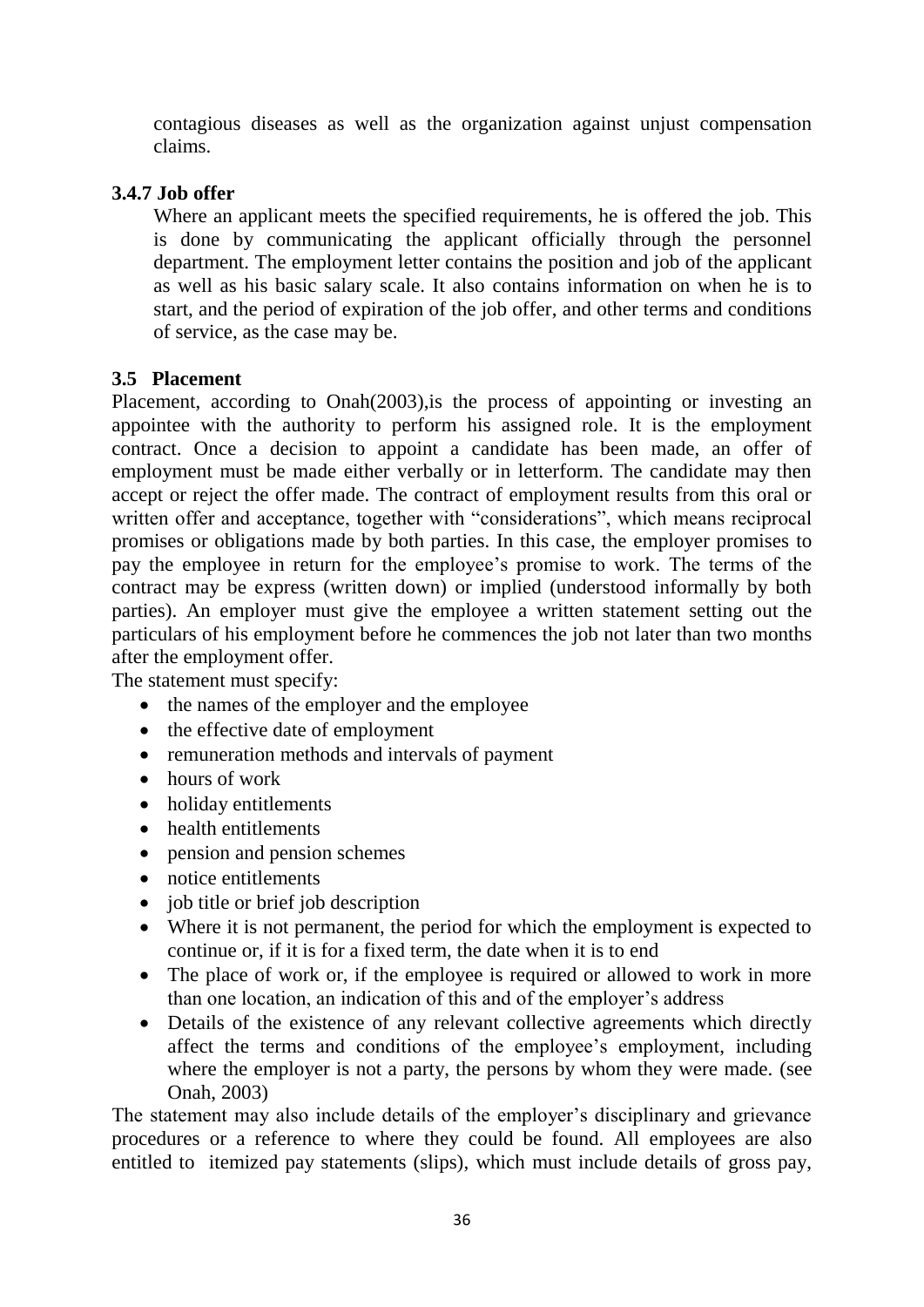net pay, variable deductions (with detailed amounts and reasons) and fixed deductions.

#### **Self Assessment Test**

Of what relevance is manpower planning to organizations?

Explain the factors that affect the manpower needs of organizations.

#### **4.0Conclusion**

Procurement is the first operative function of personnel management and it is concerned with obtaining and satisfying the manpower requirements of an organization. The main objective of this personnel function is to attract and equip an organization with sufficient and suitable manpower that will transform the organizations objectives into reality. Thus, through the procurement function, the organization improves the quality of its personnel and the quantity needed to discharge the duties of the organization.

#### **5.0. Summary**

This chapter highlighted the basic personnel function of procurement. Issues such as manpower planning, job analysis, recruitment, selection and placement were discussed. The procurement of personnel to perform the work of an organization involves the forecasting of manpower needs, the analysis of jobs to determine what each job entails and the human requirements for the performance of the job. It also involves the recruitment and screening of applicants for job openings and continues until the placement of the employee on his job. The procurement process is very important because it is through the process that employees are selected with respect to special needs of an organization. Thus a high level of objectivity is needed to ensure that an organization is appropriately staffed.

### **6.0. Tutor marked Assignment**

 Define the procurement process and discuss the seven point plans for selection rating.

### **7.0. References and further reading**

Onah, F.O. (2003) Human resource management Enugu: Fulladu Publishing Company.

- Obikeze, O., Obi E. And Abonyi, N. (2005) Personnel management: Concepts, principles and applications Onitsha Book point
- Dessler, G.(2011) Human resource management. Twelfth Edition. New Jersey: Pearson
- Mullins, L.(2002) Management and organizational behaviour. Sixth Edition. New York: Prentice Hall

Agbo, O. (2003) Human resource management. Enugu: Iyke Ventures

Aniagolu, J. (2000) Office management.Enugu:Gresco

Hellriegel, D.and Slocum J.(1996) Management. Seventh Edition.In Obikeze, O.,Obi E.AndAbonyi, N. (2005) Personnel Management: Concepts, Principles and Applications .Onitsha: Book point.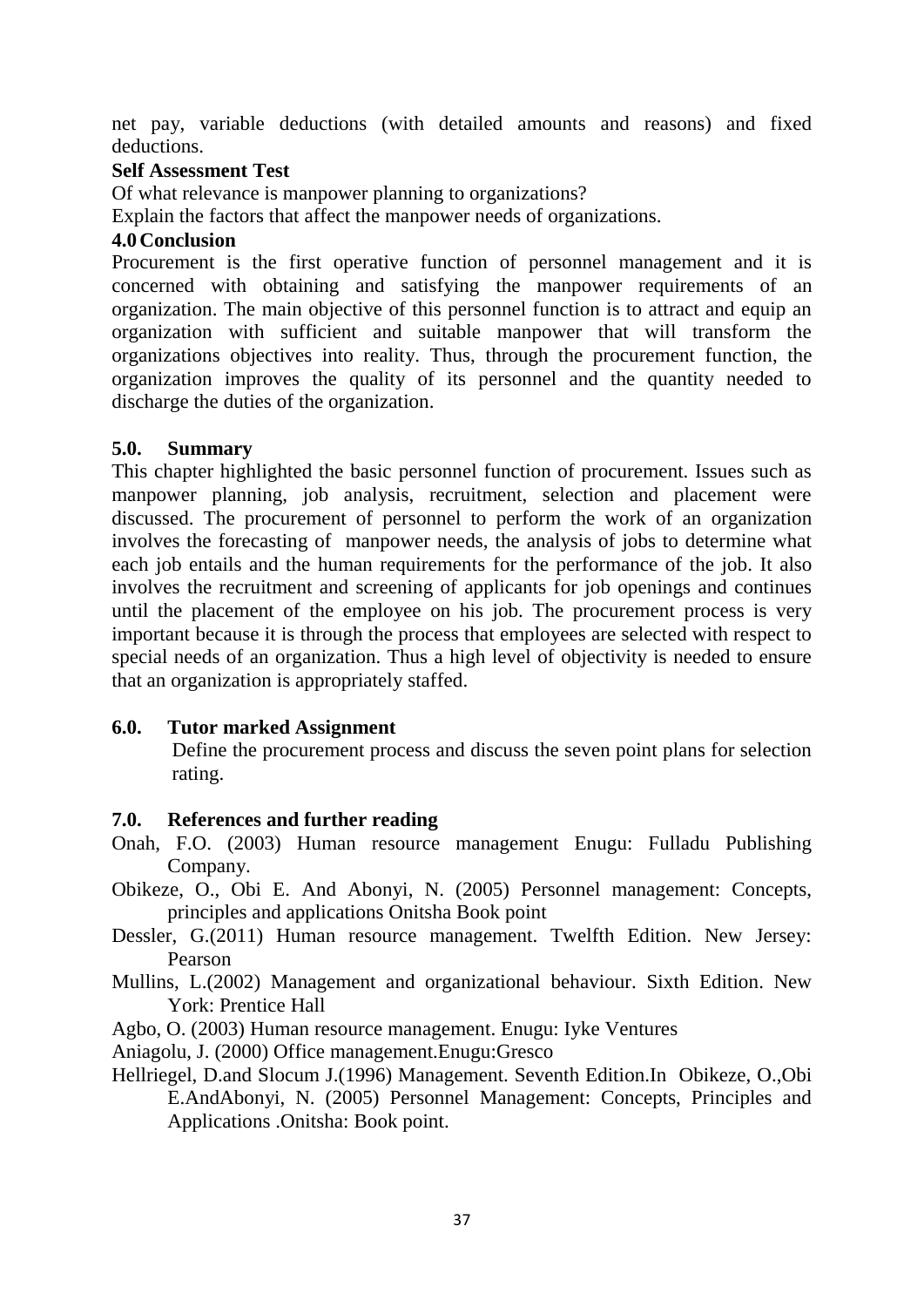Ivancevich, J.,Lorenzi, P., Skinner, E., and Crossby, P.(1994) Management quality and competitiveness. In Obikeze, O., Obi E. And Abonyi, N. (2005) Personnel Management: Concepts, Principles and Applications .Onitsha: Book point.

Onwuchekwa, C.(1994).Personnel management. Awka: Goshen

Onubogu, A. (1996) Personnel management.Monograph(Unpublished).

Cole, G.  $(2002)$ . Personnel and human resource management.  $5<sup>th</sup>$  edition. London: Book Power.

### **Unit 6 Staff Development**

**Contents** 

- 1.0. Introduction
- 2.0. Objectives
- 3.0 Main content
	- 3.1 Staff Training
	- 3.2 Executive Development
	- 3.3 Organizational Development
- 4.0. Conclusion
- 5.0. Summary
- 6.0. Tutor marked Assignment
- 7.0. References and further reading

### **2.0 Introduction**

In the preceding unit, we treated the personnel function of procurement and emphasised on getting the best quality staff that can help an organization achieve its objectives. It must be, however, noted that having got the right quality, the personnel administrator must organize training and development programmes for the employees in order to get them fit to assume roles in the organization, This unit considers the key issues in the training and development of employees.

### **2.0Objectives**

At the end of this unit, students should be able to:

- 1. Conceptualize the terms 'training and development'
- 2. Explain the difference between training and development
- 3. Discuss management development methods
- 4. Explain the meaning of organizational development

### **3.0 Main Contents**

Training and development programmes are designed for three groups of workers. Training programmes designed to improve skills of workers are meant for those in operation, while development programmes are put in place for managers and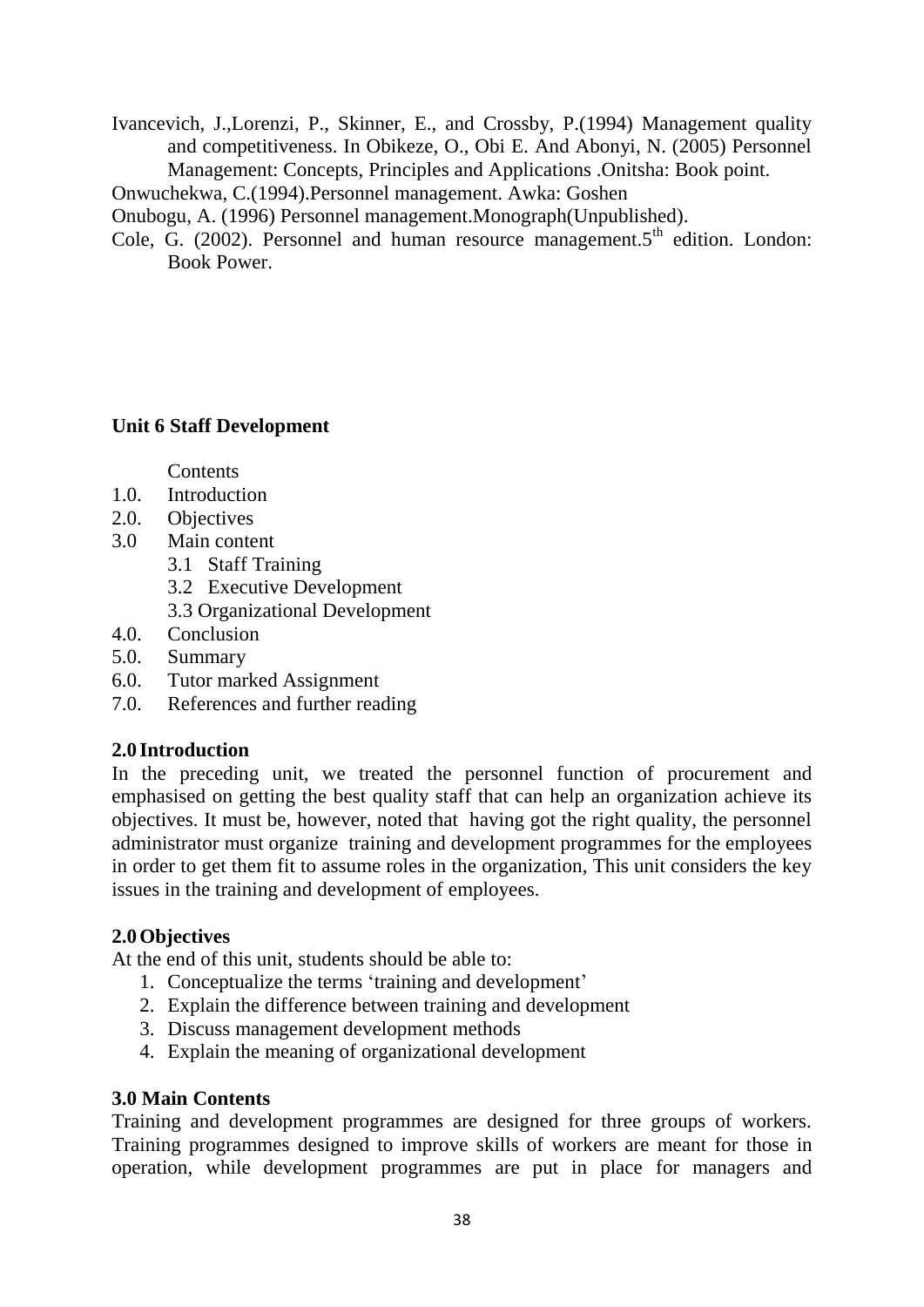executives. However, organizational development programmes and interventions are designed for all organizational participants. In this unit, we shall discuss these three basic training programmes as they pertain to these specified categories of employees.

# **3.1Staff Training**

Staff training is the organized procedure by which employees acquire knowledge and or skills for doing specific jobs. It involves obtaining skills that will enable an employee to competently carry out his functions. Dessler (2011) defines training as giving new or current employees the skills they need to perform their jobs. Mullins (2002) believes that the purpose of training is to improve knowledge and skills, and to change attitudes. Training is a crucial factor for improved organizational performance and a very important motivator. It increases the level of individual and organizational competence and helps to reconcile the gap between desired targets or standards and actual level of work performance. Training also enhances the confidence and motivation of staff, provides recognition and enhanced responsibility as well as the possibility of increased pay and promotion. It gives a feeling of personal satisfaction and achievement, while broadening opportunities for career progression. Besides, training assists in improving the availability and quality of staff. According to Cole (2002), training needs arise from four sources:

- 4. The requirements of newcomers
- 4. Shortfalls in employee performance
- 4. Organizational change
- 4. The individual's expressed needs

Training programmes according to Dessler (2011) consist of four steps, namely:

6. Needs analysis

Here, the specific knowledge and skills the job requires are identified and compared with the prospective trainees' knowledge and skills.

6. Instructional design

In this second step, specific measurable knowledge and performance training objectives are formulated, possible training programme content reviewed and a budget for the training programmes estimated.

- 6. Programme implementation This step involves the actual training of the target employee group using methods such as on – the- job or online.
- 6. Evaluation This is an assessment of the success or failure of the programme.

### **3.1.2. Operational Training Methods**

Training programmes are designed to be relevant to the needs and requirements of an organization. Some operational training methods are briefly discussed below.

1. On- the -Job Training

This method gives the individual the opportunity of learning while actually performing the job. He is assigned a supervisor who will serve as a coach or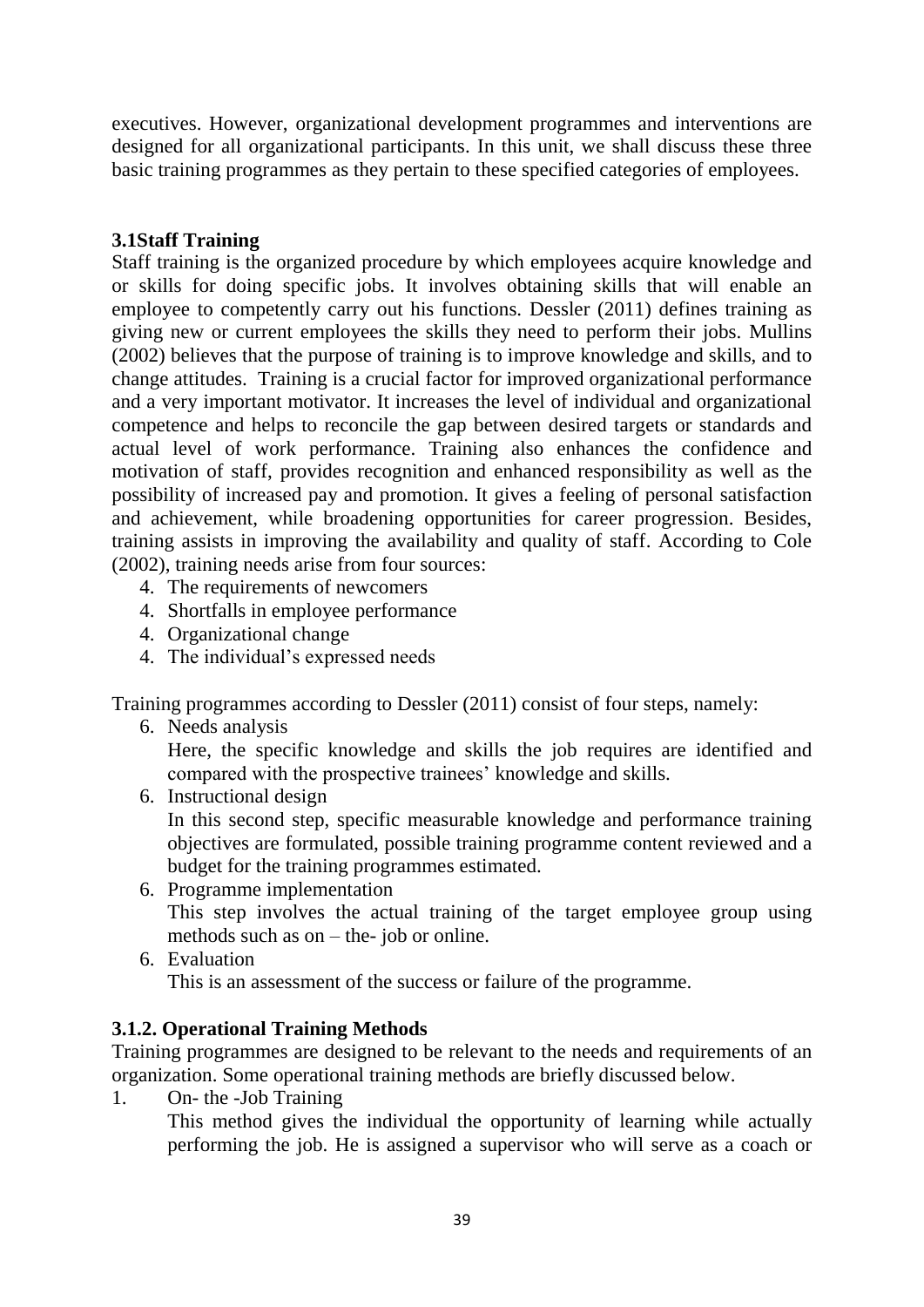mentor on how to perform the tasks required. His success depends more on his supervisor.

2. Apprenticeship Programme(s)

This is a process by which employees acquire skills through the combination of formal learning and long-term on- the- job training. This type of training is designed to produce high level skills among the trainees. It pays more attention to formal classroom learning than training on the job because knowledge as well as skills necessary in performing the craft is involved. On-the-job-training is combined with classroom instruction in particular subjects.

3. Vestibule school(s)

This is a small school attached to an institution for the training of workers. It is used when large number of workers must be trained quickly, for instance, to accommodate the rapid expansion of an organization. It is an important preliminary to on- the- job training and new workers are trained for specific jobs. It is a form of sandwich school involving both training and working. It puts more emphasis on teaching the method than on getting out production.

4. Informal learning

This is an operational training method where employees learn through informal means, including performing their jobs on a daily basis in collaboration with their colleagues

- 5. Public vocational institutions People study in these institutions for the purpose of acquiring special skills. The training director arranges with public or trade school authorities to provide training for would-be employees in certain courses.
- 6. Programmed training

This is a new training method which uses teaching machines, programme books or film strips. This method differs from other methods in that the materials to be learned are presented in such a way that the learners can proceed at their own pace. Learning is accomplished in stages and the trainee moves to the next stage as soon as he is through with the preceding one.

# **3.2Management Development**

Executive or management development refers to a course or courses of action designed to enable an individual realise his potentials for growth in an organization. It relates to the future rather than the present job. Dessler (2011) explains this as any attempt to improve managerial performance by imparting knowledge, changing attitudes or increasing skills. It consists of assessing an organization's strategic needs, appraising managers' current performance and developing the managers and future managers (Beeson, 2006). There is need for planned and systematic executive development programmes because of the complex nature of many jobs. Executive or management jobs involve planning, organizing, staffing, directing and controlling,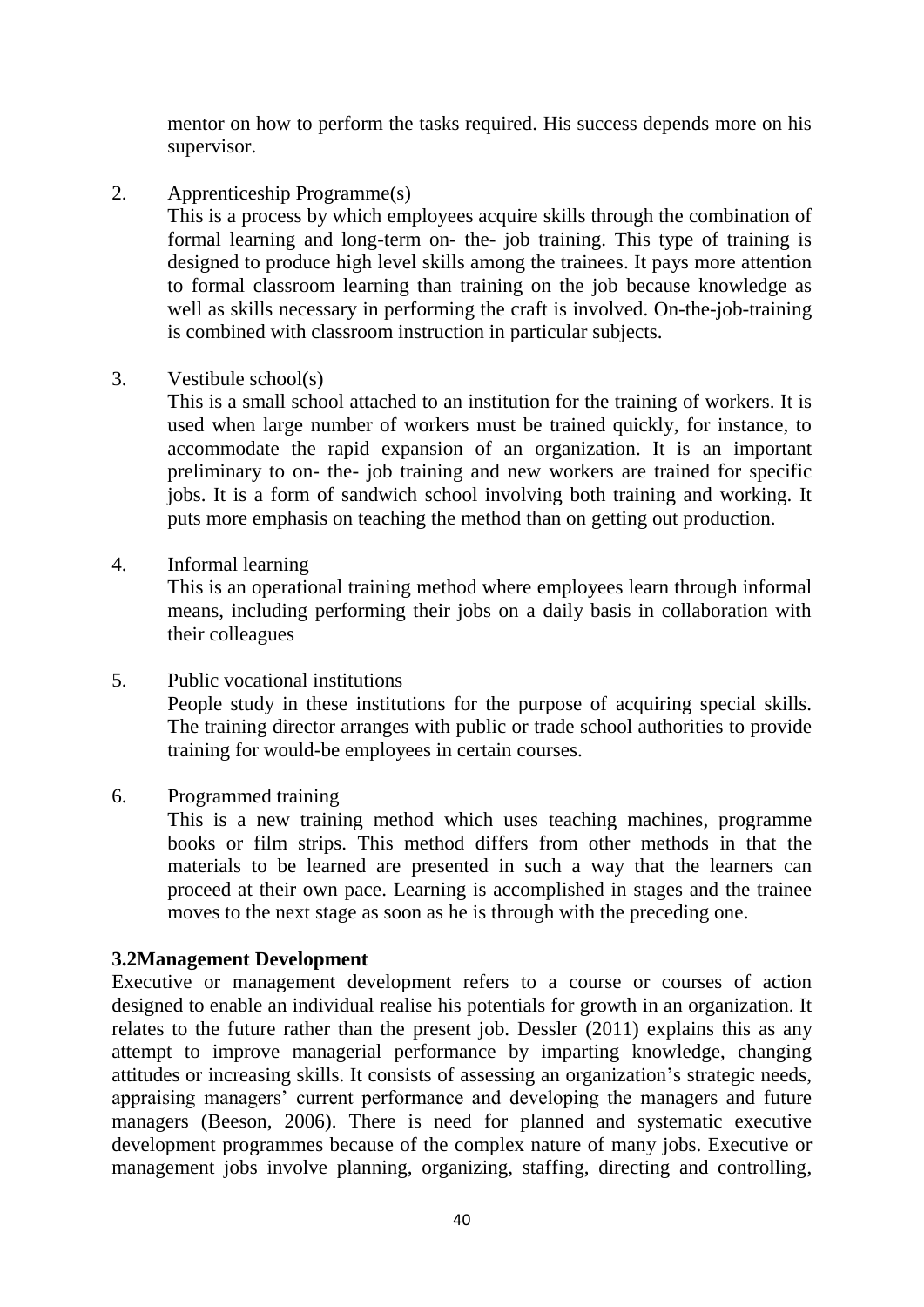meaning that a typical day in the life of a manager may not be neatly cut out. On many occasions, he may not spend more than half of his time on direct contact with his subordinates. The rest of such time may be allocated to individuals outside theorganization's chain of command. This therefore requires that the manager should possess skills bothering on such matters, as persuasion, negotiation, co-ordination and facilitation.

A combination of development techniques may be used in a planned systematic executive development programme. However, such, as may be selected, depend on an organization's philosophy on staff development.

Executives need the following skills and knowledge:

# **1. Decision-making skills.**

Programmes or techniques for developing decision-making skills include:

# **a. In-basket executive development programme**

Executive trainees are given background information, for instance, on a simulated company situation, its products, organization and key personnel etc. The trainee executives are then provided with in-basket of assorted memoranda, requests and data about the firm. They are then to study these and must make sense out of the mass of paper work. Subsequently, they prepare memos, make notes and delegate tasks within a limited time period.

Abilities that can be developed include:

- Situational judgments in being able to recall details, establish priorities, interrelate items and determine need for more information.
- Social sensitivity in exhibiting courtesy in writing notes, scheduling meetings with involved personnel and explaining reasons for actions taken.
- Willingness to make decisions and take actions.

# **b. Business games**

Teams of trainees are formed to meet, discuss and arrive at decisions concerning subjects like production, research and development or other activities of an organization. The requirement that decisions be made as a team provides trainees with experience in cooperative group processes. Playing business games enhances one's ability to take firm stand and make definite decisions. Organizational ability, financial acumen, quick in thinking and the ability to adapt under stress can also be developed through the use of game simulations.

# **c. Case studies**

Actual case examples are collected from various organizations for diagnostic purposes. The trainee is expected to:

- Identify the major and minor problems in the case
- Sieve the important facts from the unimportant.
- Analyze the issues and use logic to fill in the gaps in the facts.
- Arrive at some means for solving the problem(s) identified by him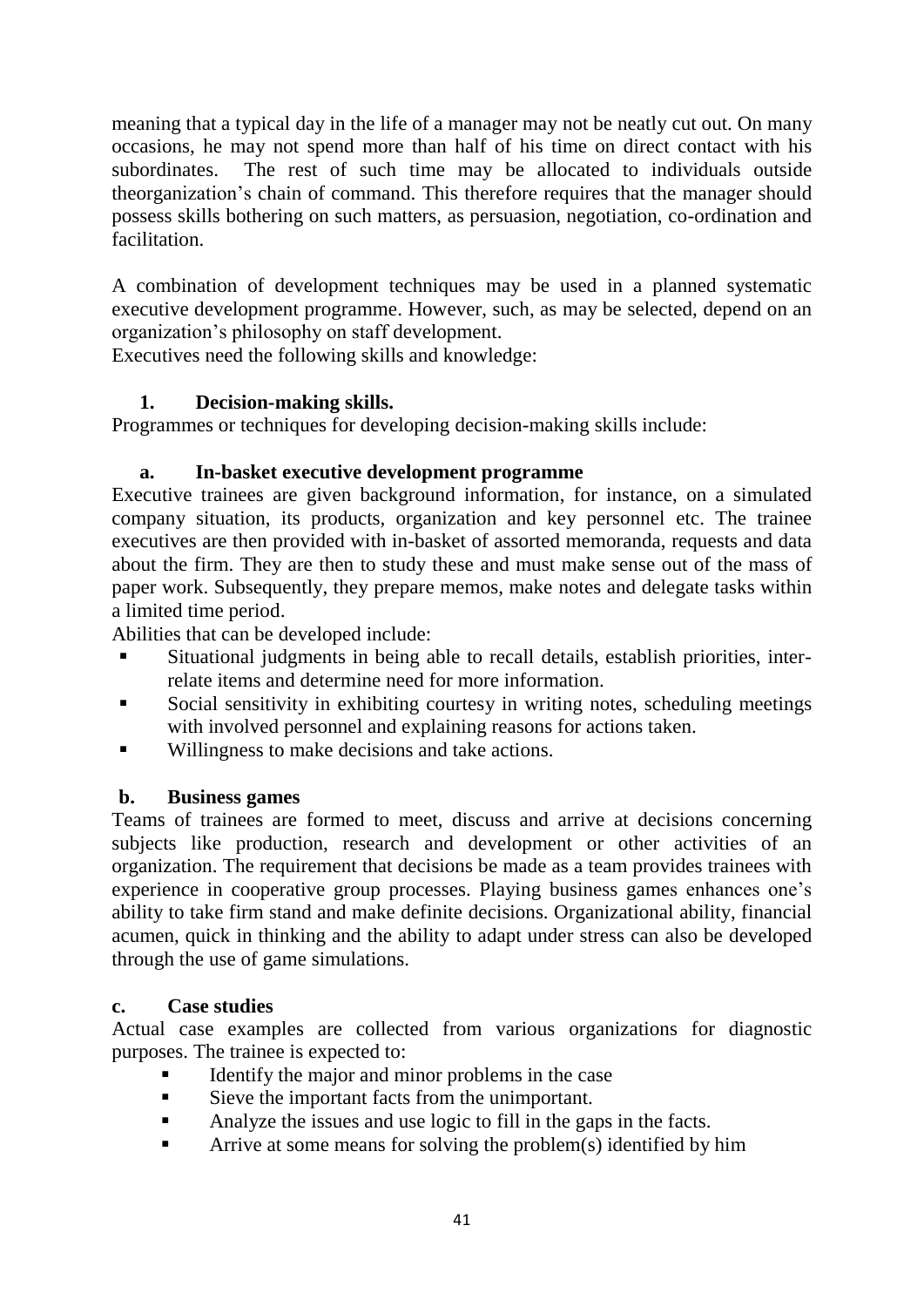# **2. Interpersonal Skills**

A manager needs three major types of skill. These are conceptual, technical and human relation skills. In order to improve the level of quality of his work, a manager needs to develop interpersonal competence because he interacts and accomplishes his tasks through human beings. The types of executive training to develop interpersonal skills are:

### a. Role playing

This is where participants interact with each other, assuming different roles. A problem situation is simulated by asking the participants to assume the roles of particular persons in a given situation. A trainee's role may be recorded to enable him examine his performance with additional insights of observers.

#### b. Sensitivity training

The goal of sensitivity training is to develop awareness and sensitivity to behavioural patterns of oneself and others. Trainees who are not previously known to each other are brought together to form a small group. The group meets from time to time for periods of about two weeks. One learns about oneself in the course of discussions since each other's behaviour is mentioned and criticised.

#### **3. Job knowledge**

An executive is required to have knowledge about his job. In order to achieve this, he may be provided with various forms of executive development techniques, such as:

- a. Coaching: This involves on-the-job training with a skilled coach, having authority as the trainee's boss. This technique individualises training, as one learns by actually doing the job, and through example by the coach.
- b. On-the-job experience: The trainee is assigned to a job and learns by experience. This forms a source of motivation and information.
- c. Understudy

This is different from other methods of development because the trainee is designated as the successor to the holder of a position. The trainee is thus attached to an executive he is expected to succeed, and he learns on the job. The trainee's future depends on what happens to his superior, and how much he has demonstrated ability to learn.

### **4. Organizational knowledge**

Executive development programmes are also directed toward providing them with knowledge about the whole activities of the organization they are working for. Two major techniques are considered relevant here.

#### a. Position Rotation

This requires the executive training programme to take the trainee to the different departments of the organization. The aim is to broaden the background of the trainee.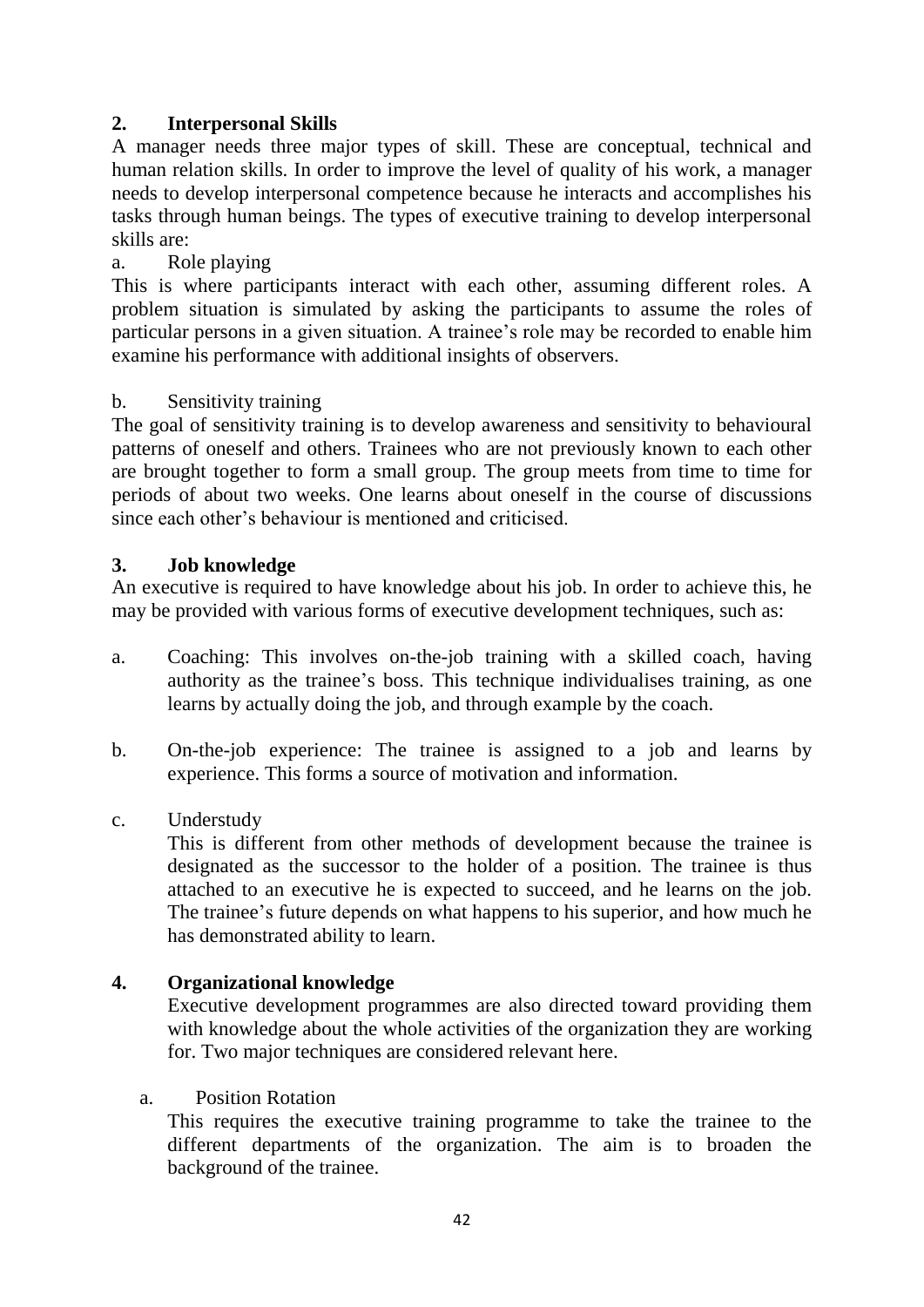## b. Multiple management

This may involve setting up of a junior management board of directors. This board may be given authority to discuss and deliberate on all issues pertaining to the organization rather than concentrate on their specialized areas. All recommendations forwarded to the senior management board must be unanimous and remain as recommendations until so approved by the senior board.

## **5. General Knowledge**

A manager, apart from his area of specialization, is expected to have general knowledge. The higher one goes up in the managerial hierarchy, the more he needs conceptual skills. The only way to improve on this skill is to give or provide the manager with general knowledge. The types of executive development programme for this are:

- **Special courses**
- Special meetings on special subjects.
- **Selective readings**

# **6. Specific individual needs**

This programme tries to design a development programme according to individual differences so as to meet a trainee's observed needs. The methods under this programme include:

- **Special projects**
- Committee assignments

# **3.3 Organization Development (OD)**

This is a "complex educational strategy intended to change the beliefs, attitudes, values and structure of organisations so that they can better adapt to new technologies, markets, and challenges, and the dizzying rate of change itself". It is a planned and calculated attempt to move the organisation as a unit to the climate of the behavioural, open organic model (Onwuchekwa 1994).

Both operational and managerial training can be worthless if the organisational environment debars learned skills from actually being utilized. Thus organization development is an intervention strategy whereby the general environment is altered to emphasise collaboration, competence, confrontation, trust, candour and support. A variety of techniques included under organization development are:

### **1. Team development**

This is a type of sensitivity training programme conducted for the members of an operating unit off-side-away from job. The programme is carried out by a consultant outside the organisation. The consultant plays three major roles:

1. Contacting all members separately to determine what they think are the major obstructions to effective functioning of the unit.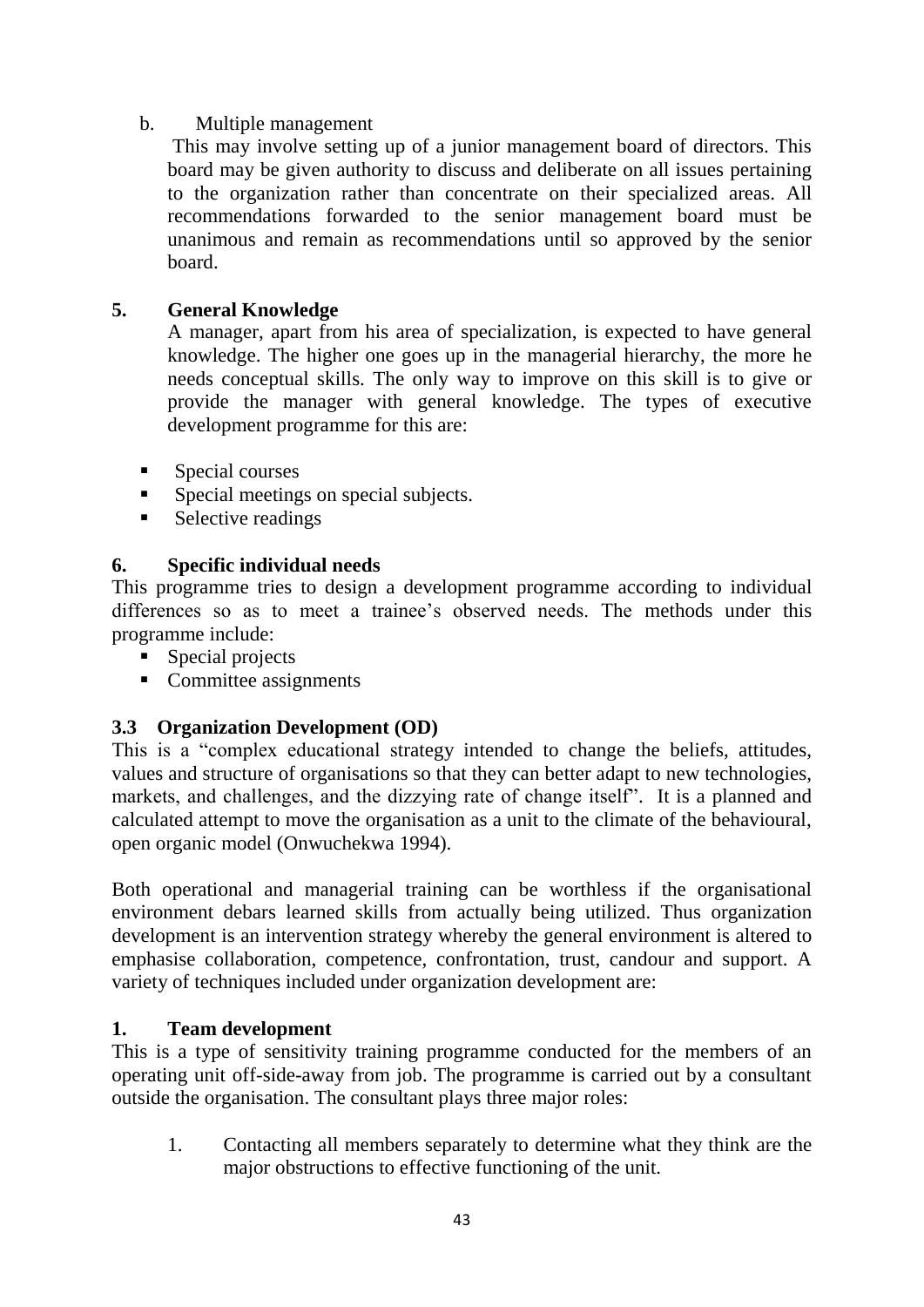- 2. Feeding such gathered information to the convened group in a manner that preserves the confidentiality of information contributors.
- 3. Serving as a catalyst, during discussion. This is designed to encourage honest feedback and candour.

## **2. Survey Feedback**

Survey on employee morale in an organisation can be used as an organisation development strategy by feeding the results back to those who answered the questionnaires. Employee task forces can be set-up to analyze results in areas like reward systems, leadership style, conflicts, communication processes etc. Recommendations are made to management and final decisions are made and a feedback sent to the employees concerned. Not only are changes made in specific areas, an atmosphere of mutual respect and trust may also be created.

### **3. Intergroup session**

- Used when there is dysfunctional competition or misunderstanding among some units of the organisation.
- A consultant is used to help the conflicting departments to settle their differences through inter group sessions.

### **Self Assessment Test**

What is organization Development (OD)? Discuss the various organization development strategies.

### **4.0. Conclusion**

Staff training and development is the second operative function of personnel management. Training and development programmes perform three major functions within an organisation. It helps to improve workers' skills and their technical competence. It is also helpful in integrating workers in an organization. In addition, it helps to integrate the diverse departments of an organization as a whole so that the organisation can function as one entity with common authority and leadership as well as common goals.

### **5.0. Summary**

Training and development programmes in organizations aim at helping employees develop or improve skills, as well as executives to successfully manage their organizations. Such programmes also help in integrating the entire organization as a whole. The training programmes for the operational staff include on-the-job training, special course, vestibule schools and apprenticeship programmes. Executive development aims at improving skills, inter-personal skills, organizational knowledge and general knowledge of managers among others. Organizational development programmes include three major interventions of team development, survey feed-back and inter-group sessions. Generally, all these help an organization build a competent workforce necessary for the actualization of organizational goals.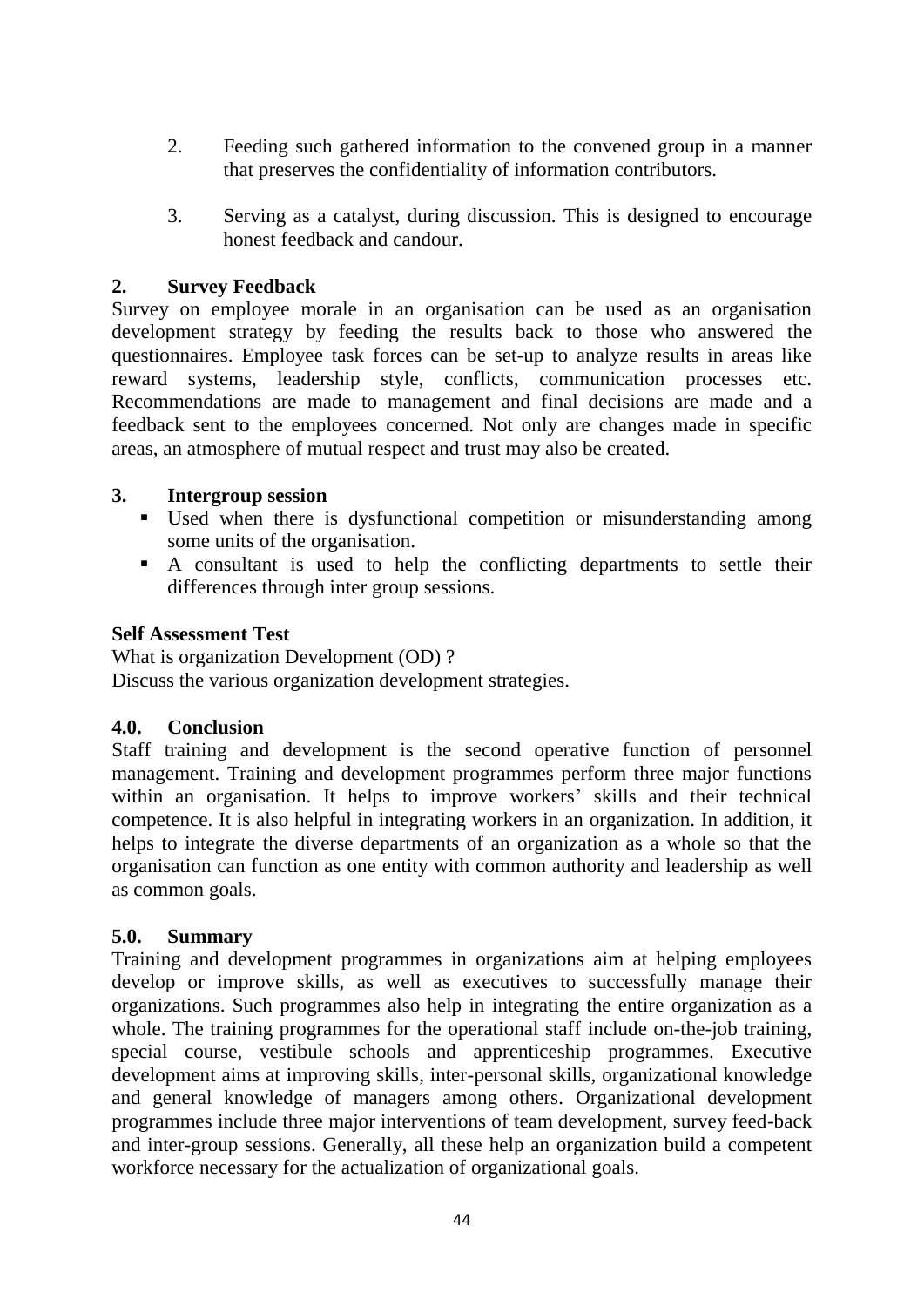#### **6.0. Tutor marked Assignment**

Discuss the training and development programmes designed for operational staff and management in an organization

#### **7.0. References and further reading**

Onwuchekwa, C.(1994).Personnel management. Awka: Goshen

- Mullins, L.(2002) Management and organizational behaviour. Sixth Edition. New York: Prentice Hall
- Dessler, G.(2011) Human resource management. Twelfth Edition. New Jersey: Pearson
- Cole, G. (2002). Personnel and human resource management. $5<sup>th</sup>$  edition. London: Book Power.
- Beeson, J. (2006) Building bench strength: A tool kit for executive development. *Business Horizons* 47, n 6.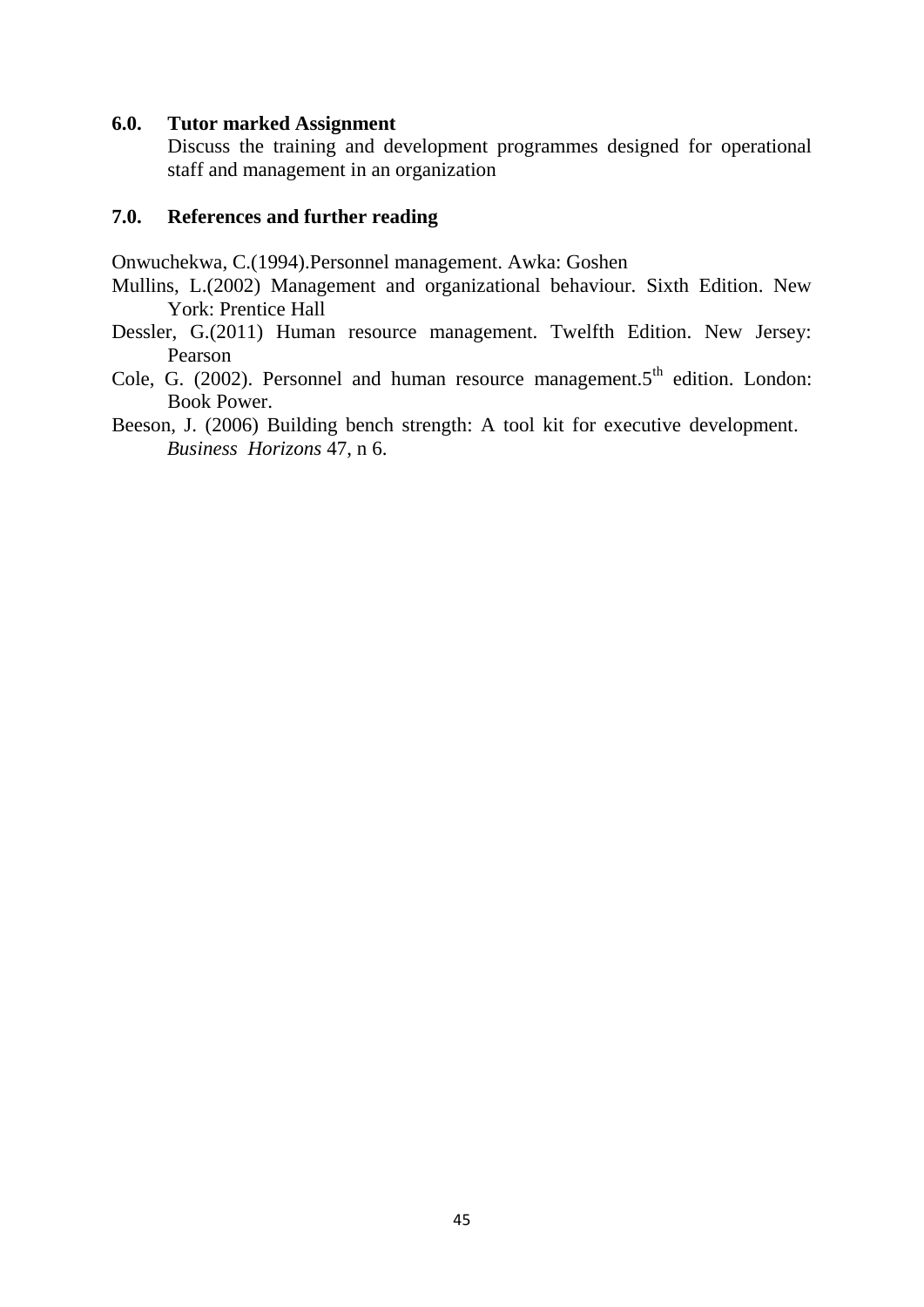# **Unit 7 Employee Compensation**

**Contents** 

- 1.0. Introduction
- 2.0. Objectives
- 3.0 Main contents
	- 3.1 What is compensation?
	- 3.2Compensation policies
	- 3.3Features of good compensation policy
	- 3.4Determinants of compensation policy
- 4.0. Conclusion
- 5.0. Summary
- 6.0. Tutor marked Assignment
- 7.0. References and further reading

# **1.0 Introduction**

Employee compensation is strategic and very crucial to organizational goal attainment. It is a major determinant of the relationship that exists between labour and the management in the work place and can be the deciding factor for an organization's performance and success. This unit presents a discourse on the concept. Reference is also made to the various types of compensation policies and the determinants of such policies. The views of Onwuchekwa (1994) and Obikeze Obi and Abonyi(2005)

### **2.0Objectives**

At the end of this unit, students should be able to:

- 1. Explain the meaning of employee compensation
- 2. Discuss the various types of compensation policy and their functions
- 3. List and discuss the determinants of compensation policy

# **3.0 Main Contents**

### **3.1 Compensation Policies**

Employee compensation, according to, Obikeze Obi and Abonyi (2005),is the reward that individuals receive from organisations in exchange for their labour. This is very important in securing a good organizational climate. Thus organisations strive to formulate compensation policies which would satisfy the economic needs of their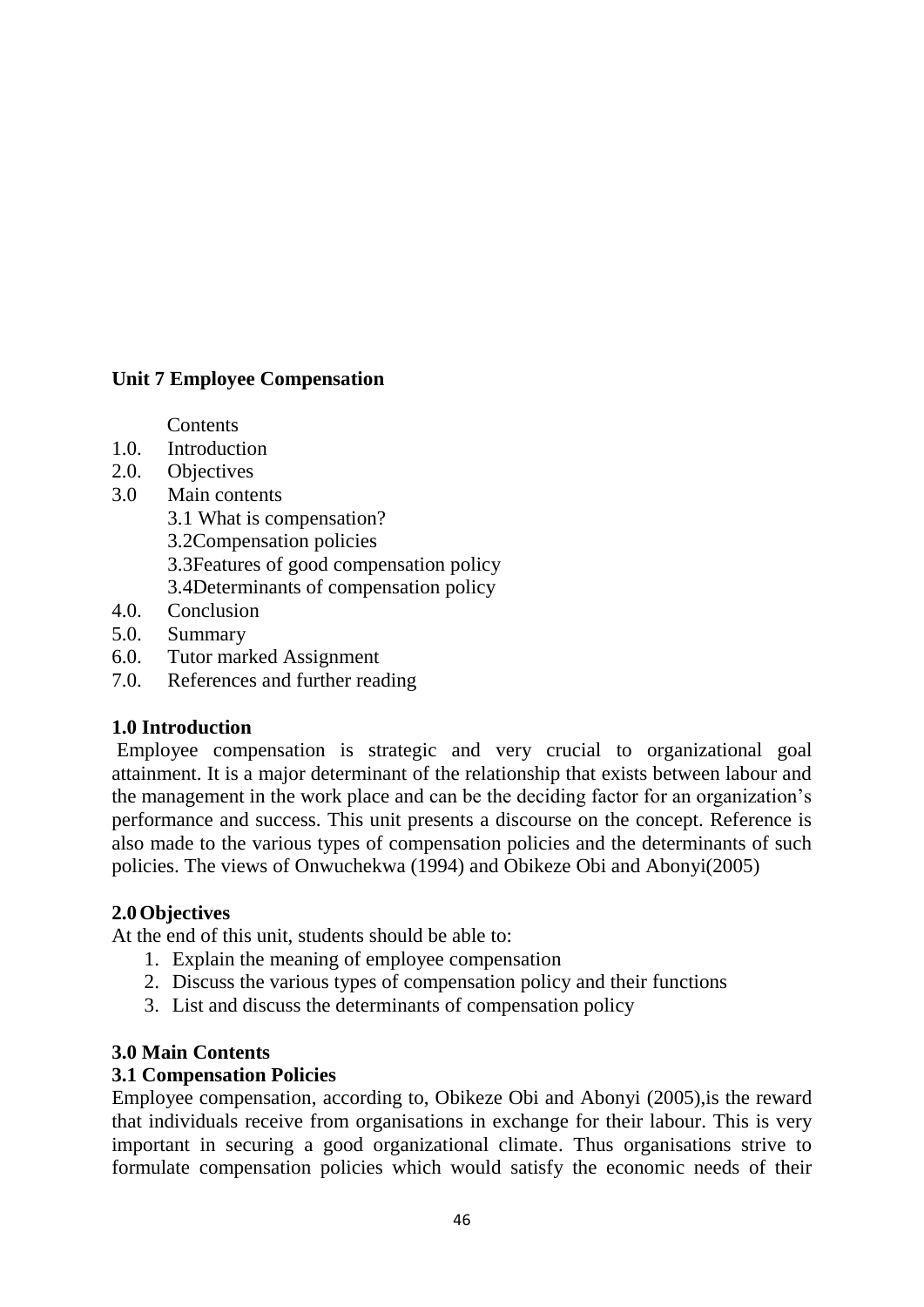employees so that they can contribute to the attainment of the objectives of such organisation. Flippo (1986) defines compensation as the adequate and equitable remuneration of personnel for their contributions to the organizational objectives. Schuler (1992), similarly views this as an activity through which organizations, on the basis of their ability, and within the law, reasonably assess the contributions of employees, directly and indirectly, for the distribution of financial and non -financial remuneration. Dessler (2011), on his part, sees the concept in terms of all forms of pay going to employees and arising from their employment.

Employee compensation refers to a wide range of financial and non-financial rewards to employees for their services rendered to their organizations. It is paid in the form of wages, salaries and employee benefits, such as paid vacations, insurance, maternity leave, free travel facility, retirement benefits etc., Monetary payments are a direct form of compensating the employees and have a great impact in motivating them.

Compensation policies are formulated to achieve three basic functions, namely: to attract workers to an organization, motivate and retain them on the job.

It should be noted that wages are used for those employees whose pay is calculated according to the number of hours worked. In other words, it is the pay received by daily paid or blue- collar workers. Salary, on the other hand, is a fixed periodic payment to non-manual employees. It is usually expressed in annual terms, implying a relatively permanent employment relationship, though normally paid at monthly intervals. It refers to compensation based on an annual rate of pay, though paid monthly irrespective of the number of hours worked. Wages and salaries are subject to annual increments. They differ among various employees, and depend upon the nature of job, seniority, and merit.

#### **3.2 Types of Compensation Policy Operated by Organisations**

There are basically three types of compensation policy. These are basic compensation policy, the major function of which is to attract workers to an organization; variable compensation policy, which motivates workers towards better performance and fringe benefits which retain workers on the job.

#### **Basic Compensation Policy**

This is the initial salary which an organisation designs to pay its workers. One of the requirements of this compensation policy is that it must be equitable. Its major function is to attract workers to the organisation. Basic salary is normally fixed during the recruitment exercise. It is also known as base or basic pay. The base rate is the amount of pay (the fixed salary or wage) that constitutes the rate for the job. It may be varied according to the grade of the job or, for manual workers, the level of skill required. Basic wages / salaries refer to the cash component of the wage structure based on which other elements of compensation may be structured. It is normally a fixed amount which is subject to changes based on annual increments or subject to periodical pay hikes. Base pay may be expressed as an annual, weekly or hourly rate.

Base pay may be influenced by internal and external factors or relatives. The internal relatives may be measured by some form of job evaluation. External relatives are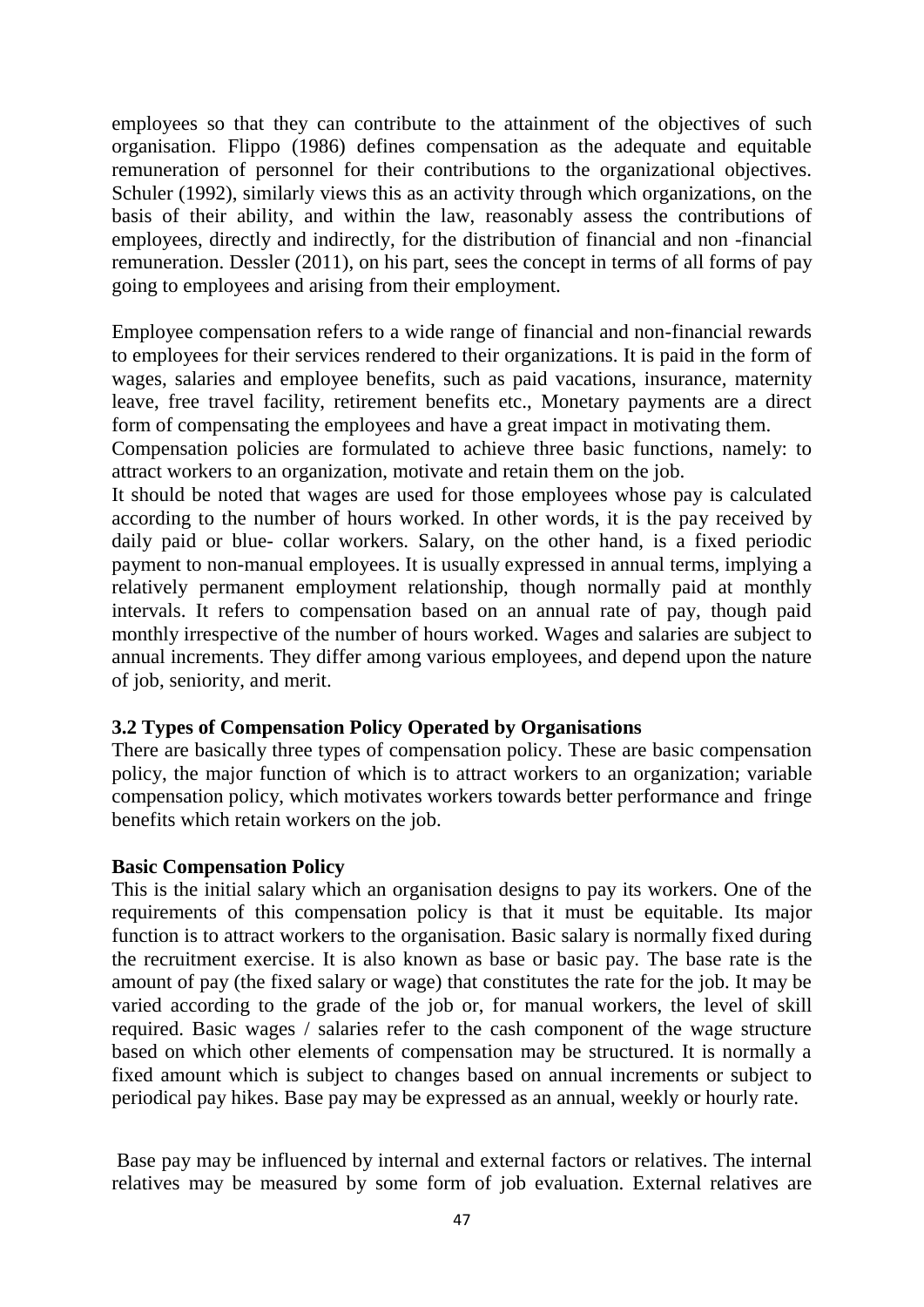assessed by tracking market rates. Alternatively, levels of pay may be agreed through collective bargaining with trade unions or by reaching individual agreements (Armstrong, 2006).

#### **Variable Compensation Policy**

This simply means extra payments made to workers for the variations in their contributions and performance in the organisation. The philosophy behind this compensation policy is that employees in an organisation make variable contributions. Thus employees who have contributed or performed more should be compensated more so that their positive work behaviour would be retained in the organisation. It is also based on the fact that management may expect certain work behaviour or some specific work performance goals and is willing to give special compensation to those workers who perform as expected. Its major function is to motivate workers towards superior performance, according to the expectations of management. It is a kind of incentive paid in addition to wages and salaries and is also called 'payments by results'. Incentives depend upon productivity, sales, profit, or cost reduction efforts. There are:

(a) Individual incentive schemes, and

(b) Group incentive programmes.

Individual incentives are applicable to specific employee performance. Where a given task demands group efforts for completion, incentives are paid to the group as a whole. The amount is later divided among group members on an equitable basis.

### **Fringe Benefits**

Fringe benefits may be defined as wide range of benefits and services that employees receive as an integral part of their total compensation package. It simply means the benefits workers get from their organisations apart from their basic salary and variable compensation. They are based on critical job factors and performance. Fringe benefits constitute indirect compensation as they are usually extended as conditions of employment and not directly related to the performance of concerned employee. Fringe benefits are supplements to regular wages received by workers at a cost to employers. They include benefits, such as paid vacation, pension, health and insurance plans, etc. Such benefits are computable in terms of money and the amount of benefit is generally not predetermined. The purpose of fringe benefits is to retain efficient and capable people in an organization over a long period. They foster loyalty and act as a security base for employees. They have different titles such as 'service programmes. non-wage payments', 'employee benefits', hidden pay roll' etc.

### **Characteristics of Good Compensation Policy**

1. External consistency: The salary or wage structure must compare favourably with the wage rate that prevails in the locality and labour market.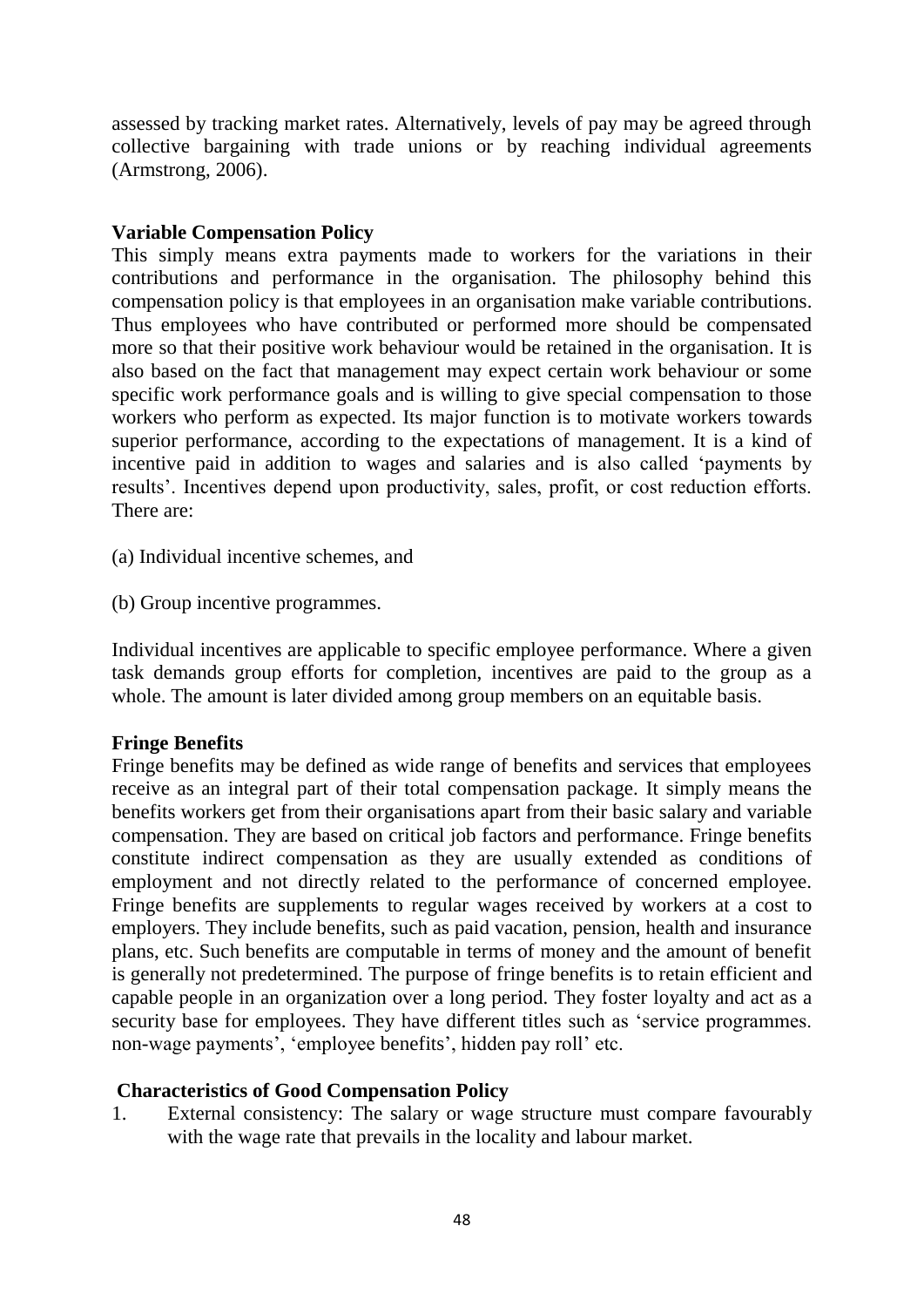- 2. Internal consistency: These have to do with relative wages within the organisation. If a supervisor is paid less than his sub-ordinals, the rates are inconsistent.
- 3. Compensation must be easy to understand and administer.
- 4. Effort expended must be equal to the pay. This touches on equity.
- 5. Recognition for individual performance must be apparent.

#### **3.3 Determinants of Compensation Policy**

#### **The capacity of organizations to pay**

Ability to pay is one of the determinants of what salaries and wages a company can accept. Every organization is always working out its own plan to strike a balance between the responsibilities she can carry and her survival opportunities.

#### **Government legislations**

Governments all over the world are increasingly getting involved in wage issues. They do this through setting minimum wage standards and other fiscal policies. The essence of government intervention is mainly to protect disadvantaged groups, ensure full employment, check inflation and stimulate demand.

#### **The labour market**

The labour market to a large extent, determine what should be the cost of labour. In the events that the labour market is saturated, the cost of labour is, by implication, going to be very cheap. However, salaries and wages, on the other hand, are likely to be pushed up when the labour market is under supplied.

#### **Productivity**

Organizations employ people to help achieve their goals and objectives, by their productive labour. In determining the wage level, the employer would be certain that additional wage increases would be justified by additional productivity.

#### **Social Pressure**

Compensation paid to employees in a given company often affects that company's pricing of its goods and services. Consumers are forced to be interested in compensation decisions. The government often responds to public opinion and steps are taken to regulate prices of goods and services.

#### **The Influence of Trade Unions**

Labour unions by their nature are always in the struggle for better working conditions for their members. Their organizational ability determines the level of influence they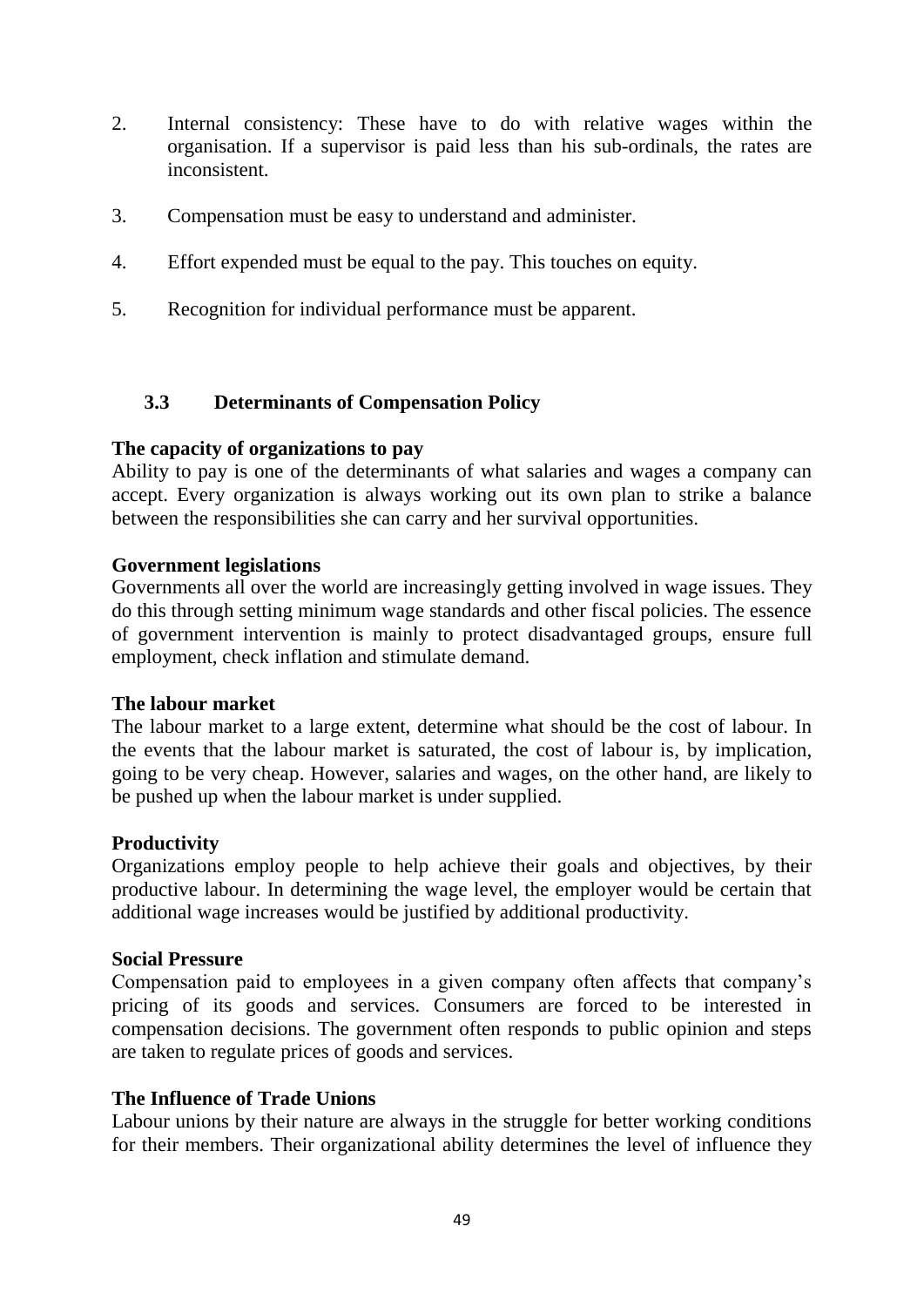can command in an organization or economy. If they are strong, they can, through the process of collective bargaining get better wages for their members.

# **Prevailing Cost of Living**

The prevailing cost of living in any society has been identified as instrumental in determining salaries and wages to be paid for labour. In unregulated economies like that of Nigeria and most other African countries, the cost of living keeps fluctuating and in most cases on higher scales, and this has often pushed up the demand for increase in salaries and wages.

# **Prevailing Wages in the Industry**

Most industries or professions have prevailing wage rates. Organizations within an industry, try to pay salaries that are comparable to others in that same industry. Though some organizations may want to pay more than the prevailing rates in order to attract and retain high quality manpower, most organizations pay something near the industry average.

### **4.0 Conclusion**

Compensation is a reward given by employers and received by employee in exchange for the services rendered by the latter to the former. The system of compensation should be so designed that it is equitable and capable of attracting competent employees to the organization, ensures that the employees are motivated and do not have need to seek for greener pastures frequently.

### **5.0. Summary**

In this unit, effort has been made in explaining the concept of employee compensation, the three types of compensation policy and their functions. We have also attempted to examine the determinants of compensation, which include, ability to pay, productivity, influence of labour unions, prevailing cost of living, the labour market and government legislation, among others.

### **6.0. Tutor marked Assignment**

Explain the three types of compensation policy and their functions.

### **7.0. References and further reading**

s

Onwuchekwa, C.(1994).Personnel management. Awka: Goshen

Obikeze, O., Obi E. And Abonyi, N. (2005) Personnel Management: Concepts, Principles and Applications Onitsha Book point

Flippo, E. (1986) Personnel management  $6<sup>th</sup>$  edition. New York McGraw-Hill Inc.

Dessler, G.(2011) Human resource management. Twelfth Edition. New Jersey: Pearson

Armstrong, M. (2006) A hand book of human resource management practice  $10<sup>th</sup>$  edition. London: Kogan page.

Schuler, R. S (1992). Strategic human resource management: linking people with the strategic needs of the business. Organizational Dynamics, 21( 1) p 18 -32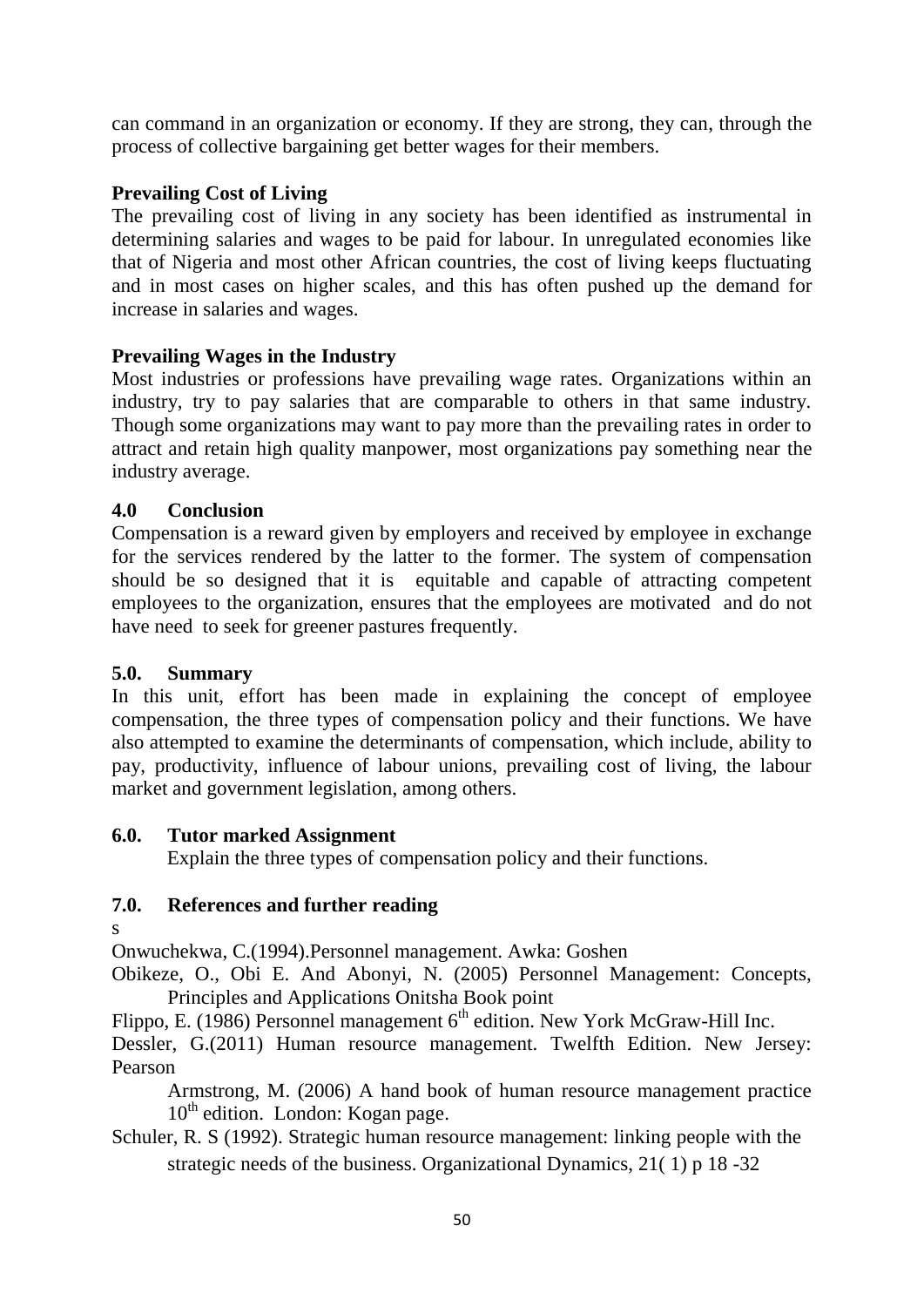# **Unit8 Performance Appraisal**

**Contents** 

- 1.0. Introduction
- 2.0. Objectives
- 3.0. Main Contents
	- 3.1. Meaning of Performance Appraisal
	- 3.2. Performance Appraisal Methods
	- 3.3. Performance Appraisal Problems
- 4.0. Conclusion.
- 5.0. Summary
- 6.0. Tutor marked Assignment
- 7.0. References and further reading

### **1.0. Introduction**

Over time, there is usually the need for an organization to determine how well an employee has performed on his job. The process of evaluating or determining the performance and potentials of employees is through a system of performance appraisal. In this unit, we shall be looking at the meaning and nature of performance appraisal, the reasons for it, the various appraisal methods and attendant appraisal problems. We shall be reflecting the views of Flippo (1986), Onah (2003), Dessler (2011) and Obikeze, Obi and Abonyi (2005).

### **2.0. Objectives**

At the end of this unit, students should be able to:

- 1. Explain the meaning of performance appraisal.
- 2. Know the importance of performance appraisal
- 3. Explain the different appraisal methods.
- 4. Explain the problems to avoid in appraising performance.

### **3.0. Main Contents**

# **3.1. The meaning of performance appraisal**

The process of determining how an employee has performed on his job is called performance appraisal. It is a personnel management practice to constantly monitor the extent of performance of an employee on his job. This is to ascertain the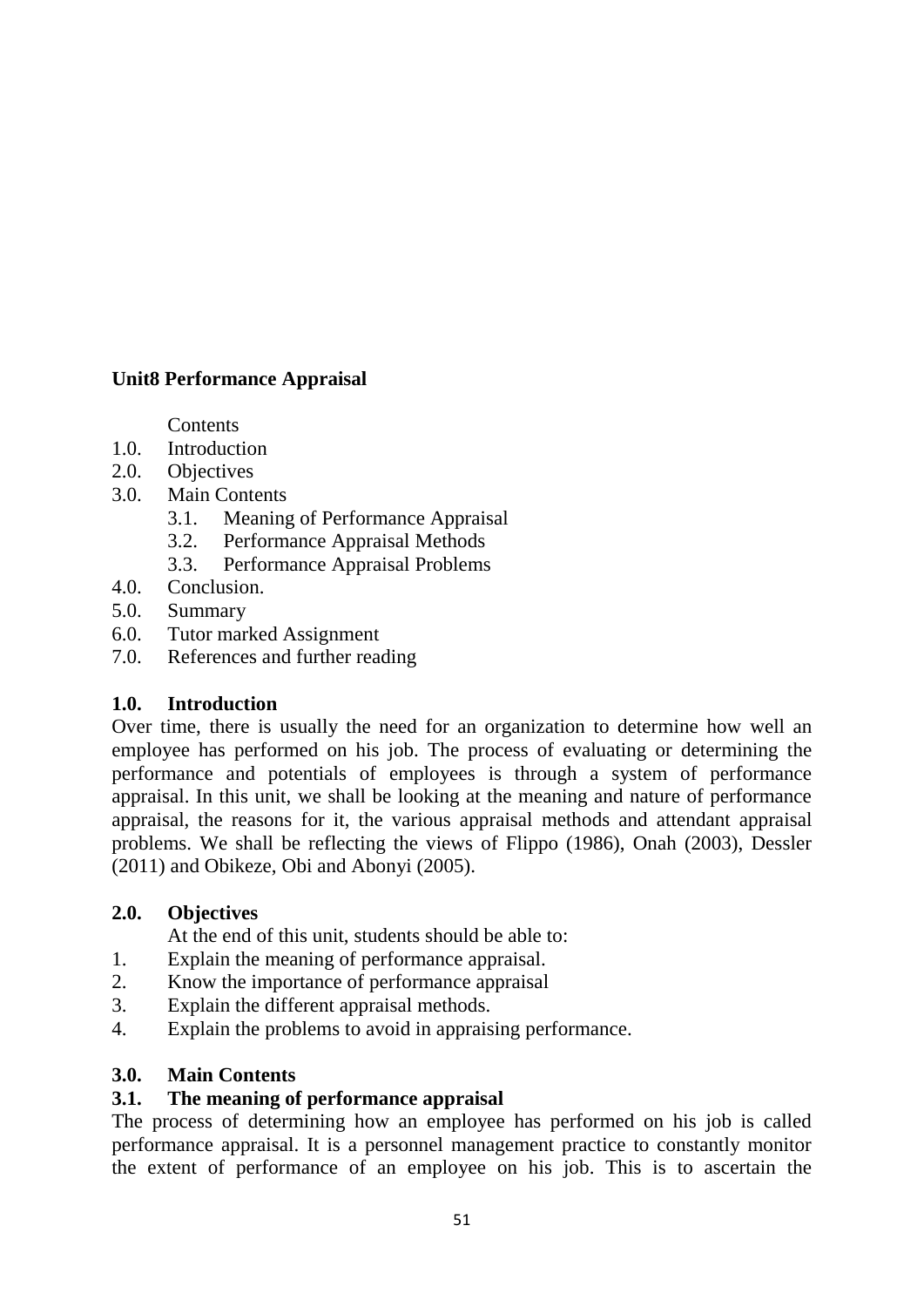employee's proficiency on a particular job. Through such appraisal or evaluation the strengths and weaknesses of an employee on his job may come to the fore. Thus, performance appraisal is that process undertaken by management to find out the extent to which an employee is performing on the job that may have been assigned (Ezeh, 2013). Dessler (2011) sees performance appraisal as an evaluation of an employee's current and/or past performance relative to his performance standards. It involves setting work standards, assessing employee's actual performance relative to those standards, and providing feedback to the employee with the aim of motivating him to eliminate performance deficiencies or to continue to perform in line with or above the stipulated standard. Performance appraisal assumes that employees knew what their performance standards are and receive feedback required to remove performance deficiencies. Mullins (2002) and Dessler (2011) outline the following as the benefits of performance appraisal.

- 1. It can help identify an individual's strengths and areas of development and indicate how such strengths may best be utilised and weaknesses overcome.
- 2. It can help to reveal problems which may be restricting progress and causing inefficient work practices.
- 3. It can produce information for human resource planning to assist succession, to determine suitability for promotion and for particular types of employment and training.
- 4. It can improve communication by giving staff the opportunity to talk about their ideas and expectations, and how well they are progressing.
- 5. It can also improve the quality of working life by increasing mutual understanding between managers and their staff.
- 6. Appraisals provide an opportunity to review an employee's career plans in the light of his exhibited strengths and weaknesses.
- 7. It plays an integral role in the employer's performance management process.
- 8. It serves as a basis for pay and promotional decisions.
- 9. It helps to determine training and development programmes.
- 10. It can be a source of job motivation.

### **3.2. Performance Appraisal Methods**

In appraising employees, organizations use a number of methods. The methods to be used depend on the convenience and need. These methods, according to Obikeze, Obi, and Abonyi(2005) Dessler (2011) and Anikeze(2007), are:

1. Ranking Method: This involves comparing one person with all others for the aim of placing them in a simple rank order of worth. The workers are compared based on their performance and are listed in order of merit, starting from the best to the worst, in a simple grouping. The ranking method does not evaluate the employee against some established performance standard but compares his performance against other employees in the organization. Ranking is difficult in large groups, and as well very subjective. It does not provide useful information for feedback.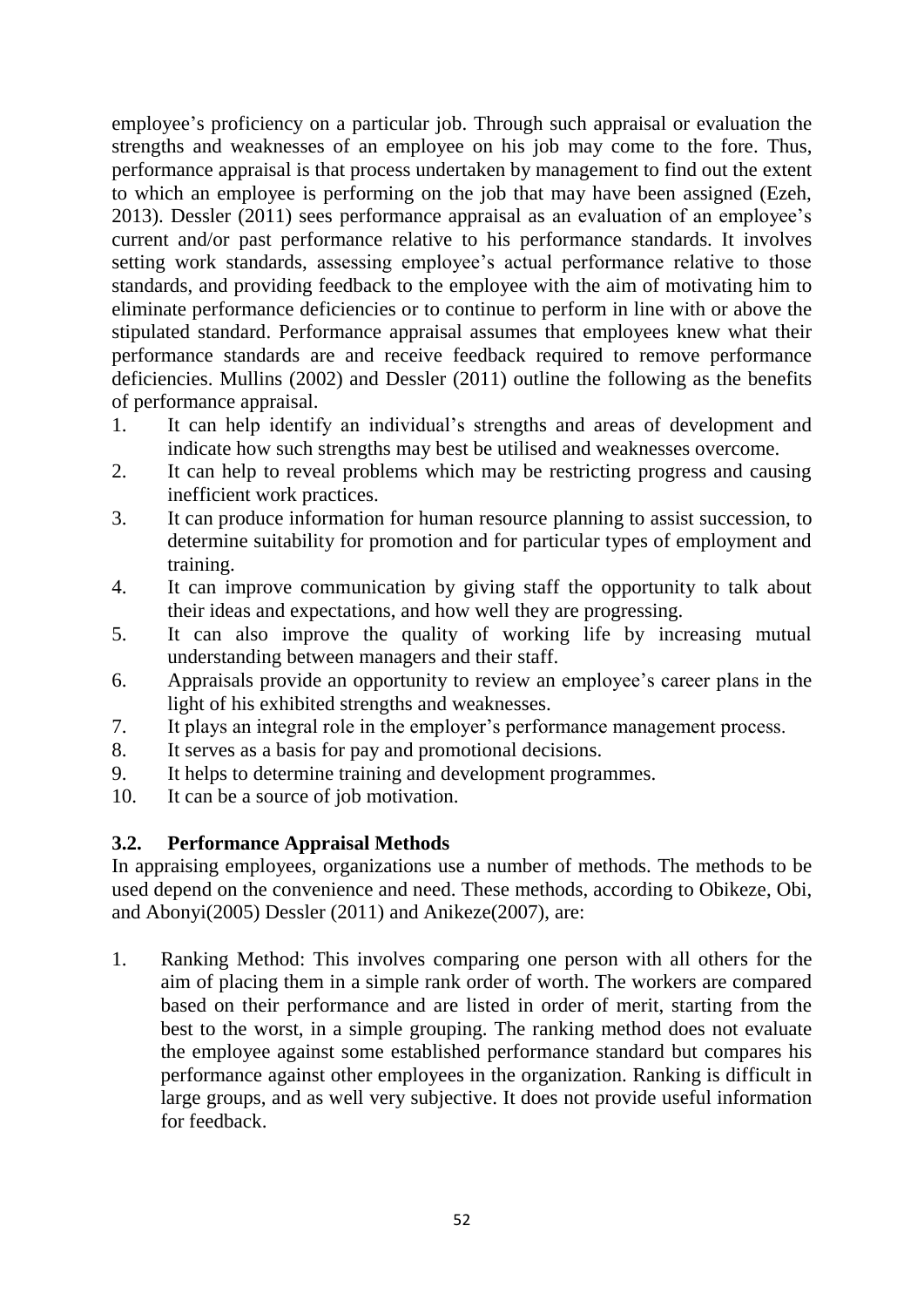- 2. Graphic Rating Scale: This method of appraisal demands that certain categories of merit are strictly selected and defined, usually, of a continuum from best to worst or most acceptable to unacceptable. The rater is given a form containing some job performance qualities and told to circle the points that best describe the qualities of the employee.
- 3. Critical Incidents: This method of appraisal demands that a supervisor keeps a record of positive and negative incidents of a subordinate's work related behaviour. At intervals, as may be stipulated by the organizations policy, the supervisor and subordinate meet to discuss the latter's performance, using examples of these critical incidents.
- 4. Essay Method: Using the essay method, the rater writes a brief narrative describing the employee's performance. The effectiveness of this method depends on the appraiser's writing effectiveness. The essay method is also called a descriptive appraisal, since it involves unstructured narrative report on the employee being appraised and his job performance.
- 5. Checklist Method: The rater is asked to choose among three or four statements, the one that best describes the employee and the one that least describes him.
- 6. Person-to-person method: Certain factors, such as leadership, initiative and dependability are selected for purposes of analysis, and a scale designed for each factor.

### **3.3. Appraisal Problems/Errors**

According to Onah (2003) and (Dessler(2001), five main problems can constrain appraisal tools.

### **Unclear Standards**

Some appraisal methods result in unfair evaluation since the traits and degree of merit are open to interpretations. For example, different supervisors would probably define "good" "performance", "fair" or "creativity" differently.

There are several ways to rectify this problem. The best way is to develop and include descriptive phrases that define each trait. A form could specify what is meant by "outstanding", "superior" and "good" quality of work. This specificity results in appraisals that are more consistent and more easily explained.

### **Halo Effect**

This is the tendency of most raters to allow the ratings they assign to one aspect of a man's character of performance influence their rating on all subsequent traits. For instance, a rater may, at times, let a bad character trait adversely influence his entire appraisal of an employee. It is rare to find a man who is either completely good or completely bad; he is likely to be better in more areas than in others.

One way of reducing the hallo effect is for the supervisor to stick up a single factor or trait, judge all his subordinates on this factor before going on to the next trait. This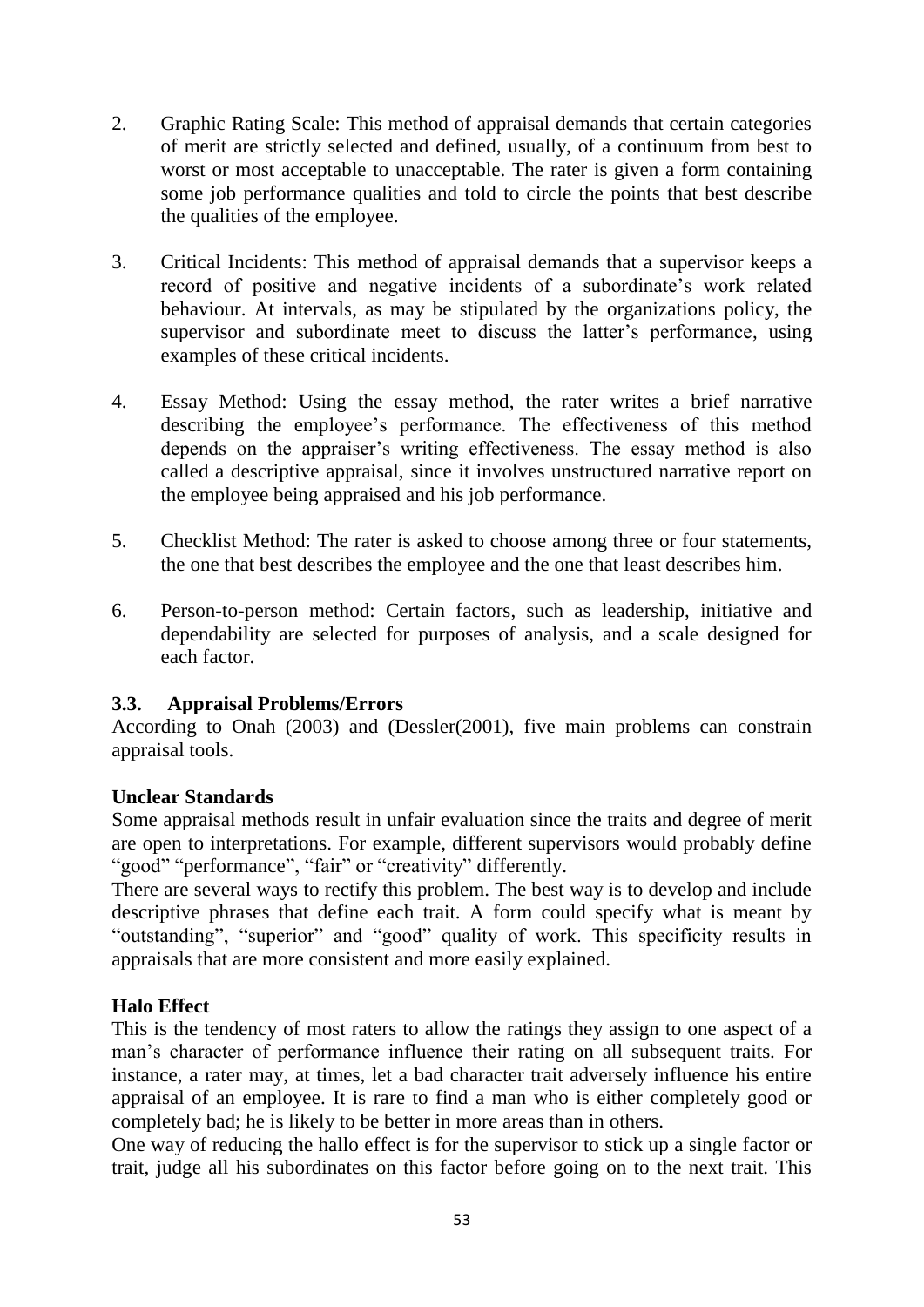way, he can measure all his men against particular standards without the prospect of bias. Sometimes, a rater may not realize that he is guilty of the hallo error and may take correction if it is pointed out to him.

## **Central Tendency**

Some rate their subordinates at the outer ends of the scale, that is, the rater marks all or most of the employees as average. This central tendency often occurs when the rater has little information about the behaviour of the persons he is rating. Thus, he devotes little time and effort to the rating process. He tries to play it safe by neither condemning nor praising.

# **Leniency or Strictness**

Some supervisors tend to be liberal in their ratings, that is, persistently assigning high scores to their subordinates. On the other hand, some supervisors consistently give low ratings. The errors may be overcome by holding meetings or training sessions for the raters so that they can reach agreement on what they should expect of their men. The fact that performance evaluation is highly subjective becomes very glaring when ratings change according to the way they are going to be used by management. If the raters know that the ratings will be used to determine promotions and pay increase, they will tend to rate on high side (they are lenient). But if the appraisals are used for the development of the employees, the supervisors tend to emphasis weakness, that is, what is wrong with the people and what they have to do to improve.

### **Bias**

Individual differences among raters, in terms of characteristics like age, race, and sex can affect their ratings. In one study, for instance, researchers found a systematic tendency to evaluate employees (over 60 years of age) lower on "performance capacity" and "potential for development" than younger employees (Rensen and Gerdee, 1976). The rater's race and sex can also affect the person's rating.

### **Self Assessment Test**

Drawing from any public sector organization, outline the uses of performance appraisal

### **4.0. Conclusion**.

Performance appraisal is a personnel management function that attempts to evaluate an employee's current and/or past performance relative to his performance standards. It involves setting work standards, assessing employee's actual performance relative to those standards, and providing feedback to the employee with the aim of motivating him to eliminate performance deficiencies or continue to perform above the standard. When handled very well, it becomes a source of job motivation that can invariably boost productivity. Where reverse is the case, it can adversely affect productivity. Managers should therefore be very careful and ensure that appraisal is based on measurable and relevant assigned criteria.

### **5.0. Summary**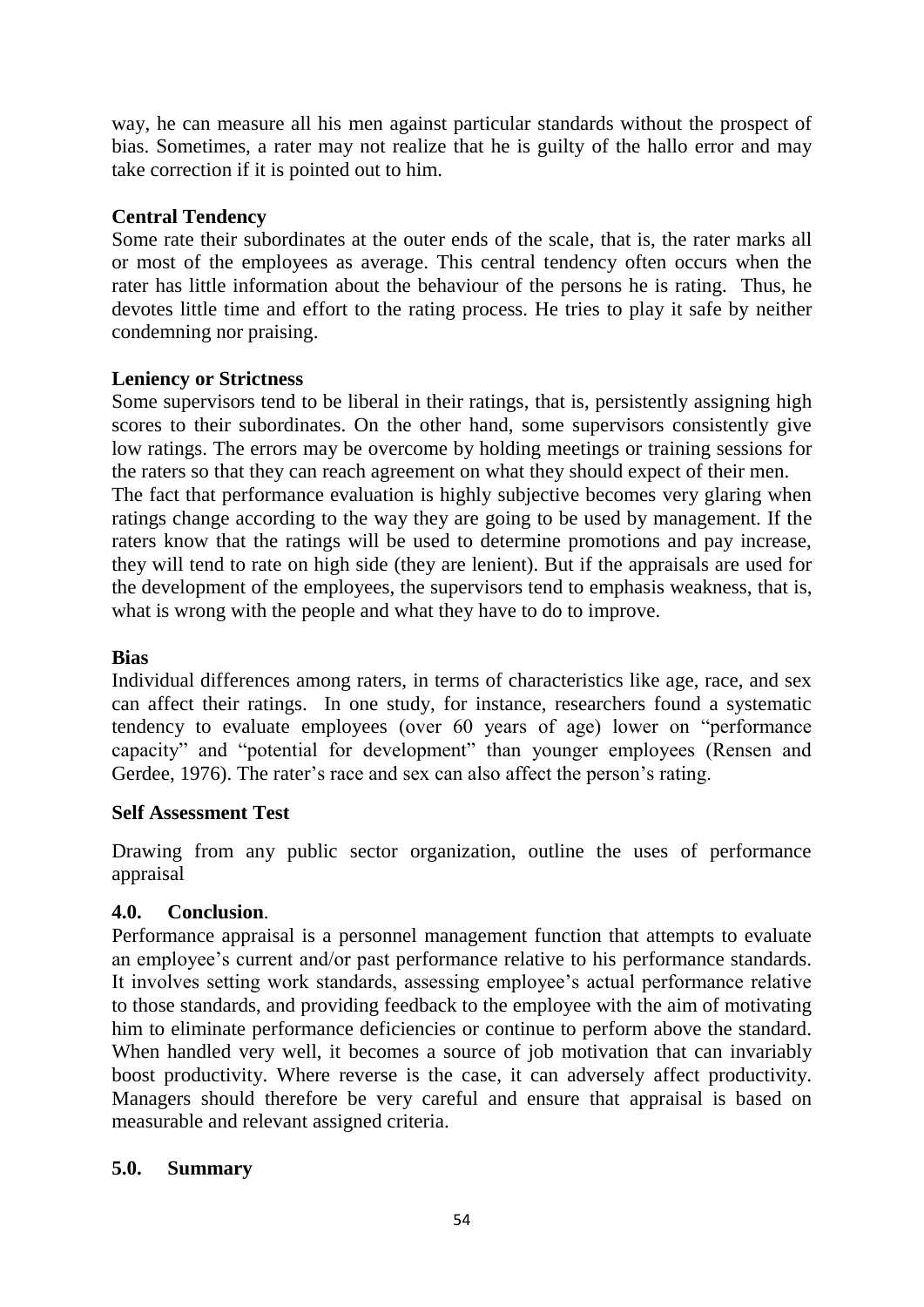Performance appraisal is a periodic exercise that is carried out to ascertain the extent to which an employee is performing on the assigned job with respect to some set standards. The aim is to find out employees' areas of strengths and weaknesses and to use such feedbacks for relevant management decisions. There are many appraisal tools and organizations are at liberty in selecting such methods based on their need and the convenience of the methods. Careful planning and execution of the exercise would help minimize and possibly eliminate errors in appraisal.

#### **6.0. Tutor marked Assignment**

Discuss the common errors in performance appraisal and suggest ways of overcoming them.

#### **7.0. References and further reading**

Flippo, E. (1986). Personnel management  $6<sup>th</sup>$  edition. New York McGraw-Hill Inc.

Eze, C. (2013) Human resource management: Issues, development and utilization. Nimo: Rex Charles and Patrick.

Dessler, G.(2011). Human resource management. Twelfth Edition. New Jersey: Pearson

- Mullins, L.(2002). Management and organizational behaviour. Sixth Edition. New York: Prentice Hall
- Obi E., Obikeze, O. And Abonyi, N. (2005). Personnel Management: Concepts, Principles and Applications Onitsha Book point
- Onah, F.O. (2003). Human Resource Management Enugu: Fulladu Publishing Company.
- Anikeze ,N.H(2007). Personnel management in Nigeria Principles and practices. Enugu: Academic publishing company.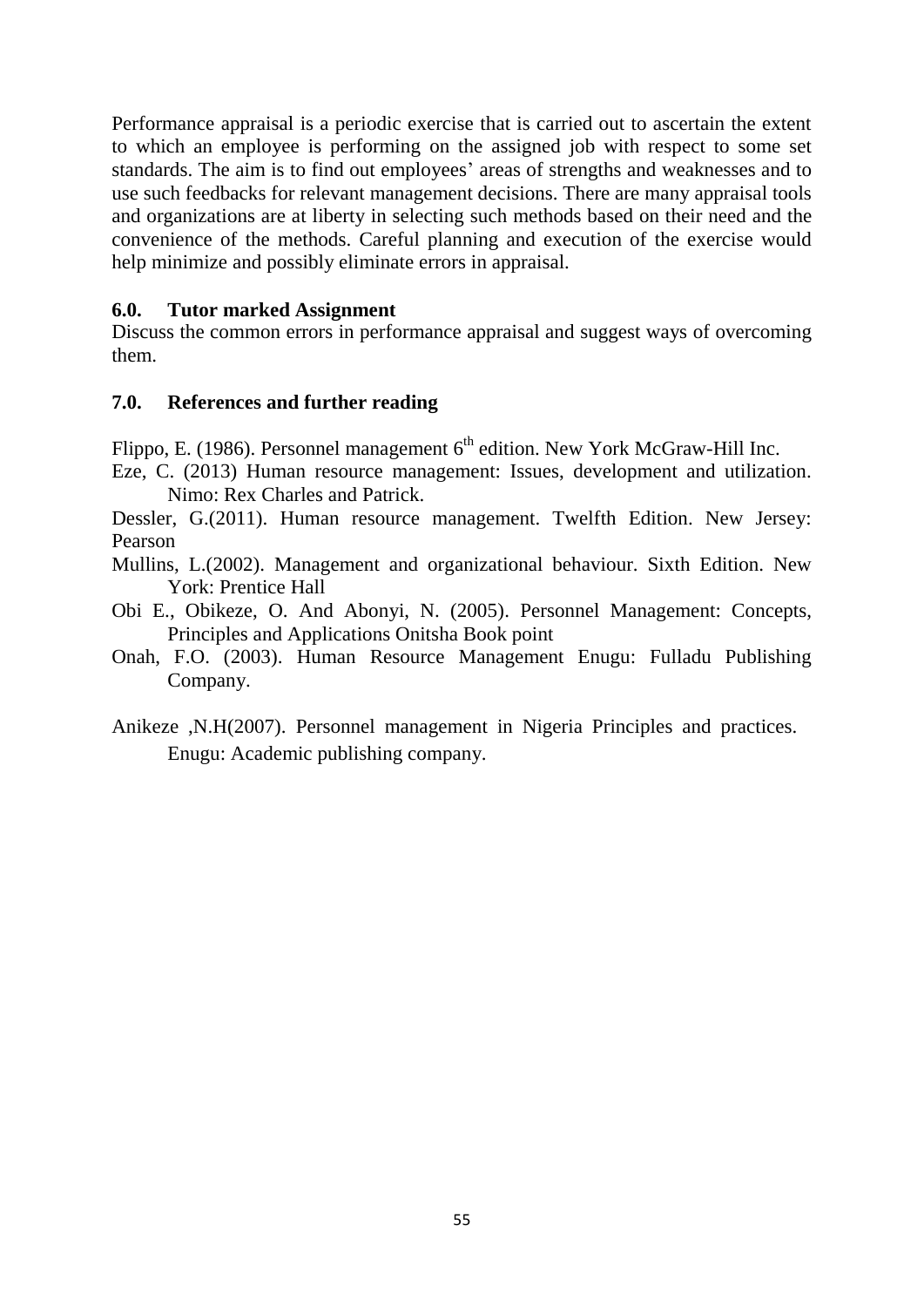# **Unit 9 Motivation**

Contents

- 1.0. Introduction
- 2.0. Objectives
- 3.0. Main Contents
	- 3.1. The Meaning of Motivation
	- 3.2. Theories of Motivation
- 4.0. Conclusion.
- 5.0. Summary
- 6.0. Tutor marked Assignment
- 7.0. References and further reading

# **1.0 Introduction**

This unit intends to examine the concept of motivation. To achieve this, we intend to, first of all, explain its meaning and then discuss some of its prevailing theories, drawing from the content and process theory of motivation and then concluding by examining the implications of such theories on management decisions. We shall be reflecting the views of Obi, Obikeze and Abonyi (2005) Onwuchekwa (1994) and Flippo(1986)

### **2.0 Objectives**

At the end of this unit, students will be able to:

- 1. Explain the meaning of motivation
- 2. Explain the nature of different theories of motivation
- 3.

# **3.0. Main Contents**

### **The Meaning of Motivation**

According to Krech, Crutchfield and Ballachey(1962), in general terms, motivation can be described as the direction and persistence of action. It is concerned with why people choose a particular course of action in preference to others, and why they continue with a chosen action often over a long period, and in the face of difficulties and problems.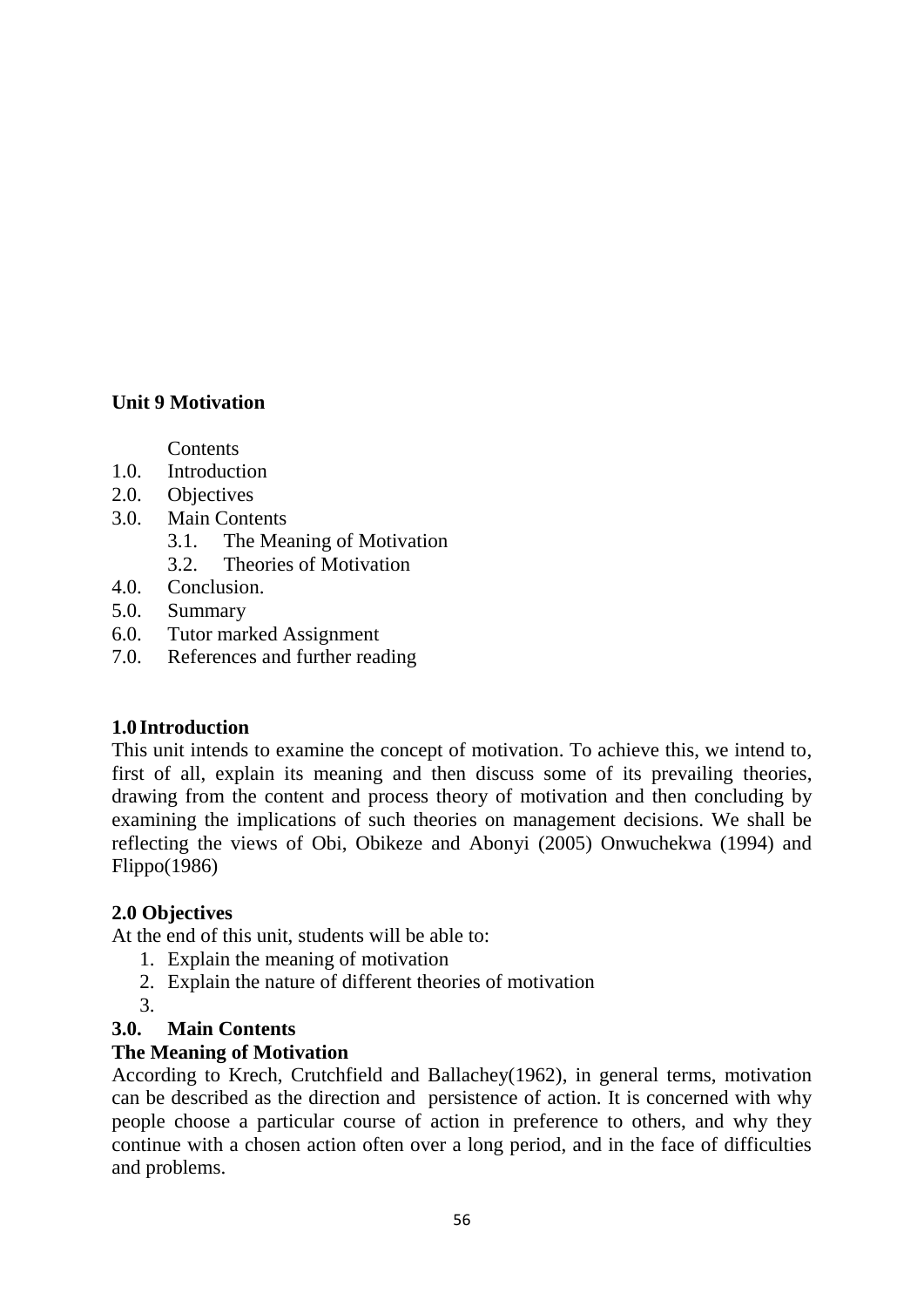Mitchell (1982) defines motivation as the degree to which an individual wants and chooses to engage in certain behaviour. The underlying concept of motivation is some driving force within individuals by which they attempt to achieve some goal in order to fulfil some need or expectation. People's behaviour is determined by what motivates them and their performance is a function of ability and motivation.

Motivation is any influence that brings out, directs, or maintains people's goalsdirected behaviour (Hallriegel and Slocum 1996). It is seen by Ivancivich, Lorenzi, and Crossby (1994) as the set of forces that initiate behaviour and determine its form, direction, intensity and duration. Motivation can as well be defined as the act of directing an individual's behaviour towards a particular end through the manipulation of incentives ( Obikeze. Obi and Abonyi, 2005).



#### **Fig5. Basic motivational model**

*Source: Mullins, (2002) Management and Organizational Behaviour. 6th Edition p. 418*

According Stoner (1982), there are three major views on motivation. There are the traditional, human relations and human resources views.

The traditional view and scientific management school are related. This school held that an important aspect of a manager's job was to make sure that workers under them performed their boring repetitive tasks in the most efficient way. Managers determined how the jobs should be done and used systems of wage incentives to motivate the workers - the more they produced the more they earned. This school believed or assumed that workers were essentially lazy and that managers understood the workers' jobs than the workers did. Workers should be rewarded by financial incentives only and had very little to contribute outside their jobs.

The human relations views on motivation recognized the importance of the social needs of workers, that is, belongingness and recognition as important aspects of workers' motivation. This view held that managers could motivate employees by acknowledging their social needs and making them feel useful and important. The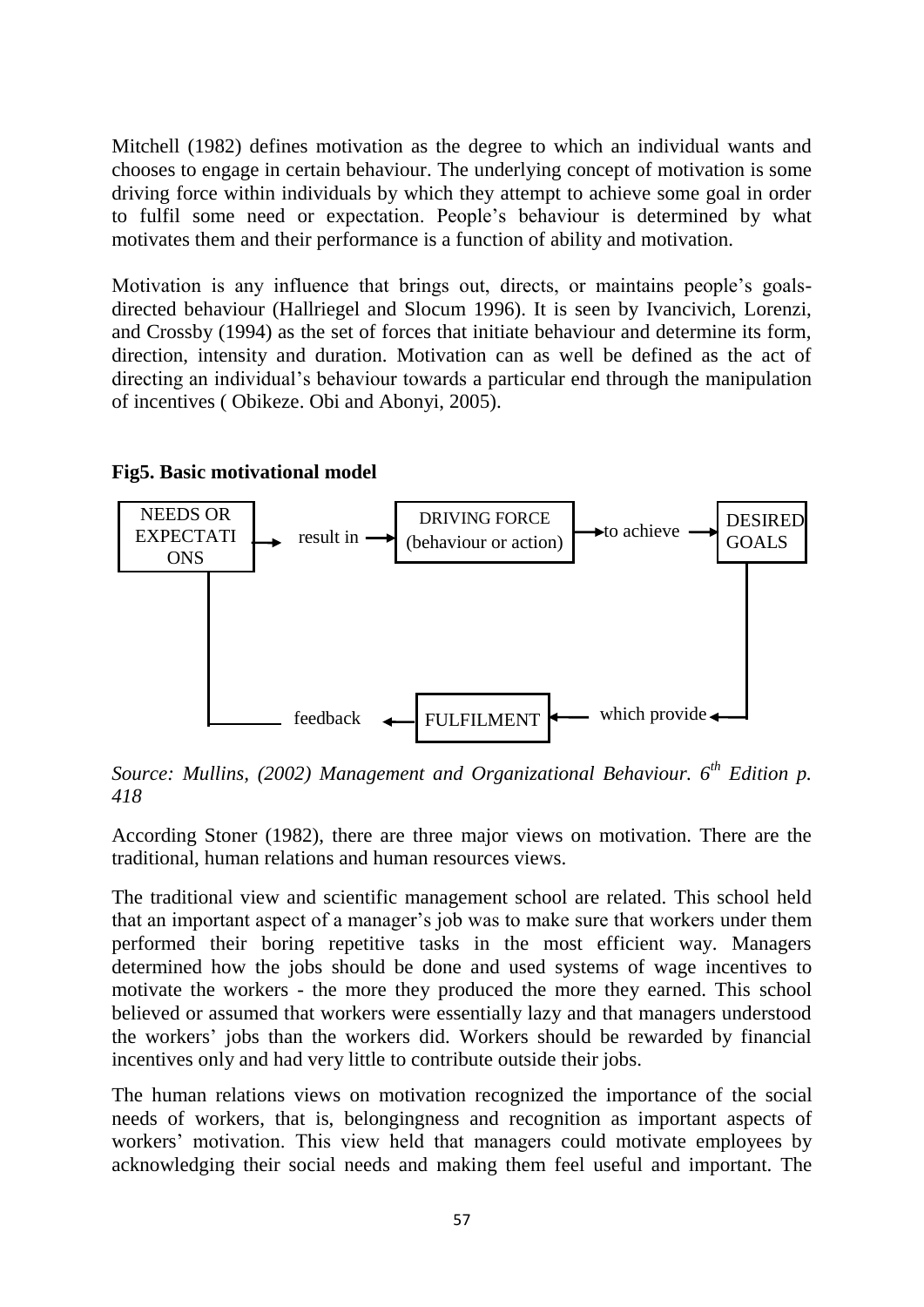human resources view on motivation believes that employees were motivated by many factors not only money or desire for satisfaction. Human beings are motivated by need for achievement and performing meaningful work (Onwuchekwa, 1994).

# **3.2. Theories of Motivation**

Motivation theories can be classified into three. These are the content, process and reinforcement theories.

Content theories of motivation tell us more about what motivates individuals. That is, the internal needs within individuals which they want to satisfy through organizational relationships. The focus is on particular needs that make an individual to act in certain ways. Content theories of motivation include the need and human relations theories of motivation, two factor theories of motivation as well as achievement theories of motivation.

Process theories of motivation, on the other hand, emphasize on the actual process of motivation. It tells us how an individual is motivated. Two elements are important in understanding the process theories of motivation. These are valence and expectancy. Expectancy is what a person anticipates is likely to occur as a result of his behaviour and valence is the strength of an individual's preference for the expected outcome. Motivation is thus viewed as:

Motivation force  $=$  Valence X Expectancy. Two examples of process theories are:

- 1. Value/ Expectancy theory
- 2. Equity/Inequity theory of motivation.

Reinforcement theories of motivation are also called operant conditioning or behaviour modification theories. These theories deal on how the consequences of past action influence future actions in a cyclical learning process (Onwuchekwa, 1994). People behave the way they do because in the past they learned that certain behaviour was associated with pleasant outcomes and that certain other forms of behaviour were associated with unpleasant outcomes. Because people generally prefer pleasant outcomes, they are likely to avoid forms of behaviour with unpleasant consequences.

### **3.2.1 Content Theories of Motivation**

A clear, but brief explanation of these theories are presented below. We shall adopt a summary of these theories as articulated by Obikeze, Obi and Abonyi (2005) and Onwuchekwa (1994).

# **Maslow's Hierarchy of Needs Theory**

Abraham Maslow, a psychologist, propounded this theory which is the most popular of the content theories. The theory is based on two assumptions, which are that people have different needs which are active at different times, and it is only those of these that are not satisfied that can influence the individual's behaviour. Secondly these needs are arranged in a hierarchical order of importance. This hierarchy contains needs which are grouped into five, namely: physiological, security, belongingness, esteem and self -actualization

# **Fig. 6 Maslow's hierarchy of needs model**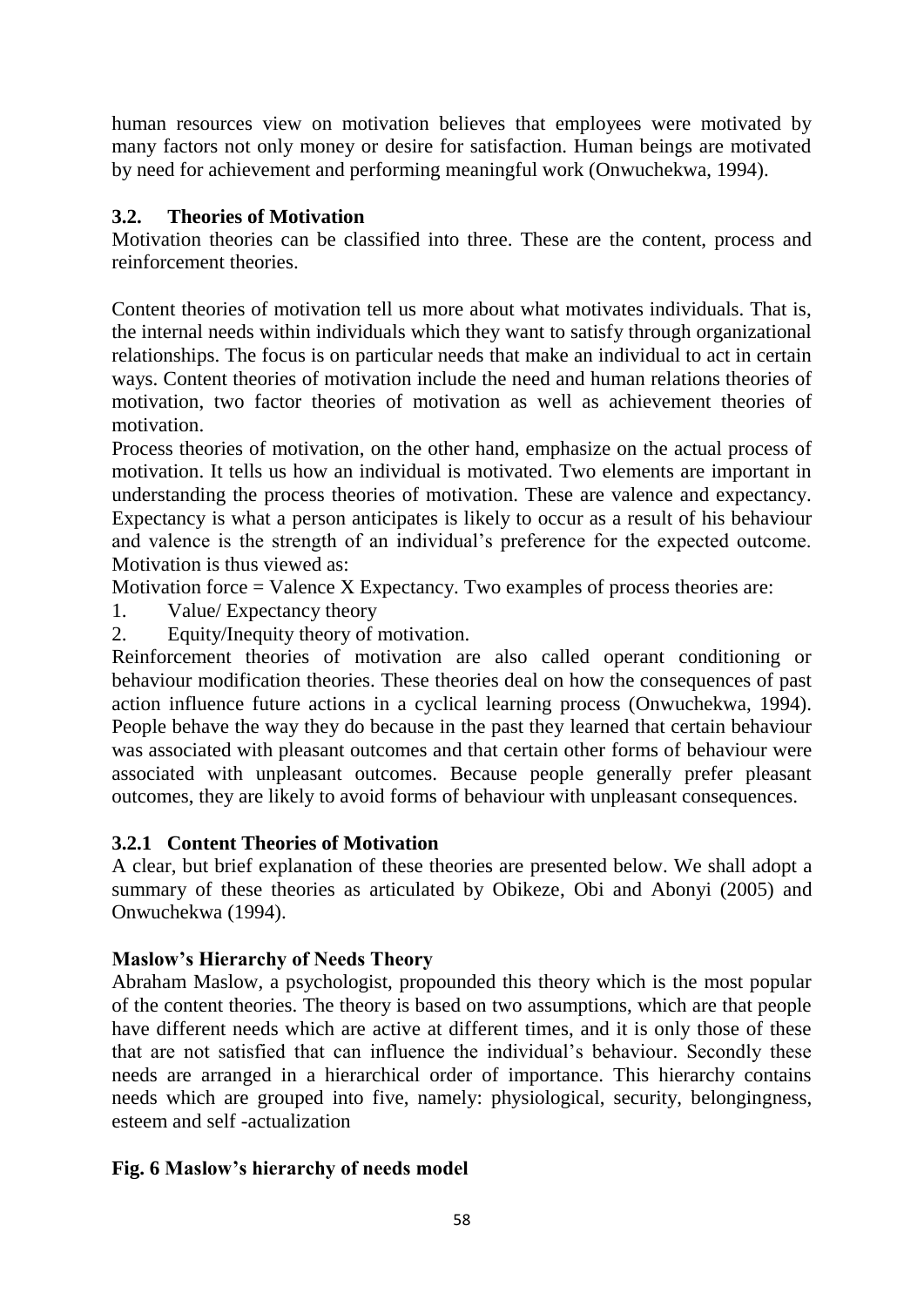

The second step in the hierarchy is security needs. This is the need for safety, stability and security in both physical and economic terms. Job security, healthy insurance schemes, guaranteed retirement benefits and a safe working environment are means by which an organization can take care of this need.

Belongingness need is the third in the hierarchy. This relates to people's desire for social acceptance, friendship and affection. Organizations can take care of this need through encouraging team work and creating a friendly atmosphere in the work place.

The esteem need, which is the fourth, is the need to be respected and valued. It is the desire to be recognized and to also have self esteem. To satisfy this need, organizations are advised to adopt an equitable and appropriate reward system, good job titles and equally give employees challenging job responsibilities. They should also publicly reward excellence and outstanding or extra-ordinary performance.

The last step of the hierarchy is the self-actualization needs. This is the need for self fulfilment and personal growth. This need is fulfilled by creating a motivating environment by involving employees in the decision making process and creating a clear career path for all employees to realize their full potentials.

Hellriegel and Slocum (1996) have summarized the basic assumptions of Maslow's theory thus:

- a. A satisfied need isn't a motivator. Once a need is satisfied, another emerges to take its place. Thus people are always striving to satisfy some higher need.
- b. The need's network for most people is complex. That is, various needs affect a person's behaviour at the same time.
- c. In general, lower level needs must be satisfied before higher level needs become strong enough to stimulate behaviour.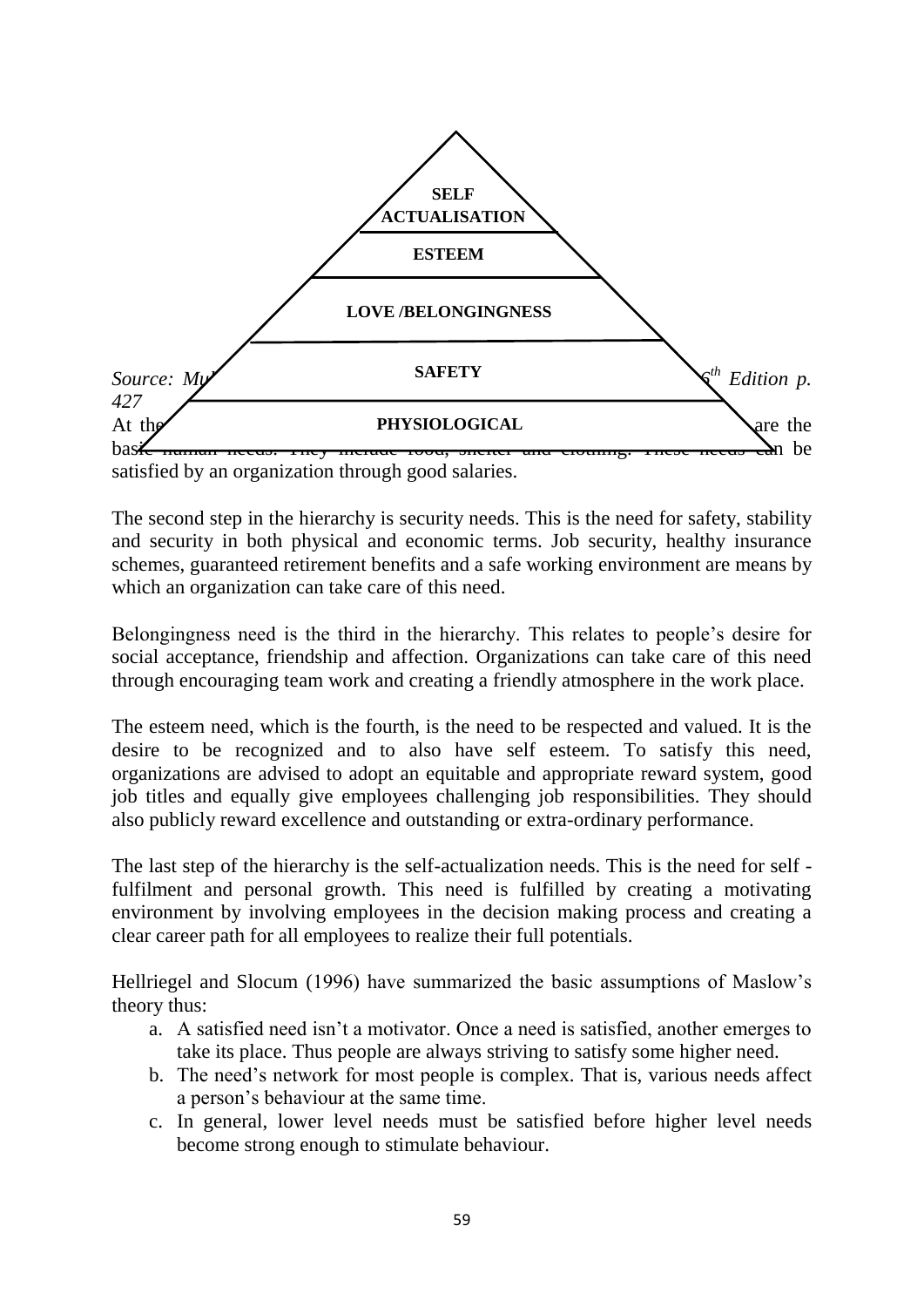d. There are many more ways to satisfy higher level needs than there are to satisfy lower level needs.

Though Maslow's theory is very popular in management circles, it still has some noticeable shortcomings. First, the arrangement of the needs in a hierarchy has been criticized. Though Maslow himself did not claim that the hierarchy is a rigid one, it has been argued that some needs may occur simultaneously while individual differences and preferences dictate which of the needs that are considered important. For instance, while some people are motivated by money (physiological needs), others are not motivated by it. The theory also fails to take care of environmental factors on people's needs. The influence of culture, religion, education etc was equally ignored in the analysis of the hierarchy of needs.

In conclusion, Ivancivich, Lorenzi, and Crossby, (1994) state that, to a large extent, Maslow's ideas help us understand that everyone has a basic need that must be satisfied and one way to satisfy these needs is through work. But the complexity of the need satisfaction process makes simple prescription problematic Maslow's need hierarchy describes a model of basic human needs but offers little practical guidance for motivating workers.

#### **Human Relations Theory**

The human relations theory of motivation de-emphasizes the importance of pay or financial incentives, which it sees as able only to satisfy the physiological (economic) safety needs, and possibly, some belongingness and ego needs. Implicit in the human relations theory of motivation is the view that motivation depends primarily on the satisfaction of the higher level needs in Maslow's hierarchy. According to Likert (1961), the human relations theory asserts that productive work units are characterized by favourable member attitudes toward all aspects of the job, including other workers, supervisors and the organization. These attitudes are not merely those of easy complacency, but include identification with the organization and a strong involvement with its goals. As a consequence of these attitudes, dissatisfaction may occur when achievement falls short of set goals.

The managers of productive organizations, according to this theory, strive to use all the factors which yield favourable and cooperative attitudes in such a way that motivational forces are mutually reinforcing. These forces include economic, security, ego motives, along with curiosity and desire to be creative. Such managers typically activate these motives by encouraging widespread participation and involvement in decision making (Filley et al).

#### **Herzberg's Two Factor Theory**

The two-factor theory resulted from a research conducted by Frederick Herzberg, Benard Mausner and Barbara Synderman on 200 Accountants and Engineers. Herzberg and his associates were interested in establishing the relationship between job satisfaction and productivity. They asked the participants to recall times when they felt exceptionally good and times when the felt exceptionally bad about their jobs. They were equally asked to state the factors that were responsible for the two extreme feelings.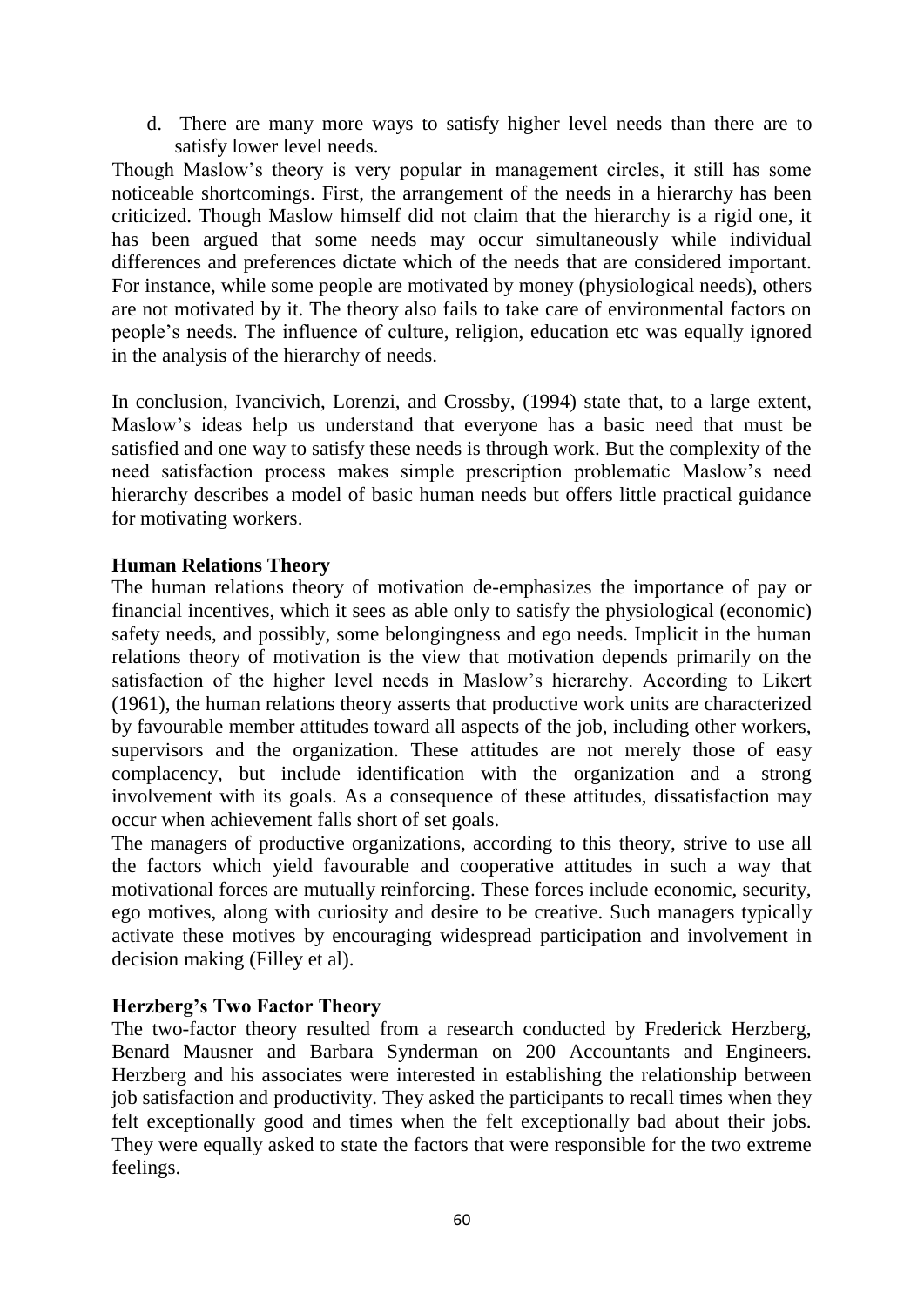The findings of the research were indeed very interesting. It completely discredited the widely held notion that satisfaction and dissatisfaction were different sides of the same coin. The participants identified completely different work conditions for the two feelings. The absence of what made a worker happy with his job may not necessarily make him feel satisfied with it. Likewise, remedying the condition that made him feel unsatisfied with his job may not necessarily make him feel satisfied with it. It was based on this that Herzberg postulated that the variables that determine motivation and satisfaction on the job are different from the variables that cause dissatisfaction and a lack of motivation (Herzberg 1987). It is these two separate and distinct variables that cause satisfaction and dissatisfaction that are known as the twofactor model.

The factors that lead to satisfaction were labelled satisfiers, while those that lead to dissatisfaction were labelled hygiene factors or dissatisfiers. The satisfiers relate to the job content while the dissatisfiers relate to the job context. While the motivators are intrinsic, the hygiene factors are extrinsic.

Herzberg further explained his theory with the twin concepts of job enlargement and job enrichment. Job enlargement refers to the number of operations a worker performs in a job cycle. It is related to the hygiene factors. Workers desire job enlargement in order to make their jobs more challenging and less monotonous. It is therefore suggested that managers who desire to motivate their workers should enlarge their jobs. Job enrichment, on the other hand, refers to the amount of responsibility given to a worker in the work place. Job enrichment is related to motivators because it is concerned with work content.

Though the theory was very popular initially, it has been flawed, since those that tried to test it in other organisations found different results from that of Herzberg. Ivancevich, Lorenzi, Skinner, and Crossby (1994) have summarized the three main grounds on which the theory has been faulted thus:

- a. Method of data collection: The information was collected via a potentially biased structured interview format.
- b. Individual differences: Individual differences were discovered to affect the two factors. For example, some workers avoid advancement.
- c. Limited Sample: Conclusions were based primarily on studies of professionals (i.e. Engineers and Accountants), whose tasks differ significantly from other kinds of workers.

Despite the short-comings of the theory, its relevance lies in the fact that it confirms the veracity of Maslow's theory since its hygiene factors or dissatisfiers correspond to Maslow's lower-order needs while the satisfiers or motivators correspond to the higher order needs. It can therefore be said that both theories confirm the fact that the value of work itself is a motivational factor.

# **McMclelland's Need Theory**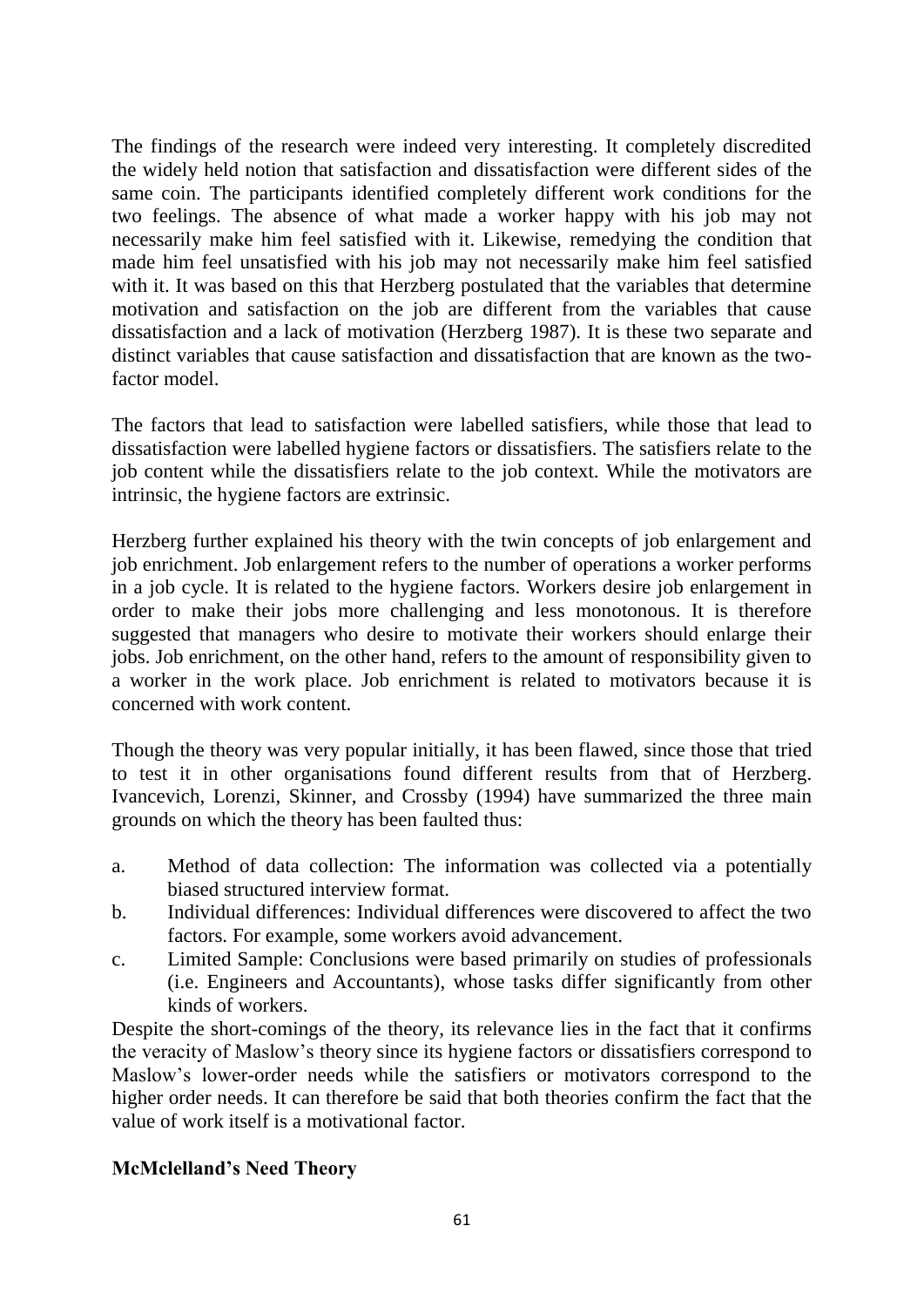David McClelland, a psychologist developed this theory through the use of the Thematic Apperception Test (TAT). The basis of the theory is that people acquire three important needs as they grow up. These are needs for achievement, affiliation and Power. McClelland (1961) believes that the degree to which individuals acquire these three needs depends on their various childhood and life experiences.

The Need for Achievement: This is reflected in striving to accomplish difficult but feasible goals. Individuals with a high need for achievement are interested in assuming personal responsibility, having a high sense of initiative and are goaloriented. They also value immediate feedback based on achievement.

The Need for Affiliation: It is the desire by individuals to be accepted by others. It is that desire for companionship and social interaction. This need is the same thing as Maslow's belongingness needs. People with a high need for affiliation are good organisational materials, because they value team work. They can also function well in the group. As organisations are basically institutions where people work together towards achieving set objectives, these people will excel in jobs that encourage social interactions among the workers.

The Need for Power: This is the desire to be influential and have control over others and the environment. People who have a high need for power perform well in leadership positions and jobs like the military and police.

Good managers and leaders should have a high need for achievement. Based on these three needs which everybody possesses but in different degrees, managers should discover which of the needs that each worker has in high proportion and place him in a matching job. The essence of this is that wrong placing could lead to frustration on the part of the worker and may shorten his stay in that organisation.

### **Expectancy Theory**

The Expectancy theory, developed by Victor H. Vroom, is a highly regarded motivation theory. The main argument being advanced by the theory is that people choose a particular behaviour among others, because they believe that such behaviour will attract desirable results which they highly value while other forms of behaviour will attract undesirable results. Hellriegel and Slocum (1996) see Vroom's Expectancy model as resting on three basic assumptions:

- a. Forces within individuals and in their job situations combine to motivate and determine behaviour. As Maslow stated, people seek to satisfy different needs. Forces in the job situation influence how they go about doing so.
- b. People make conscious decisions about their own behaviour. For example, an individual decides whether to accept a job with an organisation, come to work or call in sick, put in over time, and strive for a promotion and so on.
- c. Selecting a course of action depends on the expectation that a certain behaviour will lead to one or more desired outcomes instead of undesired outcomes. In essence, individuals tend to behave in ways that they believe will help them achieve their objectives. (such as promotion or job security) and avoid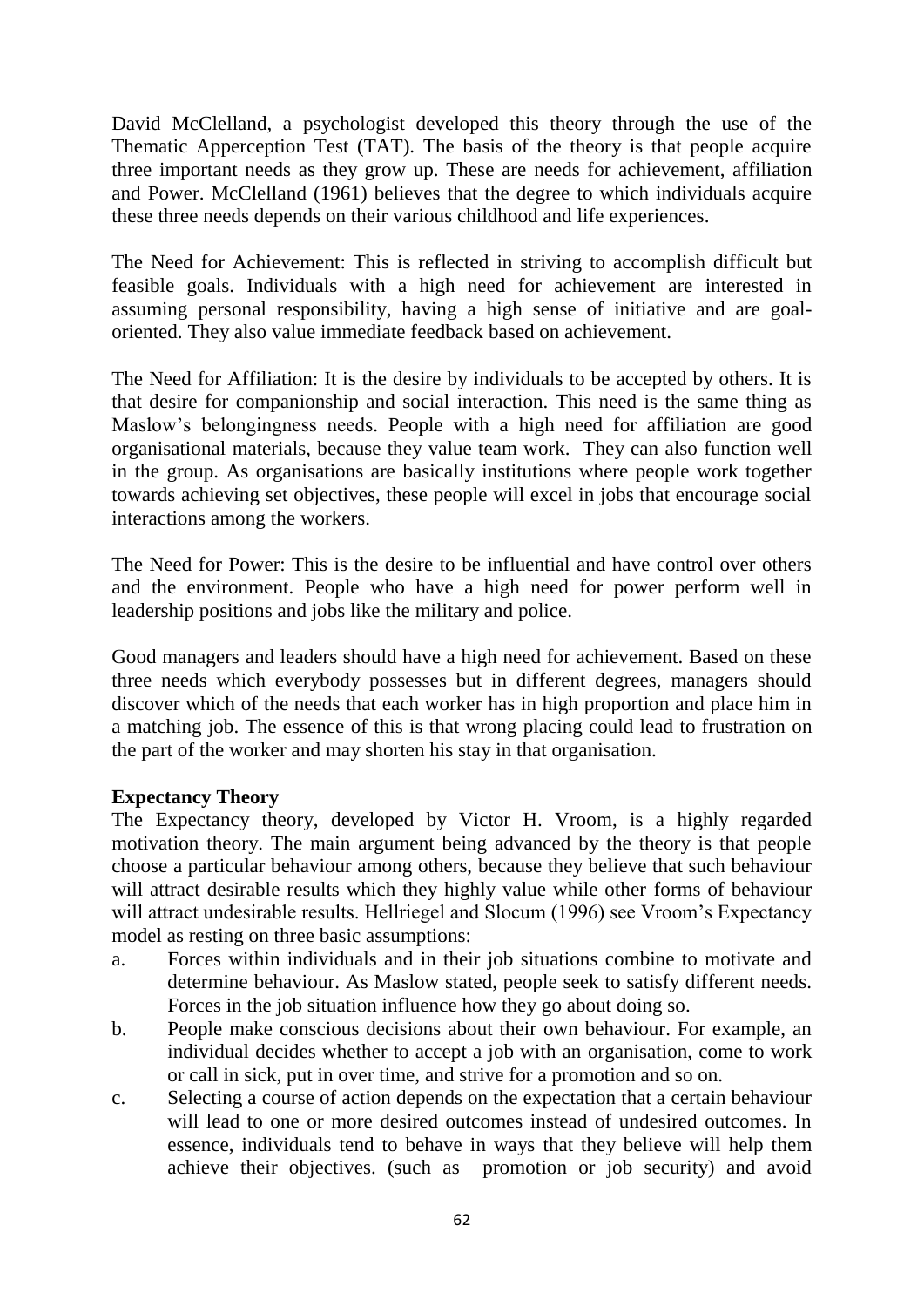behaving in ways that will lead to undesirable consequences (such as demotion or criticism).

The theory, which is also known as the VIE theory, is based on three variables: Valence, Instrumentality and Expectancy.

Valence is value of a reward; instrumentality is that perceived link between the reward and the work behaviour; expectancy is belief that effort will bring about the first-order outcomes.

More elaborately, the expectancy theory states that to be motivated, workers must place high value on an outcome (Valence). This is a second order outcome. They must also believe that their efforts will lead to a desirable result or first order outcome (Expectancy). Then there must be a perceived relationship between successful attainment of the first order outcome and the realisation of the second order outcome (Instrumentality).

Based on the above, motivation depends on the probability that an action will lead to a desirable outcome, *expectancy* and that the value of the outcome is highly desirable to the individual, *valence,* and that the achievement of the first-order outcome will lead to the attainment of a second-level outcome *instrumentality.*

#### **Fig.7 Expectancy Theory: The Motivational Link**



*Source: Mullins, L J. (2002) Management and Organizational Behaviour. P.437*

The implication of Vroom's theory to managers is that they should try to link rewards to performance. Those who succeed in their assigned tasks should be rewarded. It is also advised that the relationship between the rewards and performance should be clear to all workers while the rewards must be things which most of the workers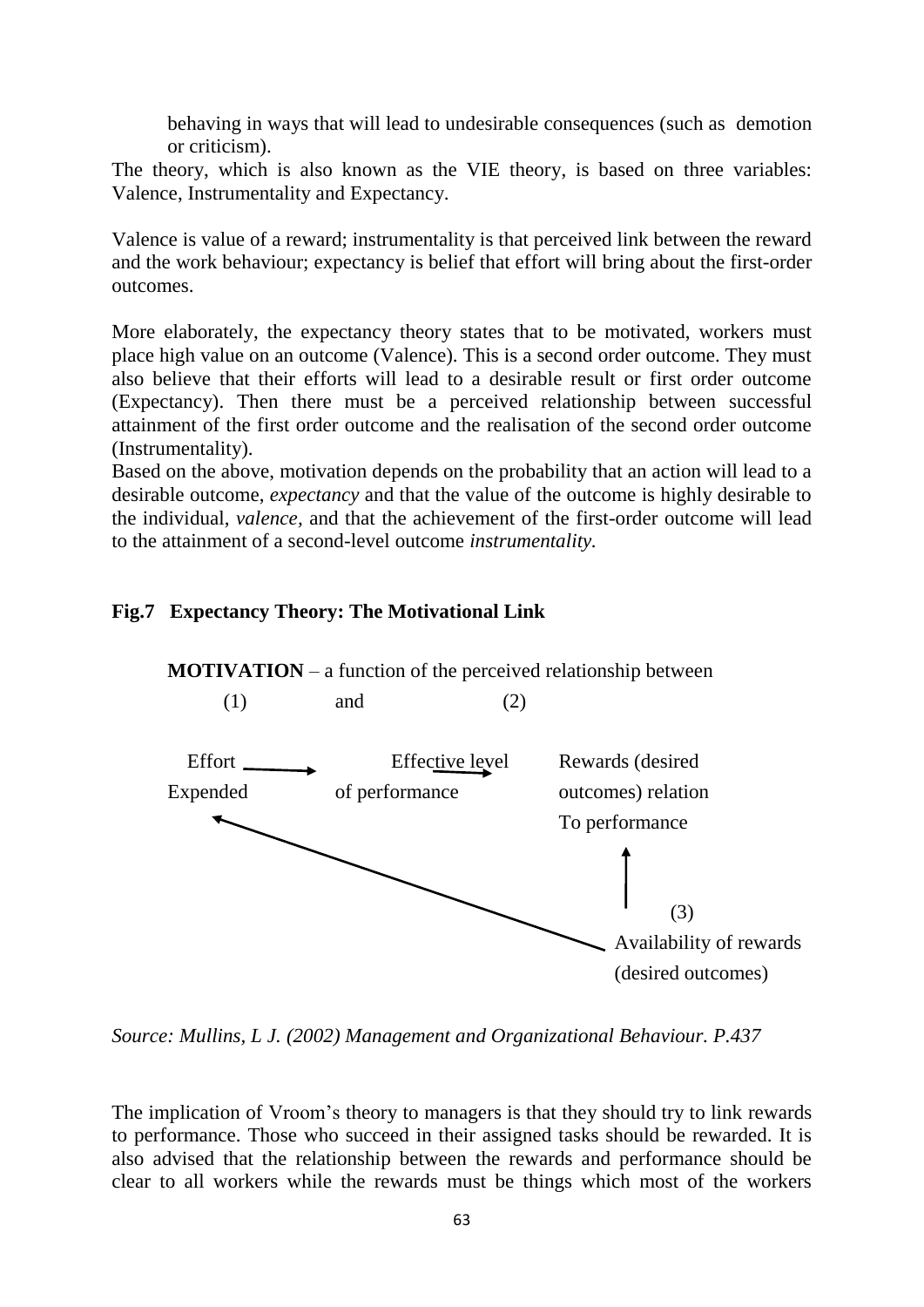cherish, or the workers could even be given a choice of rewards so as to take care of individual differences.

# **Equity Theory**

The equity model, as developed by J. Stacy Adams, is concerned with workers' perception of fairness and equilibrium. When a worker compares his inputs in the job and the outcomes (reward) with that of a referent (who does basically the same work), he may feel that:

- 1. There is equity in the reward system
- 2. He may feel under-rewarded
- 3. He may feel over-rewarded

Interestingly, whichever way he feels, has some implications for his subsequent behaviour. If he feels there is equity, then he will not change his behaviour. But if he feels that there are inequities in the reward system, he will work to reduce the inequity through:

- a. Trying to increase his inputs if he feels he is over-rewarded.
- b. If he feels he is under-rewarded, he will try to get an increase in his salary.
- c. If the increase is not forthcoming, he may try to decrease his inputs.
- d. He may resort to illegal ways of increasing his outputs through theft or cheating.
- e. He can change his referent, that is, by choosing another person with whom to compare himself.
- f. He can distort reality by trying to justify the inequities as justified. This normally happens in cases of people that are over-rewarded. They may leave the job if all attempts to change the inequity fails.

# **Fig. 8 Consequences of Perceived Equity and Inequity**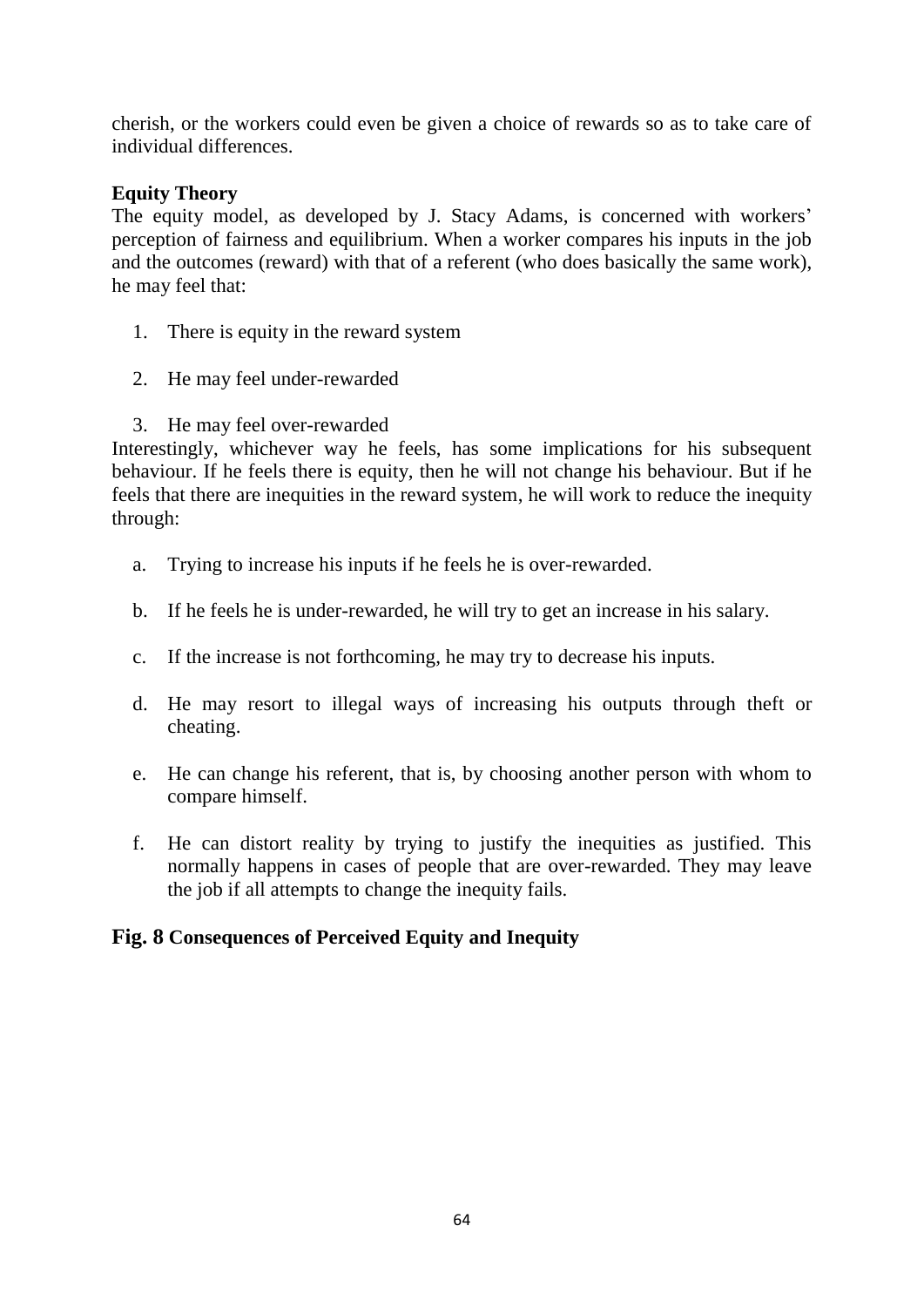

*Source: Steers, R. (1991) Organizational Behaviour p. 153*

It should also be noted that whichever way the workers feel, has some implications for organisational productivity. Management should therefore try to see that organizational rewards are, to a very large extent, apparently equitable, though it must be pointed out that the comparisons are highly subjective and dependent on workers perception of their input-output ratios. The subjectivity is quite understandable because the person making the comparison is also involved, and may have that tendency to rate his input very high vis-à-vis that of the referent.

In conclusion, the importance of the theory to managers is that what really matters is not what people earn relative to others, but the sense of fairness in the reward system.

### **Reinforcement Theories**

Reinforcement theories differ from the content and process theories because of their focus on the relationship between behaviour and its consequences, quite unlike the other two that focus on the internal needs of man. Reinforcement theories are based on the notion that behaviour is a function of its consequences. The theory which owes much to B.F. Skinner, a psychologist, is explained with operant conditioning. Operant conditioning is a concept that explains the fact that behaviour is contingent upon reinforcement. Forms of behaviour that attract positive consequences are most likely going to be repeated while those that attract negative consequences are likely not going to be repeated.

Workers are rational beings, so when they engage in particular behaviour, they watch the outcome of that behaviour to see the type of consequences which it attracts. If it attracts positive rewards, then the behaviour is likely to be repeated. Thus, by rewarding that behaviour positively, it has been strengthened. This is known as positive reinforcement. When behaviour is stopped in order to avoid the unpleasant consequences which it attracted, it is said that negative reinforcement has occurred.

Punishment entails the application of a negative consequence on behaviour. This negative or unpleasant consequence on a particular behaviour will most likely reduce the chances of the behaviour being repeated in future. This is the essence of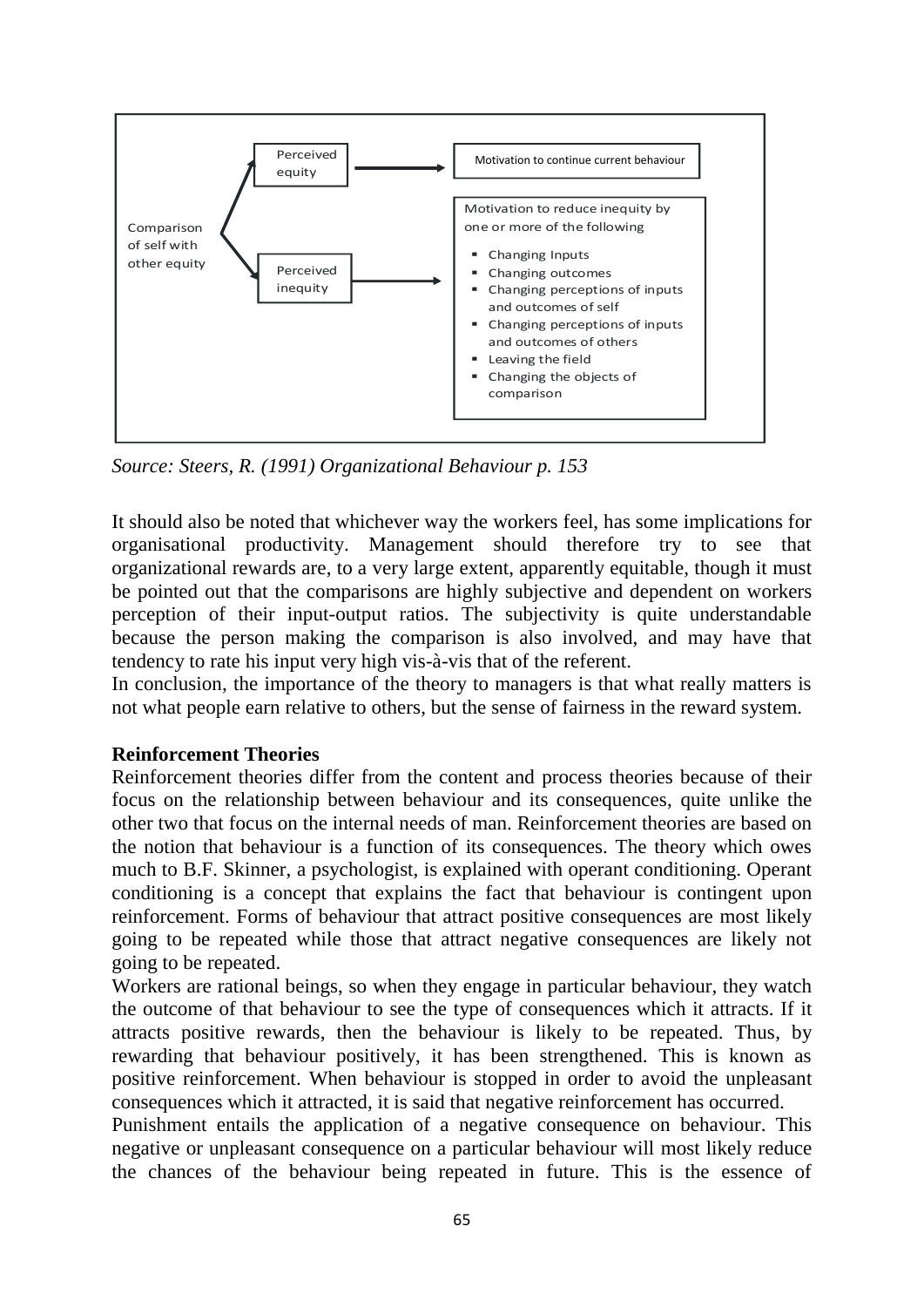punishment. When a particular behaviour remains unrewarded for a long time, that behaviour is likely going to be weakened. This is known as extinction.

The concepts of positive reinforcements, negative reinforcements, punishment and extinction are very important in the understanding of reinforcement theory.

#### **Self Assessment Test**

In your own words, explain the term 'motivation'. Justify the use of non-financial incentives as tools for employee motivation in public sector organizations.

### **4.0 Conclusion**

Motivation is that which makes an individual act in a certain way. As could be seen from the discourse on the concept in this unit, motivation has a strong link to employee service delivery and is a major determinant of productivity issues. Organizations therefore strive to provide motivational packages best suited to their situations in order to ensure quality service delivery.

#### **5.0. Summary**

In this unit, we have tried to explain the concept of motivation as well as its relevant theories. Employee motivation is a force that propels productivity. It is one of the important personnel administration functions and, which demands that management should, in all times, understand the situation at hand, including the needs of employees and then select appropriate motivational tools best fitted to the situation(s).

#### **6.0. Tutor marked Assignment**

Discuss the implications of the theories of motivation to the management of human resources.

### **7.0. References and Further Reading**

- Krech, D, Grutchfield, R. &Ballachey, E (1962) Individual in society.In Mullins J. (2002) Management and organizational behaviour  $6<sup>th</sup>$  edition. New York: Practice Hall.
- Mitchell, R. (1982) Motivation: New directions for theory, research and practice *Academy of Management Review*, vol. 7. No 1 pp 8-8

Onwuchekwa, C.(1994).Personnel management. Awka: Goshen

- Obikeze, O. Obi, E., and Abonyi, N. (2005) Personnel management: Concepts, principles and applications Onitsha Book point
- Adams, J.S (1965) "Inequity in Social Exchange" in Advance in Experimental Social Psychology Vol 2 Berkowitzed.
- Hellriegel, D. & Slocum, J.W. (1996) Management 7<sup>th</sup>edCircinate Ohio: South Western College Publishing.
- Herzberg, F., Mausner, B., and Snydeman, B,B, (1959). *The Motivation To Work.* New York: John Willey.
- Ivancevich, J.M., Lorenzi, P., Skinner, S.J with Crosby, P. B. (1994) *Management Quality and Competitiveness,* Illinois: Irwin Publishers.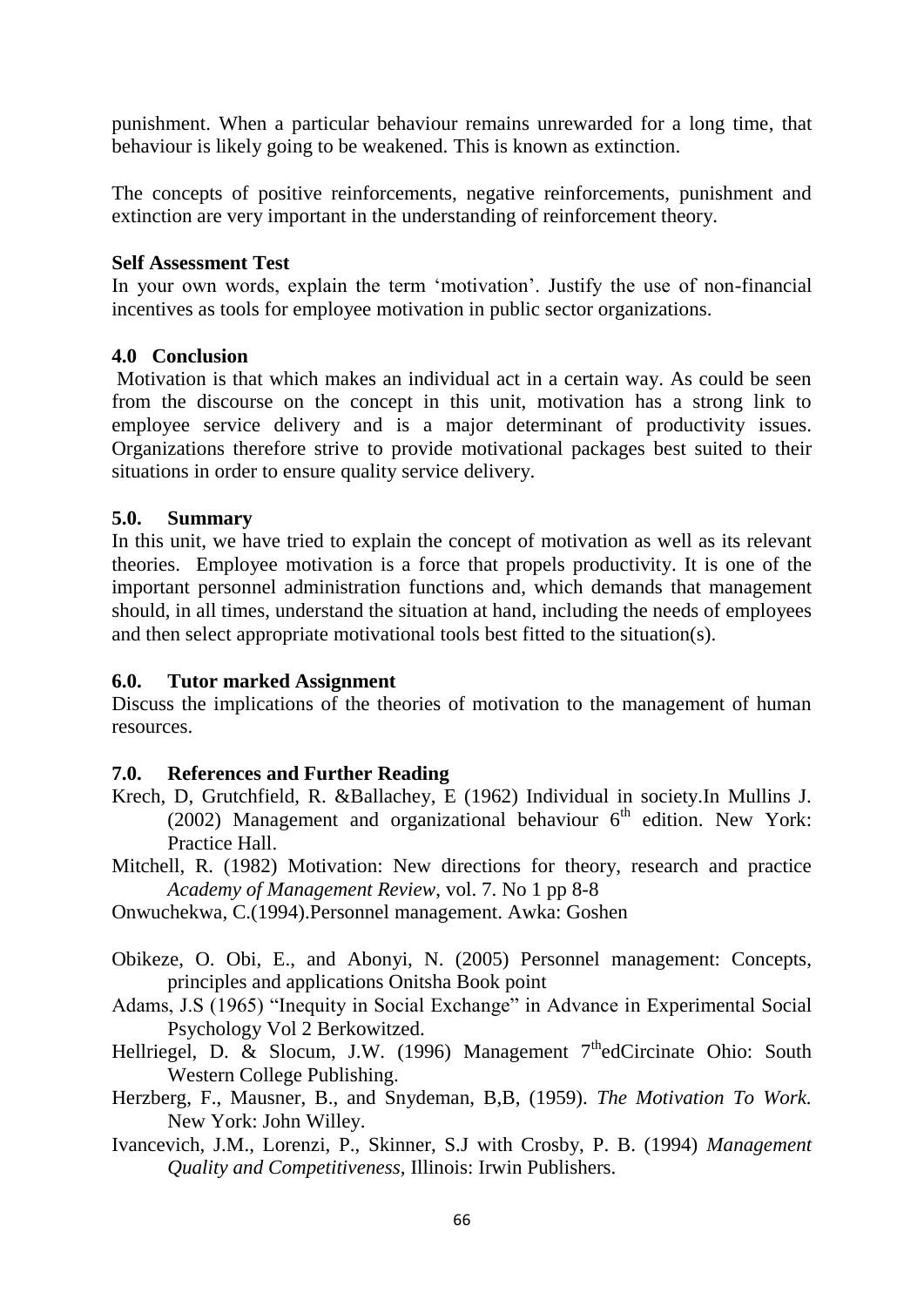Maslow, A.H. (1954) *Motivation and personality*; New York Harper & Row.

McClelland, D. (1963) *The Achieving Society*. Princeton: J.N.J Van Nostrand.

McGregor, D. (1960) *The Human Side of Enterprise*. New York: McGraw-Hill.

- Porter, L.W & Lawler, E, (1968) Management Attitudes and performance Home wood, Richard D. Irwin.
- Likert, R. (1961). New patterns of management. New York: Mc Grew Hill. In Onwuchekwa, C.(1994).Personnel management. Awka: Goshen

Vroom V.H (1964) Work and Motivation, New York John Willey & Sons.

# **Unit 10: Promotion, Demotion and Transfer**

Contents

- 1.0. Introduction
- 2.0. Objectives
- 3.0 Main content 3.1 Promotion 3.2 Demotion 3.3 Transfer
- 4.0. Conclusion
- 5.0. Summary
- 6.0. Tutor marked Assignment
- 7.0. References and further reading

# **1.0 Introduction**

This unit intends to examine three important concepts that are under the purview of personnel administration and which are crucial to employee service delivery as well as organizational performance. How these issues are handled is the subject of this unit.

# **2.0Objectives**

At the end of this unit, students should be able to:

- 1. Explain the meaning of promotion
- 2. Know the circumstances in which demotion is applied
- 3. Understand the need for staff transfer

### **3.0Main Contents**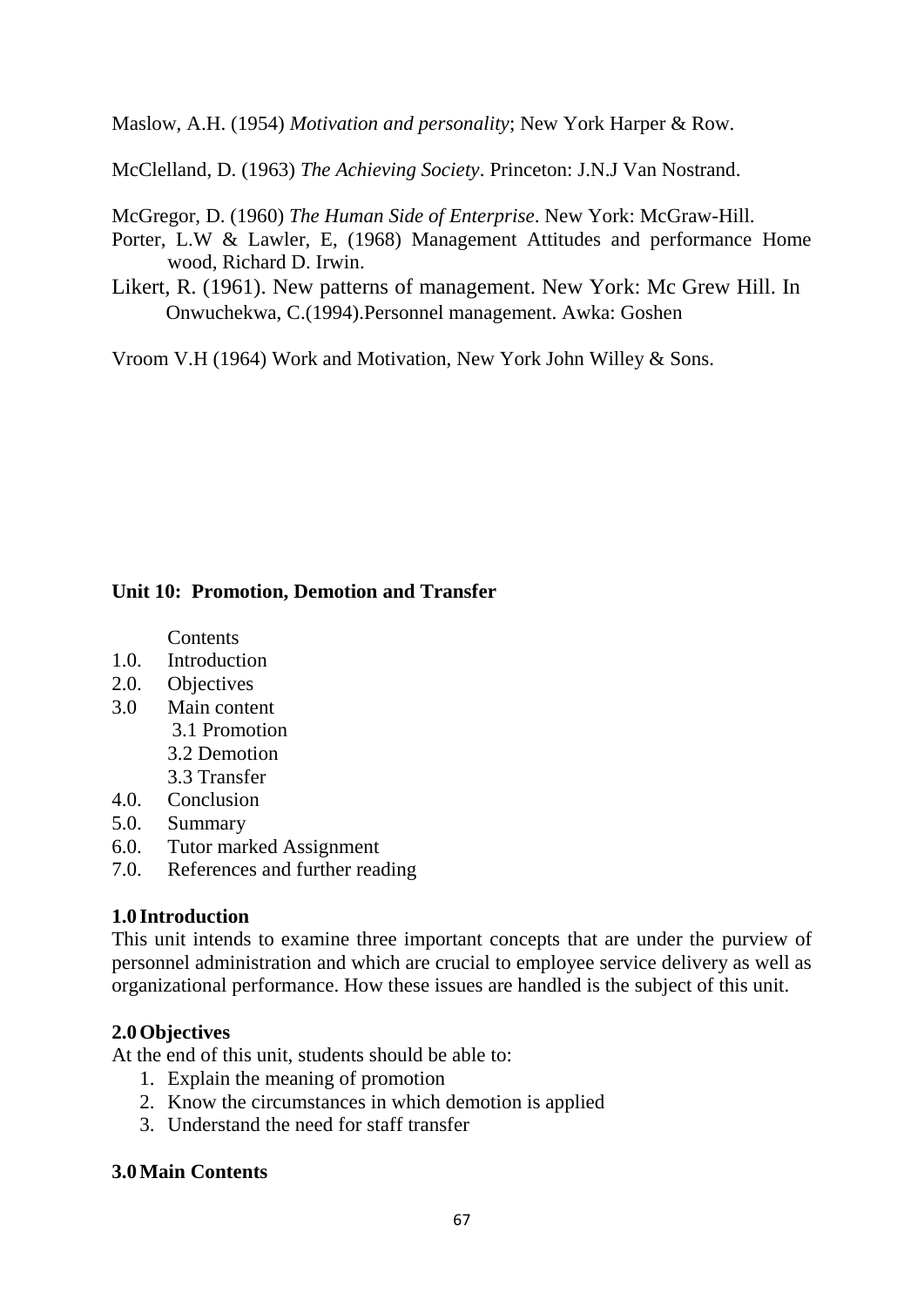#### **3.1. Promotion**

A promotion involves moving an employee to another level of job within the company which has greater importance and usually, higher pay, higher status and carries improved benefits and more privileges. Its purpose is to improve both the utilization and motivation of employees. (see Eze, 2013).

There are two main ways in which an organization may promote its employees. These are:

#### **Management Decision**

Here an employee is selected for promotion on the basis of information already known to the management. This method is quick and inexpensive and obviously very suitable for a small organization or for jobs which the field of possible candidates is small and well known. In large organizations, it may cause discontent because the decision is arrived at in secret, with possible candidates not having the opportunity to state their qualifications on the post. In all cases, this method depends for success, on the complete and up-to-date employee records which can be used to identify all possible candidates for any job.

#### **Internal advertisement**

Employees are told by notices or circulars that a post is vacant and they are then invited to apply. Some or all of the candidates are interviewed and one finally selected. This method is comparatively expensive and time consuming, but is particularly suitable for a large organisation, in which management cannot be expected to have personal knowledge of possible candidates. It does not rely on accurate employee records, and being open, rather than secret, appears fairer to the candidates than the management decision method. In the public sector, promotions are made almost entirely through internal advertisements.

Promotion is an avenue for career progression, and in most cases, especially in public sector organizations, it is competitive and attracts undue conflicts. To eliminate these conflicts, Armstrong (2006) suggests that organizations should have promotion policies and procedures which are well known to both management and employees. These procedures should take full account of equal opportunity for all concerned.

The aim of the promotion procedures is to help management obtain the best talents available within the organization to fill more senior positions and secondly, to provide employees with the opportunity to advance their careers within the organization in accordance with the opportunities available and their own abilities. Included in such policies or procedure are statements that guarantee that promotional vacancies should be advertised internally, and be notified to the human resource department. Departmental managers should not be allowed to deliberately stall promotions within a reasonable time, unless affected individuals have been in the department for less than one year or such departments have recently suffered heavy losses through promotions or transfers and promotion opportunity should be open to all irrespective of race, sex or marital status (see Armstrong, 2006).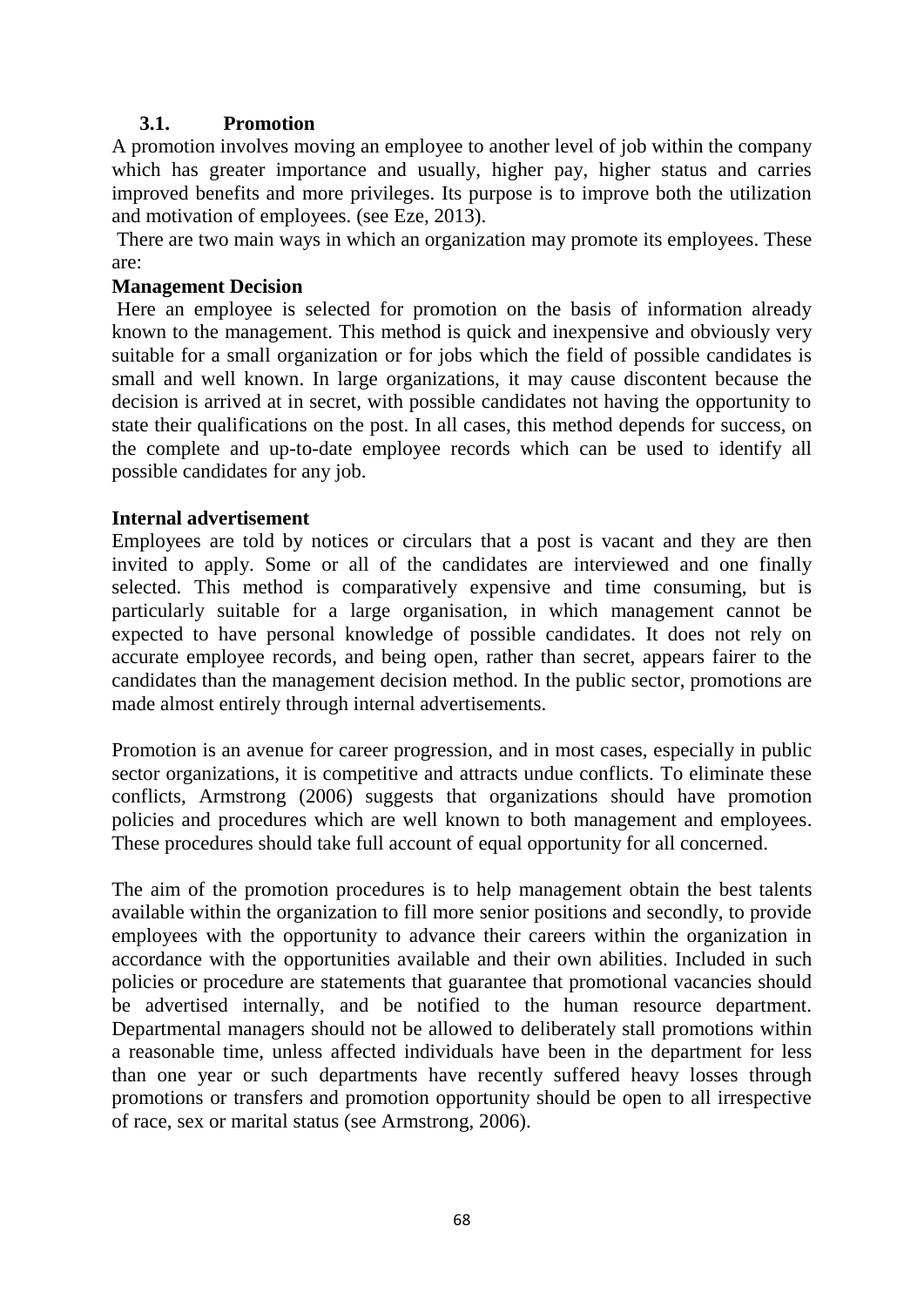Normally, employees derive satisfaction from an organization's policy of promotion from within but badly handled promotions can cause dissatisfaction. The important points to note are:

- a. The criteria for promotion must be fair-usually a combination of ability, relevant experience and length of service.
- b. The method must be fair.
- c. Selection for promotion must be based on appraisals by present and past managers.
- d. The wage or salary offered to the promoted employee must be what the job deserves rather than what the management thinks he will accept.
- e. Unsuccessful candidates must be treated with respect

# **3.2. Demotion**

A demotion involves moving an employee to a job within an organization, which is lower in importance. It is, usually, though not always, accompanied by a reduction in pay. An employee may be demoted for these reasons:

- a. His job may disappear or become less important through a re-organisation in the organisation.
- b. He may no longer be thought capable of carrying out his present responsibilities efficiently.

Unless the employee has himself asked for it, demotion will probably have adverse effects as follows:

- a. There will be less satisfaction of esteem and self-actualization needs. The employee may show negative reactions or frustration.
- b. He may become a centre of discontent in the organization.
- c. Other employees may lose confidence in the organization.

### **3.3 Transfer**

A transfer is a move to a job within the organization which has approximately equal importance, status and pay. To manage human resources in a constructive way, it is sometimes necessary to transfer employees to other jobs, sometimes because of changed work requirements, and sometimes, because an employee is unhappy or dissatisfied in his present job. In some organizations, it is the custom for the least satisfied employee to be transferred from one department to another with the result that a transfer is regarded as discreditable, particularly if it occurs at short notice and without explanation. An unhappy employee may, therefore, prefer to leave the company rather than seek a transfer. A transfer serves in developing promising employees by giving them experience in several departments.

Transfers can increase job satisfaction and improve utilization where a transfer is regarded as a re-selection; the need for a transfer is explained; unsatisfactory employees are not dealt with by transferring them to other departments; requests by employees for transfers are fully investigated, no employee is transferred to another district against his will; an employee transferred to another district is given financial assistance from the organization to cover removal cost, re-furnishing, etc.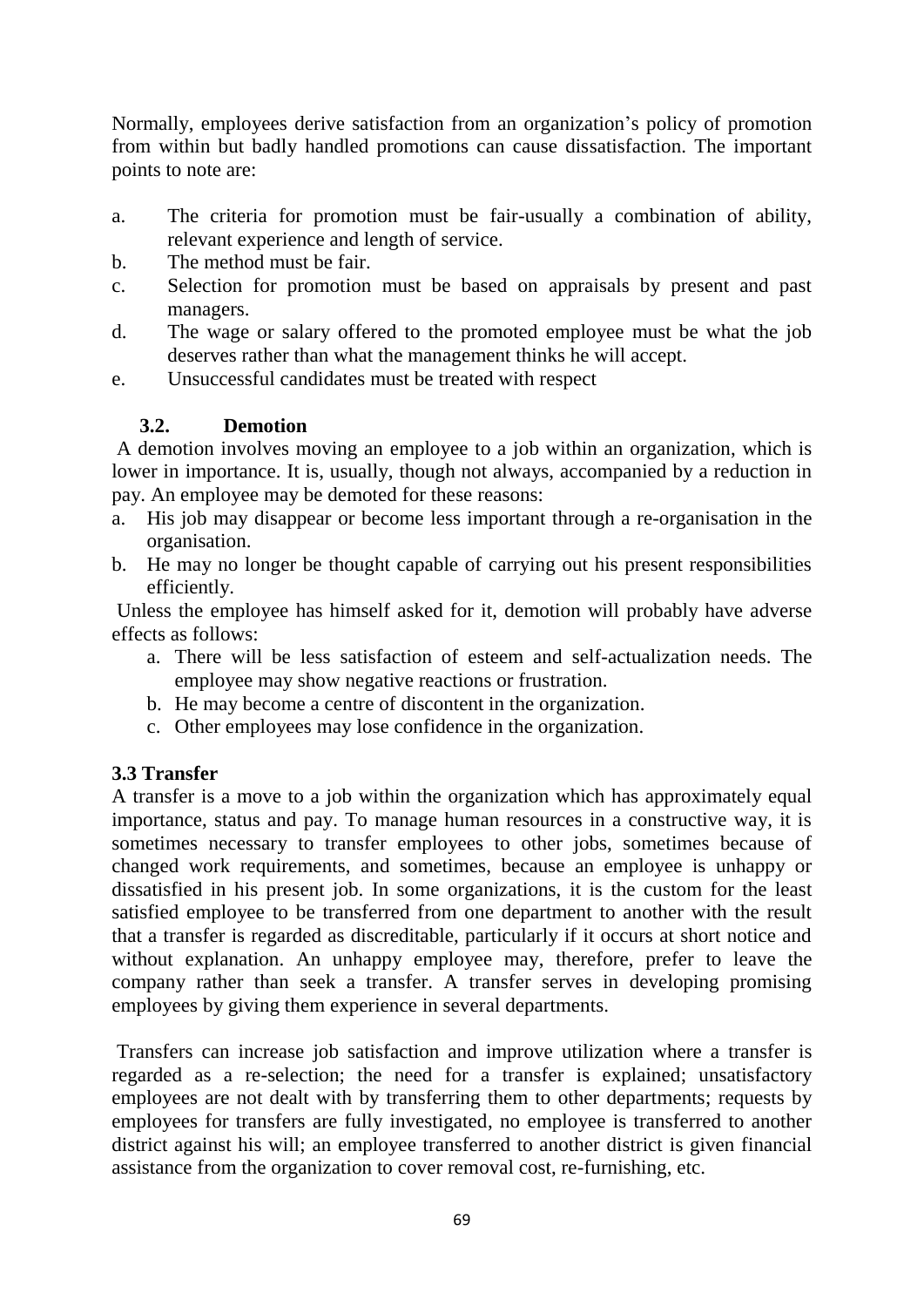#### **Self Assessment Test**

Explain the ways through which organizations promote its employees.

### **4.0. Conclusion**

We have looked at three important concepts in personnel administration, promotion, transfers and demotion. A promotion is a move of an employee to a job within the company which has greater importance and usually, higher pay, higher status and carries improved benefits and more privileges while a transfer is a move to a job within the organization which has approximately equal importance, status and pay. A demotion, on the other hand, is a move to a job within an organization which is lower in importance. It is usually, though not always, accompanied by a reduction in pay. These are strategic issues that need to be handled cautiously in order not to raise strings of discontent that can affect work processes.

#### **5.0. Summary**

This unit is focused on promotion, transfers and demotion. These are important issues that have implications on human resource management. The nature of these concepts is treated in this unit.

### **6.0. Tutor Marked Assignment**

With concrete examples, justify the relevance of a promotion policy

### **7.0 References and Further Readings**

- Armstrong, M. (2006) A hand book of human resource management practice  $10^{th}$ edition. London: Kogan page
- Eze, C. (2013) Human resource management: Issues, development and utilization. Nimo: Rex Charles and Patrick.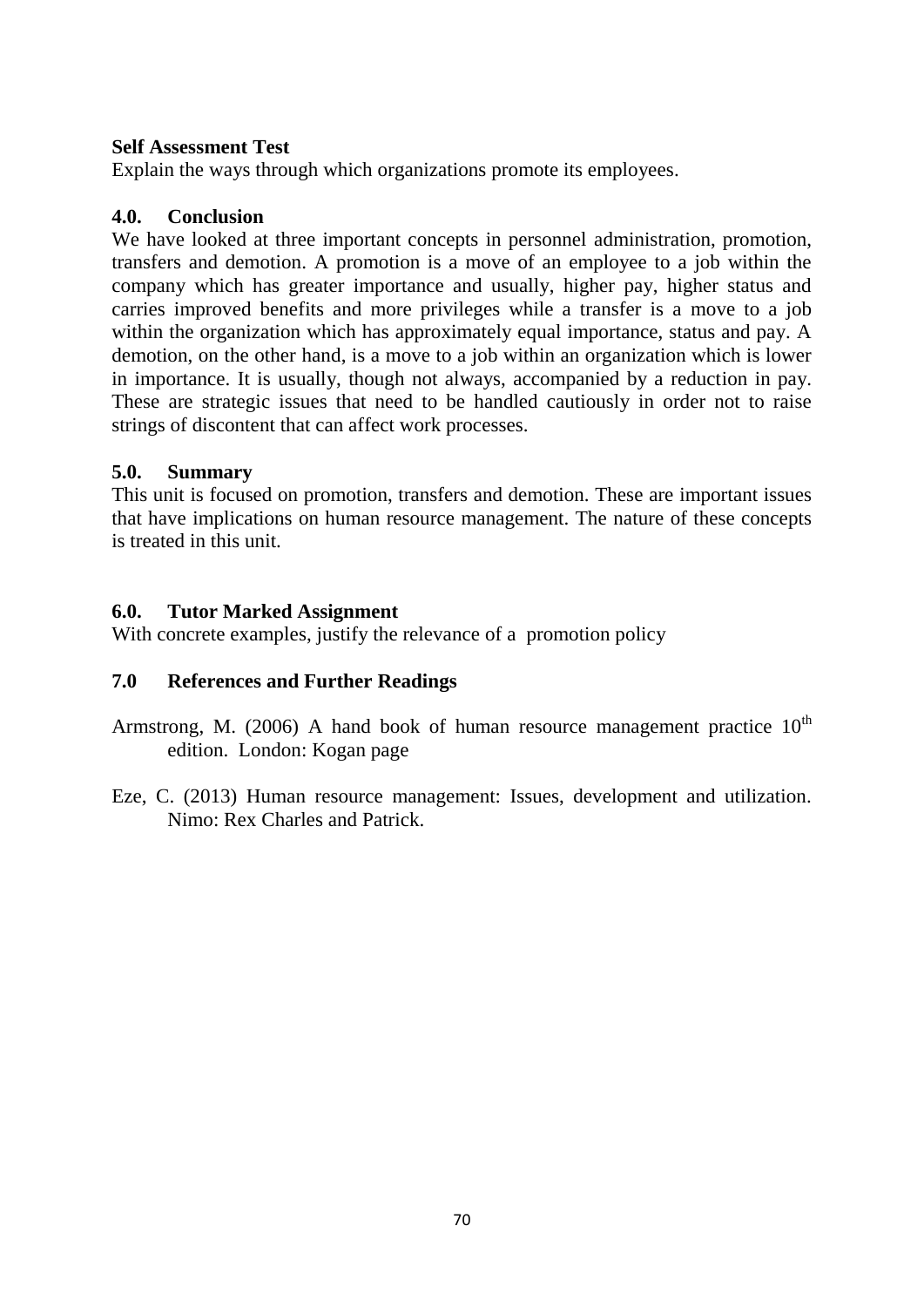# **Unit 11: Staff Discipline and Control**

**Contents** 

- 1.0. Introduction
- 2.0. Objectives
- 3.0 Main Contents

3.1 The Meaning of Staff Discipline

3.2 The Meaning of Staff Control

3.3 Causes of Indiscipline

3.4 Strategies for Enhancing Staff Discipline and Control

- 4.0. Conclusion
- 5.0. Summary
- 6.0. Tutor marked Assignment
- 7.0. References and further reading

### **1.0 Introduction**

This unit is on staff discipline and control in organizations. The chapter will examine the concepts of staff discipline and control. The unit concludes by examining the causes of indiscipline in organizations as well as the strategies for enhancing staff discipline and control. The views of Onah(2003) and Anikeze (2007) will be reflected here.

### **2.0.Objectives**

At the end of this unit, the students should be able to:

1. Understand the meaning of staff discipline and control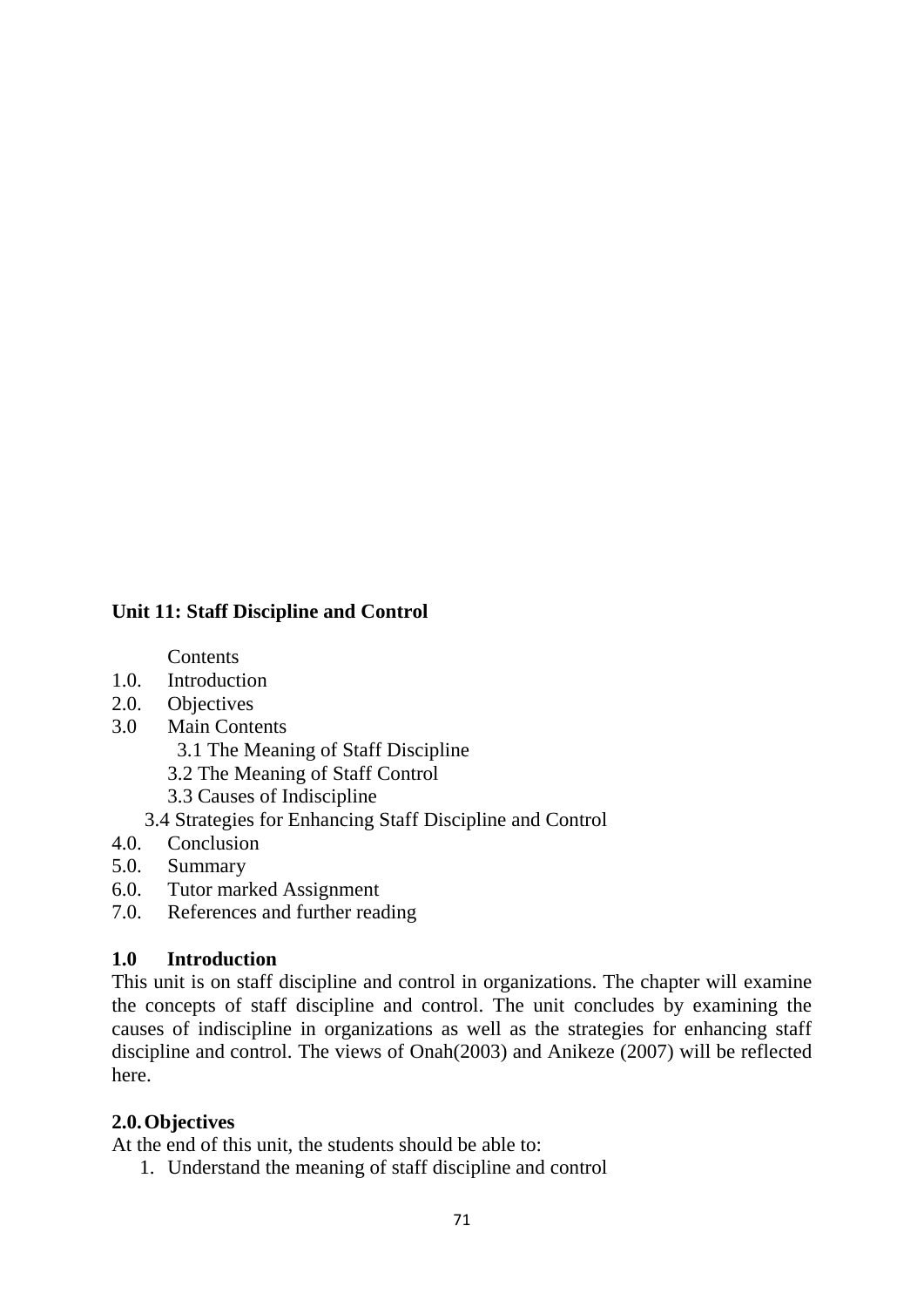- 2. Explain the causes of indiscipline in organizations
- 3. Discuss the strategies for enhancing staff discipline and control

#### **3.0 Main Contents**

#### **3.1 The Meaning of Staff Discipline**

In the views of Obikoya (1996), discipline is the state of an employee's self-control and orderly conduct present within an organization. Disciplinary action occurs when standards are maintained by invoking penalty against an employee who fails to meet such standards. Discipline should be approached from the view point of correction and training, because through that, it could more effective. Writing on this, William and Schultz (1957) define discipline as the force that prompts an individual or group to observe rules, regulations and procedures that are deemed necessary to the attainment of objectives.

On the other hand, staff discipline, according to Onah (2003), deals with the level to which the employees of an organization are able to conform, and submit themselves to the rules and regulations governing their conduct in the workplace. This also includes conduct outside the immediate workplace but which has implications that border on the status of the employee as a member of the organization. These rules may cover general terms of employment, hours of work, communication channels, performance standards, organizational expectations and general employee conduct. These rules and regulations are made by an organization as an extension of its broad policies and goals, and are meant to guarantee the cooperation of its employees in the pursuit of organisational goals. Staff discipline, therefore, measures how much these employees are willing without coercion, to submit themselves to these rules and allow their actions and conduct as employees to be guided by them.

#### **3.2The Meaning of Staff Control**

Akpala (1990) sees staff control as the regulation of work activities in accordance with predetermined plans in order to ensure accomplishment of an organization's objectives. To Kootz, O'Donnell and Weilirich (1980) control is conceptualized in terms of measurement and correction of performance activities in order to ensure that the enterprise objectives and the plans devised to attain them are being accomplished. According to Fayol(1949 ) it consists of verifying whether everything occurs in conformity with the plan adopted, the instructions issued and the principles established. It is meant to point out weaknesses and errors in order to rectify them and prevent reoccurrence. Goetz (1949) believes that the purpose of control is to "compel events to conform to plan.

Onah (2003) posits that while staff discipline is employee-centred, staff control is organization-centred. This is because it defines the power and authority of the organization to direct, order or restrain the activities and conduct of its employees with a view to ensuring their conformity with organizational plans and objectives. Staff control focuses on the ability of the organization to determine and effect its intentions using its human resources. Conversely, whenever an organization is unable to bring its employees to fulfil its plans in the pursuit of organizational goals, staff control is lost or diminished. In other words, control encapsulates organizational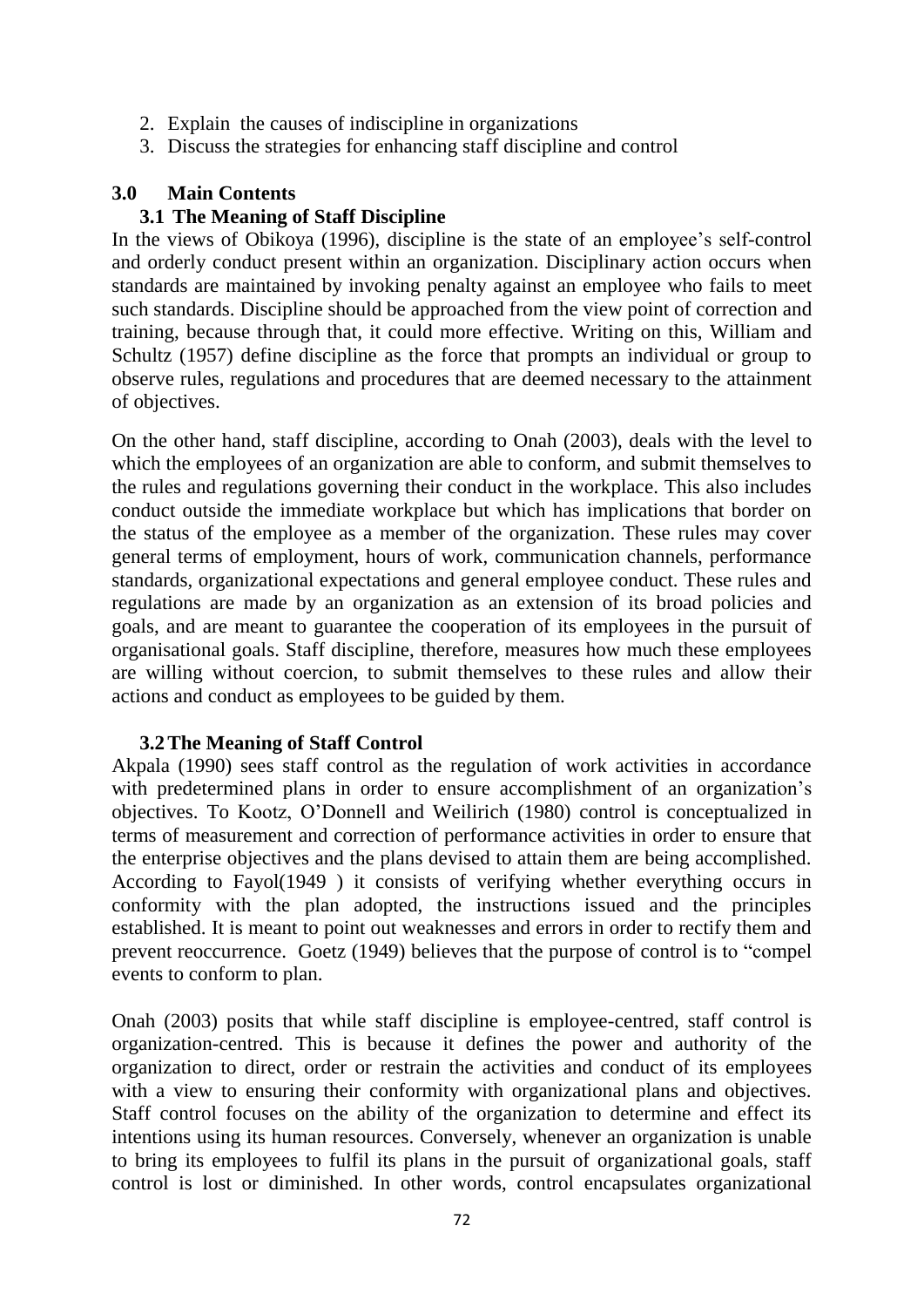efforts to ensure that employee behaviour is in line with organizational plans and standards. After behaviour standards and plans have been set, control represents the organization's effort to ensure employee compliance with those standards.

### **3.3Causes of Indiscipline**

The factors responsible for staff indiscipline, according to Onah (2003), include are classified into three. These are: Environmental factors, individual factors and organizational factors.

#### **Environmental Factors**

Majority of the factors responsible for indiscipline are traceable to the environment and the instinct to survive. The immediate environment of the employee is his organization. The organizational environment substantially determines how employees respond to rules and regulations.

#### **Political Environment**

The nature of the political climate seriously affects the practice of human resource management in general and staff discipline in particular in some organizations. Organizational rules become only relevant to the extent that they are agreeable to the intentions of their godfathers or sponsors, particularly in public organizations.

#### **Economic Environment**

The pressure to survive as a result of poverty in the operating environment manifest in different dimensions whose end-point is indiscipline. Some employees resort to doing other businesses outside their regular employment using their official time. Others pilfer enterprise property and funds. Others demand gratification to render their normal services and may become reluctant to serve if such gratification is not forthcoming. All these hinge on indiscipline resulting from poverty.

Furthermore, because of the failure of an enterprise's pay structure to meet a substantial part of the employees' basic needs, they feel reluctant to give their best to the organization in the area of service. They may come to work late, go on extended break, loiter during office hours, close before normal time, and generally put in little effort in their work.

#### **Social Factors**

The nature of social relationships in an environment also influences personnel conduct in the organization. Discipline has better chances in environments with impersonal social relationship than in one with close social ties. In the latter, extra-official relationships substantially influence personnel attitude to rules and regulations in the sense that personal attachment infringes on the freedom of impersonal rules to take its normal course.

### **Individual Factors**

Individual Differences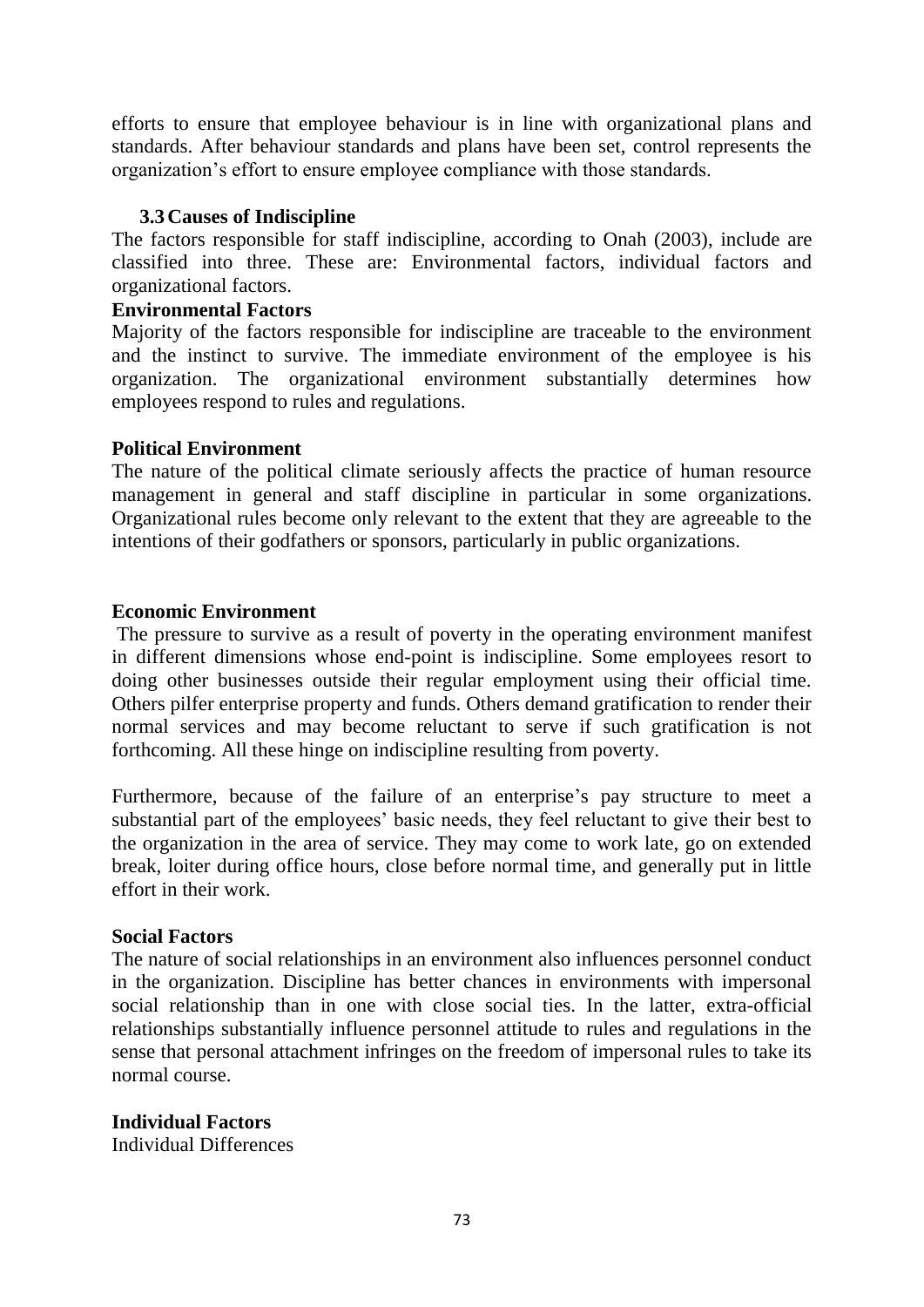Douglas McGregor's (1960) postulation of theories X and Y on employees' attitude to work highlights the fact that while some employees exhibit inherent dislike for work, escape from it whenever possible, and must be coerced to work, others naturally embrace work. This brings to the fore individual differences in work attitude and lends weight to the fact that even where environmental conditions are favourable, some employees still exhibit innate characteristics that border on indiscipline. This may come from their background, peer group influence, personal weaknesses, individual limitations and personality traits peculiar to them as distinct individuals. Exhibition of discipline or indiscipline here becomes a function of individual traits.

### **Organization Factors**

Apart from the contributions of environmental and individual employee factors to the problem of discipline, certain organizational factors that border on the style of human resources management also constitute prominent contributors to employees' discipline. Some of them are discussed below.

### **Recruitment Style**

As noted under the political environment above, the manner in which employees are recruited into an organization goes a long way towards determining how they behave. It is a common knowledge that public enterprises are fast turning into reward grounds for party loyalists. Once a party takes over the seat of government, the boards of these enterprises are quickly dissolved and new ones appointed to reward party patrons. This is bound to upset human resources management and create an environment conducive for indiscipline and disregard for formal channels of management in the concerned enterprises.

## **Staff Performance Appraisal**

One of the major sources of indiscipline in public enterprises is the lack of an adequate system of staff performance appraisal that attracts commensurate organizational action. In situations where performance appraisals are conducted haphazardly or as a formality, the practice denies these enterprises the necessary data needed to monitor control and reward or punish employee behaviour. Consequently, employees are left to conduct themselves in a manner convenient for them without any real danger of punishment or prospects for reward for bad and good behaviour respectively. Therefore, the absence of a good performance appraisal system creates conditions conducive for indiscipline to thrive in public enterprises.

### **The Reward System**

Part of the problem of discipline in public enterprises arises from the reward system. The reward policy of most organizations is far from being individual-oriented. It is collective in nature, making no room for those whose performance is higher to move ahead of those with low performance standards.

### **Ineffectiveness of Disciplinary Process**

Contingent upon the nature of the public service, the process of disciplining erring employees takes a long time and, in the process, loses steam and renders the action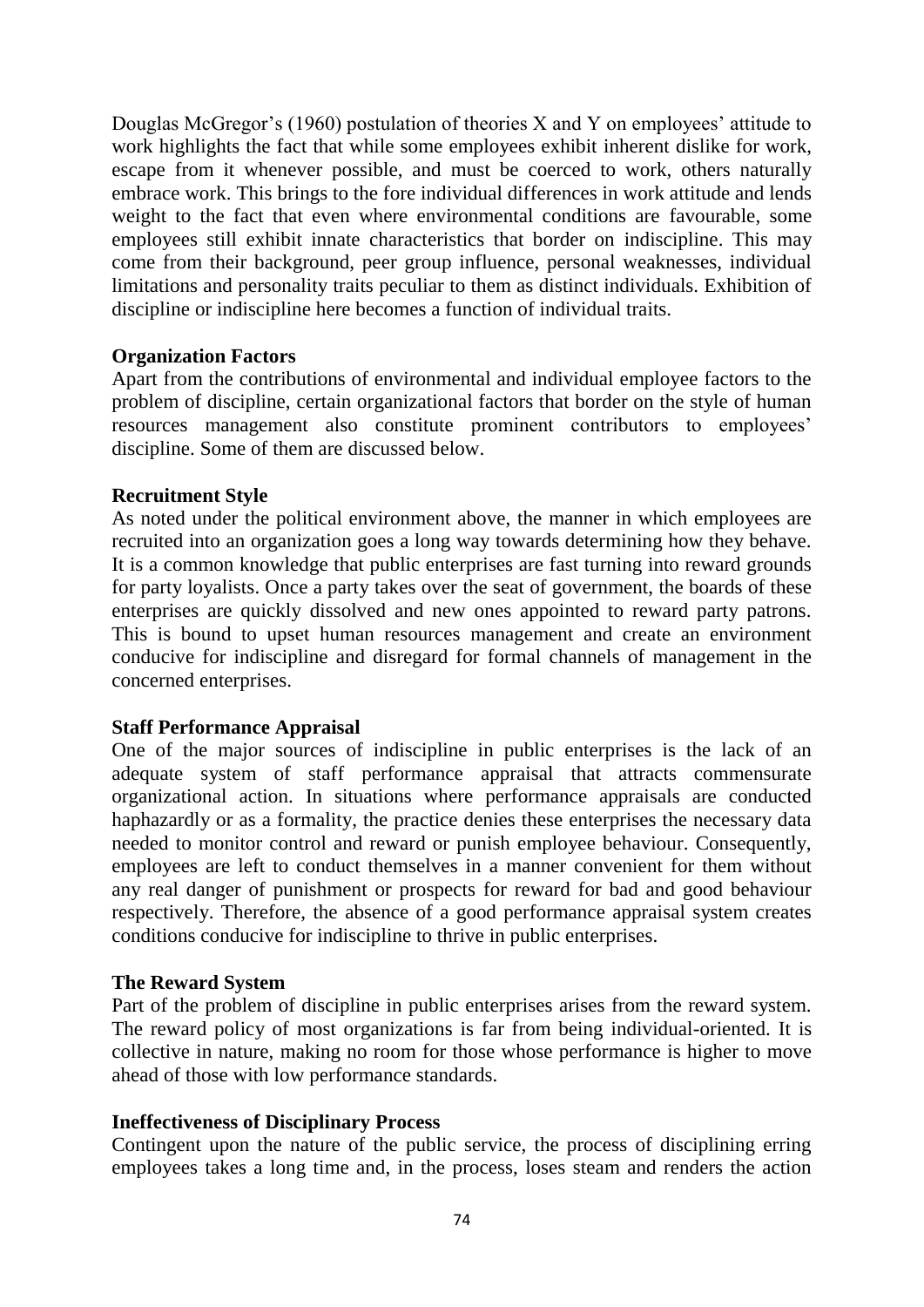impotent. Much as the need to ensure fairness and justice is paramount, the process of staff discipline in the public service poses no real threat to erring employees and this breeds indiscipline.

### **3.4Strategies for Enhancing Staff Discipline and Control**

Disciplinary issues must be considered from different perspectives, in view of the fact that individuals differ. This will help to accommodate the various aspects of individual differences and the situations in which they manifest.

### **Productivity Plan**

One of the discipline-related factors in organizations is often the lack of productivity plans against which performance will be measured. In the absence of any productivity plan, employees are left to determine their performance level, and because they are not under any pressure to meet targets, other matters that often lead them to being undisciplined attract them.

## **Performance Review and Appraisal**

A proper appraisal system should generally review employees' performance, conduct, and all aspects of their employment that need to be appraised. It affords employees the opportunity to see themselves from the point of view of the organization. Attitudes, conduct and performance behaviour that need improvement will be highlighted. This feedback process affords the organization a good opportunity to, once again, refresh employees' memory on the organization's standards and discuss possible constraints on the part of the employees. In the absence of proper appraisals, employees may go on for years without being aware of areas in their performance that require change, including disciplinary matters.

### **Administration of Reward and Punishment**

This simply implies that behaviour is controlled by its consequences and that the nature of such consequences affects the probability that the person will repeat the behaviour. The implication of this is that when an organization effectively controls the consequences of employees' behaviour, it will have substantial control over such behaviour. Applying this concept to the issue of discipline in public enterprises, employee behaviour can be conditioned by the application of reward or punishment by the organization. In this way, employees are sufficiently made aware of the consequences of breaking the rules and the organization's determination to follow such a breach with punishment. On the other hand, the organization should also demonstrate its determination to reward desired employee behaviour whenever it is found.

## **Establishing and Applying Standards**

As Koontz, O'Donnell and Weilirich (1980;721) put it, "control must be based on plans and the clearer, more complete, and more integrated plans are, the more effective controls can be. There is no way of determining whether organizational units are accomplishing what is desired and expected unless they first know what is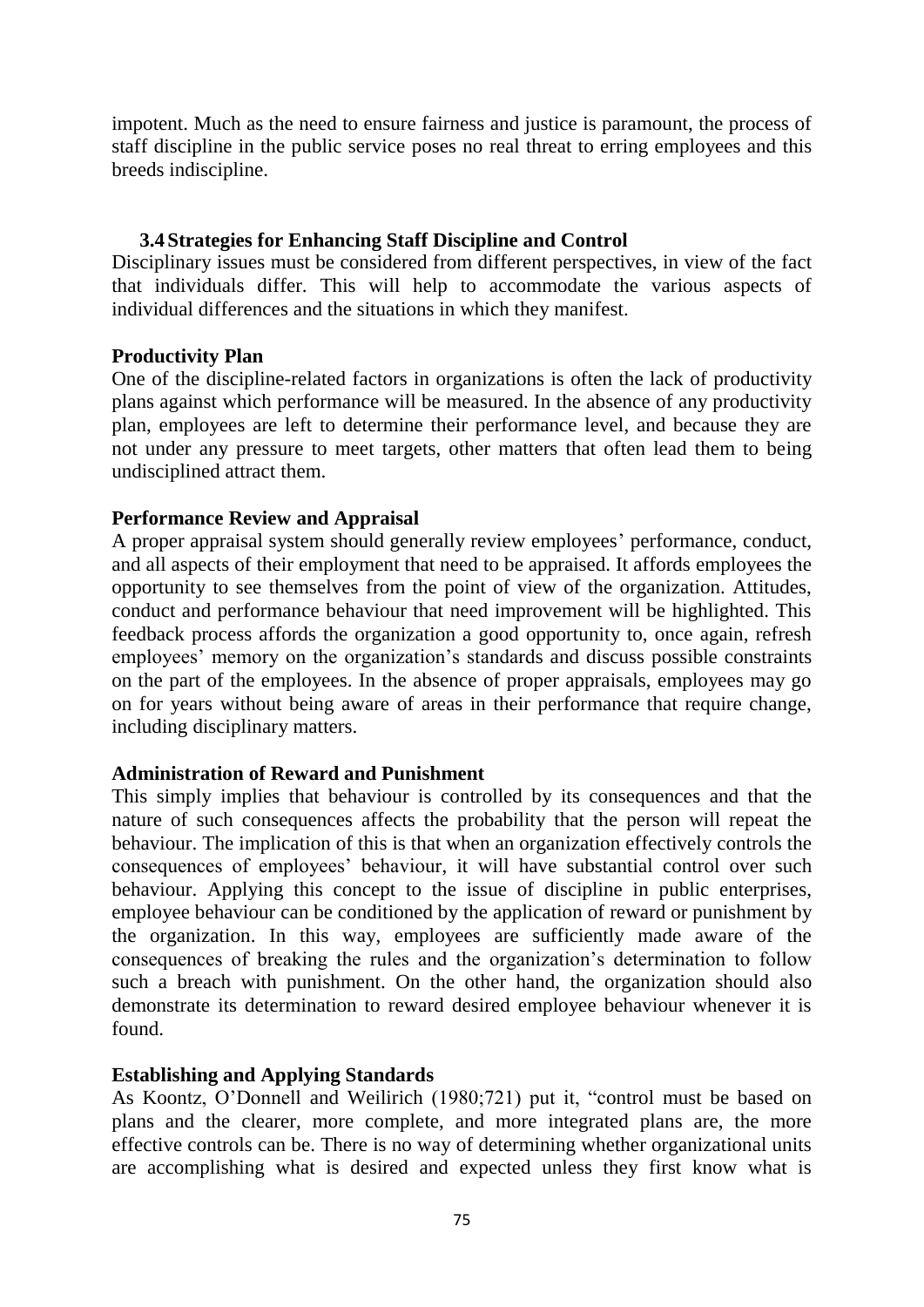expected". The purpose of control is to measure activities and take action to ensure that plans are being accomplished. Thus, the process of control involves (a) establishing standards (b) measuring performance against those standards and (c) correcting deviations from standards.

One of the most important steps to take in enhancing discipline and staff control in public enterprises is to; first establish the standards of behaviour for employees, clearly and comprehensively.

## **Addressing Environmental Factors**

Environmental factors (social, economic and political) that impact on staff discipline should also be addressed. Interference by various governments and political parties in the affairs of public enterprises, especially as it affects human resources management, need to be restrained to allow the bureaucratic process to take its normal course on human resources management. Managements should be allowed sufficient autonomy in running their enterprises, particularly as it affects recruitment, discipline and reward of employees.

Furthermore, since public enterprises are expected to compete with their private sector counterparts, the remuneration of their employees should be sufficiently competitive to encourage commensurate performance output and reduce incidences of fraud, pilfering and diversion from their primary duties.

## **Training and Re-orientation**

Intensive training, enlightenment and general re-orientation should be instituted for employees. On the other hand, an organization should in turn give its employees a real sense of belonging, not just by lip service but by substantially giving them opportunities to effectively participate in decision-making and profit sharing as well as good and competitive conditions of service.

## **Organizational Factors**

In addition to issues bordering on organizational factors raised earlier, it is important to re-emphasize the need for a proper recruitment process to ensure that those employed are those who are ready to comply with the rules governing their employment, as defined by the organization. This is handled through a rigorous recruitment process devoid of unwarranted political interferences and pressures.

## **4.1. Conclusion**

To ensure compliance to organizational goals and safeguard against deviations on planned activities of the organization, staff control is a veritable instrument that will ensure that the disruptive tendencies of staff indiscipline are in check. Management should therefore strive to put up measures that will discourage indiscipline and foster an effective control system

## **5.0. Summary**

This unit examined the meaning of staff discipline and control. Staff discipline is the level to which the employees of an organization are able to conform, and submit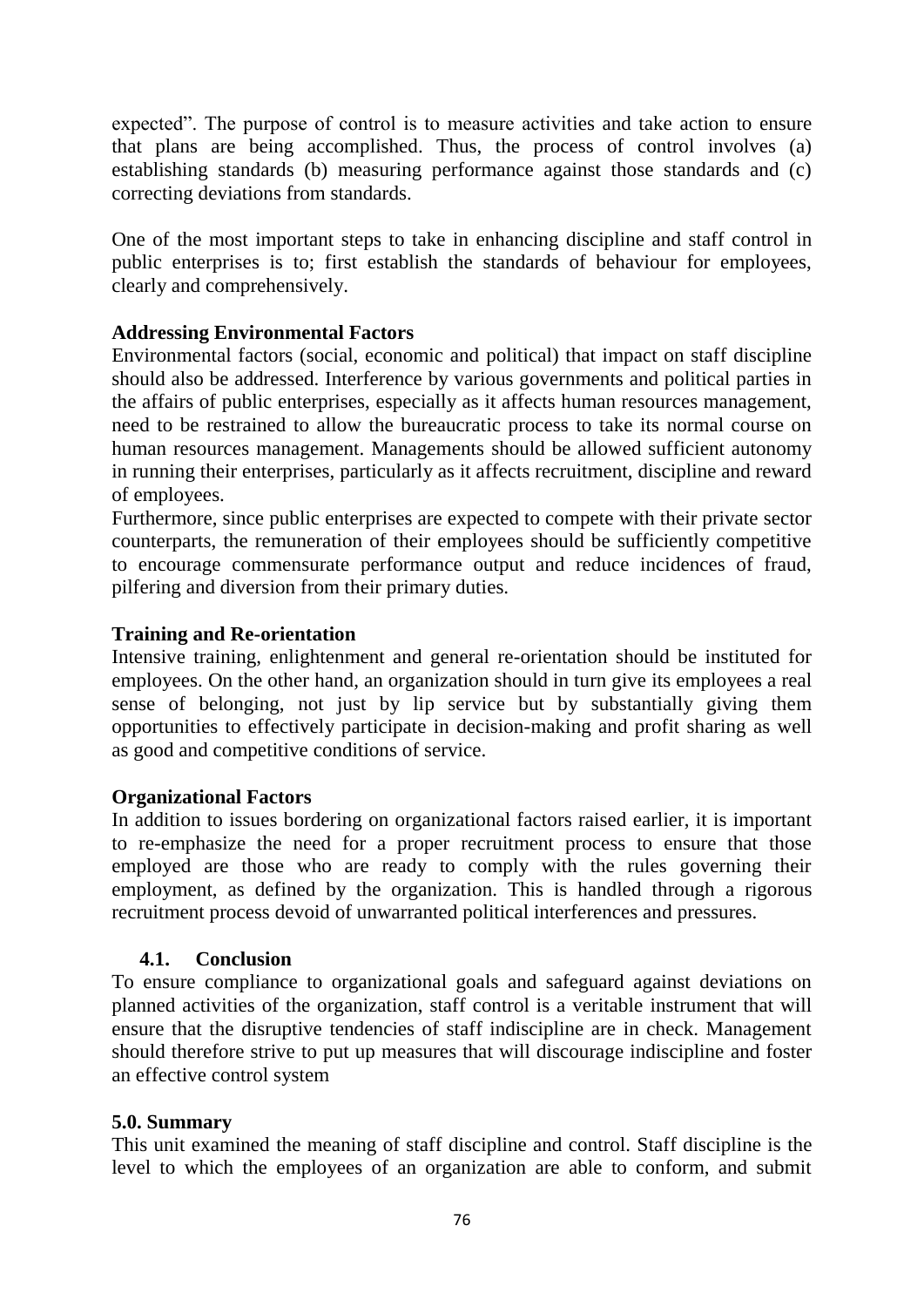themselves to the rules and regulations governing their conduct in the workplace. This also includes conduct outside the immediate workplace but which has implications that border on the status of the employee as a member of the organization. Staff control, on the other hand, is the regulation of work activities in accordance with predetermined plans in order to ensure accomplishment of organization's objectives. Also examined are the causes of indiscipline in the work place and the strategies for enhancing staff discipline and control in organizations

#### **6.0Tutor marked Assignment**

Illustrate with relevant examples, the strategies for enhancing staff discipline in organizations

### **7.0. References and Further Reading**

- Onah, F.O. (2003) Human resource management Enugu: Fulladu Publishing Company.
- Obikoya, J. (1996) Essentials of personnel management.Ogun: Pius Debo (Nig) Press.
- William, R and Schullz E. (1957) Elements of superision. In Uchendu, O. (2003)Industrial relations management: The Nigeria experience. Enugu: Fulladu Press.
- Koontz,H., O'Donnell,C and Weilirich . H. (1980) Management. New York: MC Graw Hill
- McGregor, Douglas (1960). The human side of the enterprise. New York: Mc Grew Hill.
- Anikeze, N.H(2007)Personnel management in Nigeria Principles and practices. Enugu:Academic publishing company.
- Goetz,B.E.(1949).Management planning and control: New york: Mc Graw Hill
- Fayol, H.(1949). General and industrial management London: pitman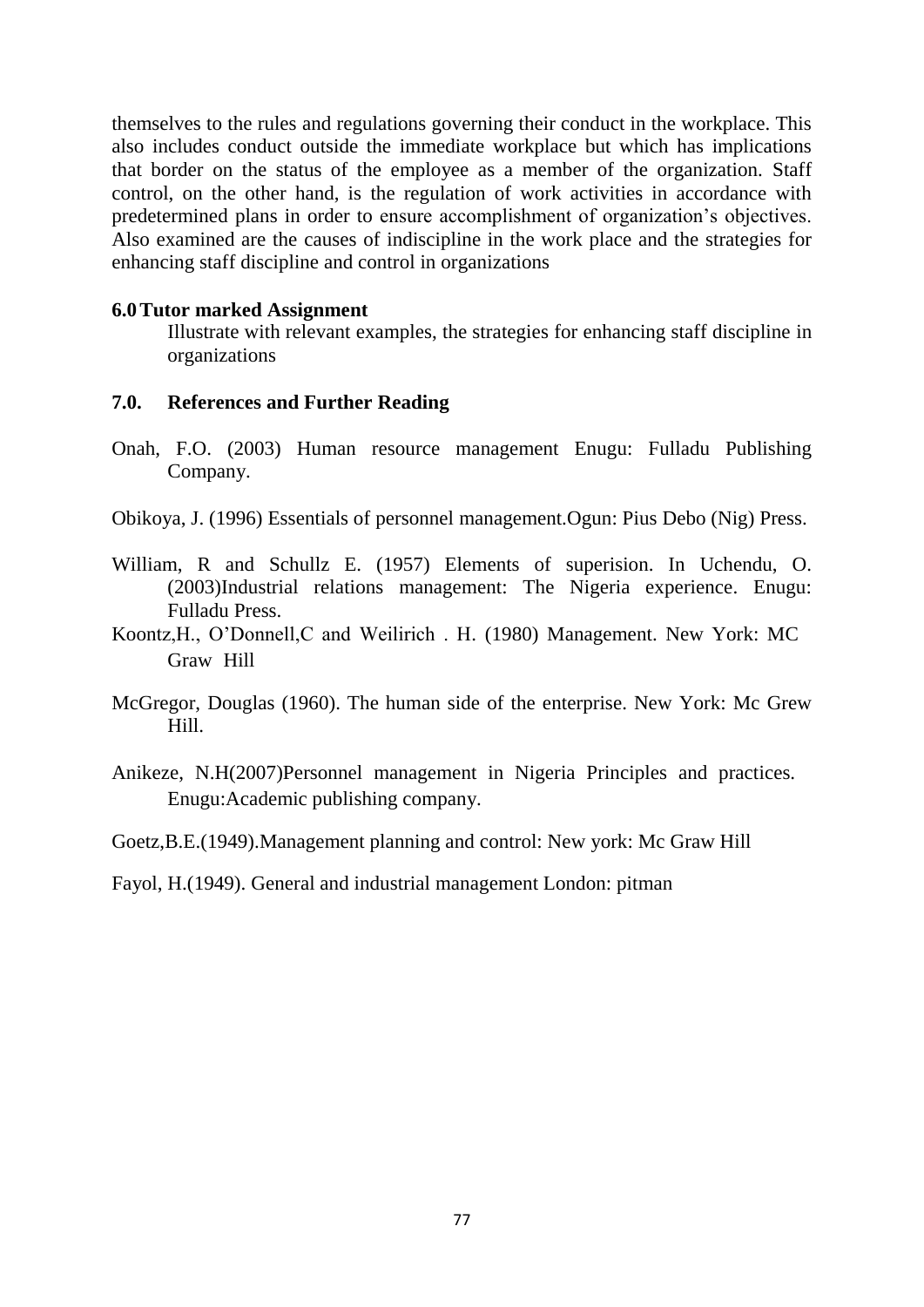# **MODULE 3 Industrial Relations in Public Organizations**

## **Unit 12 The Nature of Industrial Relations**

### **Contents**

- 1.0. Introduction
- 2.0. Objectives
- 3.0 Main contents
	- 3.1. The Meaning of Industrial Relations
	- 3.2. Industrial Relations, Labour- Management Relations and Personnel Management
	- 3.3 The Scope and Relevance of Industrial Relations
	- 3. 4 Reasons for Government Intervention in Labour Matters
- 4.0. Conclusion
- 5.0. Summary
- 6.0. Tutor marked Assignment
- 7.0. References and further reading

## **2.0 Introduction**

The subject of this unit is the nature of industrial relations. The unit creates an understanding on the meaning of industrial relations and some concepts relating to the subject matter. The unit concludes by x-raying the reasons for government intervention in labour matters.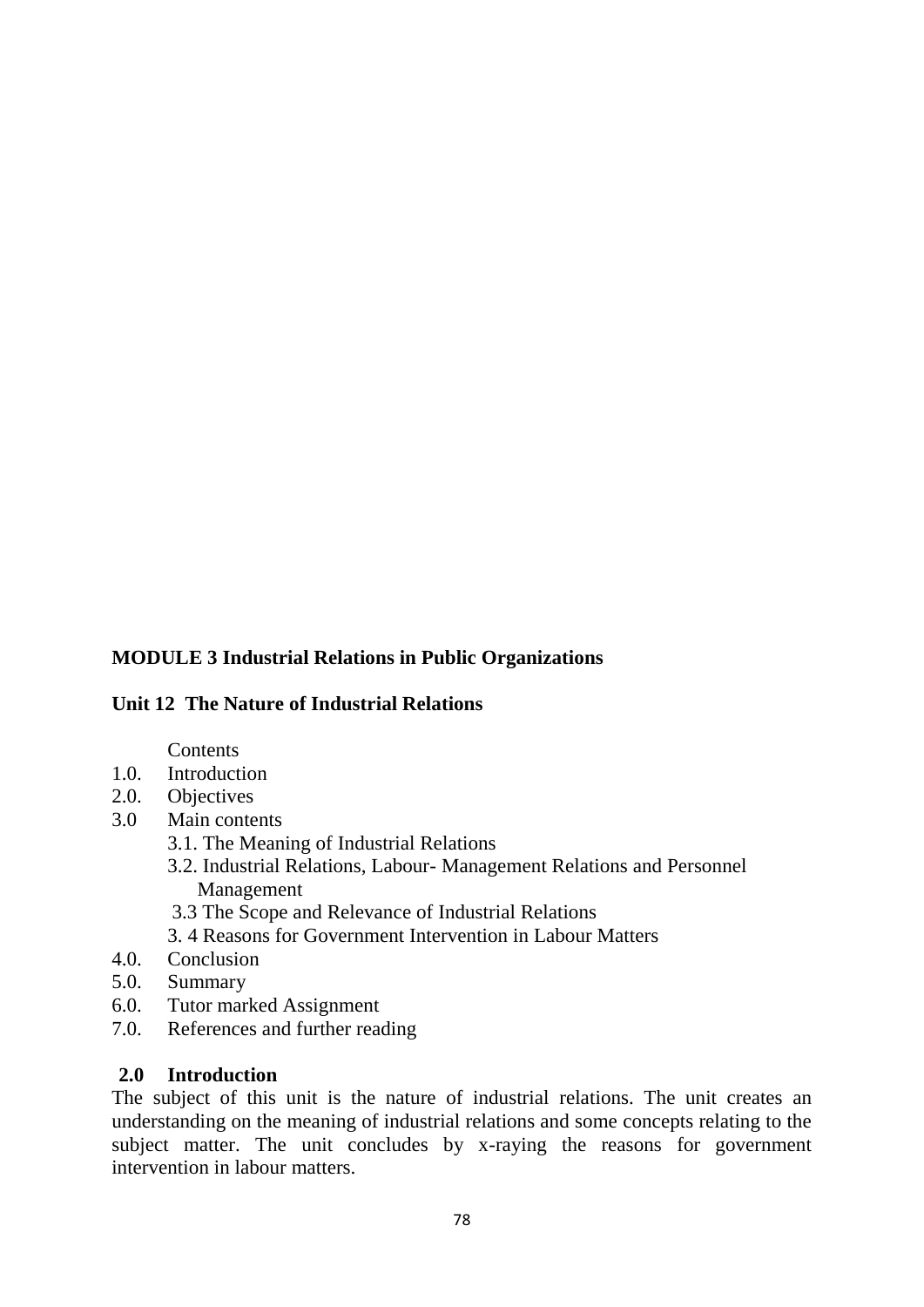## **2.0 Objectives**

At the end of this unit, students will be able to:

- 1. Define industrial relations from the liberal and Marxist perspectives
- 2. Clearly discuss the difference between industrial relations, personnel management and labour - management relations
- 3. Explain the reasons for government intervention in labour matters

## **3.0 Main Contents**

## **3.1 The Meaning of Industrial Relations**

Industrial relations is often used to describe the relations of labour and management seen as a collective entities in their endeavours to determine the terms and conditions on which labour is hired and what management seeks to do with labour having hired it. Thus, industrial relations according to Uchendu (2003), is concerned with work relationship in an establishment, particularly in a large business organization. It expresses an interactive process between labour and management, with the government mediating where need be.

Generally, in every organization, there are two groups; the employer (management) and the employee (labour). These groups came into the work place with different interests, which can only be achieved with the continued existence of the organization. More so, it must be noted that the attainment of both the organizational mission and individual interest largely depends on the type of relationship existing between the employer and the employees. Where harmonious industrial relations exist, organizations can easily be controlled, and conversely where there is no harmony, control becomes difficult (Uchendu 2003).

The central issue of industrial relations therefore, is how to attain and maintain maximum or optimum level of productive efficiency and how to share the economic return in such a way that organizations, individuals and societal goals are achieved (Obi, Obikeze and Abonyi, 2005). According to Anugwom (2007), industrial relations is the network of social relationship between the employees and their unions, employers and their associations and government and their various agencies in their attempt to regulate terms and conditions of employment and perform other functions that directly or indirectly concern the initiation and sustenance of peaceful and purposeful labour management relations which involve applying the machinery for dealing with complaints, grievances and disputes in organizations. Armstrong (1980)sees industrial relations as the intertwining activities of the workers, management and government for better working conditions.

Industrial Relations can be conceptualized from two broad perspectives, namely; the liberal perspective, and the radical perspective. The combination of these two perspectives offers one a clear understanding of the concept.

The liberal (pluralist) perspective recognizes three actors in industrial relations. These actors comprise labour (trade union), employer (management) and the state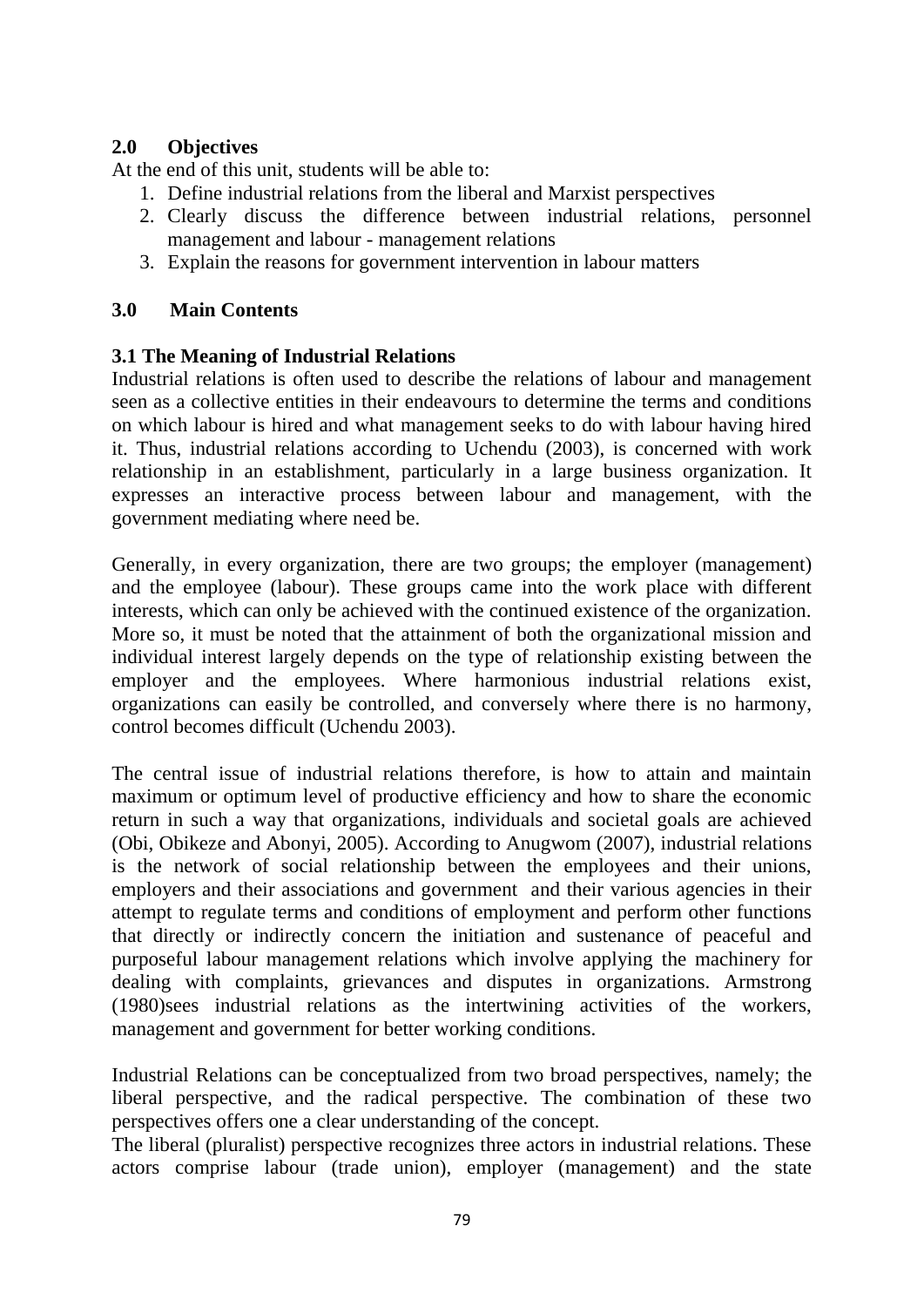(government). These actors are assumed to be interacting in a co-operative way towards the realization of the objectives of the entire organization as well as those of the various actors. Each of these actors has its own ideology (interest). The notion of a liberal (pluralist) industrial relations system simply requires that these ideologies be sufficiently compatible and consistent to permit a common set of ideas which recognizes an acceptable role for each other (an appropriate set of shared understanding).

The liberal perspective also assumes that conflict among or between these actors is not based on fundamental (irreconcilable) differences but rather on reconcilable issues, which may require dialogue, concession and compromise for its resolution. Furthermore, it recognizes the need for an institutionalized mechanism for the resolution of industrial conflict. This implies that strike is helplessly tolerated as a means of resolving any disagreement among or between the actors. This perspective assigns non-revolutionary role to trade unions.

The following definitions provide the key to an understanding of industrial relations from the liberal perspective.

- a. Industrial relations refers to the perspective roles of management, labour and the government in the process which relates workers to employers, workers to workers and workers to work ( Levin, 1958).
- b. It is the process by which human beings and their organizations interact at the work place to establish the terms and conditions of employment (Mills, 1986).
- c. It is a system made up of labour, employers and government, as well as the environment and ideology all interacting together to establish a web of rules governing the workplace (Dunlop, 1958).
- d. It refers to the study of the institution of job regulation. It includes the study of trade unions, management, employers association and the public bodies concerned with the regulation of employment (Allan Flanders and Hugh Clegg).

Drawing from these definitions, Dunlop (1958), concludes that industrial relations refer to a system made of actors and factors (or contexts) which interacts to establish rules (contract) to govern the work place. Rule making therefore is an important feature of the pluralist definition of industrial relations. And this is achieved through collective bargaining system.

The radical (Marxist) perspective (for our purpose here) simply posits that the society is divided into two major classes namely the bourgeoisie (the have's or the wealthy class) and the proletariat (the have not's or the working class).

Marxist theory of industrial relations defines the subject matter in a way that recognizes conflict as a main feature of what takes place in the workplace. Consequently, it does not see order, peace stability and consensus, as essential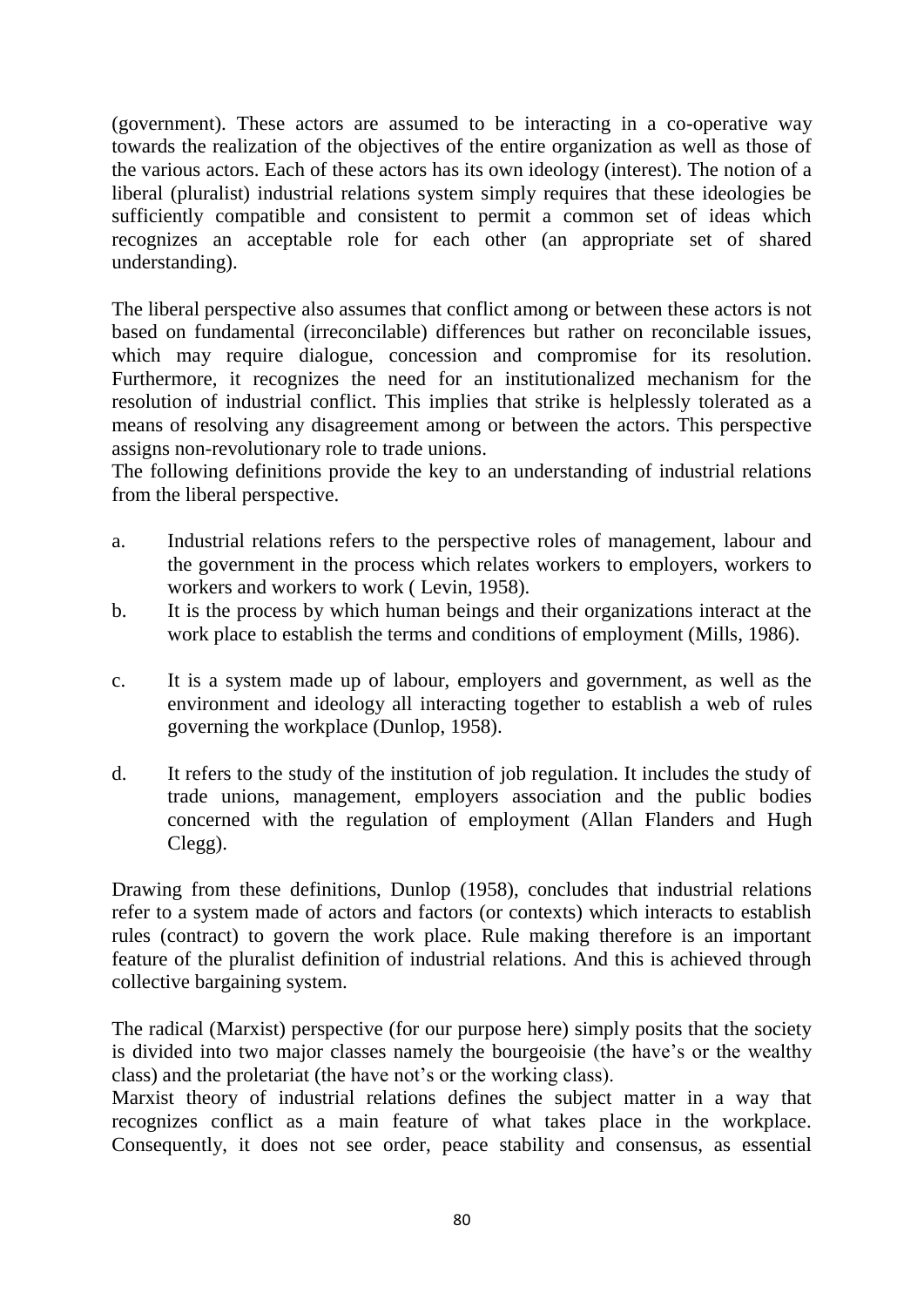characteristics of industrial relations. It sees industrial relations in terms of the struggle for power between labour and employers of labour.

A typical definition of this school of thought is the one provided by Hyman (1975). To him, industrial relation is the study of the processes of control over work relations. Central to these processes of control is the struggle for control of power or simply fundamental or irreconcilable conflict.

From these discussions, the two perspectives provide important information on what the subject matter of industrial relations cover. The rule or contract making which the pluralist school identifies is an important characteristic of the subject matter. The rules that are made help considerably to maintain order, peace and stability in the workplace.

On the other hand, the class conflict, which the Marxists school emphasizes, reminds us that the work place is not devoid of conflicts. There is usually an on-going and hidden conflict between workers who are always asking for more pay and improved conditions of service on one hand, and the employers who are more interested in making profit and retaining such for further investment. However, the literature in industrial relations is dominated by ideas from the pluralist perspective.

## **3.2 Industrial Relations, Labour - Management Relations and Personnel Management**

According to Yoder (1976), labour-management relations connote a relationship between workers (not as individuals but in their collective entity) and employers. It is subsumed under industrial relations.

Industrial relations simply mean the regulation of employment relations in any employment situation by the employer/management or their organization, the workers organization and a third party usually the government acting as the umpire. The two concepts have a common factor, which is the collective function of workers in their interaction with the employer for the determination and administration of labour contracts (joint consultation and grievance handling). The concept of labourmanagement relations is narrower in scope than industrial relations because it concerns the internal arrangement between employers and unions in a bi-partite relationship within an industry or across industries or within an enterprise in order to regulate the relations between labour and management in the workplace.

Personnel management on the other hand simply means the management of people in work situations. It is distinguished from labour - management relations and industrial relations by the fact that it regards and handles the worker as an individual in the interaction between him and the employer; and the concern is mainly with employee efficiency or productivity or the control or reduction in labour cost (See Akpala 1982).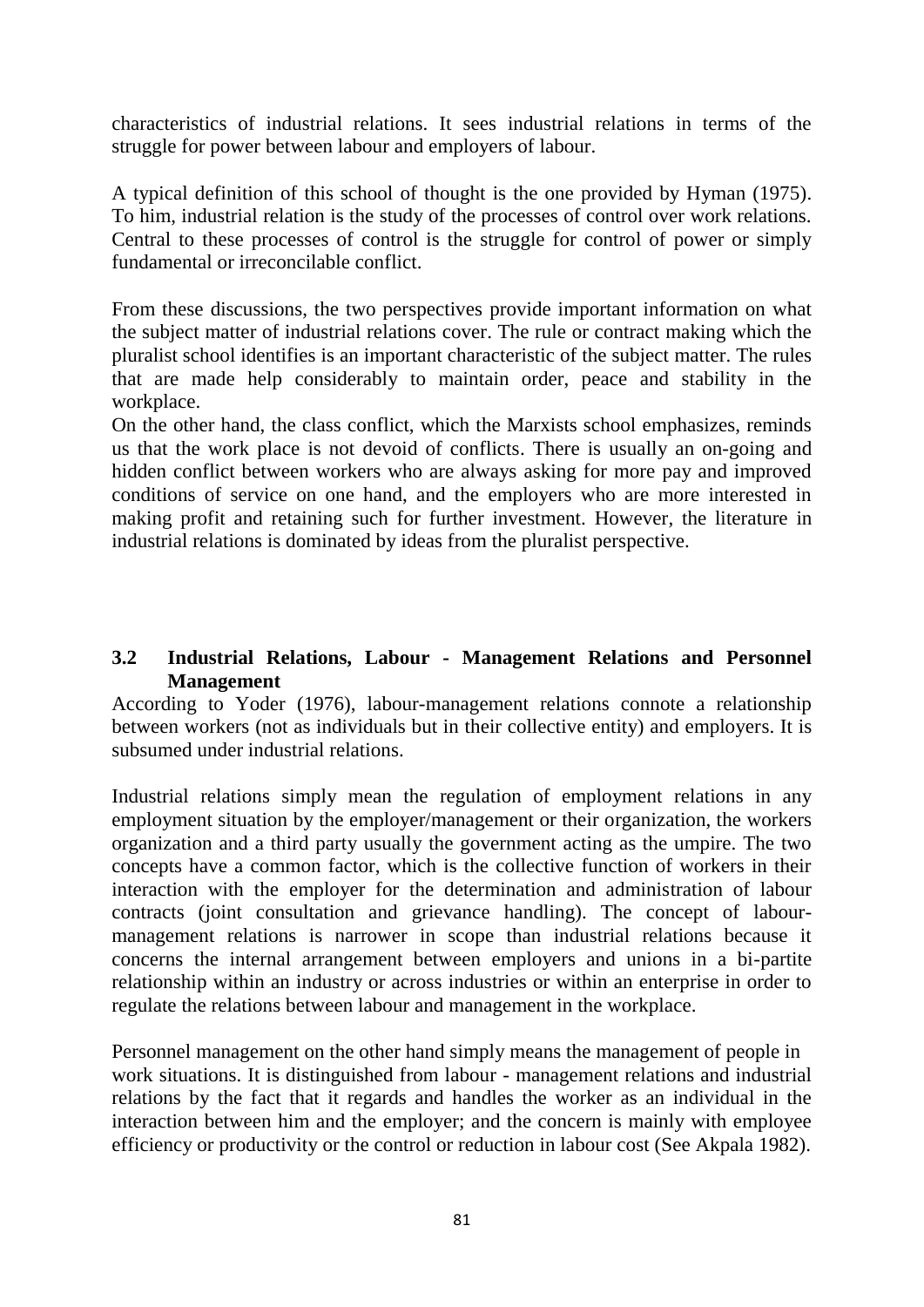## **3.3 The Scope and Relevance of Industrial Relations**

It is believed that industrial relations originated out of the co-operation that existed amongst men, women and children who were meant to work under very poor conditions. It must be noted that in the classical economy workers were treated like commodities subjected to the natural laws of demand and supply. With the invention of machines, managers succeeded in mechanizing production in industries through the application of such principles as 'interchangeable parts' and the transfer of skill from human to machine. The remarkable success convinced management that such principle could be applied to labour (machine and labour could be managed the same way). Just as the machine could be purchased as cheap as possible and discarded as soon as it ceases to operate economically, labour should be treated in like manner.

These workers during this period, were exposed to very dangerous work environment (like mines) where they spent long hours and received only a little as their payment. These workers organized themselves into trade unions in order to secure better conditions of service. Thus, industrial relation was coined out of the historical circumstances of the British industrial revolution of the  $18<sup>th</sup>$  and  $19<sup>th</sup>$  century (Yesufu 1984).

Initially these unions were not accepted but later they gained legal recognition through the provision of law. Even till today, the union bore and still bear that stigma of an alien and disreputable force, acceptable only in its role of negotiating for general wage rates and working hours but to doubtful respectability when it comes to challenging management authority within the plant (Ubeku 1983). They were always seen as a group of people that cause trouble in the organization so that even after trade union formation and operation in firms were formally legalized (1938 ordinance), private enterprises were still sceptical about accepting them.

Industrial relations having originating out of British industrial revolution, created the awareness in workers of their important position in organizations, and with the formation of trade unions, workers were drawn together in greater numbers and at the same time put at a greater distance from their employers.

It is increasingly concerned with how employees shall be full identified with the purposes of the enterprise and how he, by effective participation both in the work effort and in the relevant decision making, can find greater self fulfilment in the work situation.

In terms of specific content, industrial relation according to Onwuchekwa(1994), is concerned with labour problems in all ramifications:

- Employment problems and employment security.
- Conditions of work; hours of work, shift, holidays.
- Remuneration level, frequency, methods of wage payment and wage fixing.
- Labour and employee grievances and dispute
- Levels of production and efficiency
- Safety, health and welfare at work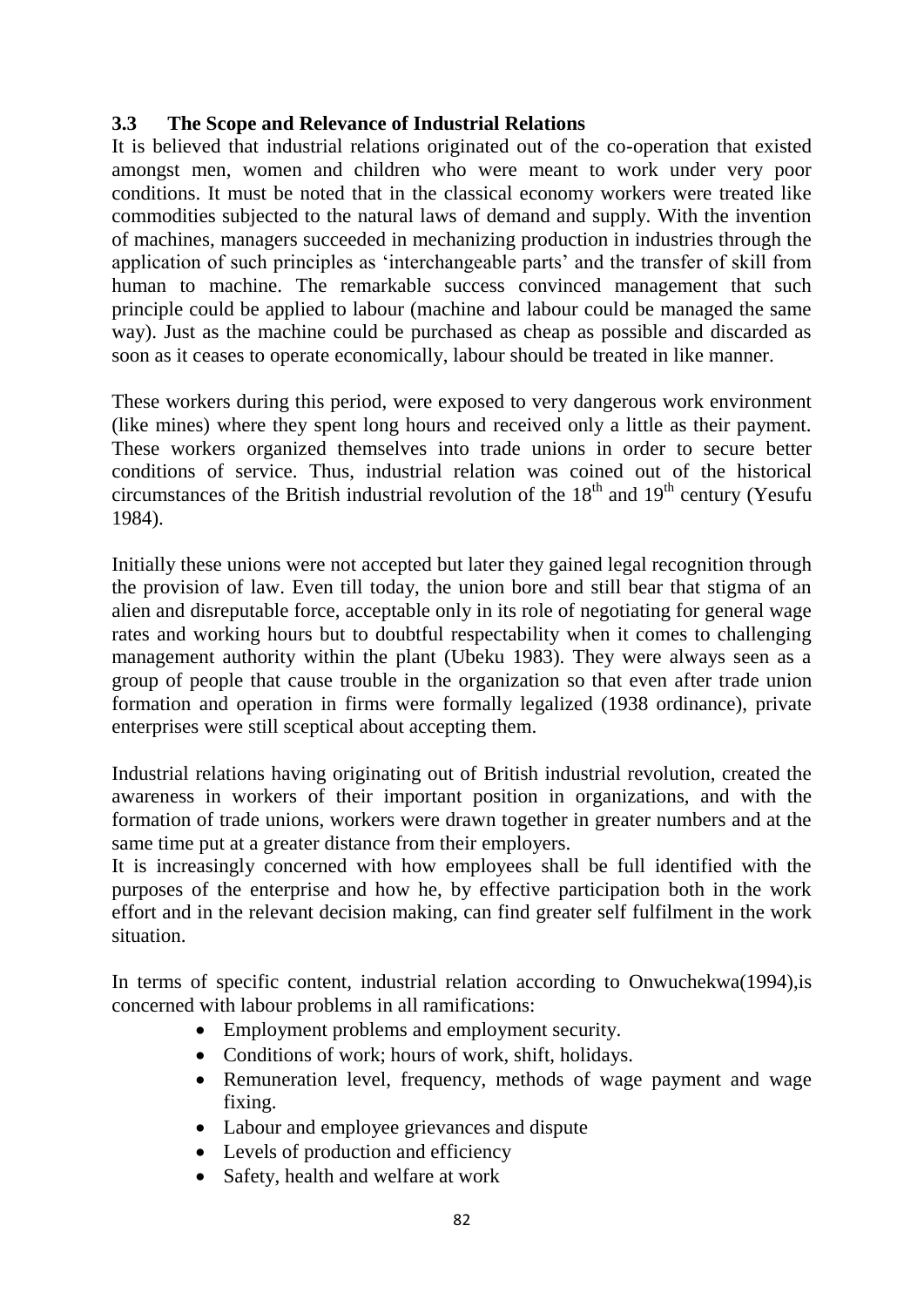- Social security, sickness and old age benefit, maternity leave, employment, injury compensation.
- Employee development: training, upgrading and promotion.

The relevance of industrial relations can only be appreciated when the magnitude of disorder that can result from a trade dispute is imagined. This is because, the absence of a good industrial relations environment negatively affect the interests of both management and employees, decreases productivity, exposes the organization to dysfunctional conflicts and rancour, thus militating against the achievement of the broad objectives of the organization.

## **3. 4 Reasons for Government Intervention in Labour Matters**

Yesufu (1984) categorized the reasons for government intervention in labour matters into four broad headings. They are economic; historical and international imperatives; the state's dominance as an employer, and political and social factors. These factors as articulated by Obikeze, Obi and Abonyi, (2005) as presented below.

## **Economic**

The government is a major player and stakeholder in the economic sector, particularly in developing economies and so actively participates and intervenes in labour matters due to its effect on national productivity, industrialization and national development.

## **Historical and International Imperatives**

Government intervenes in labour matters because of its position in implementing some international labour convention like the international labour organization (ILO) rules. Implementing these international conventions automatically demands government intervention.

## **Dominant Employer of Labour**

The government is still the largest employer of labour in Nigeria. Its position therefore, confers on it the leading position on all labour issues, since it seems to set the standard for labour relations.

## **Political and Social**

Substantial parts of the population are workers. Anything that affects them adversely, will definitely affect the country adversely. Therefore, the government out of political and social considerations intervenes in labour matters, in order to save the nation from debilitating effects of strikes and industrial disputes.

## **Self Assessment Tests**

Explain the difference between personnel administration and industrial relations.

## **4.0. Conclusion**

From our discussions in this unit and the previous units, the fact is clear that for an organization to properly harness the resources needed to actualize its goals, the concepts of personnel administration and industrial relations must be adequately given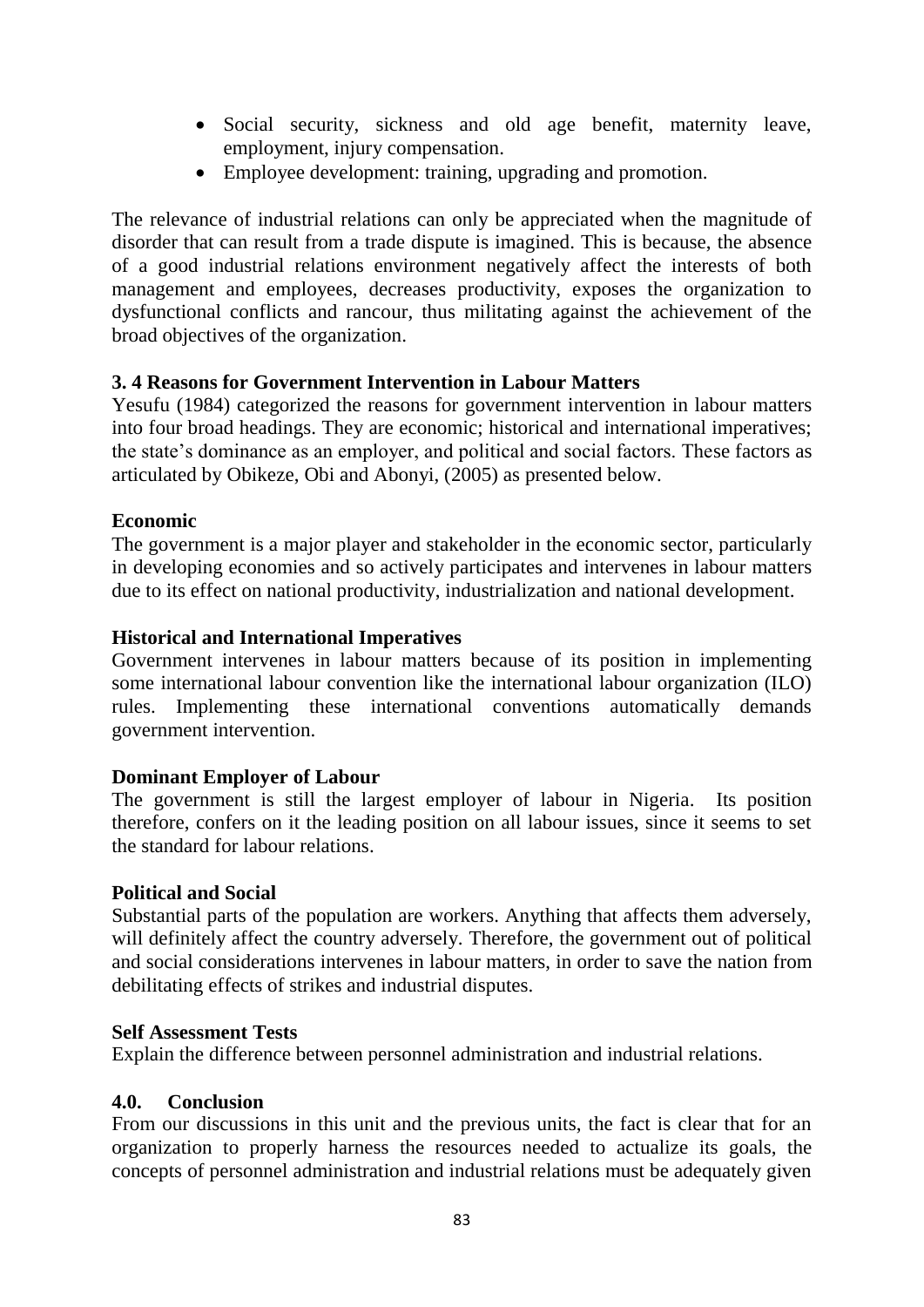due attention. Both are considered very relevant to the survival of both private organizations and public organizations.

## **5.0. Summary**

This unit has been able to create an overview of industrial relations. It has been able to explain the nature of the difference(s) between personnel management, labour management relations and industrial relations as well as the scope and relevance of industrial relation. The three concepts as noted are related but not the same.

# **6.0. Tutor marked Assignment**

Conceptualize the term industrial relations

## **7.0. References and further reading**

- Uchendu, O. (2003). Industrial relations management: The Nigeria experience. Enugu: Fulladu Press.
- Obikeze, O. Obi, E.,And Abonyi, N. (2005) Personnel management: Concepts, principles and applications. Onitsha: Book point
- Anugwom, G.A (2007). Industrial relations systems in Nigeria. Enugu: RhyceKere
- Levin, S.B. (1958). Industrial relations in Post war Japan. Illinois: University of Illinois Press.
- Dunlop, J.T. (1958). Industrial relations system. In Uchendu, O. (2003)Industrial relations management: The Nigeria experience. Enugu: Fulladu Press.
- Hyman, R. (1975). Industrial relations: A Marxist introduction. London: Macmillian.
- Ubeku, A. (1983) Industrial relations in developing countries. London: Mac Millian Publishing Inc.s
- Yesufu, T. (1984). The dynamics of industrial relations: The Nigerian experience. Ibadan: University Press.
- Akpala, A. (1982) Industrial relations: model for developing countries. The Nigeria system. Enugu: Fourth Dimension.
- Yoder, D (1976) Personnel management and industrial relations. InUchendu, O. (2003) Industrial relations management: The Nigeria experience. Enugu: Fulladu Press.
- Flanders ,A and Clegg, H (1955). The system of industrial relations in great Britain, its history, law and institutions. *The Economic Journal* Vol 65,NO258 pp 325- 327

Onwuchekwa, C. I. (1994). Personnel management. Awka: Goshen Publishers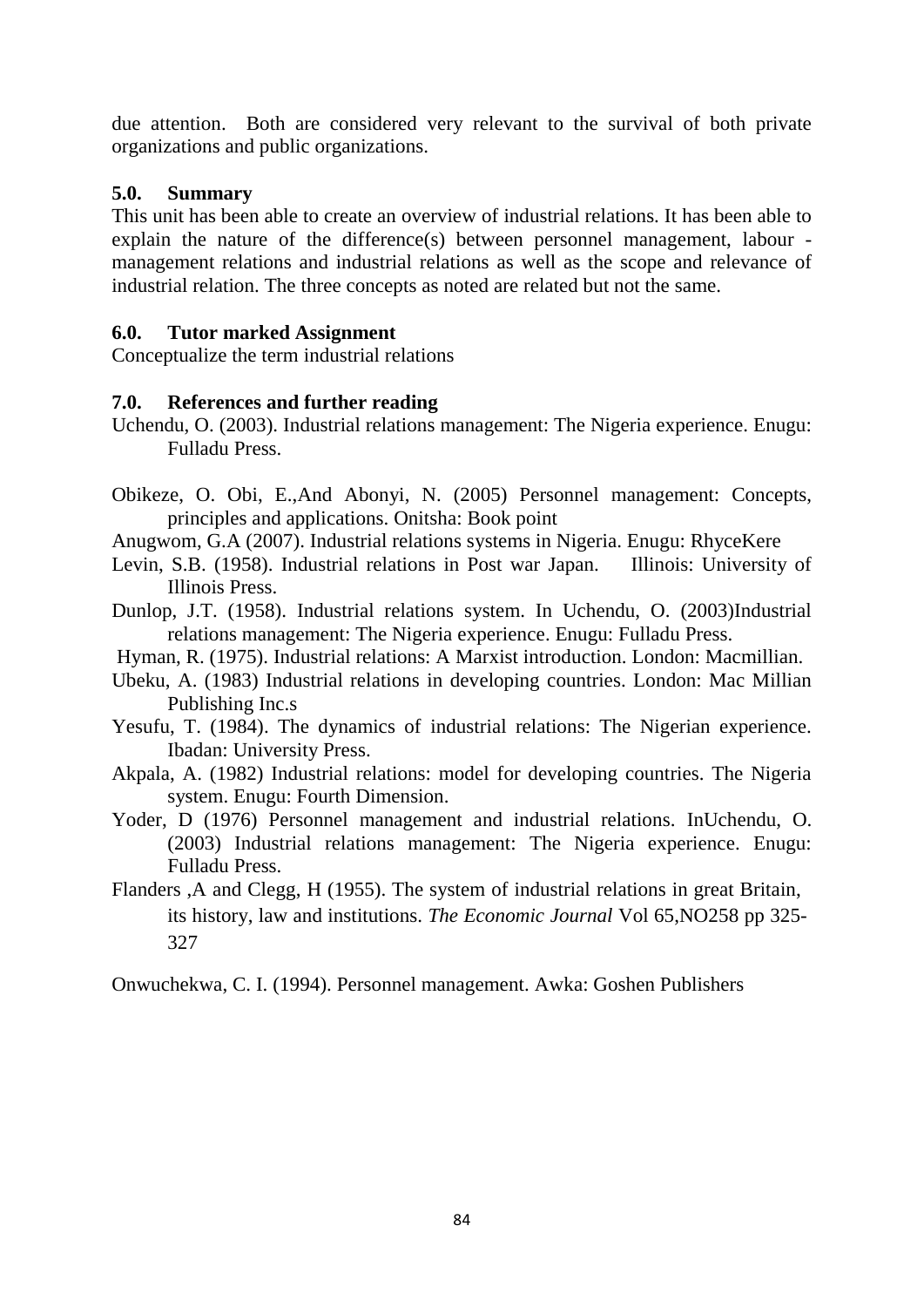## **Unit 13 Actors in Industrial Relations**

**Contents** 

- 1.0. Introduction
- 2.0. Objectives
- 3.0 Main contents
	- 3.1. Trade Unions
	- 3.2. Management
	- 3.3 Government
- 4.0. Conclusion
- 5.0. Summary
- 6.0. Tutor marked Assignment
- 7.0. References and further reading

### **2.0 Introduction**

There are three principal actors (participants) in industrial relations, namely: the trade unions (representing workers interests), the management (representing the interest of the employers) and the government (representing the interest of the state). The nature and role of these actors will be discussed in this unit.

## **2.0 Objectives**

At the end of this unit, students should be able to:

- 1. Define trade union and explain its role in industrial relations.
- 2. Explain the guiding philosophy of management in industrial relations
- 3. Justify the relevance of the government as an actor in industrial relations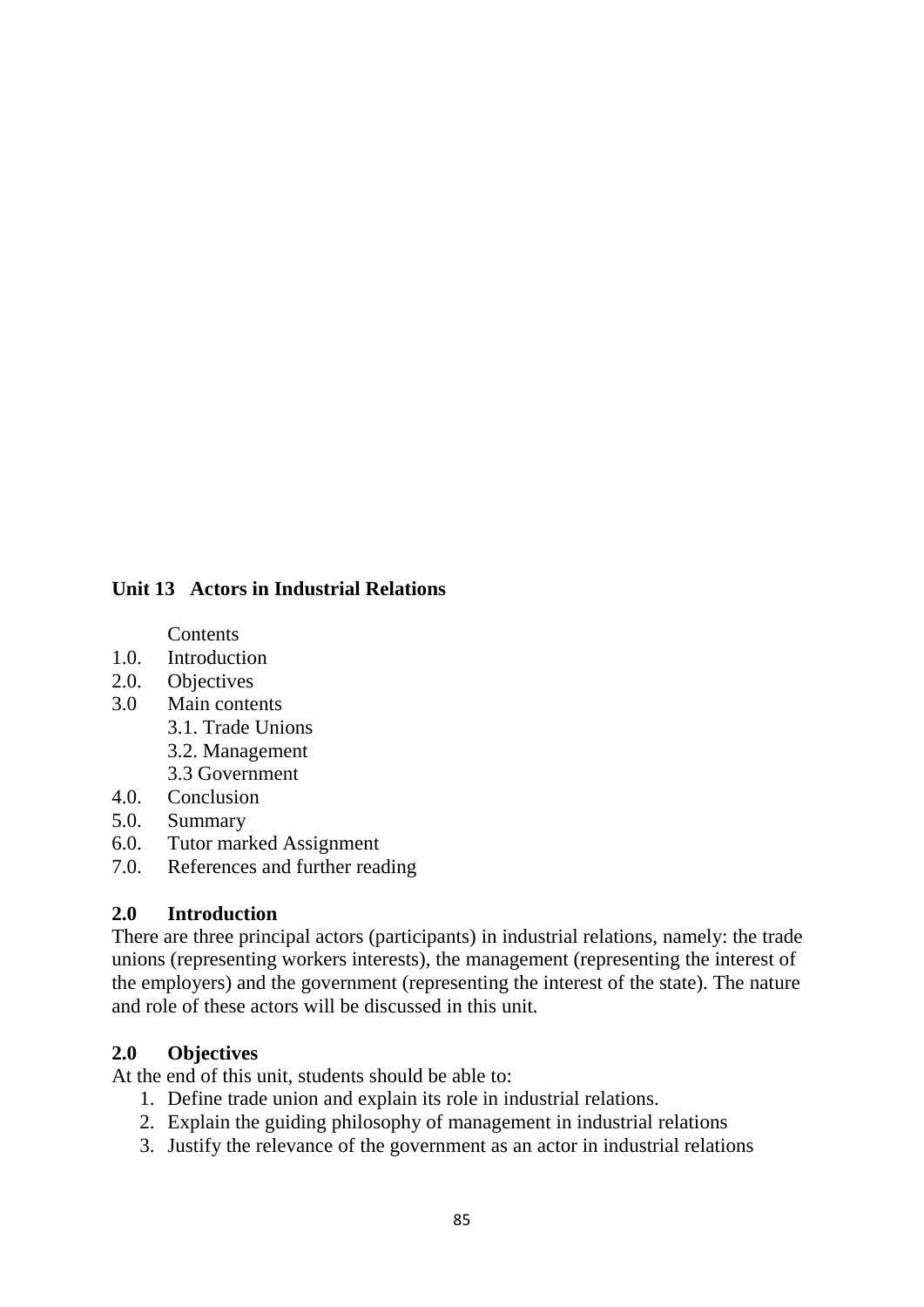## **3.0 Main Contents**

## **3.1 Trade Unions**

A trade union is seen as a group of workers whose major aim is to seek for improvement in the material conditions of its members. It is a continuous association of wage earners for the purpose of maintaining or improving the conditions of their working lives (Webb & Webb, 1920). Usually, the main reason for the formulation of trade union is to work towards the furtherance of workers interest as far as regulating the terms and conditions of service are concerned. According to Yesufu(1984), the objectives of trade unions are:

- 1. to equalize the strength between workers and employers in matters of collective bargaining.
- 2. to secure better terms and conditions of service or employment from employers or the state. This includes working hours, shift, holidays, general conditions of work, payment etc.
- 3. to make demands and promote the demands by agitation, strikes or otherwise in order to ensure that the agreed terms of employment are not eroded..
- 4. to attempt to create the permanent or continuous existence of the trade unions. In other words, trade unions should not exist today and dies off tomorrow. Because of the nature of its tasks, it should be a lifelong body.

According to Unamaka and Ewurum (1995) there are certain needs, (drives) that make workers join union. These are:

## 1. **Bargaining Power**

A worker's bargaining power lies in his ability to resign his job, if he is dissatisfied with his wage rate and other conditions of employment. Resignation or quitting the job imposes great emotional and financial strain on the worker. Workers have, therefore, found that their ability to bargain as individuals is very limited, and they can become effective bargainers through membership of unions to exert concerted action.

## 2. **Self Expression**

The desire for self-expression is a fundamental human drive for most individuals. People desire to communicate their feelings, complaints, and ideas to their neighbours. The union provides a tool or device through which workers can express their thoughts and feelings to management.

## 3. **To Minimize Favouritism and Discrimination**

Many of the decisions made in organizations about the pay, status, and position of workers are highly subjective. Workers insist that an objective yardstick, such as seniority be used to minimize favouritism and discrimination. Unions stress equality of treatment. One of their maxims is "one job, one rate". This means that all workers doing the same type of work should receive the same wage rate.

## 4. **Social Factors**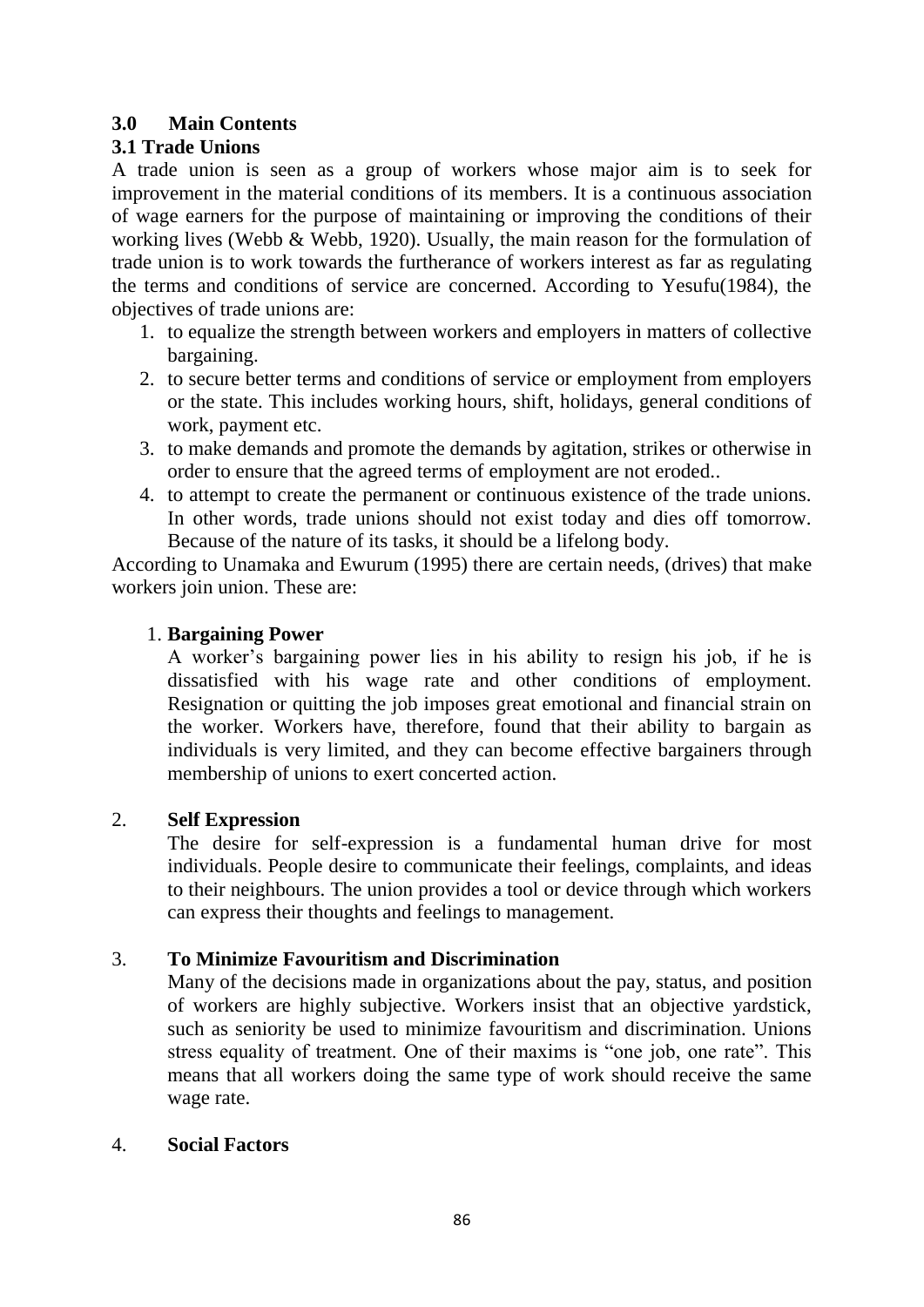Every one seeks group acceptance and a feeling of belonging. To reduce humiliation and intimidation, workers join unions.

Other reasons include: Economic **- t**he right to living wage and job security  freedom from arbitrary action by management.

## **3.1.2 Functions of Trade Union**

The functions of trade unions are derived from the union's objectives. The following are some of these functions as outlined by Anugwom (2007).

## **Economic Function**

Trade Unions seek to improve on the terms and conditions of service of its members and in the course of doing that they:

- a. Monitor closely the salary (pay) of its members, ensuring that such pays are equitable and fair.
- b. Ensure that there is security as far as the income of workers is concerned especially when there is economic recession, internal re-organization and mechanization or automation.
- c. Secure the income or workers by making sure that these incomes are not necessarily castrated in the form of dues or fines.
- d. Ensure that workers are not indiscriminately retrenched or suspended.
- e. Advocate for growth and advancement on recruitment from outside and providing opportunity for training and development.
- f. Encourage workers to put in maximum effort towards increasing productivity in order to better their lot.

## **Social Function**

Trade Unions seek to enhance social relationship and status among workers through informal assistance to members who are in need; solidarity or sympathy visits to members; attendance to members' social activities or functions. This helps to reduce and ease-off the stress in the work place. The social functions performed are generally determined by the value system of the society, stage of economic development, degree of sophistication of workers and the capacity of the union leadership. In some cases, these social functions are not adequately performed, as some unions are preoccupied with a lot of other activities.

## **Educational Functions**

This is aimed at exposing union members to a broader knowledge of what the union is all about. It involves an enlightenment activities to enable members know their rights; get better education for higher duties, raise the level of awareness of members and enable them know the conditions of the national economy, current happenings, reactions and action of unions especially during strikes, the state of industrial relations and their rights and claims against the employer.

The education function is carried out through seminars, workshops, newsletters, conference etc.

# **Advisory and Consultancy Service**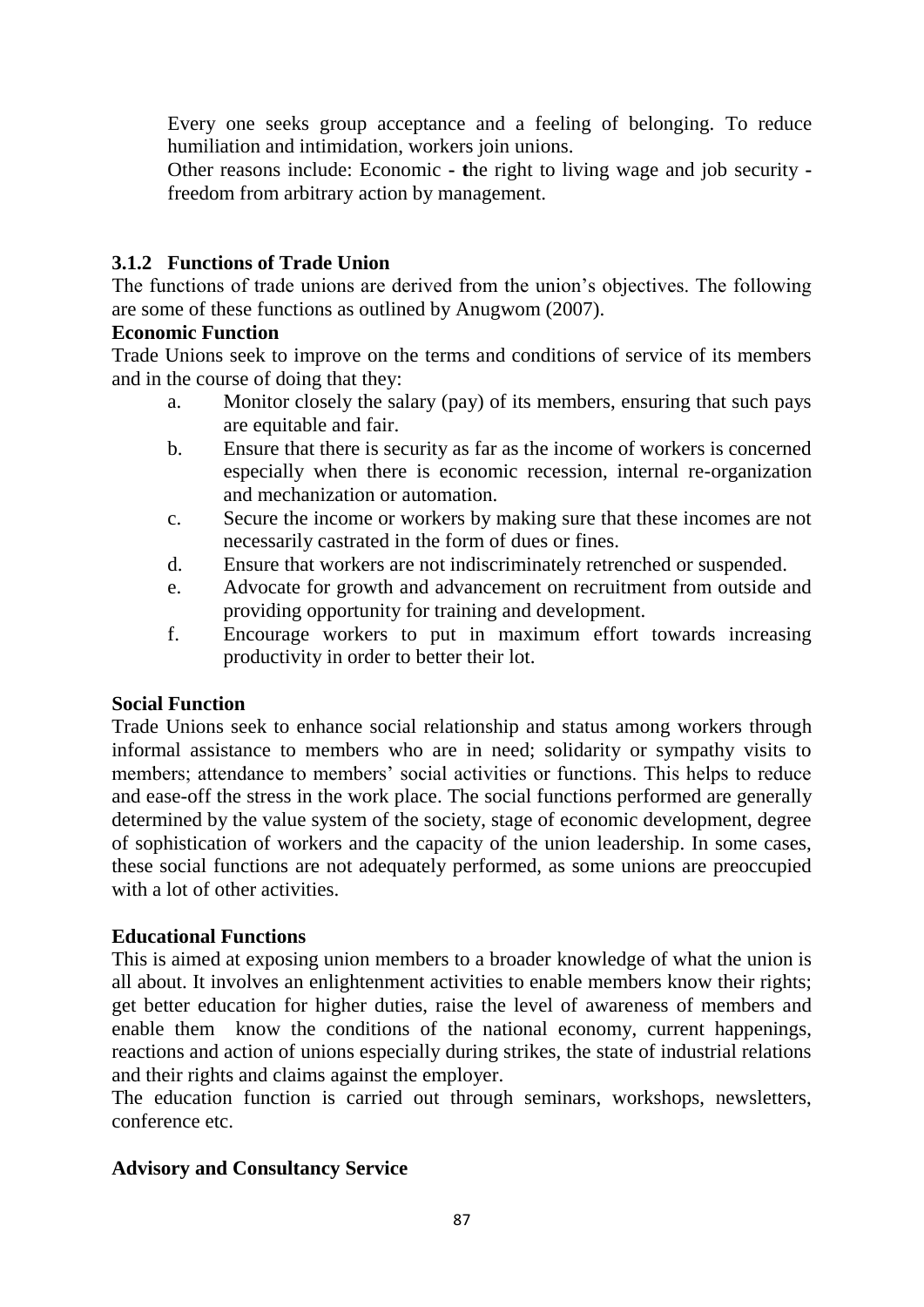When there is an individual grievance between a trade union member and the employer, it is the duty of the house union leader to advise the member especially when the member is wrong. Where there is also a case of victimization that can be proved against the employer, officers at either the state council or national level usually advise the member on what to do and ensure that the member is restored.

## **Political Function**

 This aims at enhancing the power of workers in their negotiations with management. It includes asking for democratization in the workplace in such a way that workers through their union have a say in decision making process; making recommendations to the government in respect of policies that affect workers and struggling against unjust governments and unjust economic system.

It must be noted that the pluralist perspective wants trade unions to limit their functions strictly on economic interests of members in such a way that there will be no power struggle between management and the unions. It requires union to be (a) what is called business unionism (bread and butter) which should be moderate in outlook and operation, and (b) non-revolutionary in philosophy and actions by adopting legally prescribed procedures for resolving disagreement between management and workers. The pluralist school can only tolerate the political activities of union when; (a) such are consistent with the dominant interest of the state (b) when they do not threaten or challenge the legitimacy of the existing social order and (c) when they do not adopt militant and radical means when presenting matters to management or government.

On the other hand, the Marxist Perspective supports an active political role of unions beyond the economic objectives but then contends that unions may find out that without political actions, the economic interests would not be realized. It therefore welcomes the idea that unions should be politically conscious and active by supporting the struggle to reform or even overthrow an unjust government. Beyond reforming or overthrowing an unjust government, it calls for action to transform the entire society.

However, unions do not measure up to their task from experience as a result of threats from governments.

# 3.1.3 **The Problems of Trade Unions**

Trade Unions in Nigeria are faced with so many problems. Some of these problems are inherent in the unions while others emanates from the environment. These problems are discussed below:

- 1. **Leadership:** People with questionable integrity are often elected as leaders. Such leaders lack the vision necessary to sustain union activities and achieve objectives. Most times such leaders compromise union interest for their personal interest. Some are corrupt and over ambitious.
- 2. **Apathy:** Poor attendance to meeting creates the problem of sometimes-wrong decisions being taken. Members see union meetings as waste of time and the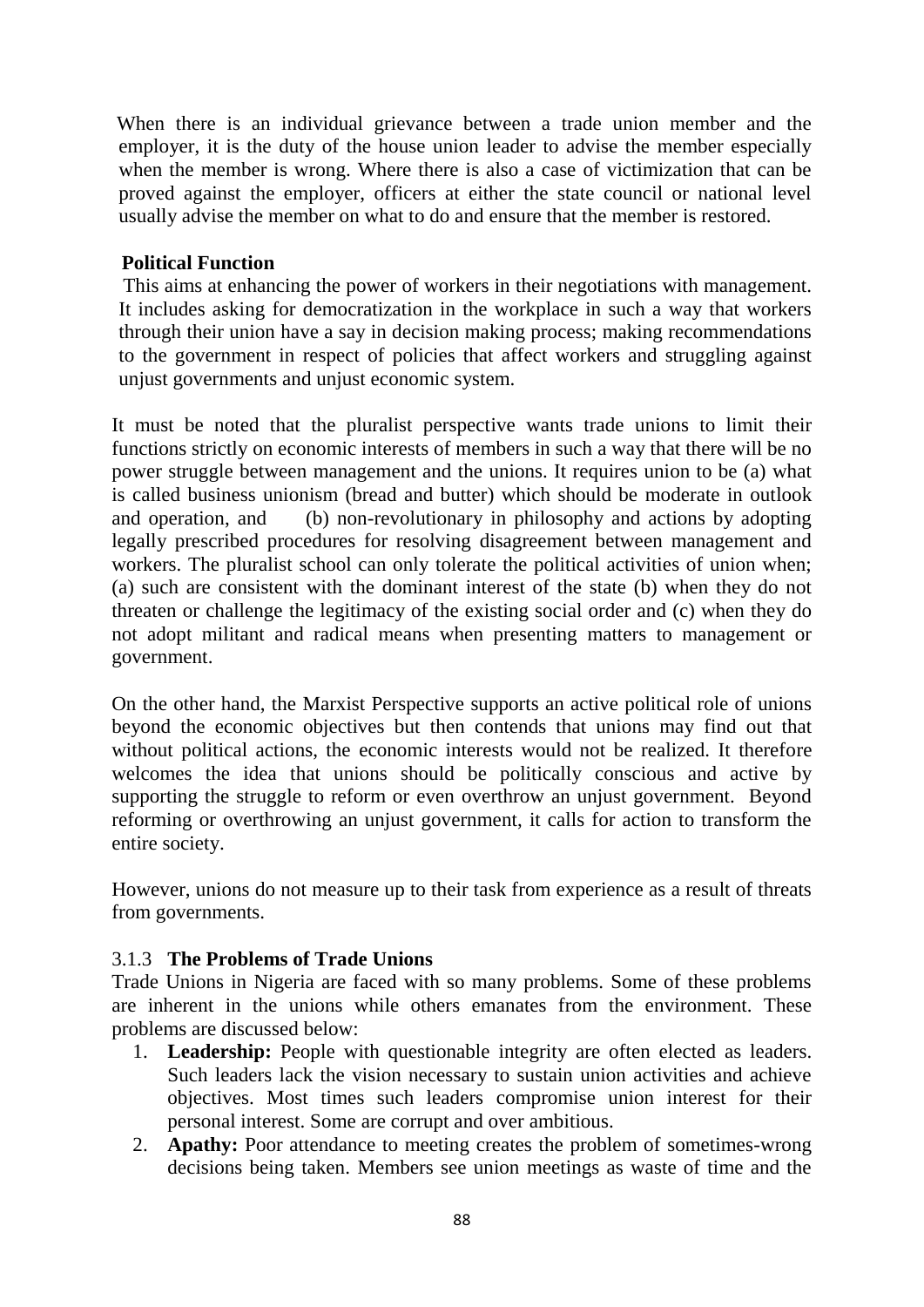very few who are constant takes all decisions and such decisions taken by few people become very restrictive.

However, the cause of the apathetic attitude ranges from stage-managed meetings, personal attacks on members etc.

- 3. **Misappropriate of Funds:** Union leaders have always been accused of misuse and abuse of union funds. Before the introduction of the check-off system, embezzlement was common. But still, after the exercise such cases of embezzlement still exist. Hence it becomes obvious that only honest leaders with unquestionable integrity can manage union funds. Sometimes these honest ones are not keen on becoming union leaders and when the union has no option, it elects into office any one that is willing.
- 4. **Inadequate Funding:** Trade unions spend a lot of money during collective bargaining exercises especially at the national level. As a result, anytime there is such exercise, union pockets become empty. Sometimes members are taxed in order to support financially disadvantages members or branches. A lot of these issues cause the depletion of the little money collected through the checkoff system.
- 5. **Education:** Trade union education is still a problem in the sense that up till now union leaders are not well educated. They move to their present position through ranks and experience. Hence they find it very difficult to perform. The unions on the other hand have a similar problem. Both the leaders and the members should know their rights as citizens of the state and at the same time their duties and responsibilities to the state as responsible men and women.
- 6. **Non-affiliation with Foreign Unions:** The government has banned any type of direct affiliation with any foreign unions. The foreign unions are seen to be meddling with the politics of the Nigerian Trade unions. If these affiliations were allowed, it would have been possible for local/national union to obtain direct financial help from them.
- 7. **Tribalism, Ethnicity and Nepotism:** These have been indentified as one of the problems of trade unions. There have been cases of unions constituting of one tribe or ethnic group. Sometimes, employers tend to perpetuate these divisions to their advantage since unions with such problems could be manipulated. These issues are responsible for the proliferation of unions and the selection of incompetent leaders.
- 8. **Government Intervention:** This is viewed from two perspectives. Union members think it is a problem because government's continued intervention prevents them from carrying out their activities.

On the other hand, from the view point of government as a tripartite body to any industrial relation issue, government as a body will not allow any dispute to prolong more than necessary for the interest of the nation as a whole. If they fail to intervene, labour actions may stifle the national economy(see Anugwom, 2007).

## 3.2 **Management as an Actor in Industrial Relations**

As we observed earlier, management is one of the tripartite actors in industrial relations. The management through the Employers Association represents the interest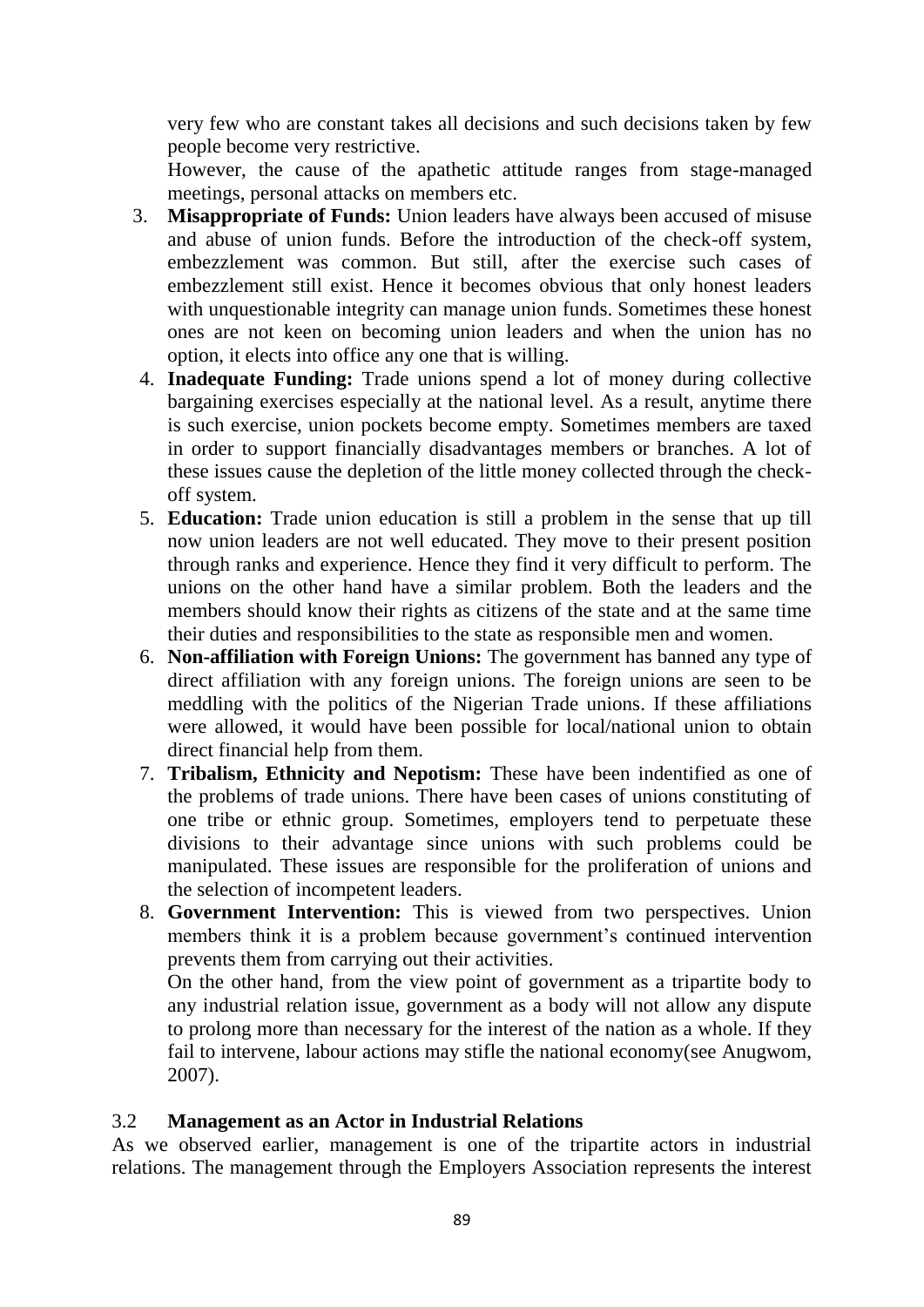of employers as trade unions represent workers, while the government represents the interest of the state.

The major interest of employers which management promotes and protects is profit maximization. It is generally believed and said that employers or investors are in business to make money. However, Mills (1986) observed that the objectives of management are usually more complicated than this generally held view. According to him business people pay attention to profits, but their motivations are more complex than profit maximization. Other general objectives (sometimes related to profit maximization, but sometimes diverging from it) include the survival of the firm for the long term, development of the capacities of the firm's management and its employees and community service. Not all business representatives express these various objectives in the same way, nor do all firms give equal weight to each.

According to Salamon (1994) the guiding philosophy of management in relation to trade unions and workers are:

a.**The Unitary Philosophy:** Management adopting this philosophy believes that the organization is a coherent and integrated team unified by a common purpose. The assumption is that as an integrated group of people, the organization should have a common ideology (values, interests and objectives) shared by all members of the organization. Secondly, management's prerogative (i.e. the right to manage and take decisions) is regarded as legitimate, rational and accepted and any opposition to it (from trade union) is seen as irrational. Conflict is therefore regarded as an irrational activity and its approach to resolving it when it inevitably arises is through the use of authoritarian style. The use of coercion is regarded as legitimate. Thirdly, trade unions are regarded as an intrusion into the organization. The trade unions are seen as competing with management for the control of loyalty of workers and as such are subversive in character since they are disrupting the peace in the organization.

This philosophy is likened to the scientific management school of Fedrick Taylor, which has a mechanistic and authoritarian approach to handling workers.

b. **The Pluralist Philosophy:** Management having this philosophy believes that the organization is made up of different groups with many interests, which may be conflicting or competing. It therefore, assumes that the organization is in a permanent state of dynamic tension due to the conflict of interests among the groups (management and trade unions) and such tension requires to be managed properly through a variety of institutional arrangements and procedures.

Secondly, conflict is seen as both rational (legitimate) and inevitable. But such conflict is not seen as a fundamental one as Marxist perspective defines it. The conflict arises because of the different roles of management and workers, which are seen in the different goals they pursue, namely profit maximization on one hand for management and enhancement of material benefits on the other for workers. The resolution of the conflict is through accepted procedures and not of course by revolutionary or militant approach. Thirdly, the pluralistic philosophy welcomes a positive role of trade unions. It accepts that trade unions are legitimate entities and not an intrusion.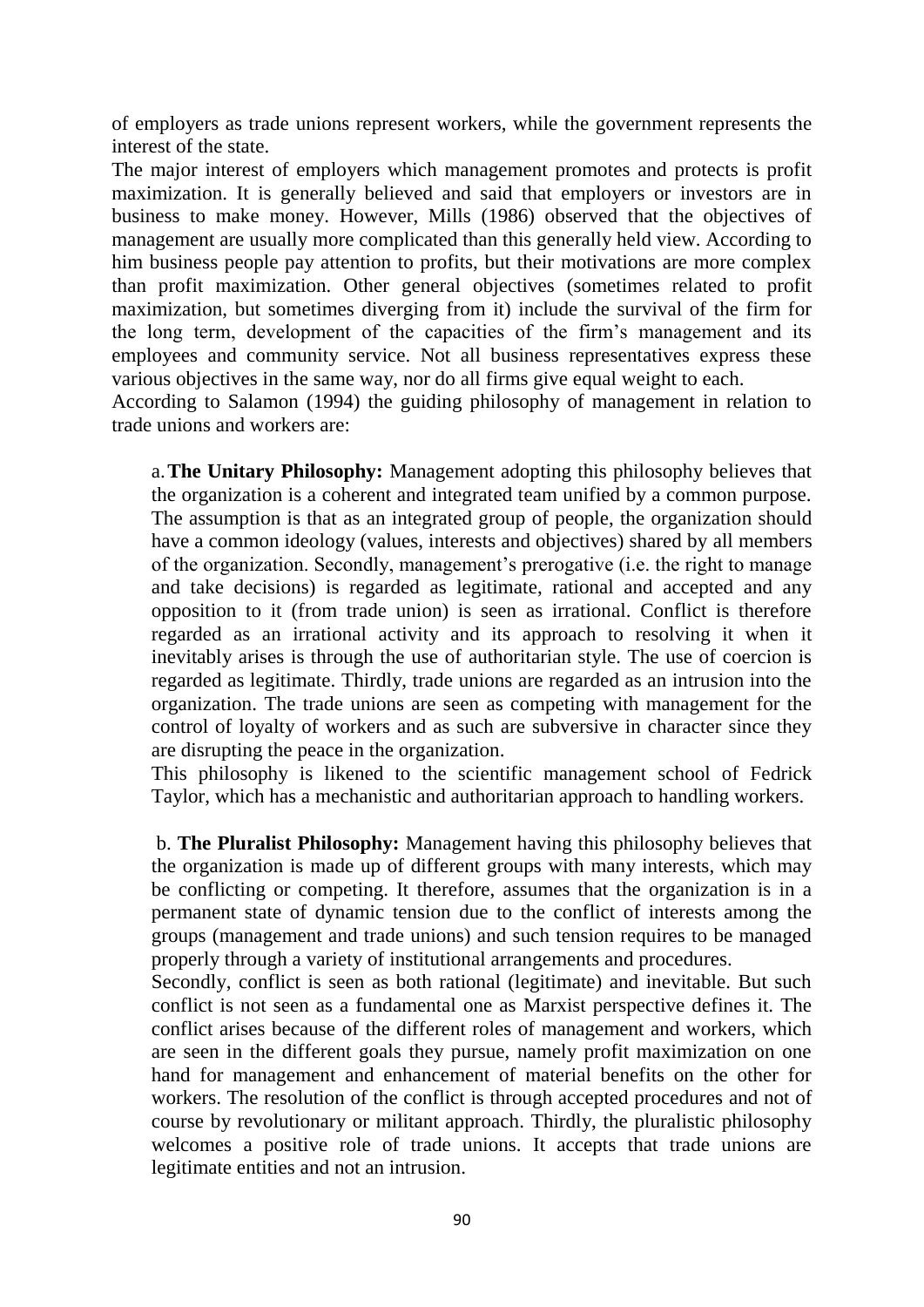The pluralistic philosophy dominates in the field of industrial relations today. In today's organizations, the legitimacy of trade unions is accepted. The degree of acceptance may however differ in practice because while some are more liberal in their relations with trade unions, others are very protective of their managerial prerogatives. The way management practices this pluralist philosophy may determine how cordial or, labour management relations are conducted in the work place. If it adopts a democratic leadership style or bases its actions on the human relations philosophy, then there will be less conflict.

## 3.3 **The Government as an actor in Industrial Relations**

The government has a dual role as an actor in industrial relations. First, it serves as a neutral regulator in labour - management relations. For example, the government is expected to perform the role of a father when labour and management are in conflict. Secondly, the government is an employer of labour and as such becomes an interested party when there is conflict between her and workers under the public sector. In this role, the government is expected to operate within the framework of the laws of the land. Such laws may have been made by previous governments or by the government. The legal framework of industrial relations is important in checking the excesses of all the actors in industrial relations.

Whatever is the status of the government (i.e. whether as a neutral regulator or as an interested party), it is expected to promote national interests. It is expected also to promote industrial peace. This entails that the government should create the conditions necessary for all the actors to accept the need for industrial peace and to work towards promoting such.

From Nigeria's experience in industrial relations, two major philosophies or principles have guided the government in industrial relations.

According to Fashoyin (1992), the first principle or philosophy is the voluntarism philosophy. The premise of this according to him was to discourage the use of the third party, and with the belief that only those who are directly interacting in day-today relations are in the best position to find answers to their problems. This view derives its strength from the laissez faire doctrine of self-government. Under the principle, government sought to encourage employers and workers to settle industrial issues through collective bargaining while intervention was a last resort in the public interest and as an impartial umpire.

The second philosophy is based on interventionism. The interventionist philosophy is rooted in the belief that the field of industrial relations is very important to the economic development of the country. Thus, government should not stay aloof and watch labour and management do what they like in industrial relations. This philosophy assigns crucial role to the government in the area of formulating labour policies and laws, adjudication, mediation, monitoring and enforcement. It is through such interventionist philosophy that the Productivity, Prices and Incomes Board Act of 1977, among others were established.

## 3.3.1 **Functions of Government in Industrial Relations Legislative and Regulatory Function**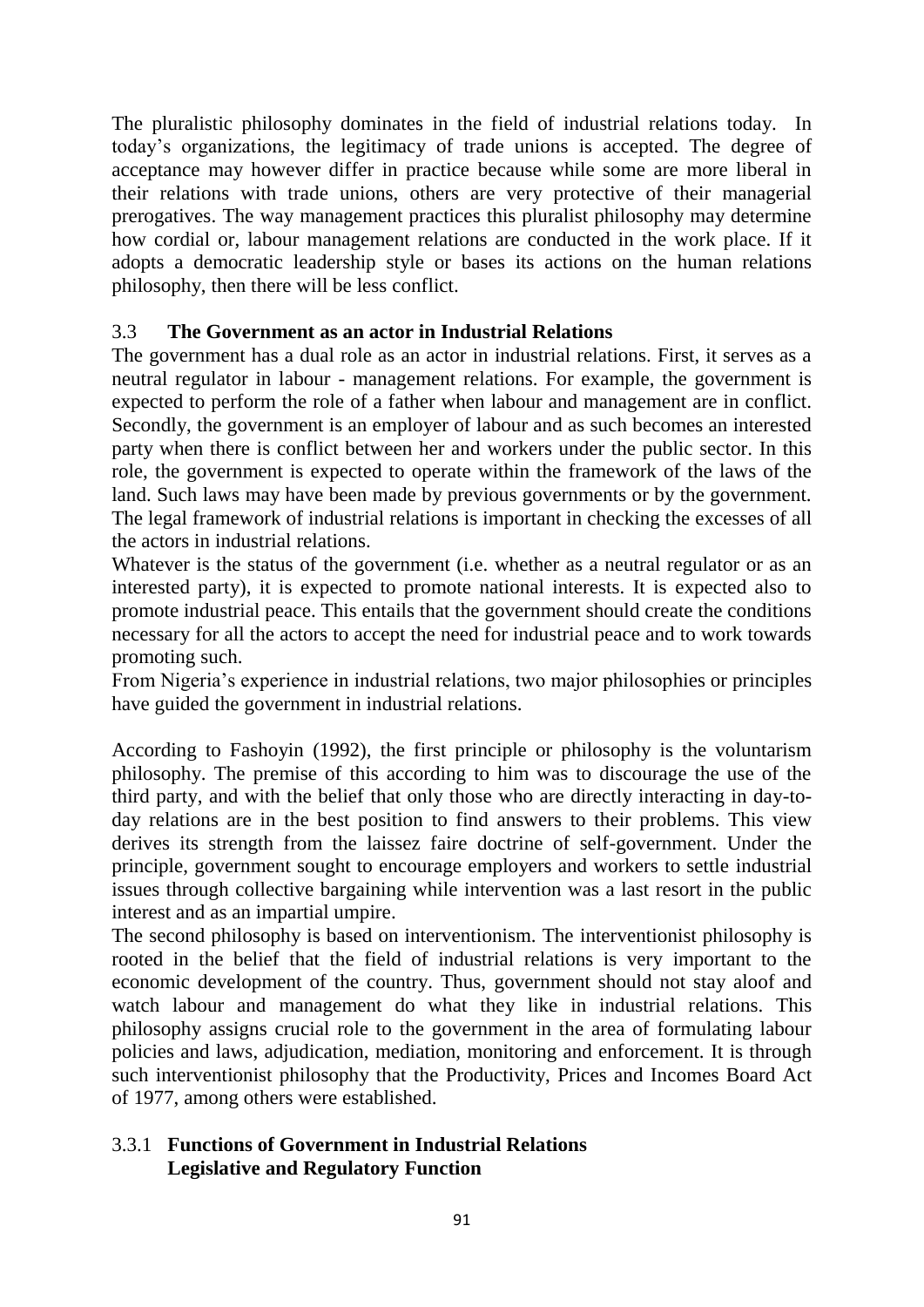The government is responsible for the formulation of labour policies and laws. This function is carried out through the enactment and enforcement of labour and industrial laws, which ensures minimum, basic and acceptable standards of employment, conditions of work, welfare and security and the conduct of industrial relations. The government constantly monitors and assesses the effectiveness of law, recommending repeals, modifications and changes in methods of enforcement (Yesufu 1984). It equally considers ILO conventions and standards as they apply to the Nigerian situation and derive some legislation through ratifications.

### **Adjudicatory and Mediatory function**

The government sees to the provision of machineries for intervention and settlement in industrial disputes through the appointment of conciliators, arbitrators and the establishment of the National industrial court (assists in the resolution of labour management conflict through the machinery of conciliation and arbitration) in cases where there is an infringement of labour legislations.

### **Education and Training**

The government organizes short-term courses and sponsors seminars and conferences on industrial relations matters. The establishment of the National institute of labour studies is in pursuance of the education and training function.

### **Investigative and advisory function**

The Federal Ministry of Employment, Labour and Productivity ensure conformity with labour and industrial relations legislations. They investigate violations and abuses of labour laws, policies and grievances and advice employers on how to effect improved working conditions and better labour-management relations.

### **Leadership**

As the highest employer of labour, it leads in the provision of economic and social services towards the economic development and improved standard of living. Its leadership role is seen in the extent to which it formulates and enforces progressive economic, labour and industrial relations policies, and by the level of remuneration and conditions of employment it maintains for workers directly under it.

The government through the Ministry of Employment, Labour and Productivity, carriers out these functions identified above.

### **Self Assessment Test**

The guiding philosophy of management with respect to trade unions and workers could be discussed from two perspectives: the unitary and liberal perspectives. Discuss the implications of the two perspectives to labour-management relations in Nigeria.

### **4.0. Conclusion**

The industrial relations system is made up of actors who have differing role to play for the sustenance of the system. The nature of the relationship which exist at any point in time is determined by the prevailing philosophy of these actors at that point in time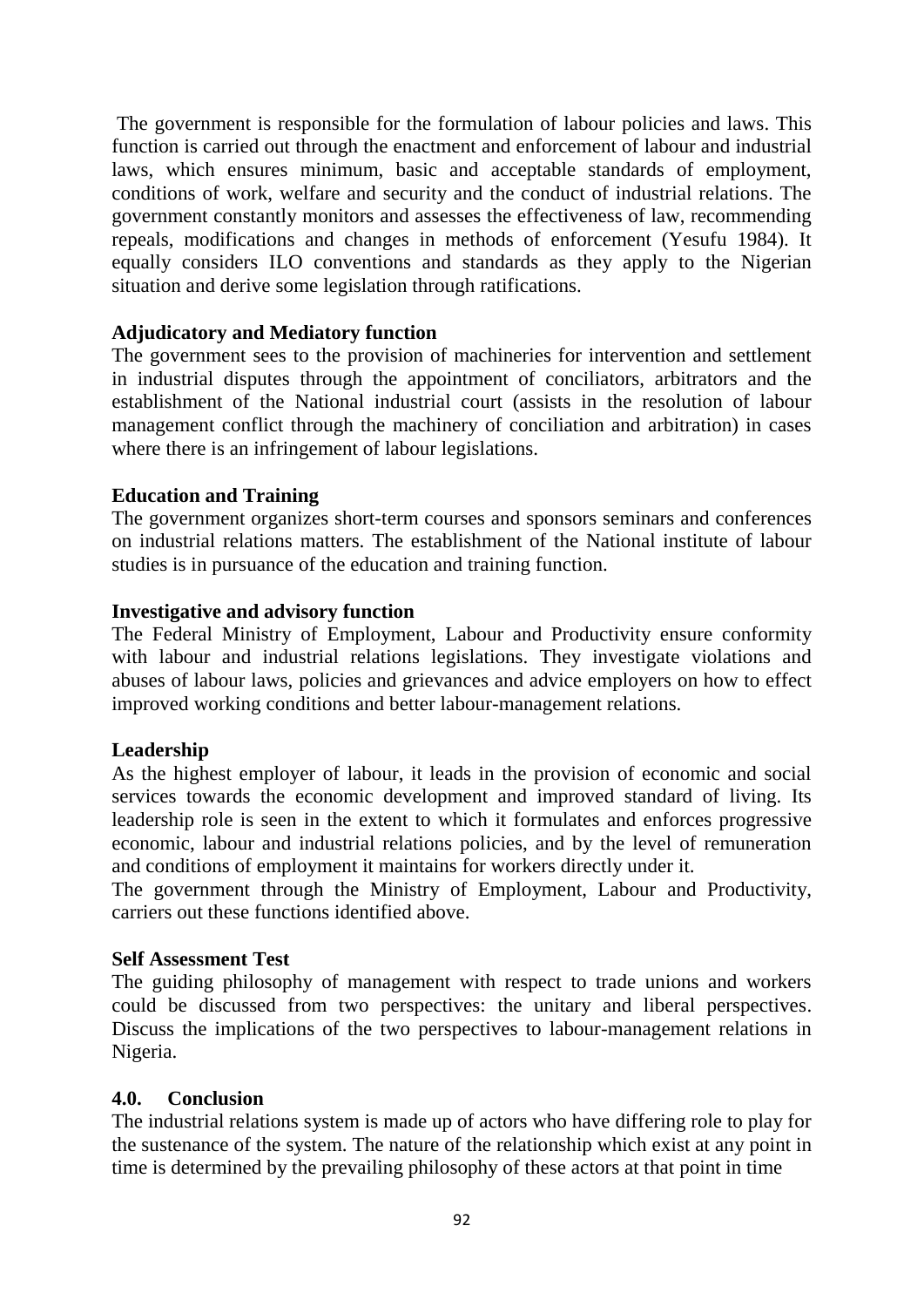### **5.0. Summary**

In this unit we have attempted to examine the three actors in industrial relation system- trade union, management and the government. We have also seen that whatever happens between and among these actors could be betster understood by xraying the guiding philosophy of each in the system. Specifically, such philosophy is normally drawn from either of the two perspectives - the liberal and Marxist perspectives.

### **6.0. Tutor marked Assignment**

Illustrate with concrete examples, the guiding philosophy of management and the government in industrial relations

### **7.0. References and further reading**

- Webb, S. and Webb, B (1920).The history of trade unionism. In Uchendu, O. (2003)Industrial relations management: The Nigeria experience. Enugu: Fulladu Press.
- Yesufu, T. (1984). The dynamics of industrial relations: The Nigerian experience. Ibadan: University Press.

Fashoyin, T. (1992).Industrial relations in Nigeria 2<sup>nd</sup> edition. Lagos: Longman.

Anugwom, G. (2007). Industrial relations system in Nigeria. Enugu: RhyceKerax Publishers.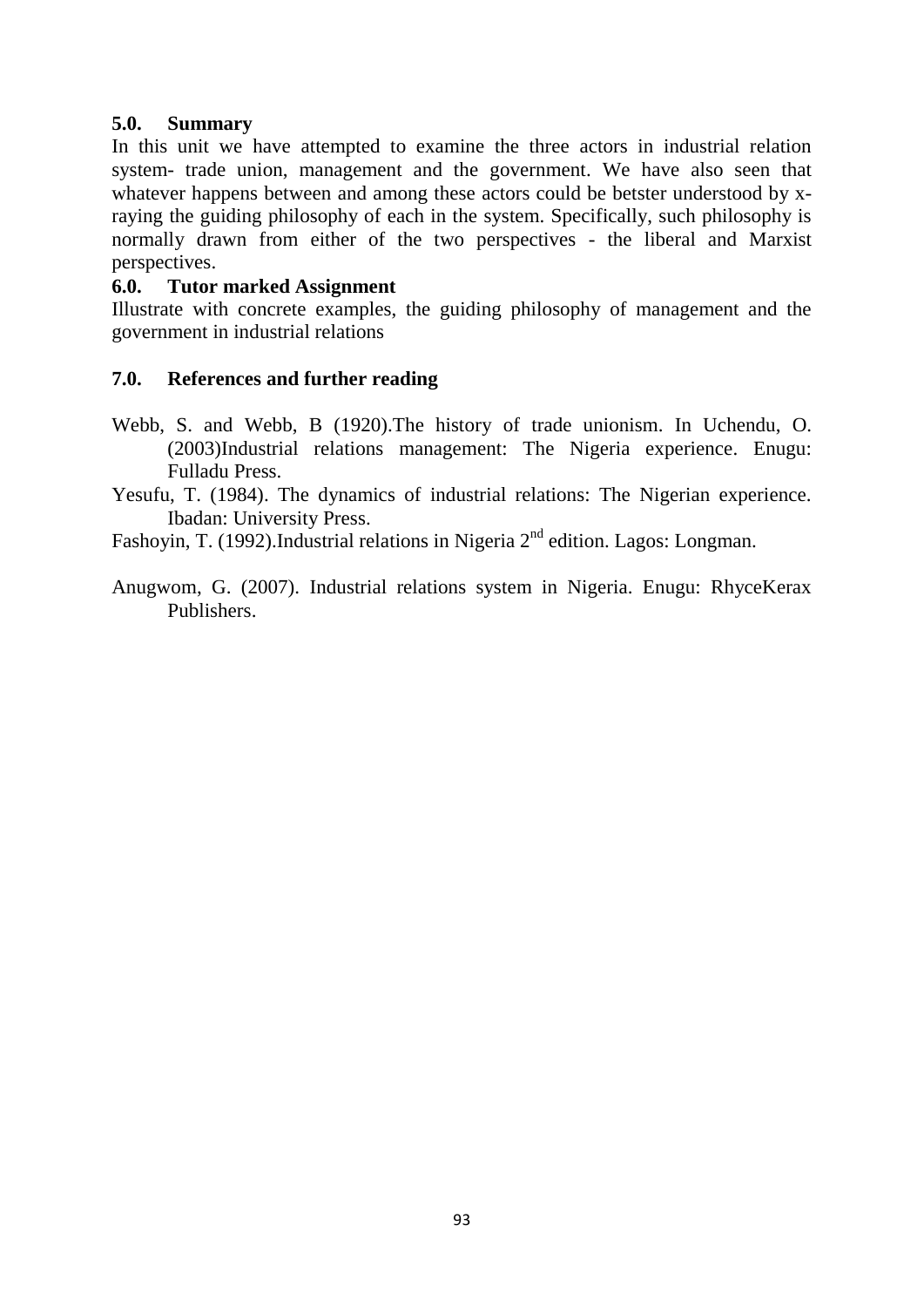## **Unit 14 Trade Disputes and Grievances**

#### **Contents**

- 1.0. Introduction
- 2.0. Objectives
- 3.0 Main Contents
	- 3.1. The Meaning and Definitions of Industrial Discontent/Grievances
	- 3.2. Causes of Industrial Discontent/Grievances
	- 3.3 Types of Industrial Discontent/Grievances
	- 3.4 Ways of Expressing Industrial Grievance/ Disputes.
- 4.0. Conclusion
- 5.0. Summary
- 6.0. Tutor marked Assignment
- 7.0. References and further reading

### **1.0 Introduction**

Our understanding of industrial relations from the preceding units revealed a basic fact about what obtains in the work place. There is no organization that is devoid of conflicts. What every organization does is to keep such conflict to the barest minimal that will not affect the performance of organizational activities. In this unit, we shall examine the nature of industrial grievances, the types of industrial content/grievances, causes of industrial discontent/grievances as well as the ways of expressing industrial discontent/grievances. We shall be reflecting some of the views of Uchendu (2003) and Anugwom (2007).

### **2.0 Objectives**

At the end of this unit, the students should be able to: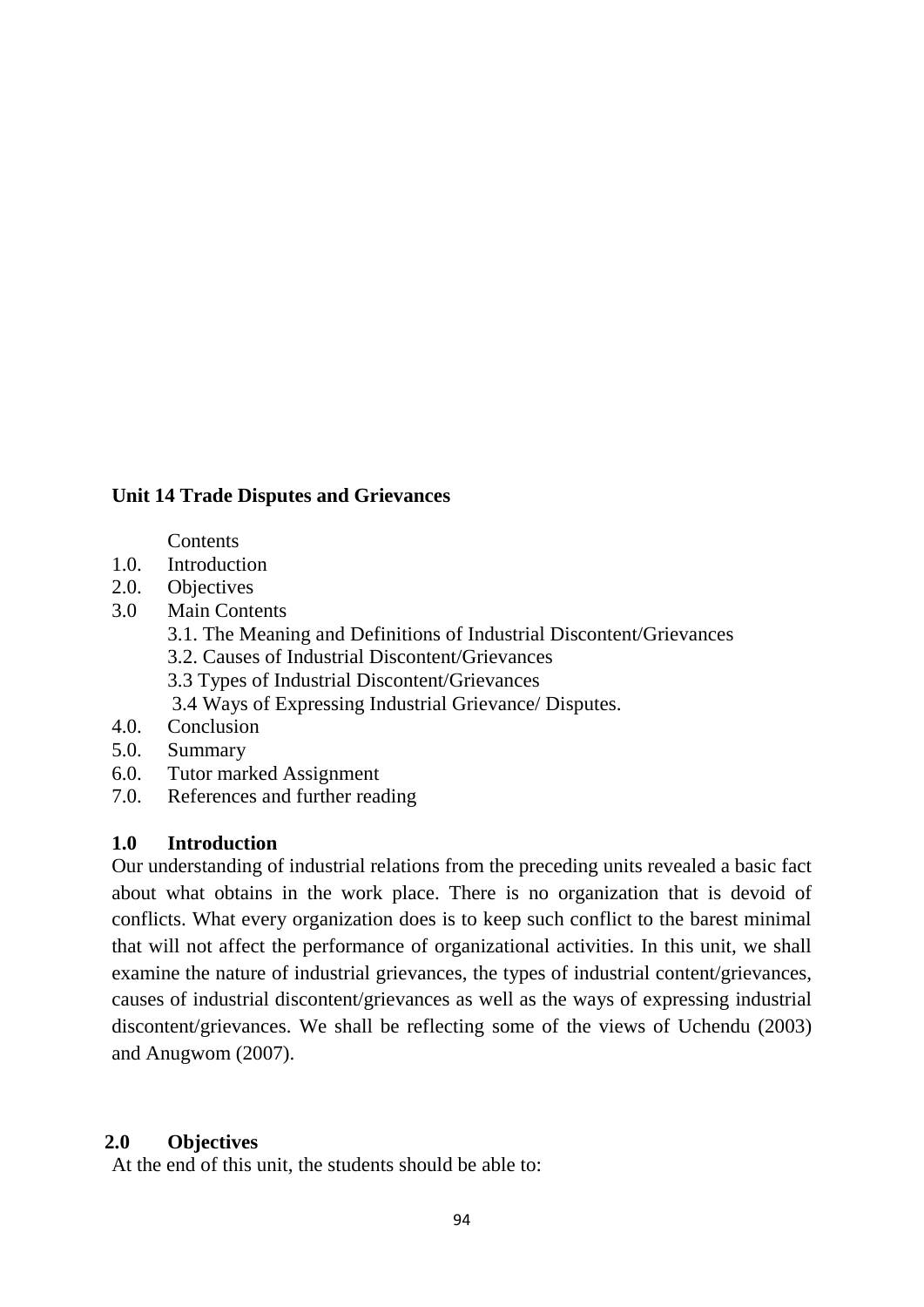- 1. Explain the meaning of industrial grievances or discontent
- 2. Discuss the types of industrial discontent
- 3. Outline and discuss the causes of industrial discontent
- 4. Illustrate with relevant examples, the ways of expressing industrial grievances and discontents

### **3.0 Main Contents**

### **3.1** Industrial Discontent/Grievances

Industrial discontent or grievance according to Mehrotra (1965), is defined as any dispute or difference between employers and employees, or between employers and workmen or between workmen and workmen, which is connected with employment or non-employment of the terms of employment and physical conditions of work of any person.

It is described as a dispute at work involving an individual or a complaint by an employee, a union or an employer that a provision of a contract has been violated (Rayback 1996: Akpala 1982). According to Yesufu (1984), the underlying causes of industrial discontent are rooted in the fact that the equilibrium of work relations is constantly disturbed as a result of the ever-changing environment.

Industrial discontent takes the latent, the passive or the active form. In whatever form it presents itself, it disturbs the smooth flow of work. When latent or passive discontent becomes active, it is termed grievance. The grievance can be either individual or collective. Collective grievance if stretched further beyond a certain level within the organization will become a trade dispute. Thus, a trade dispute can be seen as a disagreement between a trade union, and an employer or a group of trade unions and employers association or group of employers because of the failure of one party to meet the demands of the other. Any form of discontent not properly handled can result to a collective grievance, which is more serious in magnitude.

### **3.1 Types of Industrial Discontent/Grievances:**

Industrial discontent or grievances can be classified as individual and collective. Individual grievance is caused by problems related to the denial or breach of an employee's right. E.g. promotion issues, annual increment or non-implementation of individual's condition of employment. Any time there is such a problem, care should be taken and an interview conducted by the immediate boss of the employee concerned so as to find out the root of the problem. The person conducting the interview must be patient with the aggrieved employee in order to really find out what exactly gave rise to the grievance. All individual grievances are meant to be settled internally within the organization. Where for one reason or the other, success is not achieved in settling it internally; it can lead to collective grievance.

Collective grievance on the other hand results from disagreement between the union and management over refusal or non-implementation of union demands or even individual grievance, which has not been properly handled internally. All collective grievances are handled outside the organization since they concern the unions as a whole.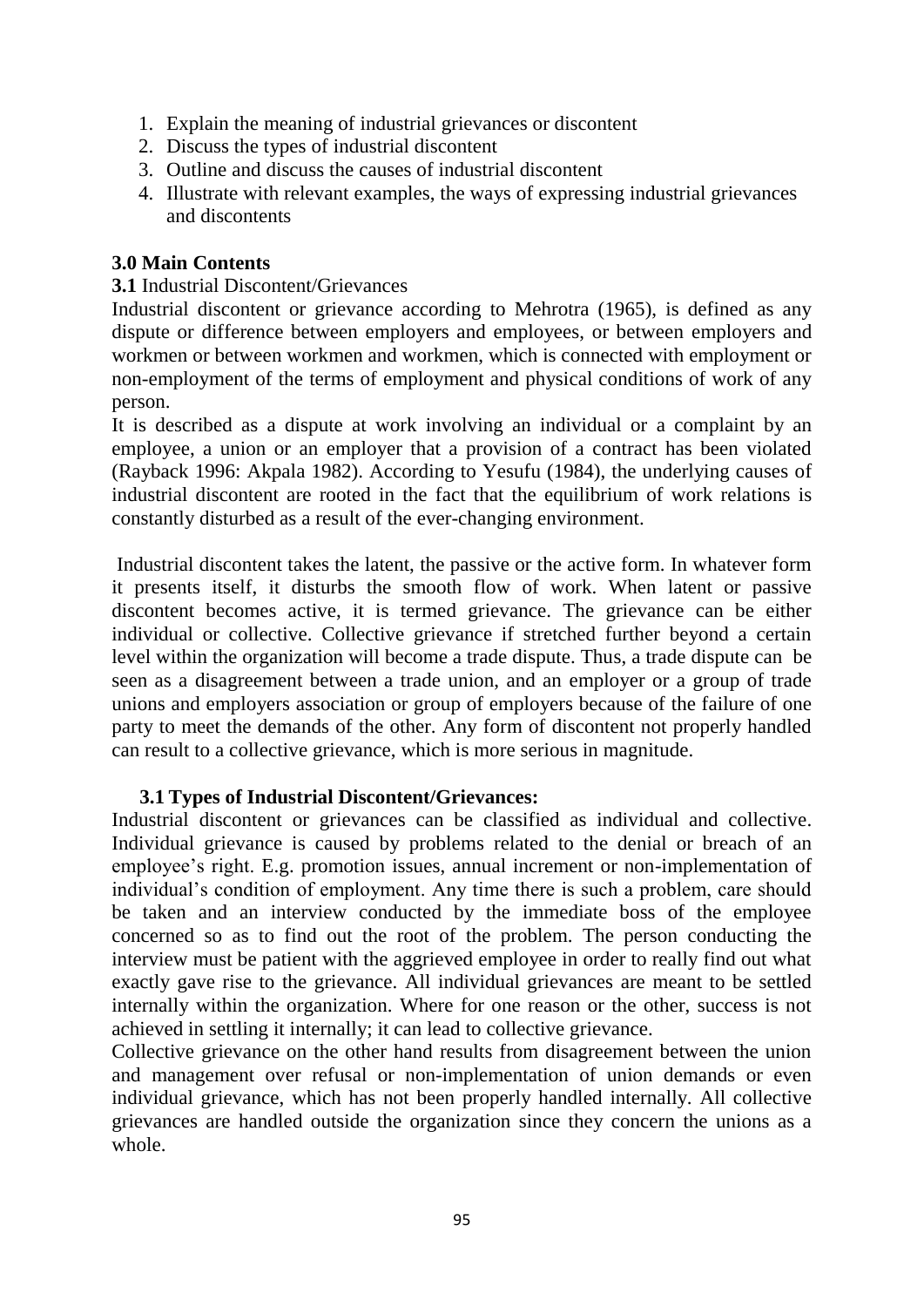## **3.3 Causes of Industrial Discontent or Grievance**

### **Economic Causes**

This reflects in the union's demand for the proper adjustment of wages or salaries, allowances, and benefits to be in line with the rising cost of living. When cost of living continues to rise without the adjustment of salaries and allowances, the standard of living of workers is dangerously affected

### **Moral Cause**

This may be due to the failure of the employer to provide welfare services, such as free lunch and transport to workers while at work or other related issues.

### **Psychological Cause**

Some employees are mal-adjusted. They are never satisfied, irrespective of the employer's efforts to please them.

### **Violation of Legislation or Rule**

This is one of the major causes of industrial discontent. When labour laws are deliberately or ignorantly violated, industrial discontent becomes eminent.

### **Victimization**

Cases of victimization can no more be said to be very common, though they are still present in some organizations. Once there is an alleged case(s) of victimization, industrial discontent crops up.

### **Unfair Treatment**

Any act of injustice on workers or a worker can result to an industrial discontent. Once the concerned employee(s) sees an action infringed on him as unjust, it can result to an industrial discontent

## **Poor Application of Provisions of Collective Bargaining**

At the end of every collective bargaining, agreements are reached which becomes binding on both parties. If by omission or commission these agreements were not strictly adhered to by either of the two parties, conflict can ensue

### **Non-Observance of Conditions of Work**

Conditions of work differ from organization to organization and from establishments to establishments. If for any reasons management decides to make contrary demands on workers, vice-versa, an industrial discontent crops up.

### **Situations not governed by Rule**

If there are situations not governed by rule, labour and management within an organization should discuss them and arrive at an agreement. Where such attempt is not made, it can lead to industrial dispute because the two parties may disagree on a common stand.

## **3.4 Ways of Expressing Industrial Grievance/ Disputes.**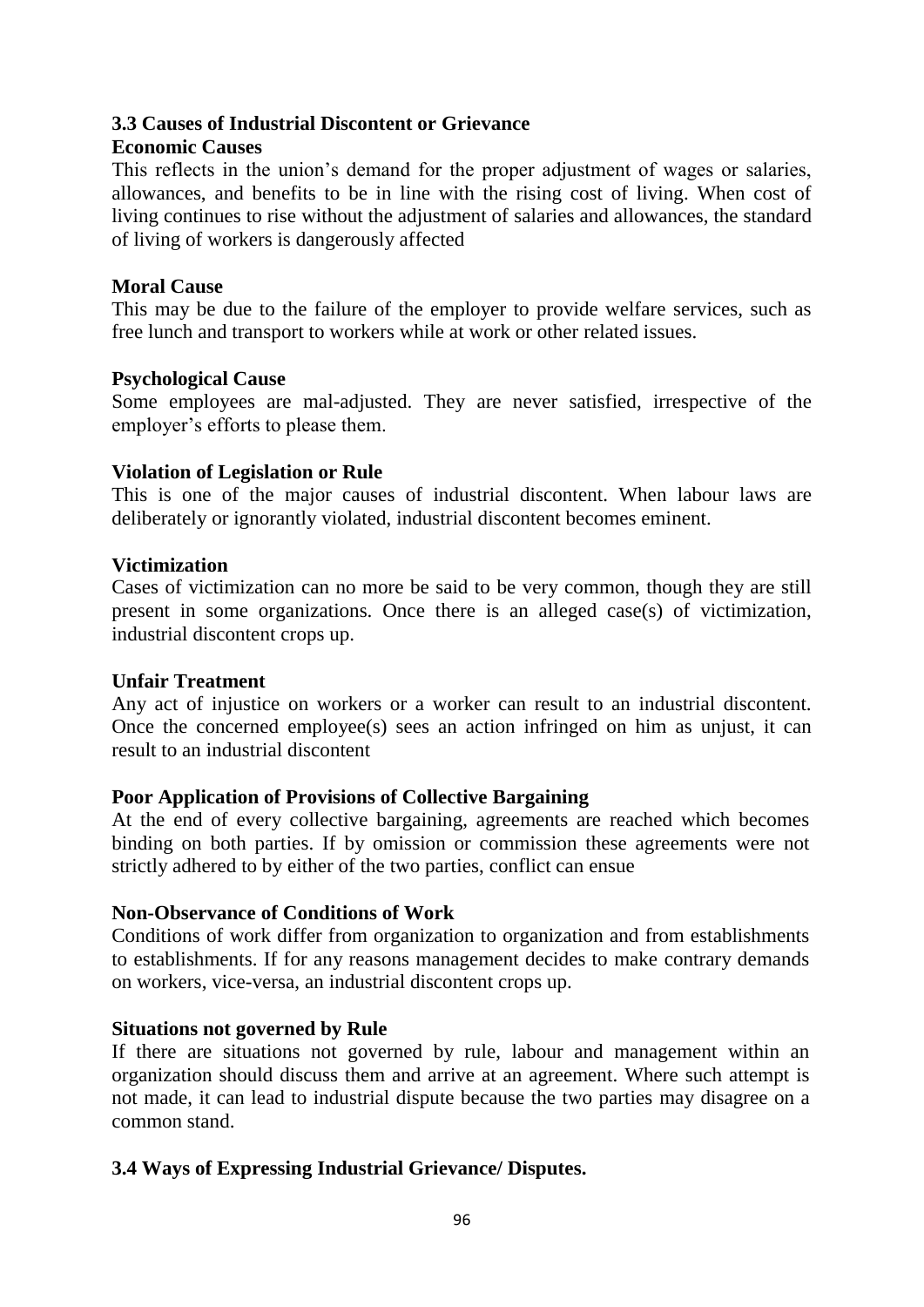In any industrial dispute, labour can express their grievances through:

# **The Weapons of Labour**

- 1. Go Slow: This is a deliberate attempt made by labour to cut down their pace at work in order to reduce output or production.
- 2. Sit in: This is a situation where workers demonstrate by occupying the work place and refusing to leave until their requests are considered and the grievance(s) settled, or until they are ejected.
- 3. Strikes: This is a deliberate partial or total stoppage of work by workers to bring production to a complete halt. Strikes are resorted to when all avenues for peaceful resolution have been exhausted. It is a common way of demonstrating industrial disputes. The Nigerian Trade Disputes Emergency Provision Act, 1968 gives a more comprehensive definition of a strike. According to the Act, "a strike means the cessation of work by a body of persons employed, acting in combination, or a concerted refusal or a refusal under a common understanding of any number of persons employed, to continue to work for an employer in consequence of a dispute, done as a means of compelling their employer or any person or body of persons employed, or to aid other workers in compelling their employer or any person or body of persons employed to accept or not to accept terms of employment and physical conditions of work. The act defines cessation of work to include deliberate working at less than the usual speed or with less than the usual efficiency. Under the act, this is refusal to work, but usually this is called go-show. Strikes appear to be the most obvious manifestation of the structured opposition to employers and it rests on a straight forward dichotomy between those who have power in the factories and other establishments and those who do not have (wages earners). (See Fashohin, 1992).
- 4. Sabotage: This is a wilful destruction of machinery, materials etc during an industrial dispute. This weapon is illegal.
- 5. Ban on over time: Workers can ban overtime during peak periods when the organization needs it most in order to reduce output and the profit of the organization. It also works against workers because the workers do equally not earn the extra payment.

# **The Weapons of Management**

- 1. Lock Out: This occurs when workers are restricted or blocked from entering the workplace.
- 2. Salary Stoppage: This is used against workers to inflict hardship on them in order to draw the workers who are on strike back to work. This is the most effective weapon of management against labour.
- 3. Threats of Dismissal: When an industrial action is prolonged, management can threaten to dismiss workers. Workers are rarely actually dismissed since it is never easy to build up a work force.
- 4. Denial of Benefits: Some benefits, which are not part of the conditions of work, can be denied to workers during an industrial action.

# **Self Assessment Test**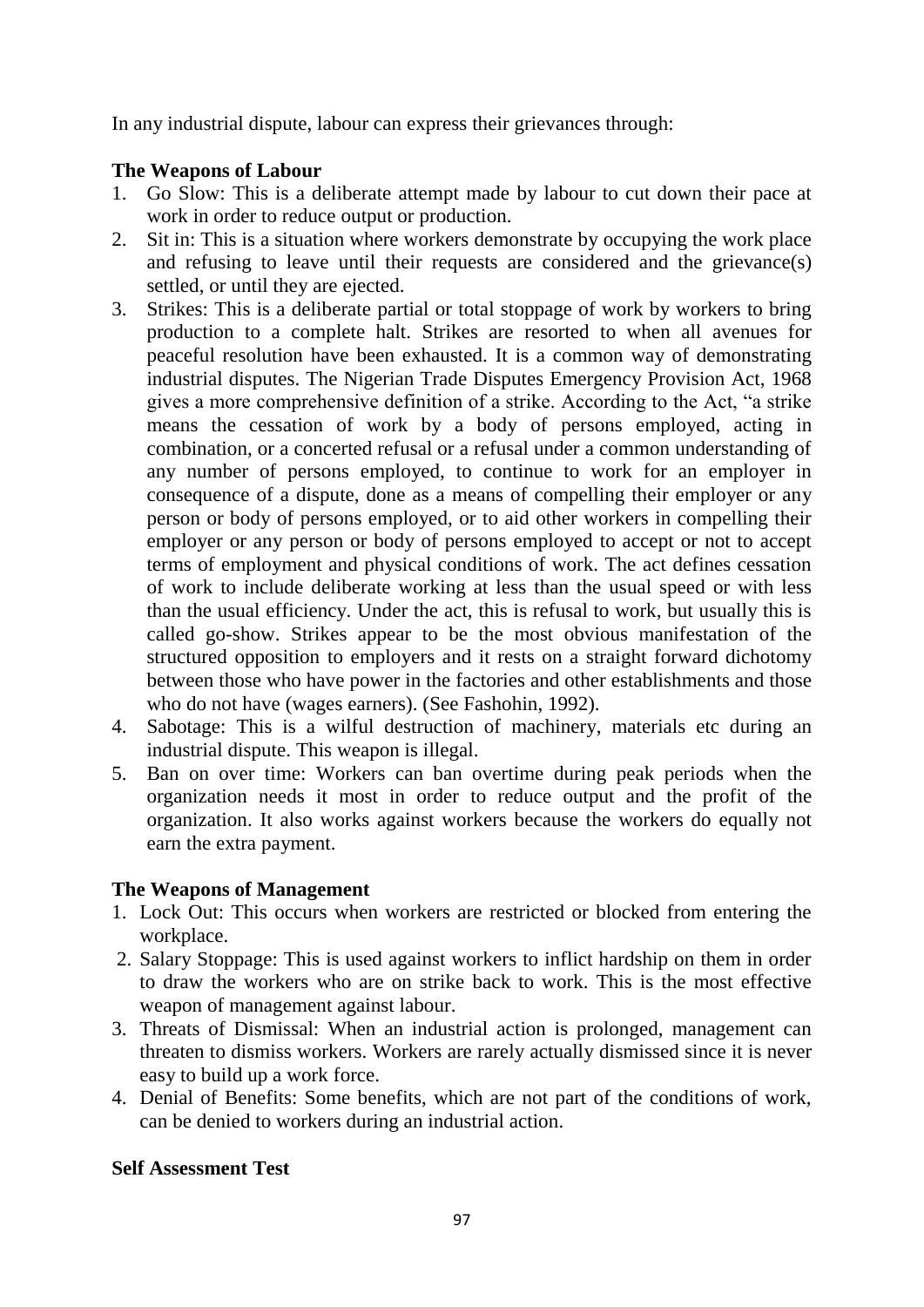Drawing from the Nigerian experience, discuss the effectiveness of strike and threat of dismissal as ways of expressing industrial grievance

# **4.0. Conclusion**

From the above discourse, we can see that the causes of industrial discontent are rooted in the differing demands of employers and employees as individuals or collectively as a group. To drive home their points, each party has some ways of expressing their grievances and seeking for redress. The procedure for settling such grievances will be treated in the next unit.

## **5.0. Summary**

In this unit, we have succeeded in explaining the meaning of industrial discontent, the types of industrial discontent, the causes of such discontents which normally flows from misapplication of terms of contract and the ways parties express their grievances. It must however be noted that some of the ways of expressing industrial discontent by parties are not legitimate.

## **6.0. Tutor marked Assignment**

Discuss with appropriate examples the causes of industrial discontent

# **7.0. References and further reading**

Metrotra S. (1965). Labour problems in India. New Delhi: S. Chad and Co.

- Akpala, A. (1982) Industrial relations: model for developing countries. The Nigeria system. Enugu: Fourth Dimension.
- Yesufu, T. (1984). The dynamics of industrial relations: The Nigerian experience. Ibadan: University Press.
- Fashoyin, T. (1992).Industrial relations in Nigeria 2nd edition. Lagos: Longman.

Uchendu, O. (2003). Industrial relations management: The Nigeria experience. Enugu: Fulladu Press.

Anugwom, G. (2007). Industrial relations system in Nigeria. Enugu: Rhyce Kerax Publishers.

Rayback, J.C.( 1996). "Labour union" in *Encyclopaedia* of Americana. Vol. 16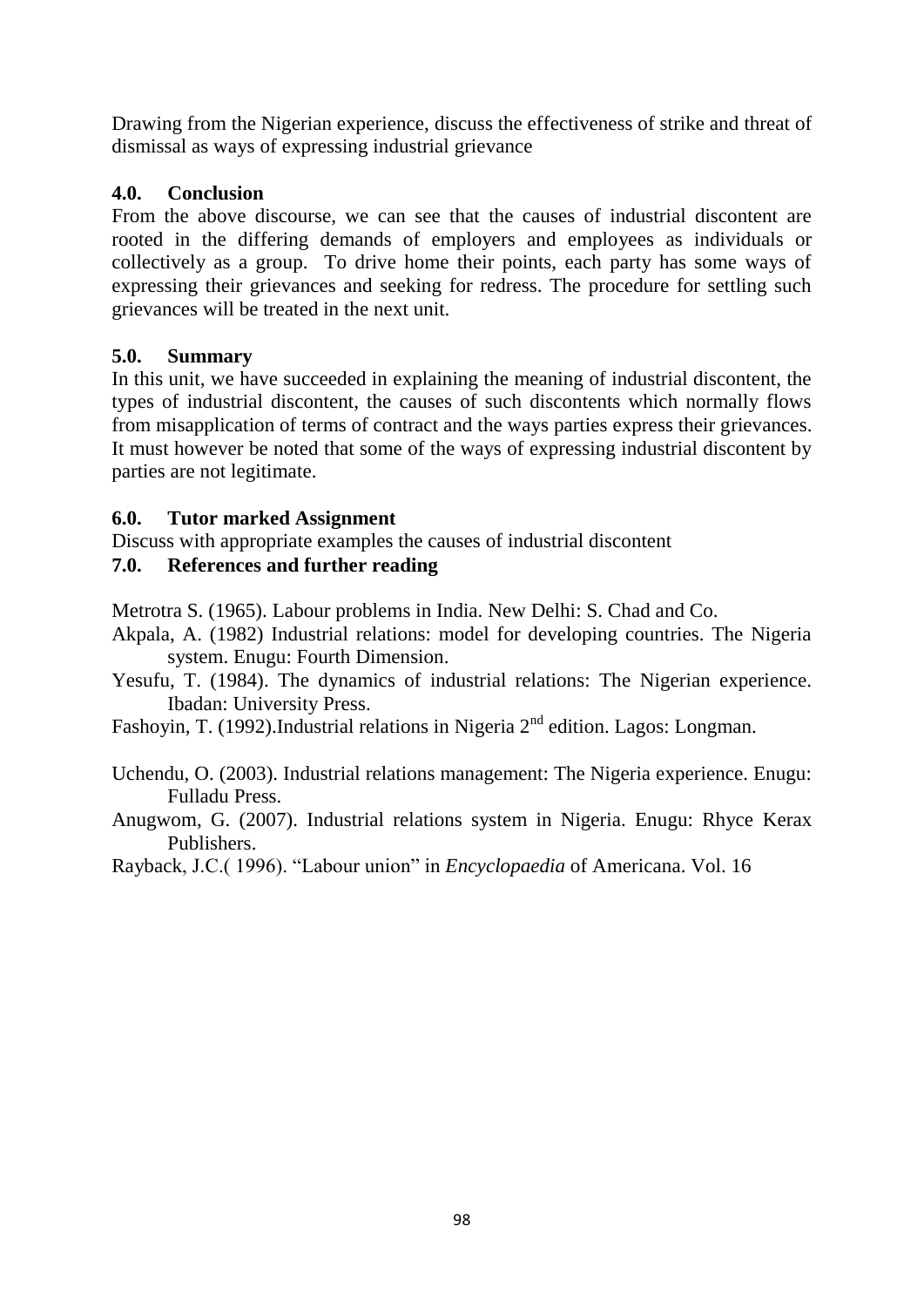# **Unit 15 Grievance Settlement Procedure**

#### **Contents**

- 1.0. Introduction
- 2.0. Objectives
- 3.0 Main content 3.1 The grievance settlement procedure
- 4.0. Conclusion
- 5.0. Summary
- 6.0. Tutor marked Assignment
- 7.0. References and further reading

### **1.0 Introduction**

In the last unit, we examined the definitions and nature of industrial discontent as well as the ways of expressing industrial discontent by parties to the conflict. In this unit, we shall examine the grievance settlement procedure. We shall be reflecting some of the views of Uchendu (2003) and Anugwom (2007).

### **2.0 Objectives**

At the end of this unit, students will be able to:

- 1. Explain the grievance settlement procedure
- 2. Describe the steps in the grievance settlement procedure

### **3.0 Main Content**

### **3.1 The Grievance Settlement Procedure**

There are two ways of settling industrial grievance or discontent. These are: the voluntary and the statutory method. The voluntary method is also known as the internal machinery because the parties concerned, try to settle the matter on their own. At the point where they are unable to settle on their own, the external machinery or statutory procedures are applied. Efforts are however made to settle internally because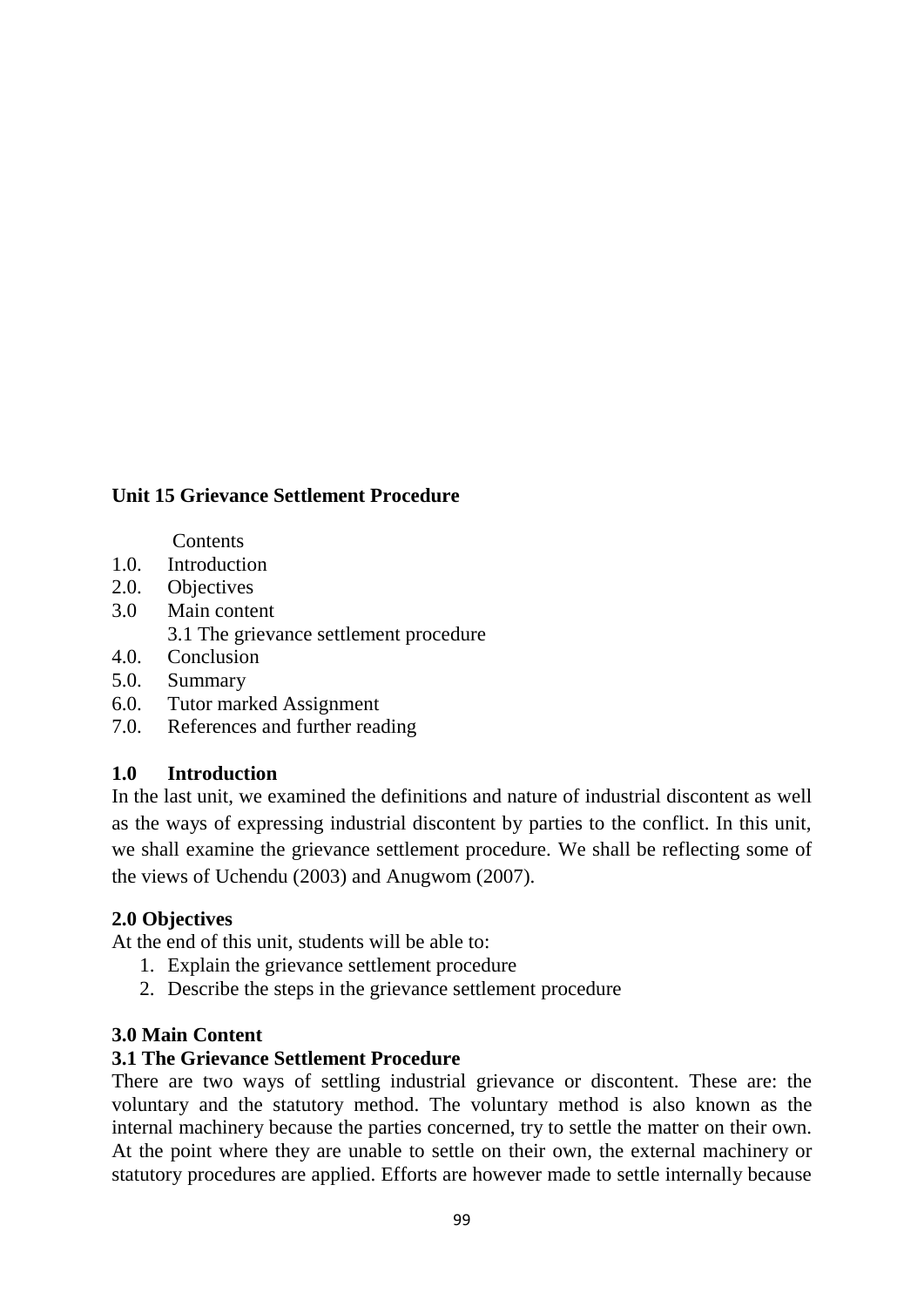it is easier, cheaper and better for the organization. At the statutory level, it becomes more complicated and the individuals concerned may not have much input because the central union (NLC) represents the worker(s) while the employers' federation (NECA) represents the employer(s).

## The voluntary (Internal) Procedure

This method is applied within the enterprise for settling individual grievances and it is aimed at ensuring that the parties settle through a collective agreement. Every organization is required to provide the machinery that will allow for such settlement. For instance, if a worker has a problem with his immediate boss, the two will make an attempt to settle. If the attempt to settle fails, the sectional head will come in to help settle the issue. If such attempt fails, the personnel manager is involved. The issue had remained private, but once he is involved, the union secretary also comes in (it is no more a private matter). At this point if no success is achieved, the parties involved, appoint a mediator and that is within seven days the problem started. Once the mediator is appointed, it becomes a collective grievance. The mediator must be a person both parties agree to involve. He must be a retired labour officer from the ministry of labour or a well-known personnel officer in any organization. Where all the efforts made to settle the issue fails, the statutory procedure is applied.

## **The Statutory (External) Procedure**

There are four machineries for settling industrial grievances under the statutory procedure. These are:

- i. Conciliation
- ii. Industrial Arbitration panel
- iii. National Industrial court.
- iv. Inquiry and investigation

Before any of the statutory method is applied, it must be ensured that all avenues for settling within the organization have been exhausted. When individual grievances are not handled cautiously, they can escalate to collective grievances, which then apply to the statutory procedure. Once the statutory method is applied, the case is no more between the worker and his immediate employer but between the central union (NLC) and the employer's federation (NECA)

The statutory method can only be instituted by the minister of labour when he has received a notice, showing that parties have made all effort to settle internally, but failed. The letter will also show the areas of disagreement. The statutory procedure towards dispute settlement is contained in the Trade Dispute decree 1976. All the steps in the statutory procedure must not apply before settlement is reached.

## **Conciliation**

The conciliator must be a person who is an experienced and a trained specialist in industrial relation matters and who can handle the situation. The minister of labour appoints such a person within thirty five days that the dispute started. These thirty-five days is made up of the seven days within which the mediator was appointed, the fourteen days he was given to effect settlement and another fourteen days within which the appointment of the conciliator was made. He is charged with discovering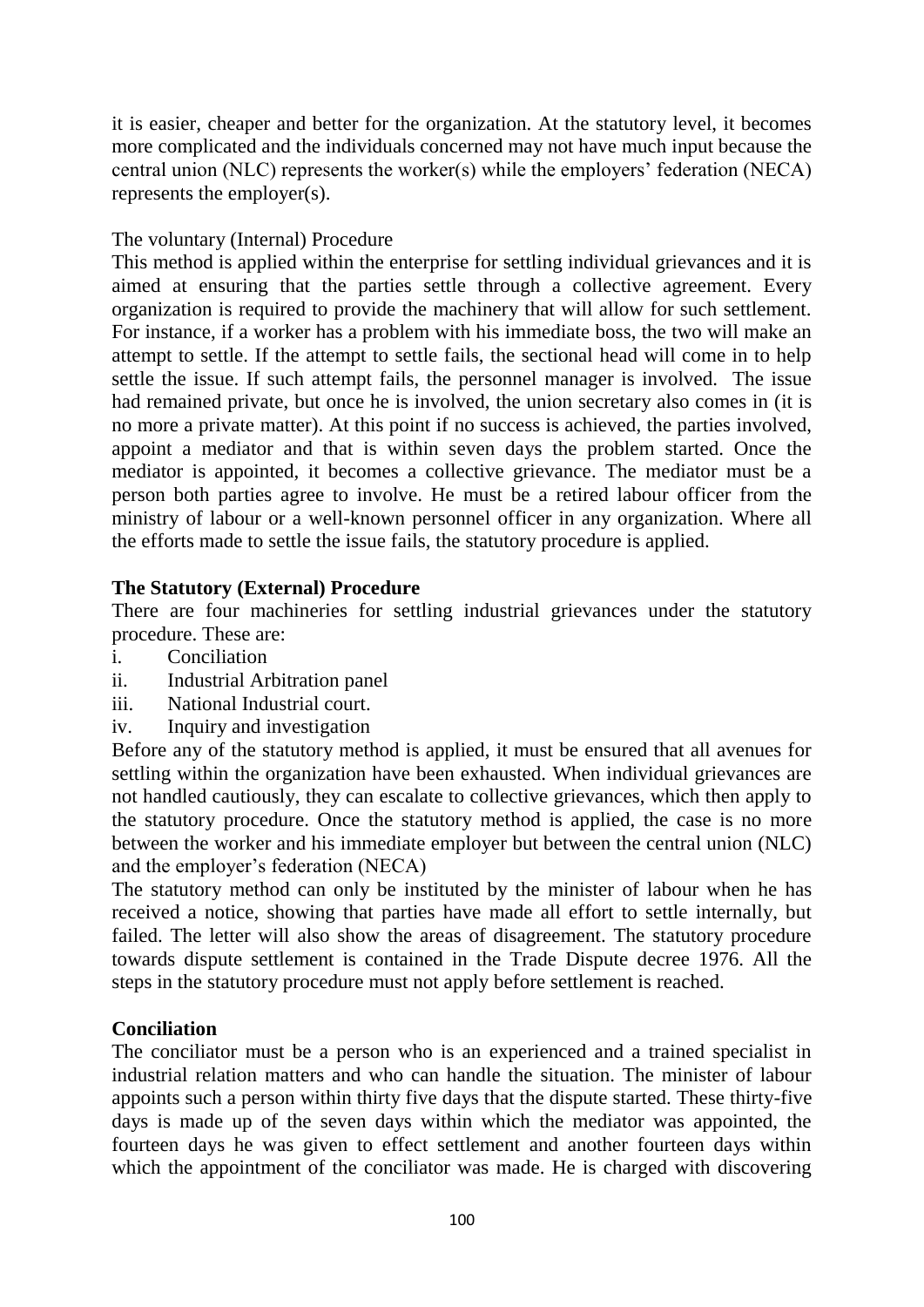the causes to a dispute and bringing about settlement. He is the chairman of the panel and must be ready to listen patiently, impartially, maintain a neutral attitude and must guard himself especially in his comments and criticism in order not to make matters worse. To prepare conciliators who can be appointed any time, training manuals are sent to officers of labour especially in the ministry to train them for the job.

A conciliator is expected to achieve settlement within fourteen days. If the settlement is reached with the given time, the conciliator sends a report to the minister. The report must state the terms of settlement duly signed by the parties involved. Thus, the term become binding on them from the date it was signed. Conversely, if no settlement is reached within fourteen days, a report is sent to the minister who will within another fourteen days refer the case to arbitration panel. In most cases the conciliator after studying the case may discover that he cannot settle the case. In such situation he can also write to the minister within the same fourteen days.

### **The Industrial Arbitration Panel (IAP)**

The grievance/dispute is referred to the IAP within sixty-three (63) days it started. The IAP established in 1969 settles dispute that cannot be handled through mediation and conciliation. Industrial Arbitration panel is made up of the chairman, deputy chairman and ten (10) other members. Among the ten other members, two should be selected from the worker's association and two from the employer's association. This panel is given forty-two (42) days within which to effect settlement. If settlement is achieved within the 42 days, the term of settlement is not published until after 21 days, within which time either of the parties is supposed to raise an objection. But if no objection is raised, the terms of settlement is published in a gazette and the agreement becomes binding on both parties. Depending on the nature of the dispute, the minister of labour has the right to extend the number of days for settlement. If however, an objection is raised within the 21 days, the minister of labour will refer the dispute to the National industrial court.

### **The National Industrial Court**

This court appointed within 126 days the dispute started, is the highest industrial relations court established for the settlement of industrial dispute. Its decision is final and must be accepted by the parties concerned. It is made up of the president and four other members referred to as ordinary members. In addition to these ones, the president of the court is empowered by law to draw up four other assessors, two to be appointed by and on behalf of the trade union organization and two by and on behalf of the employer's association.

The two assessors each from NLC and NECA are used when their opinion or input will help towards the resolution of the dispute. The president of the court should be a high court judge or a lawyer with at least 10 years' experience. Altogether, there are nine (9) members officiating in the industrial court. The court has exclusive jurisdiction in the following cases:

a. To make awards for the purpose of settling trade disputes.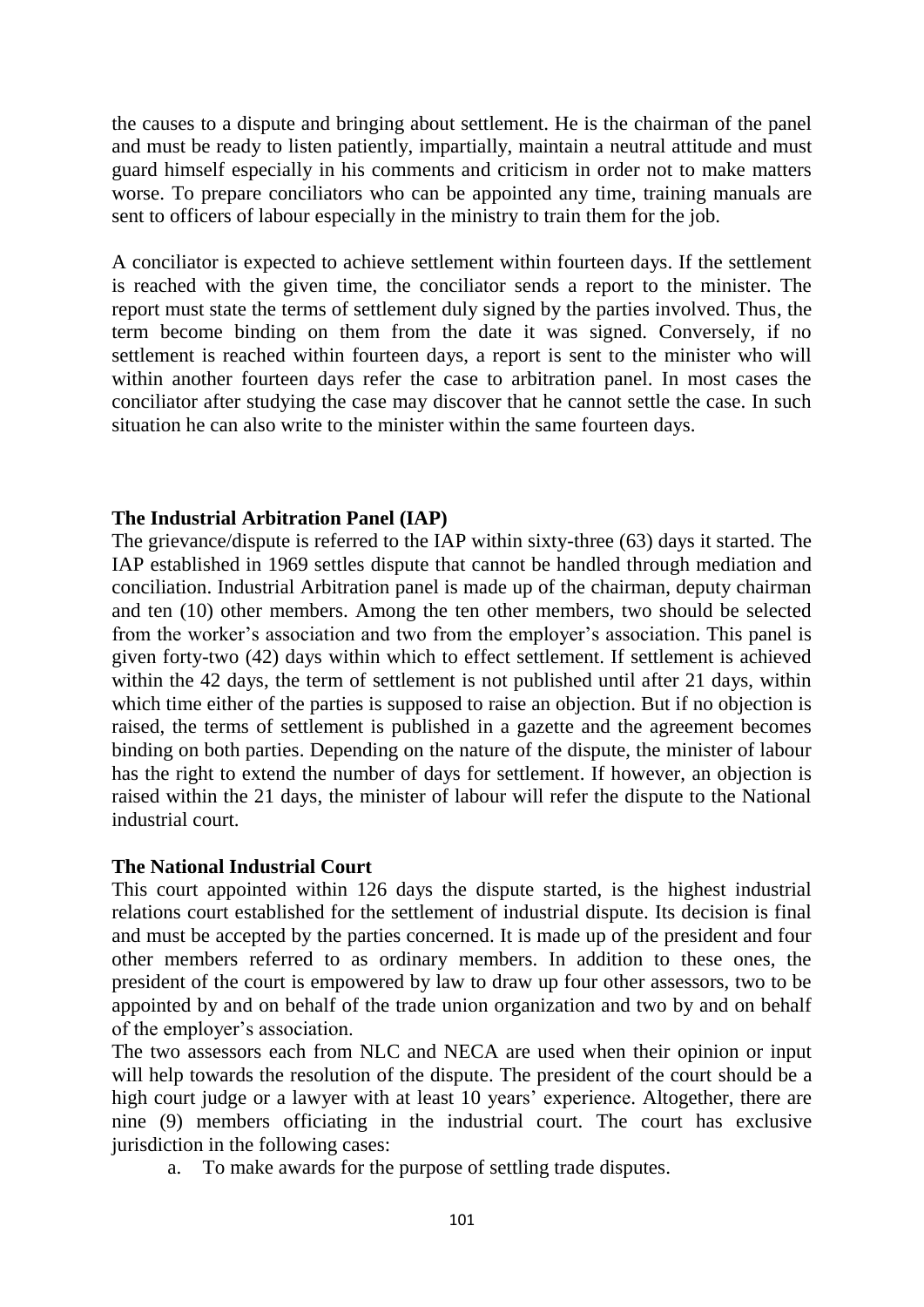- b. To determine questions as to the interpretation of
	- i. Any collective agreement.
	- ii. Any award made by an arbitration tribunal or by the court itself.
	- iii. The terms of settlement of any trade dispute as recorded in any memo of agreement following conciliation.

It also has general jurisdiction on cases where workers are of the essential service and also on cases where the use of IAP will not be appropriate as a settlement medium. Such cases when received by IAP are referred to the NIC within seven days. The practice and procedure of the court are governed by the National Industrial Court Rules 1979 and the supplementary provisions in part IV of the Trade Dispute Decree of 1976. It has settled a lot of cases since inception.

### **Inquiry and Investigation**

This is not necessarily the last in the list of the statutory method of settling industrial disputes. It is rather a process in the statutory procedure, which can be applied at any stage when there is need to do that. It can therefore, be used where conciliation and arbitration are considered unsuitable and where public interest is involved (such cases that are sensitive). When the nature of a case is sensitive and can become so emotional that it can easily be blown out of proportion, the dispute is sent to inquiry and investigation from the onset in order to prevent any such problems.

### **4.0. Conclusion**

Conflict is inevitable in any employment relationship and if left unchecked can affect labour, management and the society at large. In the event of such industrial grievances, there are established procedures that can help solve the problem. Parties to the conflict are at liberty in either settling internally or using the statutory procedure.

### **5.0. Summary**

In this unit, the two methods of settling industrial disputes were examined. Normally, the grievance settlement procedure starts with the internal or voluntary procedure and when matters are not resolved using the internal procedure, the statutory procedure is applied.

### **6.0. Tutor marked Assignment**

Explain the statutory method of settling industrial grievance

## **7.0. References and further reading**

Fashoyin, T. (1992). Industrial relations in Nigeria. Longman

Anugwom, G. (2007). Industrial relations system in Nigeria. Enugu: RhyceKerax Publishers.

Uchendu, O. (2003). Industrial relations management: The Nigeria experience. Enugu: Fulladu Press.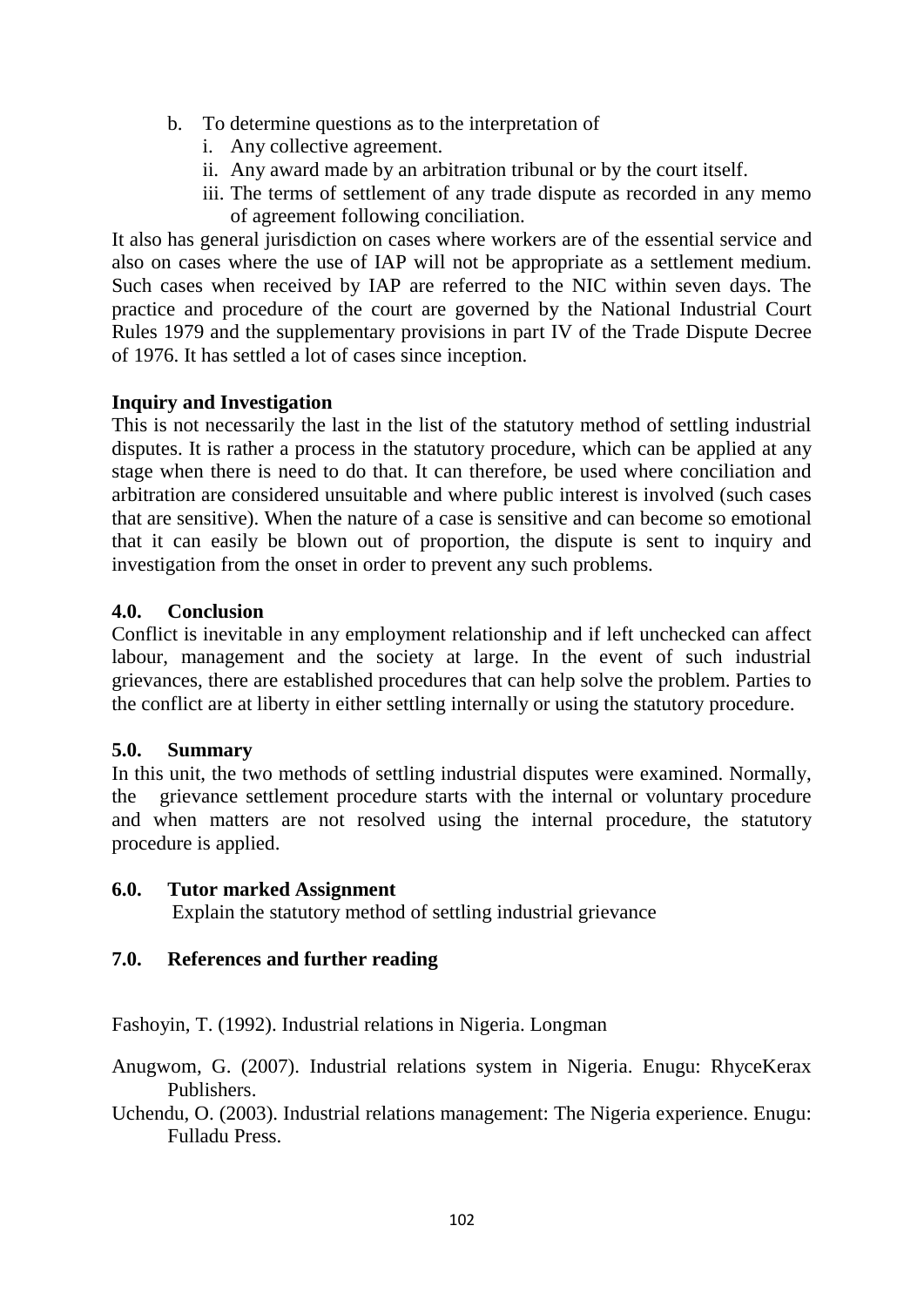### **Unit 16 Industrial Democracy**

- **Contents**
- 1.0. Introduction
- 2.0. Objectives
- 3.0 Main contents
	- 3.1. Definitions of the concept
	- 3.2. Mechanism for Achieving Industrial Democracy.
	- 3.3 Methods of Rule Making in Industrial Relations
- 4.0. Conclusion
- 5.0. Summary
- 6.0. Tutor marked Assignment
- 7.0. References and further reading

### **1.0 Introduction**

This is the last unit of the study. It is devoted to a very crucial factor in industrial relations. Specifically, the unit will examine the concept of industrial democracy. The mechanisms for achieving industrial democracy as well as the methods of rule making in industrial relations will be discussed.

## **2.0 Objectives**

At the end of this unit, students should be able to:

- 1. Explain the concept of industrial democracy
- 2. Discuss the mechanisms for achieving industrial democracy
- 3. Explain the methods of rule making in industrial relations

## **3.0 Main Contents**

**3.1 Industrial democracy** refers to a process whereby workers are given the opportunity to take part in decision-making activity in the organization. In a sense it refers to an attempt to give or allow workers greater participation in management. That is, a way of giving workers industrial citizenship in such a way that they feel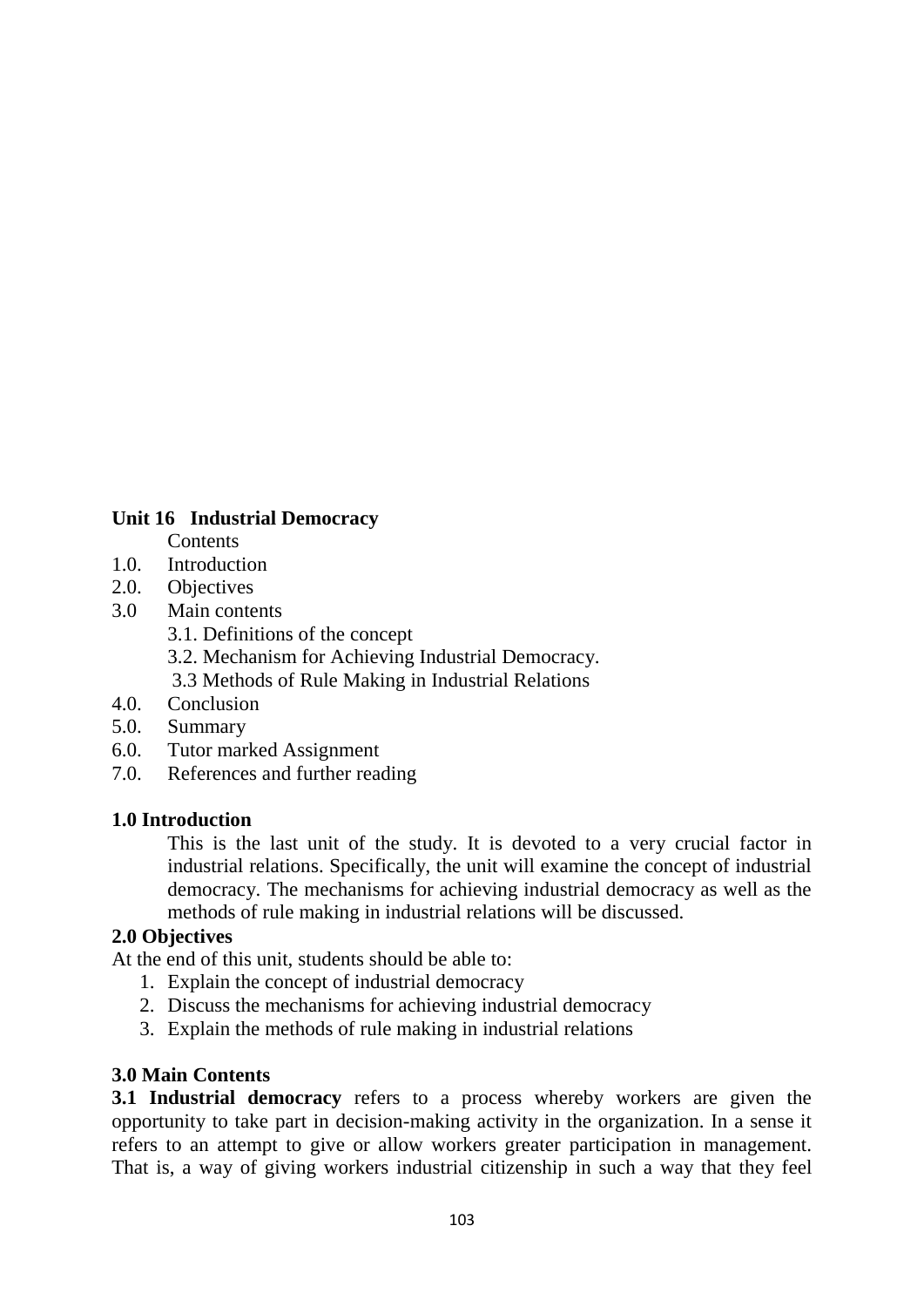they are part of the organization. The need for industrial democracy arises from the feelings of the workers that non-participation in organization decision making was contributory to their marginalization, exploitation and deprivation in the work place. The efforts of trade union made it possible for employers to accept the idea that workers be allowed to take part in decision making in organizations.(see Anugwom, 2007).

## **3.2 Mechanism for Achieving Industrial Democracy**

## **Joint Consultation Mechanism**

This according to Clegg (1979) is a half house between joint regulation and employer or managerial regulation. It involve managers discussing issues with the representative of workers, setting out their problems and proposals and listening to what the representatives have to say, but then retaining the final responsibility for making decision on the issue. This mechanism is just consultative and so does not give workers enough room and power for influencing issues.

## **Collective Bargaining Mechanism**

According to Uchendu (1998), Collective bargaining is a mechanism whereby union and management are brought together in an interactive process and each is given an opportunity to contribute to the determination of matters which are mutually important to the parties and for the survival of the enterprise.

It gives both management and workers the opportunity to discuss issues and take joint decisions. This is a higher level of workers participation than the join consultative mechanism.

## **Work Council Mechanism**

This is a committee made up of management and workers representatives that have certain functions in the governance of a workplace. It gives chance for cooperation between workers and management on matter affecting the organization. This mechanism exists in Germany as a unique characteristic of its industrial relations system. It is a higher level of industrial democracy than collective bargaining. It bestows on the parties some powers such as:

- a. The right to be informed on certain issues
- b. The right to be consulted on some other issues.
- c. The right to investigate matters on its own initiative.

# **Co-determination Mechanism**

It involves the appointment of workers representative to the board of directors of companies. It is also a unique feature of industrial relation system in Germany. Here, worker's representatives are appointed into supervisory boards and also management boards that make or take the day- to- day decision in the organization. This is one of the highest levels in the practice of industrial relations.

# **3.3 Methods of Rule Making in Industrial Relations:**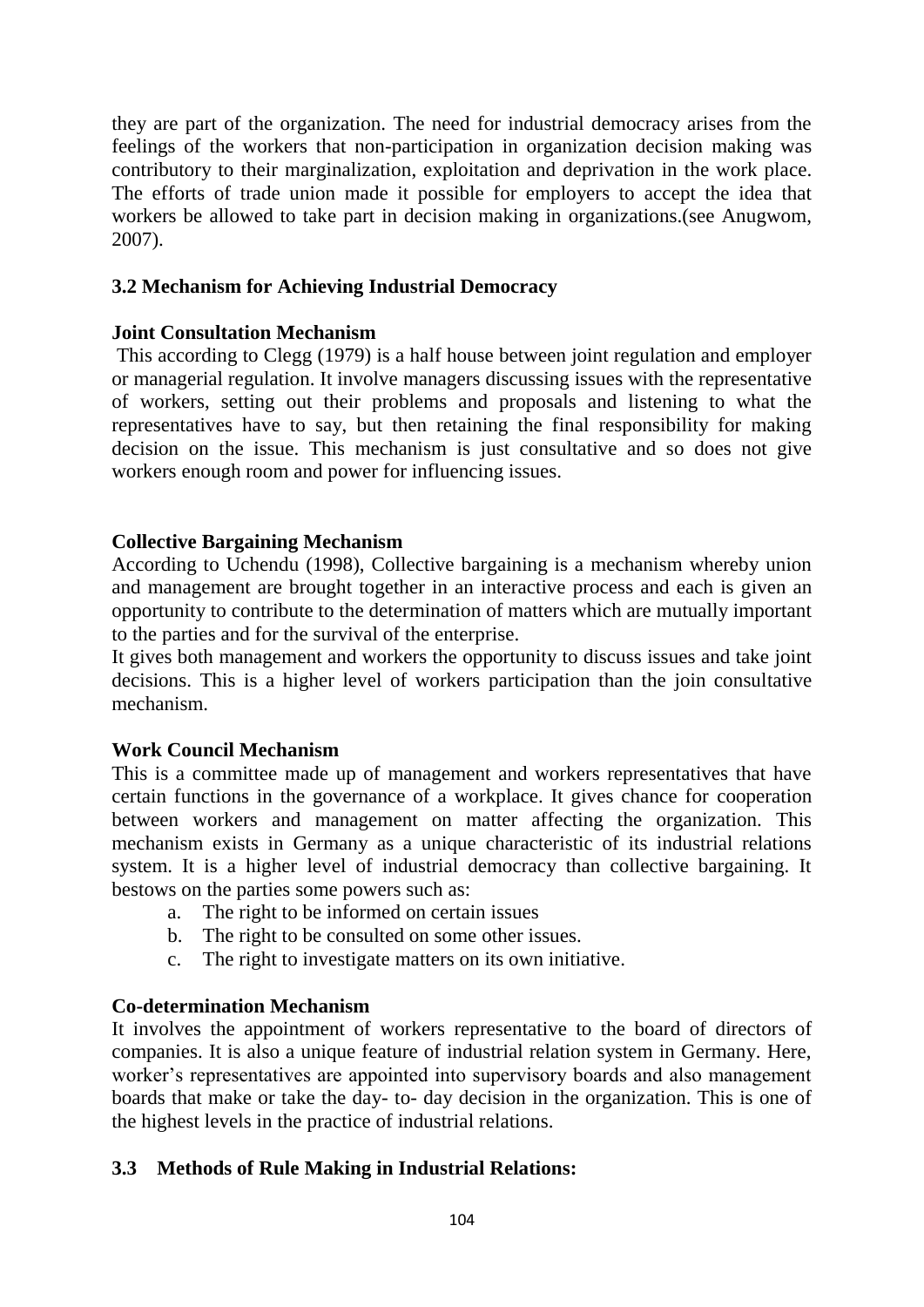It will be recalled that one of the common definition of industrial relations from the pluralist perspective is that it is concerned with rules governing employment together with the ways to which the rules are made and changed, interpreted and administered. This definition, underscores the importance of rules in the work place. Rules may take the form of contract or agreement between labour and management. There are two major types of rules namely:

# a. Substantive rules and (b) procedural rules:

Substantive rule is concerned with the terms and conditions of employment i.e issues of direct and major importance in labour management relations. It covers issues relating to

- a. Wages and salaries, including incentive schemes.
- b. Hours of work, over time with its rate of pay, shift work with its rate of pay.
- c. Annual leave and allowance and
- d. Sick leave and pay

It also covers issues like Job security, improvement of physical conditions of work, promotion, discipline, transfers etc.

Procedural rule is primarily concerned with the principles which regulate the relationship between management and union. They are those rules that settle the ways in which the substantive rules are made, applied, challenged, changed and interpreted. They include membership in negotiation, quorum, duration of agreement, effective date, etc.

Rules generally can be made jointly by labour and management. It can also be made together with the government as well as unilaterally by any of these three. The most commonly recognized method is through the joint process. Whichever way is used, the following are among the different ways of rule making as identified by Clegg (1979)

- a. Collective Bargaining Method: This involves a joint process in which two or all the three actors take part in making the rules. It is perhaps the most generally accepted method of rule making.
- b. Statutory Method: This refers to rules made by the relevant state government agencies in industrial relations. It could be through labour policies, industrial arbitration panel, etc. Statutory rules may be through a joint process or by unilateral process.
- c. Employer Regulation Method: This is a situation where rules are made unilaterally by the employer. Such rules are handed down through circulars and guidelines. They usually emanate from issues regarded as managerial functions or matters of managerial prerogative.
- d. Trade Union Regulation Method: These are rules made by trade unions to regulate the conduct and jobs of their members but which they can persuade management to accept and implement.
- e. Rules through Customs and Practice: A regularized and accepted way of doing things may over a long time acquire the force of rule.

# **Self Assessment Test**